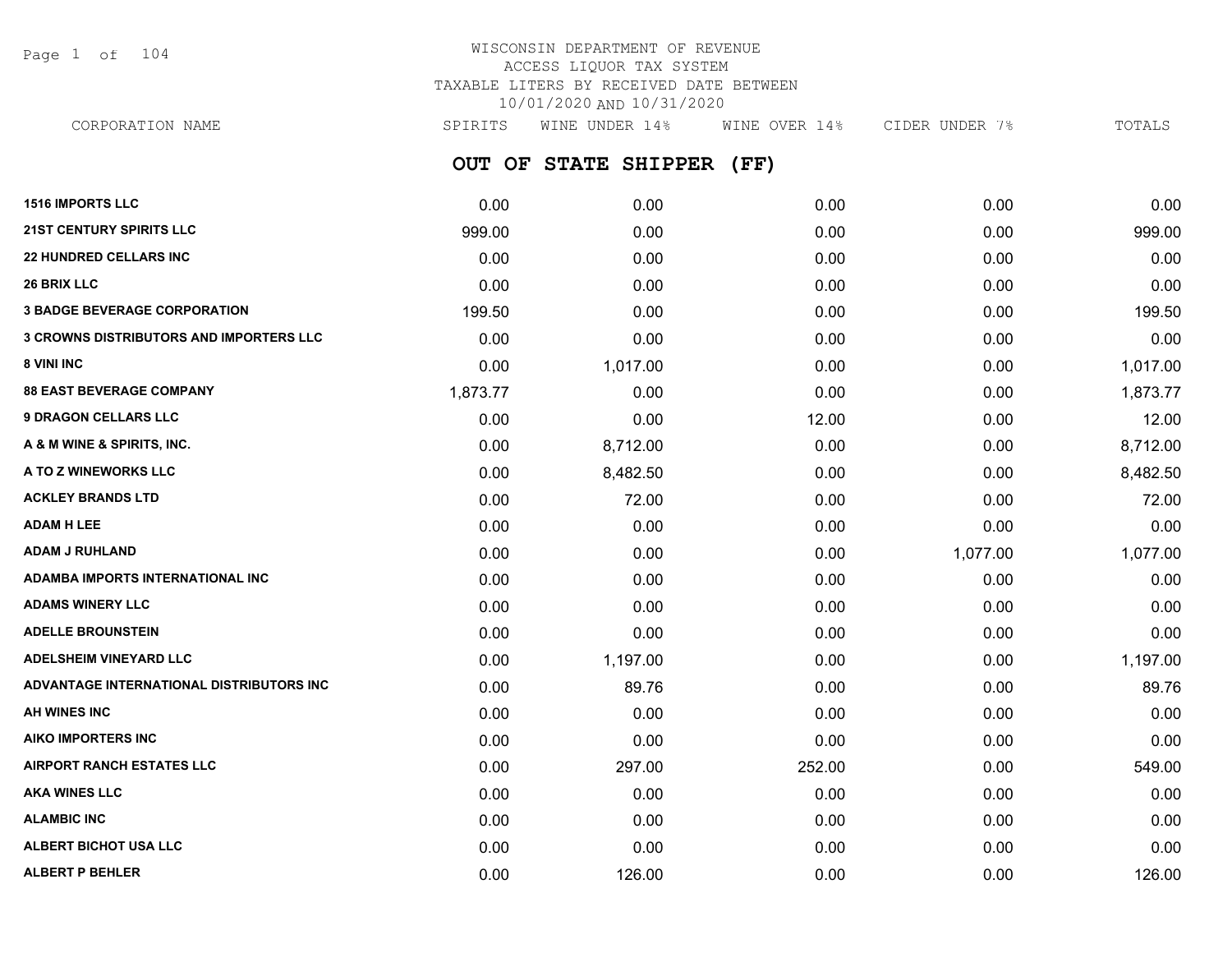Page 2 of 104

| CORPORATION NAME                       | SPIRITS  | WINE UNDER 14% | WINE OVER 14% | CIDER UNDER 7% | TOTALS    |
|----------------------------------------|----------|----------------|---------------|----------------|-----------|
| ALEJANDRO BULGHERONI ESTATE LLC        | 0.00     | 0.00           | 0.00          | 0.00           | 0.00      |
| ALEXANDRIA NICOLE CELLARS LLC          | 0.00     | 0.00           | 0.00          | 0.00           | 0.00      |
| ALL BRAZILIAN IMPORT & EXPORT INC      | 0.00     | 202.50         | 0.00          | 0.00           | 202.50    |
| <b>ALLIED IMPORTERS USA LTD</b>        | 0.00     | 0.00           | 0.00          | 0.00           | 0.00      |
| <b>ALLORO VINEYARD INC</b>             | 0.00     | 0.00           | 0.00          | 0.00           | 0.00      |
| <b>ALLTECH'S BEVERAGE DIVISION LLC</b> | 45.00    | 0.00           | 0.00          | 0.00           | 45.00     |
| <b>ALPHA &amp; OMEGA WINERY LLC</b>    | 0.00     | 0.00           | 27.00         | 0.00           | 27.00     |
| ALPHA MARKETING NETWORK INC            | 0.00     | 27.00          | 1,638.00      | 0.00           | 1,665.00  |
| <b>ALTAMAR BRANDS LLC</b>              | 72.00    | 0.00           | 0.00          | 0.00           | 72.00     |
| <b>ALTAMURA WINERY INC</b>             | 0.00     | 0.00           | 0.00          | 0.00           | 0.00      |
| <b>AMAVI CELLARS LLC</b>               | 0.00     | 0.00           | 0.00          | 0.00           | 0.00      |
| <b>AMBRABEV LLC</b>                    | 0.00     | 0.00           | 0.00          | 0.00           | 0.00      |
| <b>AMERICAN BEVERAGE CORP</b>          | 0.00     | 17,034.35      | 0.00          | 0.00           | 17,034.35 |
| <b>AMERICAN ESTATES WINES INC</b>      | 0.00     | 1,007.98       | 0.00          | 0.00           | 1,007.98  |
| AMERICAN NORTHWEST DISTRIBUTORS INC    | 0.00     | 0.00           | 0.00          | 0.00           | 0.00      |
| AMERICAN OUTLAW SPIRITS INC            | 5,982.00 | 0.00           | 0.00          | 0.00           | 5,982.00  |
| AMERICAN VINTAGE BEVERAGE INC.         | 0.00     | 0.00           | 0.00          | 0.00           | 0.00      |
| <b>AMERICAN VINTNERS LLC</b>           | 0.00     | 117.00         | 9,730.85      | 0.00           | 9,847.85  |
| <b>AMERICAN WINE TRADE INC</b>         | 0.00     | 567.00         | 0.00          | 0.00           | 567.00    |
| <b>AMIR PEAY</b>                       | 0.00     | 0.00           | 0.00          | 0.00           | 0.00      |
| <b>AMPHORA IMPORTS LLC</b>             | 0.00     | 0.00           | 0.00          | 0.00           | 0.00      |
| AMRUSS, INC.                           | 0.00     | 0.00           | 0.00          | 0.00           | 0.00      |
| <b>AMUSE BOUCHE LLC</b>                | 0.00     | 0.00           | 27.00         | 0.00           | 27.00     |
| <b>ANCIEN WINES INC</b>                | 0.00     | 0.00           | 0.00          | 0.00           | 0.00      |
| <b>ANCIENT PEAK INC</b>                | 0.00     | 0.00           | 0.00          | 0.00           | 0.00      |
| ANDERSONS CONN VALLEY WINERY INC       | 0.00     | 0.00           | 0.00          | 0.00           | 0.00      |
| <b>ANDIS WINES LLC</b>                 | 0.00     | 0.00           | 0.00          | 0.00           | 0.00      |
| <b>ANDREW FOX</b>                      | 0.00     | 0.00           | 0.00          | 0.00           | 0.00      |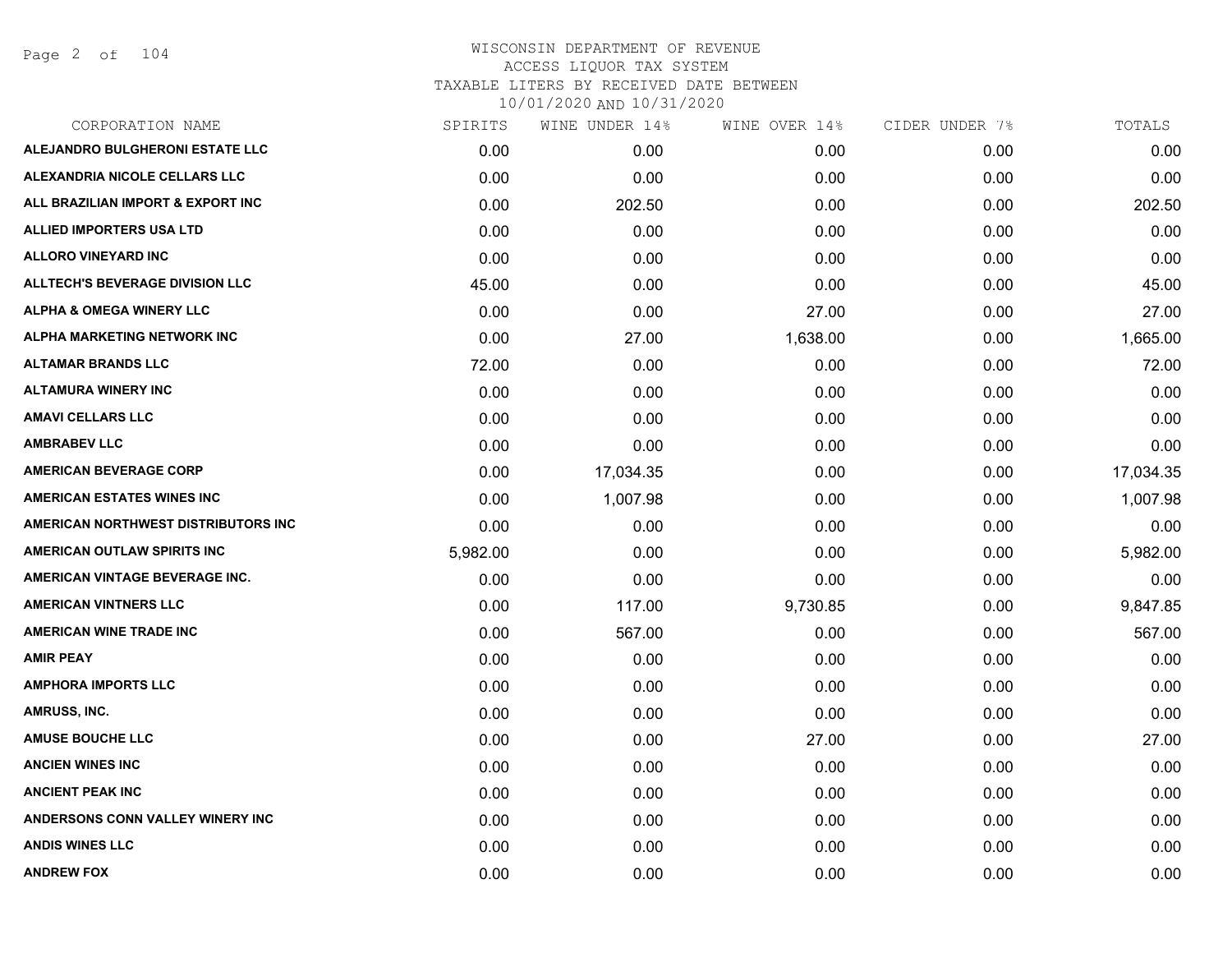Page 3 of 104

# WISCONSIN DEPARTMENT OF REVENUE ACCESS LIQUOR TAX SYSTEM TAXABLE LITERS BY RECEIVED DATE BETWEEN

| CORPORATION NAME                                | SPIRITS     | WINE UNDER 14% | WINE OVER 14% | CIDER UNDER 7% | TOTALS      |
|-------------------------------------------------|-------------|----------------|---------------|----------------|-------------|
| <b>ANDREW T BECKSTOFFER</b>                     | 0.00        | 0.00           | 63.00         | 0.00           | 63.00       |
| <b>ANGELA OSBORNE</b>                           | 0.00        | 0.00           | 0.00          | 0.00           | 0.00        |
| <b>ANHEUSER-BUSCH COMPANIES LLC</b>             | 30,041.14   | 1,270.04       | 0.00          | 7,330.44       | 38,641.62   |
| <b>ANNE HUBATCH</b>                             | 0.00        | 0.00           | 0.00          | 0.00           | 0.00        |
| <b>ANTHONY BOZZANO</b>                          | 0.00        | 0.00           | 0.00          | 0.00           | 0.00        |
| <b>ANTHONY G MOLL</b>                           | 0.00        | 0.00           | 0.00          | 0.00           | 0.00        |
| <b>ANTHONY M TRUCHARD</b>                       | 0.00        | 0.00           | 0.00          | 0.00           | 0.00        |
| <b>ANTIPODEAN WINES LLC</b>                     | 0.00        | 0.00           | 0.00          | 0.00           | 0.00        |
| <b>APOLOGUE LLC</b>                             | 0.00        | 0.00           | 0.00          | 0.00           | 0.00        |
| <b>APOSTROPHE BRANDS LLC</b>                    | 378.00      | 0.00           | 0.00          | 0.00           | 378.00      |
| <b>APPELLATION TRADING COMPANY LLC</b>          | 0.00        | 0.00           | 0.00          | 0.00           | 0.00        |
| <b>APPELLATIONS LP</b>                          | 0.00        | 0.00           | 0.00          | 0.00           | 0.00        |
| <b>AQUILINI BRANDS USA INC.</b>                 | 0.00        | 0.00           | 0.00          | 0.00           | 0.00        |
| <b>ARANO LLC</b>                                | 0.00        | 0.00           | 504.00        | 0.00           | 504.00      |
| <b>ARCHANA A DAVE</b>                           | 0.00        | 0.00           | 0.00          | 0.00           | 0.00        |
| <b>ARCHER ROOSE INC</b>                         | 0.00        | 0.00           | 0.00          | 0.00           | 0.00        |
| AREL GROUP WINE & SPIRITS INC                   | 0.00        | 0.00           | 0.00          | 0.00           | 0.00        |
| <b>ARETE WINES LLC</b>                          | 0.00        | 0.00           | 0.00          | 0.00           | 0.00        |
| <b>ARIETTA INC</b>                              | 0.00        | 0.00           | 0.00          | 0.00           | 0.00        |
| <b>ARNOLD ANTON CARLSON</b>                     | 0.00        | 0.00           | 0.00          | 0.00           | 0.00        |
| <b>ARNOT-ROBERTS LLC</b>                        | 0.00        | 0.00           | 0.00          | 0.00           | 0.00        |
| <b>ARPENT LLC</b>                               | 0.00        | 0.00           | 0.00          | 0.00           | 0.00        |
| <b>ARTISANAL DISTILLATES INC.</b>               | 0.00        | 0.00           | 0.00          | 0.00           | 0.00        |
| <b>ARTISANAL IMPORTS INC</b>                    | 0.00        | 0.00           | 0.00          | 0.00           | 0.00        |
| <b>ASSOCIATED BREWING COMPANY</b>               | $-5,314.72$ | 0.00           | 0.00          | 0.00           | $-5,314.72$ |
| <b>ASV WINES INC</b>                            | 0.00        | 378.00         | 0.00          | 0.00           | 378.00      |
| <b>ATHENEE IMPORTERS &amp; DISTRIBUTORS LTD</b> | 0.00        | 126.00         | 0.00          | 0.00           | 126.00      |
| <b>ATLAS WINE COMPANY LLC</b>                   | 0.00        | 0.00           | 0.00          | 0.00           | 0.00        |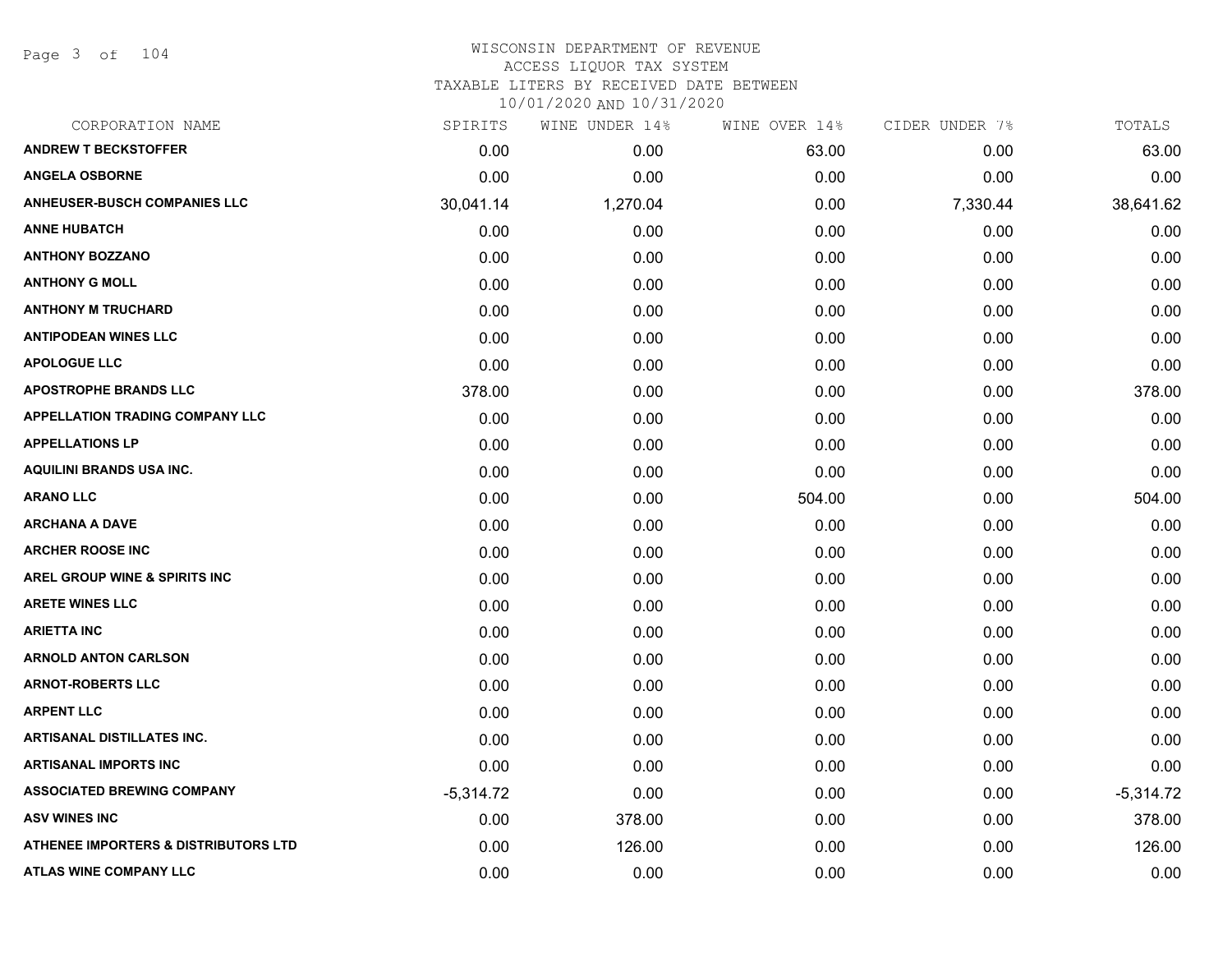Page 4 of 104

| CORPORATION NAME                           | SPIRITS    | WINE UNDER 14% | WINE OVER 14% | CIDER UNDER 7% | TOTALS     |
|--------------------------------------------|------------|----------------|---------------|----------------|------------|
| <b>ATOMIC BRANDS INC</b>                   | 28,234.44  | 0.00           | 0.00          | 0.00           | 28,234.44  |
| <b>AUGUST WINE GROUP LLC</b>               | 0.00       | 0.00           | 0.00          | 0.00           | 0.00       |
| <b>AUSTIN VODKA COMPANY LLC</b>            | 630.00     | 0.00           | 0.00          | 0.00           | 630.00     |
| AUSTIN WHISKEY COMPANY, LLC                | 0.00       | 0.00           | 0.00          | 0.00           | 0.00       |
| <b>AUSTRAL WINES LLC</b>                   | 0.00       | 0.00           | 0.00          | 0.00           | 0.00       |
| <b>AV BRANDS INC</b>                       | 0.00       | 463.42         | 9.00          | 0.00           | 472.42     |
| <b>AVA FOOD LABS, INC</b>                  | 8,805.00   | 0.00           | 0.00          | 0.00           | 8,805.00   |
| <b>AVID INC</b>                            | 0.00       | 0.00           | 0.00          | 0.00           | 0.00       |
| <b>AVV WINERY CO LLC</b>                   | 0.00       | 1,197.00       | 36.00         | 0.00           | 1,233.00   |
| <b>AXIOS INC</b>                           | 0.00       | 0.00           | 0.00          | 0.00           | 0.00       |
| <b>AZAR DISTILLING LLC</b>                 | 0.00       | 0.00           | 0.00          | 0.00           | 0.00       |
| <b>AZZURRE SPIRITS CORPORATION</b>         | 450.00     | 0.00           | 0.00          | 0.00           | 450.00     |
| <b>B &amp; I OVERSEAS TRADING INC</b>      | 0.00       | 0.00           | 0.00          | 0.00           | 0.00       |
| <b>B UNITED INTERNATIONAL INC</b>          | 0.00       | 10.75          | 1,357.76      | 6.00           | 1,374.51   |
| <b>B. NEKTAR LLC</b>                       | 0.00       | 0.00           | 0.00          | 0.00           | 0.00       |
| <b>BACARDI U.S.A., INC.</b>                | 328,557.06 | 1,326.00       | 1,293.00      | 0.00           | 331,176.06 |
| <b>BACCHUS TECHNOLOGIES LLC</b>            | 0.00       | 1,531.00       | 90.00         | 0.00           | 1,621.00   |
| <b>BACIO DIVINO CELLARS LLC</b>            | 0.00       | 0.00           | 0.00          | 0.00           | 0.00       |
| <b>BACKWARDS DISTILLING COMPANY, LLC</b>   | 0.00       | 0.00           | 0.00          | 0.00           | 0.00       |
| <b>BADGER MOUNTAIN INC</b>                 | 0.00       | 1,008.00       | 0.00          | 0.00           | 1,008.00   |
| <b>BALCONES DISTILLING LLC</b>             | 0.00       | 0.00           | 0.00          | 0.00           | 0.00       |
| <b>BALLENTINE VINEYARDS INC</b>            | 0.00       | 0.00           | 0.00          | 0.00           | 0.00       |
| <b>BALTHAZAR REX LLC</b>                   | 0.00       | 0.00           | 0.00          | 0.00           | 0.00       |
| <b>BANFI PRODUCTS CORPORATION</b>          | 13.50      | 9,109.50       | 0.00          | 0.00           | 9,123.00   |
| <b>BANVILLE &amp; JONES WINE MERCHANTS</b> | 0.00       | 1,221.50       | 0.00          | 0.00           | 1,221.50   |
| <b>BANZAI BEVERAGE CORPORATION</b>         | 0.00       | 0.00           | 0.00          | 0.00           | 0.00       |
| <b>BARGETTOS SANTA CRUZ WINERY INC</b>     | 0.00       | 377.96         | 252.03        | 0.00           | 629.99     |
| <b>BARLOW VINEYARDS LLC</b>                | 0.00       | 0.00           | 0.00          | 0.00           | 0.00       |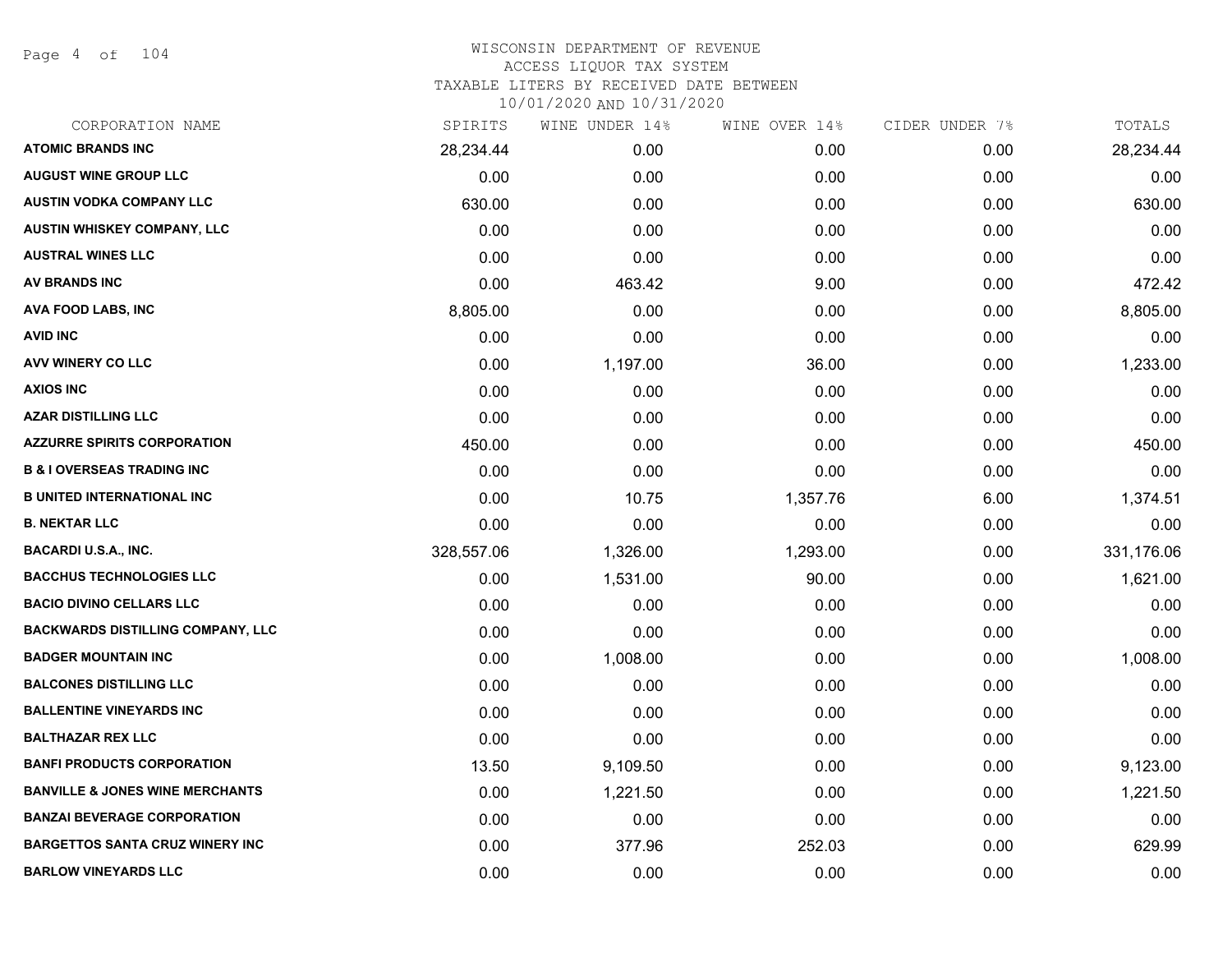Page 5 of 104

| CORPORATION NAME                                       | SPIRITS | WINE UNDER 14% | WINE OVER 14% | CIDER UNDER 7% | TOTALS    |
|--------------------------------------------------------|---------|----------------|---------------|----------------|-----------|
| <b>BARNARD GRIFFIN INC</b>                             | 0.00    | 0.00           | 0.00          | 0.00           | 0.00      |
| <b>BARNETT VINEYARDS LP</b>                            | 0.00    | 0.00           | 0.00          | 0.00           | 0.00      |
| <b>BARON FRANCOIS LTD</b>                              | 45.00   | 225.00         | 0.00          | 0.00           | 270.00    |
| <b>BATTAGLIA DISTRIBUTING CORP INC</b>                 | 0.00    | 0.00           | 0.00          | 0.00           | 0.00      |
| <b>BAUM WINE IMPORTS INC</b>                           | 45.00   | 3,771.75       | 553.50        | 0.00           | 4,370.25  |
| <b>BEATBOX BEVERAGES LLC</b>                           | 0.00    | 0.00           | 0.00          | 0.00           | 0.00      |
| <b>BEAUX FRERES LLC</b>                                | 0.00    | 0.00           | 0.00          | 0.00           | 0.00      |
| <b>BEDFORD &amp; GROVE LLC</b>                         | 0.00    | 0.00           | 0.00          | 0.00           | 0.00      |
| <b>BEDROCK WINE COMPANY LP</b>                         | 0.00    | 126.00         | 0.00          | 0.00           | 126.00    |
| <b>BENDISTILLERY INC</b>                               | 0.00    | 0.00           | 0.00          | 0.00           | 0.00      |
| <b>BENNETT LANE WINERY LLC</b>                         | 0.00    | 0.00           | 0.00          | 0.00           | 0.00      |
| <b>BENOVIA WINERY LLC</b>                              | 0.00    | 0.00           | 0.00          | 0.00           | 0.00      |
| <b>BEPPE &amp; THE ARCHITECT LLC</b>                   | 0.00    | 0.00           | 0.00          | 0.00           | 0.00      |
| <b>BERGSTROM WINES LLC</b>                             | 0.00    | 0.00           | 0.00          | 0.00           | 0.00      |
| <b>BERNARDUS LLC</b>                                   | 0.00    | 0.00           | 0.00          | 0.00           | 0.00      |
| BETHEL HEIGHTS VINEYARD INC                            | 0.00    | 3.50           | 0.00          | 0.00           | 3.50      |
| BETTER BRANDS INTERNATIONAL                            | 0.00    | 189.00         | 315.00        | 0.00           | 504.00    |
| <b>BETZ CELLARS LLC</b>                                | 0.00    | 0.00           | 0.00          | 0.00           | 0.00      |
| <b>BEVAN CELLARS, LLC</b>                              | 0.00    | 0.00           | 0.00          | 0.00           | 0.00      |
| <b>BEVERAGE BROTHERS INC</b>                           | 0.00    | 0.00           | 0.00          | 0.00           | 0.00      |
| <b>BIAGIO CRU &amp; ESTATE WINES LLC</b>               | 0.00    | 0.00           | 0.00          | 0.00           | 0.00      |
| BIEN NACIDO VINEYARDS OF RANCHO TEPUSQUET<br><b>LP</b> | 0.00    | 0.00           | 0.00          | 0.00           | 0.00      |
| <b>BILTMORE ESTATE WINE COMPANY</b>                    | 0.00    | 0.00           | 0.00          | 0.00           | 0.00      |
| <b>BLACK ROCK SPIRITS LLC</b>                          | 288.00  | 0.00           | 0.00          | 0.00           | 288.00    |
| <b>BLACKBIRD VINEYARDS LLC</b>                         | 0.00    | 126.00         | 252.00        | 0.00           | 378.00    |
| <b>BLAIR VINEYARDS LLC</b>                             | 0.00    | 0.00           | 0.00          | 0.00           | 0.00      |
| <b>BLAKE FARMS HARD APPLE CIDER LLC</b>                | 0.00    | 0.00           | 0.00          | 19,335.26      | 19,335.26 |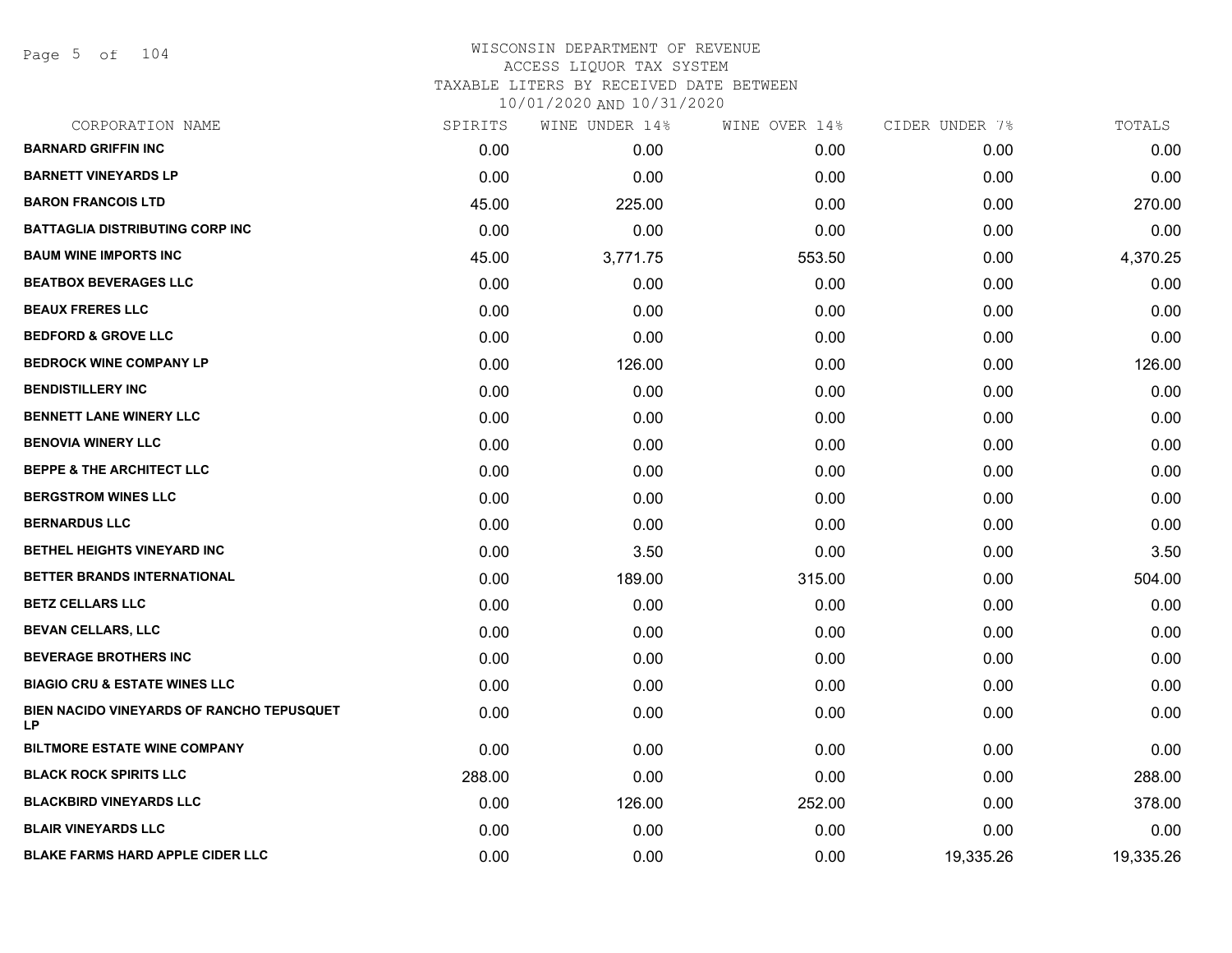Page 6 of 104

| SPIRITS | WINE UNDER 14% | WINE OVER 14% | CIDER UNDER 7% | TOTALS    |
|---------|----------------|---------------|----------------|-----------|
| 49.45   | 0.00           | 0.00          | 0.00           | 49.45     |
| 0.00    | 0.00           | 0.00          | 0.00           | 0.00      |
| 0.00    | 0.00           | 0.00          | 0.00           | 0.00      |
| 0.00    | 0.00           | 0.00          | 0.00           | 0.00      |
| 0.00    | 1,266.00       | 108.00        | 0.00           | 1,374.00  |
| 0.00    | 0.00           | 0.00          | 0.00           | 0.00      |
| 0.00    | 1,638.00       | 43,320.00     | 0.00           | 44,958.00 |
| 0.00    | 315.00         | 189.00        | 0.00           | 504.00    |
| 0.00    | 0.00           | 0.00          | 0.00           | 0.00      |
| 0.00    | 0.00           | 0.00          | 0.00           | 0.00      |
| 0.00    | 0.00           | 0.00          | 84,505.53      | 84,505.53 |
| 0.00    | 0.00           | 0.00          | 0.00           | 0.00      |
| 0.00    | 0.00           | 0.00          | 0.00           | 0.00      |
| 0.00    | 0.00           | 0.00          | 0.00           | 0.00      |
| 0.00    | 0.00           | 0.00          | 0.00           | 0.00      |
| 0.00    | 0.00           | 0.00          | 0.00           | 0.00      |
| 0.00    | 0.00           | 945.00        | 0.00           | 945.00    |
| 0.00    | 1,071.00       | 198.00        | 0.00           | 1,269.00  |
| 0.00    | 0.00           | 0.00          | 0.00           | 0.00      |
| 0.00    | 0.00           | 0.00          | 0.00           | 0.00      |
| 0.00    | 0.00           | 0.00          | 0.00           | 0.00      |
| 0.00    | 0.00           | 0.00          | 0.00           | 0.00      |
| 0.00    | 0.00           | 0.00          | 0.00           | 0.00      |
| 0.00    | 567.00         | 0.00          | 0.00           | 567.00    |
| 0.00    | 43,074.46      | 378.00        | 0.00           | 43,452.46 |
| 0.00    | 0.00           | 0.00          | 0.00           | 0.00      |
| 0.00    | 0.00           | 0.00          | 0.00           | 0.00      |
| 0.00    | 0.00           | 0.00          | 0.00           | 0.00      |
|         |                |               |                |           |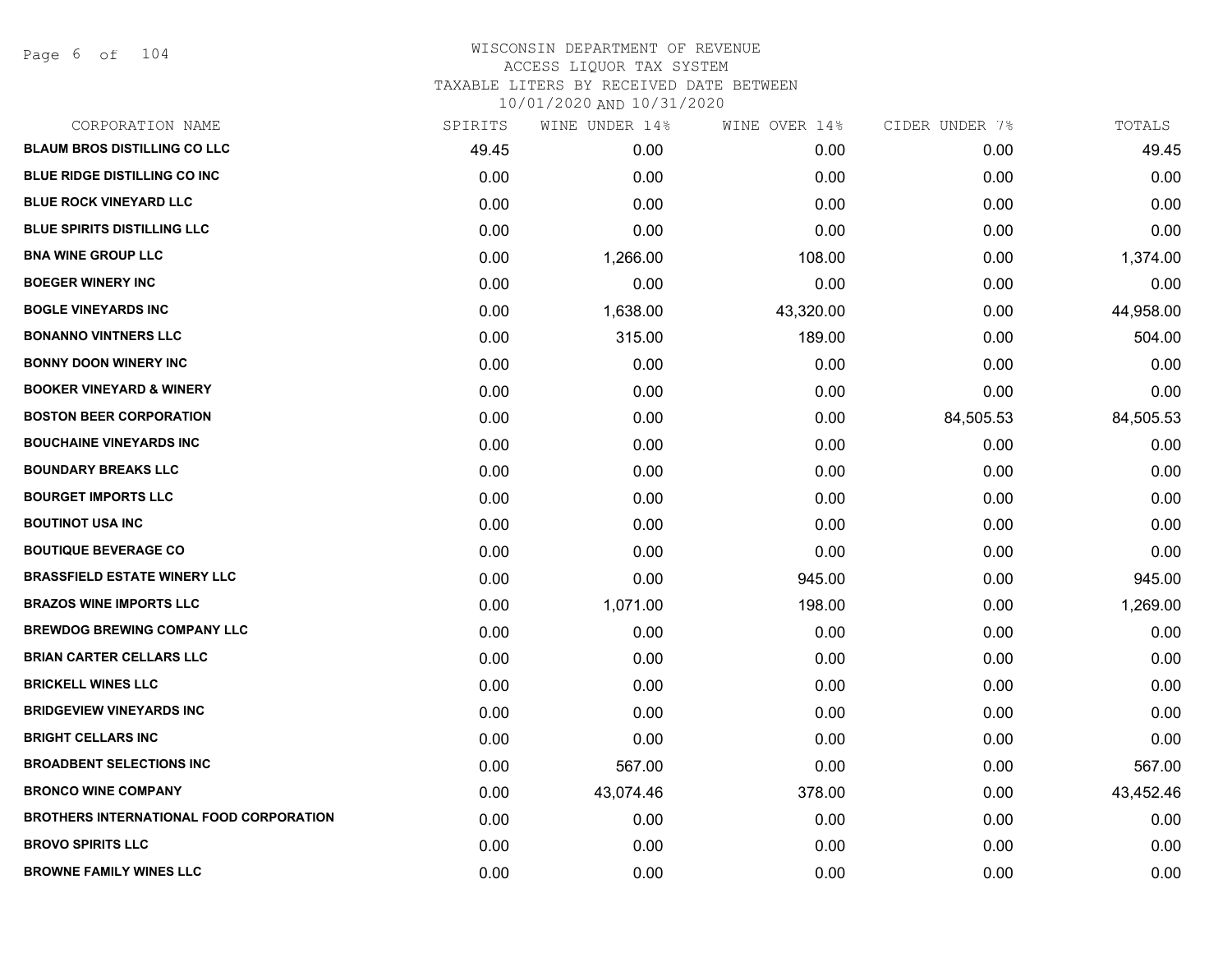Page 7 of 104

#### WISCONSIN DEPARTMENT OF REVENUE

#### ACCESS LIQUOR TAX SYSTEM

TAXABLE LITERS BY RECEIVED DATE BETWEEN

| CORPORATION NAME                            | SPIRITS    | WINE UNDER 14% | WINE OVER 14% | CIDER UNDER 7% | TOTALS     |
|---------------------------------------------|------------|----------------|---------------|----------------|------------|
| <b>BROWN-FORMAN CORPORATION</b>             | 584,833.77 | 47,049.03      | 117.00        | 0.00           | 631,999.80 |
| <b>BRUTOCAO CELLARS LP</b>                  | 0.00       | 549.00         | 0.00          | 0.00           | 549.00     |
| <b>BRYN MAWR VINEYARDS INC</b>              | 0.00       | 0.00           | 0.00          | 0.00           | 0.00       |
| <b>BUCKLER FAMILY VINEYARDS LLC</b>         | 0.00       | 0.00           | 0.00          | 0.00           | 0.00       |
| <b>BUEHLER VINEYARDS INC</b>                | 0.00       | 387.00         | 0.00          | 0.00           | 387.00     |
| <b>BULLY HILL VINEYARDS INC</b>             | 0.00       | 0.00           | 0.00          | 0.00           | 0.00       |
| <b>BURGESS CELLARS INC</b>                  | 0.00       | 0.00           | 0.00          | 0.00           | 0.00       |
| <b>BURKE &amp; MORRIS SPIRITS LLC</b>       | 4,047.00   | 0.00           | 0.00          | 0.00           | 4,047.00   |
| <b>BUZZBALLZ LLC</b>                        | 0.00       | 0.00           | 0.00          | 0.00           | 0.00       |
| <b>BUZZBOX BEVERAGES INC</b>                | 0.00       | 0.00           | 0.00          | 0.00           | 0.00       |
| <b>BWSC LLC</b>                             | 0.00       | 3,699.00       | 0.00          | 0.00           | 3,699.00   |
| <b>BYMOFO LLC</b>                           | 0.00       | 0.00           | 0.00          | 0.00           | 0.00       |
| <b>C &amp; C WINE SERVICES INC</b>          | 0.00       | 0.00           | 0.00          | 0.00           | 0.00       |
| <b>C MONDAVI &amp; FAMILY</b>               | 0.00       | 19,251.00      | 708.00        | 0.00           | 19,959.00  |
| <b>C SQUARED CIDERS LLC</b>                 | 0.00       | 0.00           | 0.00          | 0.00           | 0.00       |
| <b>CABERNET CORP</b>                        | 0.00       | 787.50         | 157.50        | 0.00           | 945.00     |
| <b>CAL VIN ENTERPRISES CORPORATION</b>      | 0.00       | 0.00           | 0.00          | 0.00           | 0.00       |
| <b>CALIFORNIA CIDER COMPANY</b>             | 0.00       | 0.00           | 0.00          | 11,989.91      | 11,989.91  |
| <b>CALIFORNIA VINEYARDS INC</b>             | 27.00      | 0.00           | 0.00          | 0.00           | 27.00      |
| <b>CALIFORNIA WINE WORKS LLC</b>            | 0.00       | 0.00           | 0.00          | 0.00           | 0.00       |
| <b>CALLUNA VINEYARDS LLC</b>                | 0.00       | 0.00           | 0.00          | 0.00           | 0.00       |
| <b>CAMARDA CORP</b>                         | 0.00       | 0.00           | 189.00        | 0.00           | 189.00     |
| <b>CAMARENA IMPORTS LLC</b>                 | 0.00       | 0.00           | 0.00          | 0.00           | 0.00       |
| <b>CAMELOT IMPORTING CO INC</b>             | 0.00       | 0.00           | 0.00          | 0.00           | 0.00       |
| <b>CAMPARI AMERICA LLC</b>                  | 63,400.50  | 0.00           | 0.00          | 0.00           | 63,400.50  |
| <b>CAMPBELL &amp; MCGILL SELECTIONS LLC</b> | 0.00       | 63.00          | 0.00          | 0.00           | 63.00      |
| <b>CAMPEON SPIRITS COMPANY INC</b>          | 0.00       | 0.00           | 0.00          | 0.00           | 0.00       |
| <b>CANNON RIVER WINERY LLC</b>              | 0.00       | 0.00           | 0.00          | 0.00           | 0.00       |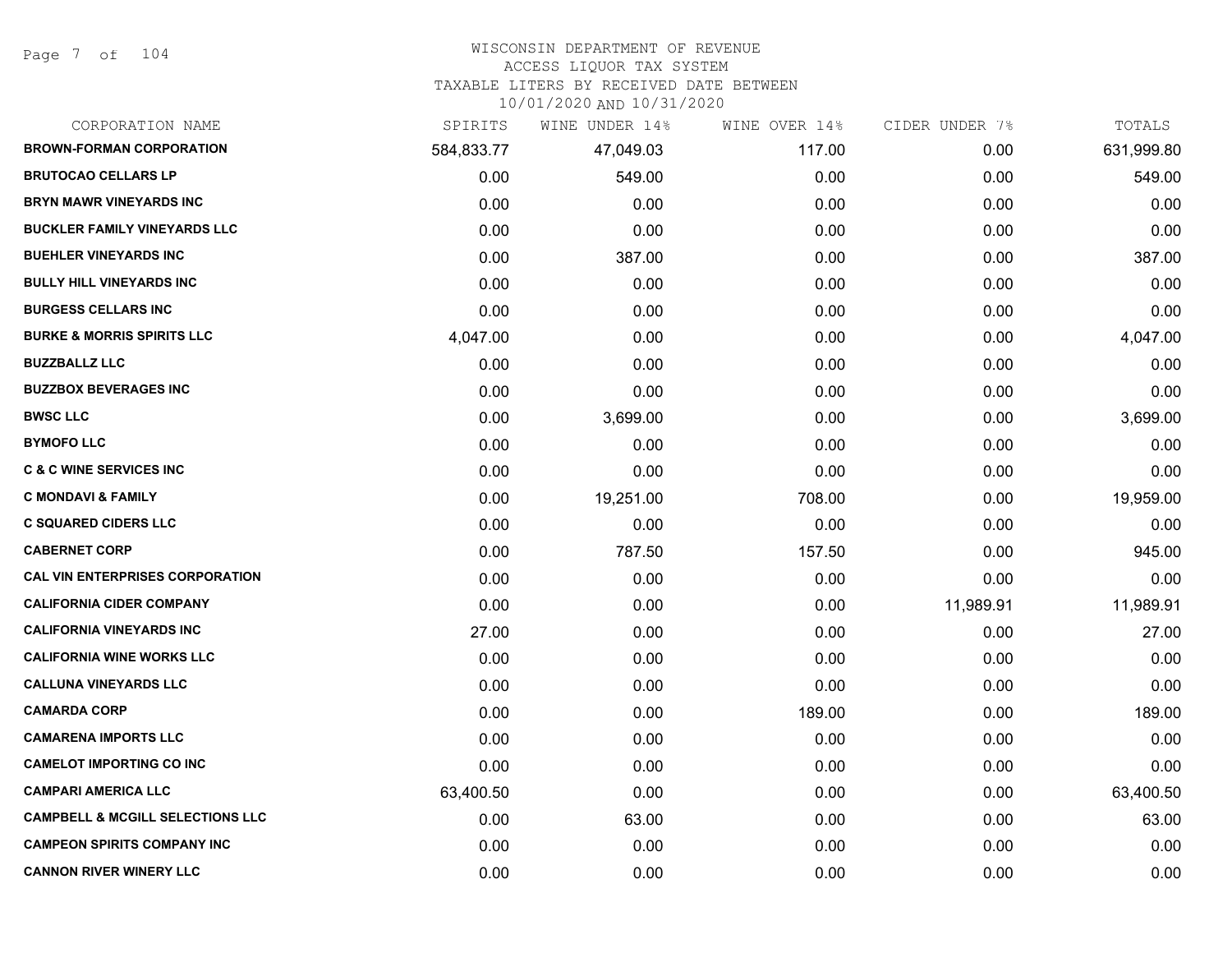Page 8 of 104

## WISCONSIN DEPARTMENT OF REVENUE ACCESS LIQUOR TAX SYSTEM TAXABLE LITERS BY RECEIVED DATE BETWEEN

| CORPORATION NAME                            | SPIRITS   | WINE UNDER 14% | WINE OVER 14% | CIDER UNDER 7% | TOTALS    |
|---------------------------------------------|-----------|----------------|---------------|----------------|-----------|
| <b>CAPARONE WINERY LLC</b>                  | 0.00      | 0.00           | 0.00          | 0.00           | 0.00      |
| <b>CAPE CLASSICS INC</b>                    | 0.00      | 3,463.50       | 126.00        | 0.00           | 3,589.50  |
| <b>CARDINAL SPIRITS LLC</b>                 | 0.00      | 0.00           | 0.00          | 225.08         | 225.08    |
| <b>CARDINAL WINE GROUP LLC</b>              | 0.00      | 0.00           | 0.00          | 0.00           | 0.00      |
| <b>CARDWELL HILL CELLARS LLC</b>            | 0.00      | 27.00          | 0.00          | 0.00           | 27.00     |
| <b>CARIBBEAN DISTILLERS LLC</b>             | 0.00      | 0.00           | 0.00          | 0.00           | 0.00      |
| <b>CARIBBEAN SPIRITS INC</b>                | 0.00      | 0.00           | 0.00          | 0.00           | 0.00      |
| <b>CARL THOMA</b>                           | 0.00      | 252.00         | 0.00          | 0.00           | 252.00    |
| <b>CARLOS HUBNER-ARTETA</b>                 | 0.00      | 0.00           | 0.00          | 0.00           | 0.00      |
| <b>CARLSON VINEYARDS INC</b>                | 0.00      | 0.00           | 0.00          | 0.00           | 0.00      |
| <b>CAROLINA DISTRIBUTION LLC</b>            | 0.00      | 0.00           | 0.00          | 0.00           | 0.00      |
| <b>CARRIAGE HOUSE IMPORTS, LTD.</b>         | 180.00    | 0.00           | 0.00          | 0.00           | 180.00    |
| <b>CASTIEL ESTATE LLC</b>                   | 0.00      | 0.00           | 0.00          | 0.00           | 0.00      |
| <b>CASTLE BRANDS USA CORP</b>               | 1,846.50  | 0.00           | 0.00          | 0.00           | 1,846.50  |
| <b>CASTORO CELLARS</b>                      | 0.00      | 0.00           | 0.00          | 0.00           | 0.00      |
| <b>CAYMUS VINEYARDS INC</b>                 | 0.00      | 0.00           | 0.00          | 0.00           | 0.00      |
| <b>CEDAR KNOLL VINEYARDS INC</b>            | 0.00      | 0.00           | 0.00          | 0.00           | 0.00      |
| <b>CELEBRATION DISTILLATION CORPORATION</b> | 0.00      | 0.00           | 0.00          | 0.00           | 0.00      |
| <b>CELLARS INTERNATIONAL INC</b>            | 0.00      | 0.00           | 0.00          | 0.00           | 0.00      |
| <b>CELLIER WINES DISTRIBUTING INC</b>       | 0.00      | 270.00         | 0.00          | 0.00           | 270.00    |
| <b>CHAISE VENTURES INC</b>                  | 0.00      | 0.00           | 0.00          | 0.00           | 0.00      |
| <b>CHANNING DAUGHTERS WINERY LLC</b>        | 0.00      | 0.00           | 0.00          | 0.00           | 0.00      |
| <b>CHAPPELLET WINERY INC</b>                | 0.00      | 0.00           | 252.00        | 0.00           | 252.00    |
| <b>CHARBAUT AMERICA INC</b>                 | 0.00      | 0.00           | 0.00          | 0.00           | 0.00      |
| <b>CHARLES &amp; MARTHA BARRA</b>           | 0.00      | 189.00         | 90.00         | 0.00           | 279.00    |
| <b>CHARLES JACQUIN ET CIE INC</b>           | 31,622.04 | 0.00           | 283.44        | 0.00           | 31,905.48 |
| <b>CHARLES NEAL SELECTIONS INC</b>          | 0.00      | 407.00         | 0.00          | 0.00           | 407.00    |
| <b>CHARLES REININGER LLC</b>                | 0.00      | 0.00           | 0.00          | 0.00           | 0.00      |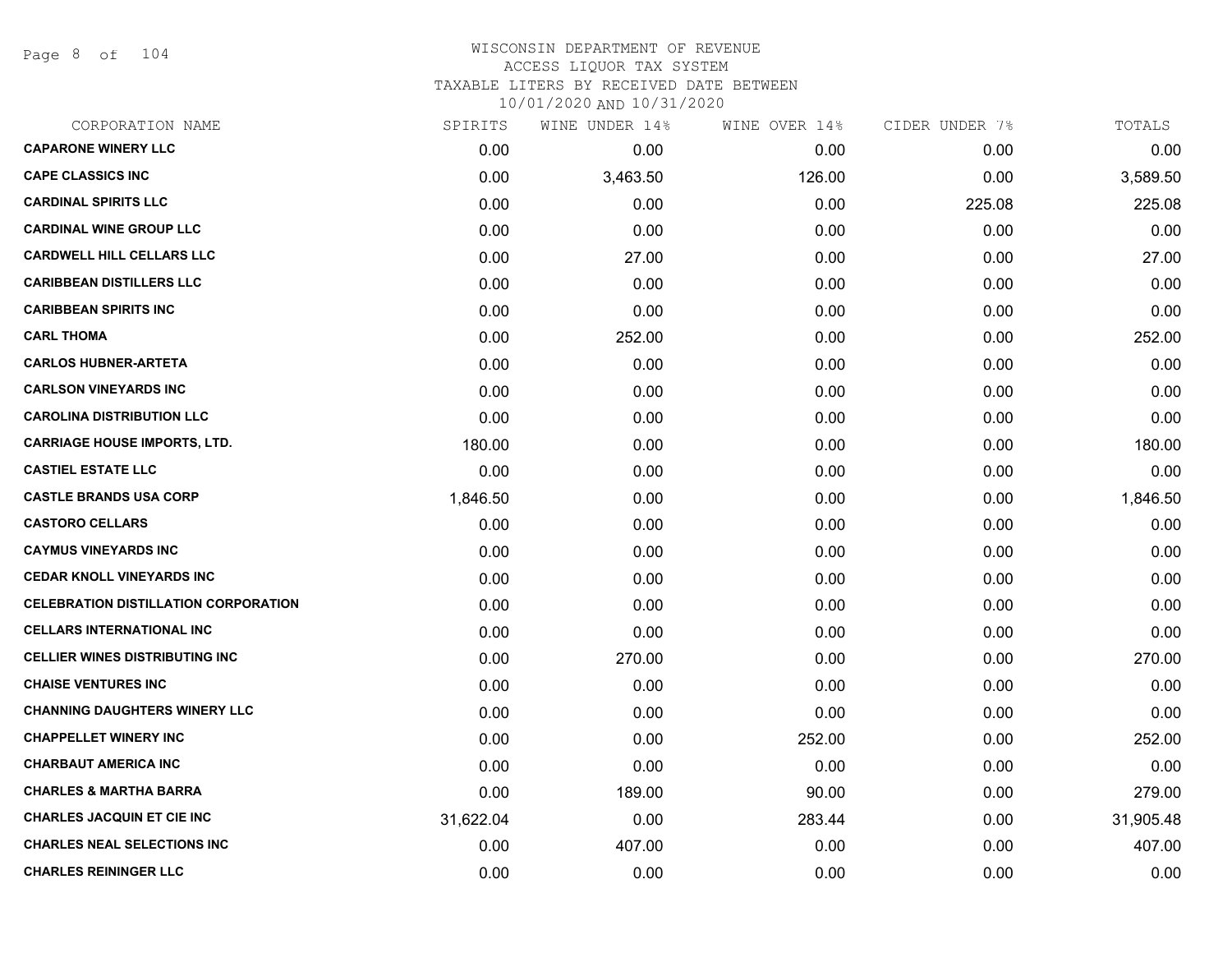Page 9 of 104

# WISCONSIN DEPARTMENT OF REVENUE ACCESS LIQUOR TAX SYSTEM

TAXABLE LITERS BY RECEIVED DATE BETWEEN

| CORPORATION NAME                      | SPIRITS   | WINE UNDER 14% | WINE OVER 14% | CIDER UNDER 7% | TOTALS     |
|---------------------------------------|-----------|----------------|---------------|----------------|------------|
| <b>CHATEAU BARNABY LLC</b>            | 0.00      | 45.00          | 0.00          | 0.00           | 45.00      |
| <b>CHATEAU DIANA LLC</b>              | 0.00      | 50,037.82      | 50,148.00     | 0.00           | 100,185.82 |
| <b>CHATEAU OPERATIONS, LTD.</b>       | 0.00      | 0.00           | 0.00          | 0.00           | 0.00       |
| <b>CHATHAM IMPORTS INC</b>            | 1,980.00  | 0.00           | 0.00          | 0.00           | 1,980.00   |
| <b>CHEHALEM INC</b>                   | 0.00      | 0.00           | 0.00          | 0.00           | 0.00       |
| <b>CHICAGO DISTILLING COMPANY LLC</b> | 0.00      | 0.00           | 0.00          | 0.00           | 0.00       |
| <b>CHOYA UMESHU USA INC</b>           | 0.00      | 0.00           | 30.00         | 0.00           | 30.00      |
| <b>CHRISTOPHER F PITTENGER</b>        | 0.00      | 0.00           | 0.00          | 0.00           | 0.00       |
| <b>CHRISTOPHER FIGGINS</b>            | 0.00      | 0.00           | 0.00          | 0.00           | 0.00       |
| <b>CHRISTOPHER J BROCKWAY</b>         | 0.00      | 0.00           | 0.00          | 0.00           | 0.00       |
| <b>CHRISTOPHER MICHAEL WINES LLC</b>  | 0.00      | 126.00         | 0.00          | 0.00           | 126.00     |
| CIV (USA) INC                         | 0.00      | 0.00           | 0.00          | 0.00           | 0.00       |
| <b>CLAAR CELLARS LLC</b>              | 0.00      | 0.00           | 0.00          | 0.00           | 0.00       |
| <b>CLASSIC WINES INC</b>              | 0.00      | 0.00           | 0.00          | 0.00           | 0.00       |
| <b>CLASSICAL WINES FROM SPAIN LTD</b> | 0.00      | 0.00           | 0.00          | 0.00           | 0.00       |
| <b>CLENDENENLINDQUIST VINTNERS</b>    | 0.00      | 0.00           | 0.00          | 0.00           | 0.00       |
| <b>CLINE CELLARS INC</b>              | 0.00      | 1,449.00       | 1,827.00      | 0.00           | 3,276.00   |
| <b>CLINE SISTERS IMPORTS LLC</b>      | 0.00      | 252.00         | 0.00          | 0.00           | 252.00     |
| <b>CLOS LACHANCE WINES LLC</b>        | 0.00      | 107.00         | 0.00          | 0.00           | 107.00     |
| <b>COCKERELL WINE CONSULTING LLC</b>  | 0.00      | 0.00           | 0.00          | 0.00           | 0.00       |
| <b>CODIPRAL, LLC</b>                  | 0.00      | 0.00           | 0.00          | 0.00           | 0.00       |
| <b>CODY T WRIGHT</b>                  | 0.00      | 0.00           | 0.00          | 0.00           | 0.00       |
| <b>COMPASSPOINT IMPORTS</b>           | 0.00      | 0.00           | 0.00          | 0.00           | 0.00       |
| <b>CONSTELLATION BRANDS, INC.</b>     | 73,986.00 | 309,987.94     | 11,222.00     | 0.00           | 395,195.94 |
| <b>COOL HAND VINEYARDS LLC</b>        | 0.00      | 0.00           | 0.00          | 0.00           | 0.00       |
| <b>COPA FINA WINE IMPORTS LLC</b>     | 0.00      | 0.00           | 0.00          | 0.00           | 0.00       |
| <b>COPPER CANE LLC</b>                | 0.00      | 3,837.00       | 8,091.00      | 0.00           | 11,928.00  |
| <b>CORA IMPORTS LTD</b>               | 0.00      | 0.00           | 0.00          | 0.00           | 0.00       |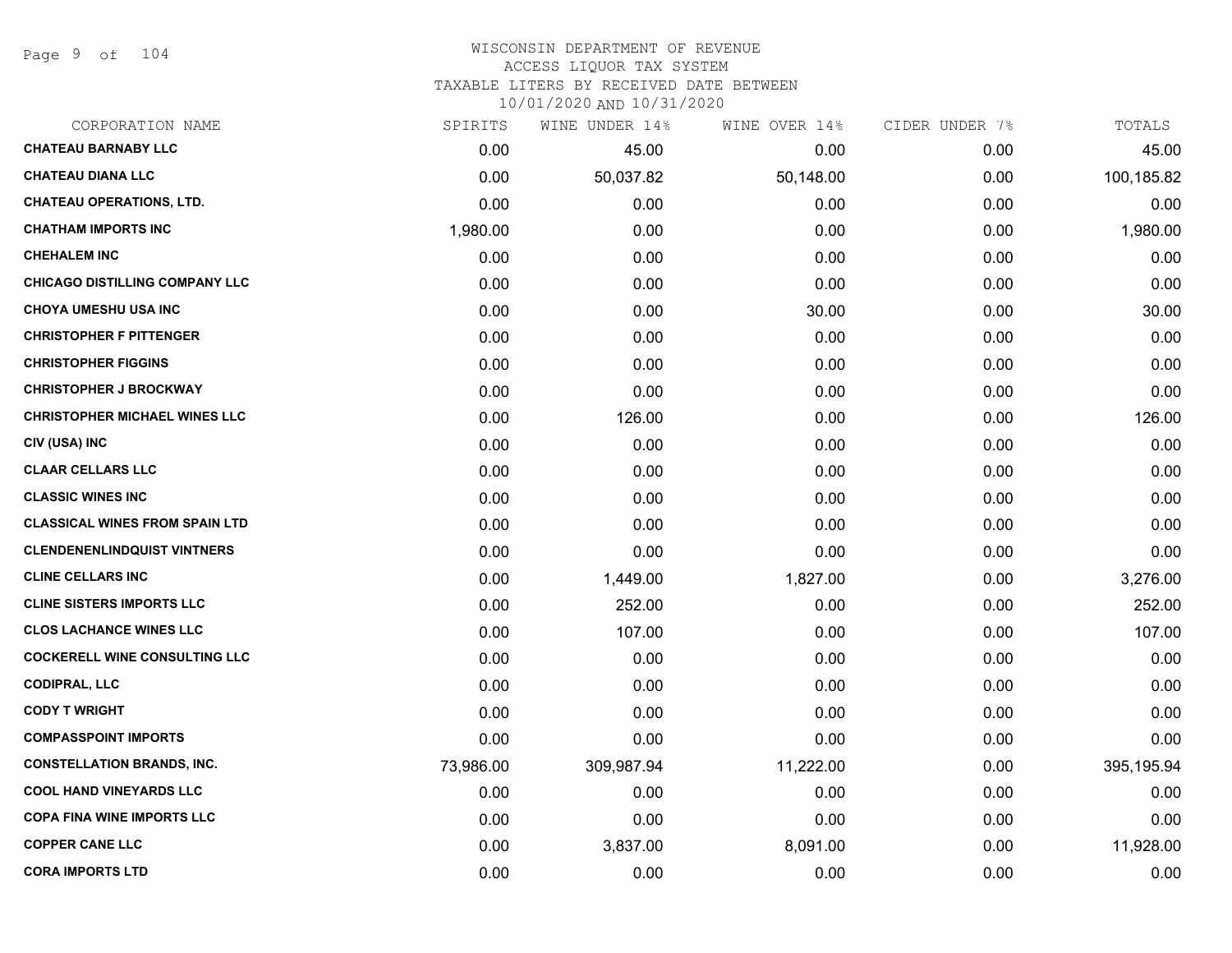| CORPORATION NAME                                   | SPIRITS | WINE UNDER 14% | WINE OVER 14% | CIDER UNDER 7% | TOTALS   |
|----------------------------------------------------|---------|----------------|---------------|----------------|----------|
| <b>CORDELINA WINE COMPANY LLC</b>                  | 0.00    | 0.00           | 0.00          | 0.00           | 0.00     |
| <b>CORK ALLIANCE INC</b>                           | 0.00    | 54.00          | 0.00          | 0.00           | 54.00    |
| <b>CORNERSTONE CELLARS LLC</b>                     | 0.00    | 0.00           | 0.00          | 0.00           | 0.00     |
| <b>CORNERSTONE U.S. WINE IMPORTS INC</b>           | 0.00    | 0.00           | 0.00          | 0.00           | 0.00     |
| <b>CORY J MICHAL</b>                               | 0.00    | 9.00           | 0.00          | 0.00           | 9.00     |
| <b>COUNTRY HERITAGE WINERY &amp; VINEYARD INC.</b> | 0.00    | 0.00           | 0.00          | 0.00           | 0.00     |
| <b>COUP DE FOUDRE LLC</b>                          | 0.00    | 0.00           | 0.00          | 0.00           | 0.00     |
| <b>COURAGEOUS INC</b>                              | 0.00    | 0.00           | 0.00          | 0.00           | 0.00     |
| <b>CRACOVIA BRANDS INC</b>                         | 0.00    | 0.00           | 0.00          | 0.00           | 0.00     |
| <b>CRAFTED ARTISAN MEADERY LLC</b>                 | 0.00    | 504.00         | 0.00          | 0.00           | 504.00   |
| <b>CRAIG S HANDLY</b>                              | 0.00    | 0.00           | 0.00          | 0.00           | 0.00     |
| <b>CREATIVE WINE CONCEPTS INC</b>                  | 0.00    | 0.00           | 0.00          | 0.00           | 0.00     |
| <b>CREW WINE COMPANY LLC</b>                       | 0.00    | 3,628.00       | 63.00         | 0.00           | 3,691.00 |
| <b>CRIBARI VINEYARDS INC</b>                       | 0.00    | 0.00           | 0.00          | 0.00           | 0.00     |
| <b>CRIMSON WINE GROUP LTD</b>                      | 0.00    | 0.00           | 0.00          | 0.00           | 0.00     |
| <b>CRISTOM VINEYARDS INC</b>                       | 0.00    | 0.00           | 0.00          | 0.00           | 0.00     |
| <b>CROWN POINT WINERY LLC</b>                      | 0.00    | 0.00           | 0.00          | 0.00           | 0.00     |
| <b>CRYSTAL RAIN DISTILLERY INC</b>                 | 0.00    | 0.00           | 0.00          | 0.00           | 0.00     |
| <b>CULT OF 8</b>                                   | 0.00    | 3,271.50       | 31.50         | 0.00           | 3,303.00 |
| <b>CUNAT PREMIUM VINEYARDS LLC</b>                 | 0.00    | 0.00           | 0.00          | 0.00           | 0.00     |
| <b>CUSHMAN WINERY CORPORATION</b>                  | 0.00    | 0.00           | 0.00          | 0.00           | 0.00     |
| <b>CUTWATER SPIRITS LLC</b>                        | 0.00    | 0.00           | 0.00          | 0.00           | 0.00     |
| <b>D &amp; D VINEYARDS INC</b>                     | 0.00    | 0.00           | 0.00          | 0.00           | 0.00     |
| <b>D MYERS LLC</b>                                 | 0.00    | 0.00           | 0.00          | 0.00           | 0.00     |
| <b>D&amp;V INTERNATIONAL INC</b>                   | 0.00    | 0.00           | 0.00          | 0.00           | 0.00     |
| <b>D.G.L. DISTRIBUTORS, INC</b>                    | 0.00    | 0.00           | 0.00          | 0.00           | 0.00     |
| <b>DAEDALUS CELLARS CO</b>                         | 0.00    | 0.00           | 0.00          | 0.00           | 0.00     |
| <b>DAN CAREY</b>                                   | 0.00    | 0.00           | 0.00          | 0.00           | 0.00     |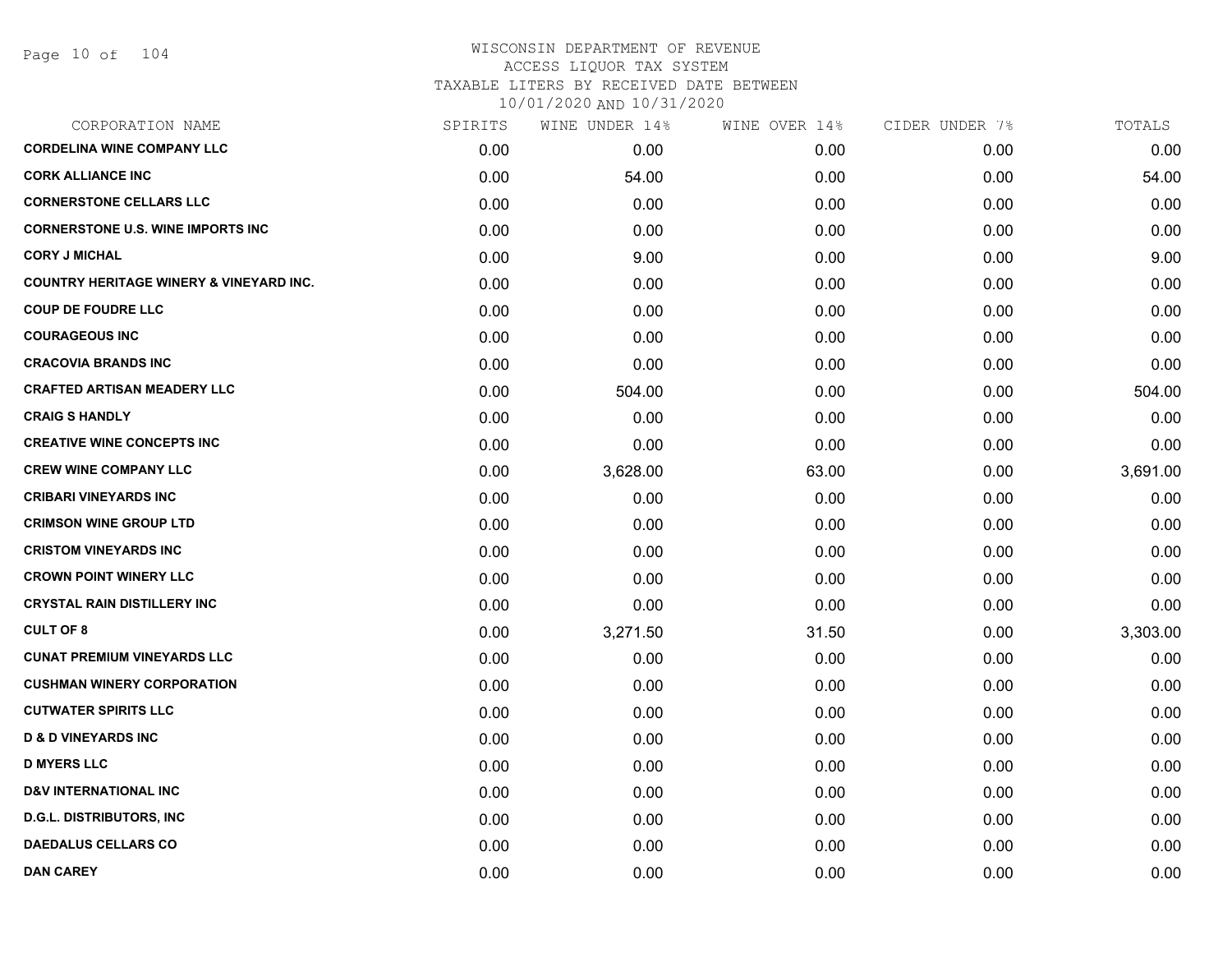Page 11 of 104

| CORPORATION NAME                    | SPIRITS  | WINE UNDER 14% | WINE OVER 14% | CIDER UNDER 7% | TOTALS     |
|-------------------------------------|----------|----------------|---------------|----------------|------------|
| <b>DANA ESTATES INC</b>             | 0.00     | 0.00           | 0.00          | 0.00           | 0.00       |
| <b>DANCING COYOTE WINES</b>         | 0.00     | 0.00           | 0.00          | 0.00           | 0.00       |
| <b>DANICA PATRICK</b>               | 0.00     | 0.00           | 0.00          | 0.00           | 0.00       |
| <b>DANIEL A LASNER</b>              | 0.00     | 0.00           | 0.00          | 0.00           | 0.00       |
| <b>DANIEL KEEFE IV</b>              | 0.00     | 0.00           | 0.00          | 0.00           | 0.00       |
| <b>DANIEL SCHOENFELD</b>            | 0.00     | 0.00           | 0.00          | 0.00           | 0.00       |
| <b>DANNY RAKOVIC</b>                | 67.50    | 0.00           | 0.00          | 0.00           | 67.50      |
| <b>DAOU VINEYARDS LLC</b>           | 0.00     | 504.00         | 2,848.51      | 0.00           | 3,352.51   |
| DAQUINO ITALIAN IMPORTING CO INC    | 0.00     | 0.00           | 0.00          | 0.00           | 0.00       |
| <b>DARIOUSH KHALEDI WINERY LLC</b>  | 0.00     | 0.00           | 0.00          | 0.00           | 0.00       |
| DAVID ARTHUR VINEYARDS LLC          | 0.00     | 0.00           | 0.00          | 0.00           | 0.00       |
| <b>DAVID B POTTER</b>               | 0.00     | 0.00           | 0.00          | 0.00           | 0.00       |
| <b>DAVID BOWLER LLC</b>             | 0.00     | 252.00         | 0.00          | 0.00           | 252.00     |
| <b>DAVID J ECKERT</b>               | 0.00     | 0.00           | 0.00          | 0.00           | 0.00       |
| <b>DAVID JAMES LLC</b>              | 0.00     | 0.00           | 175.50        | 0.00           | 175.50     |
| <b>DAVID L DENNIGMANN</b>           | 0.00     | 0.00           | 0.00          | 0.00           | 0.00       |
| <b>DAVID MEIER</b>                  | 0.00     | 0.00           | 0.00          | 0.00           | 0.00       |
| DAVID N RAYNE                       | 2,072.35 | 27,401.93      | 10,449.57     | 0.00           | 39,923.85  |
| <b>DAVID R BARNES</b>               | 0.00     | 0.00           | 0.00          | 0.00           | 0.00       |
| <b>DAVOS BRANDS LLC</b>             | 0.00     | 0.00           | 0.00          | 0.00           | 0.00       |
| DAYLIGHT WINE COMPANY LLC           | 0.00     | 0.00           | 270.00        | 0.00           | 270.00     |
| DE MAISON SELECTIONS INC            | 0.00     | 1,275.75       | 203.25        | 9.00           | 1,488.00   |
| <b>DEANNA BASTIANICH</b>            | 0.00     | 0.00           | 0.00          | 0.00           | 0.00       |
| <b>DEL RIO VINEYARDS LLC</b>        | 0.00     | 0.00           | 0.00          | 0.00           | 0.00       |
| <b>DELEGAT USA INC</b>              | 0.00     | 20,304.00      | 0.00          | 0.00           | 20,304.00  |
| <b>DELICATO VINEYARDS INC</b>       | 0.00     | 158,916.00     | 57,657.00     | 0.00           | 216,573.00 |
| <b>DELILLE CELLARS LLC</b>          | 0.00     | 0.00           | 0.00          | 0.00           | 0.00       |
| <b>DELUXE WINE &amp; SPIRITS CO</b> | 261.03   | 225.02         | 27.00         | 0.00           | 513.05     |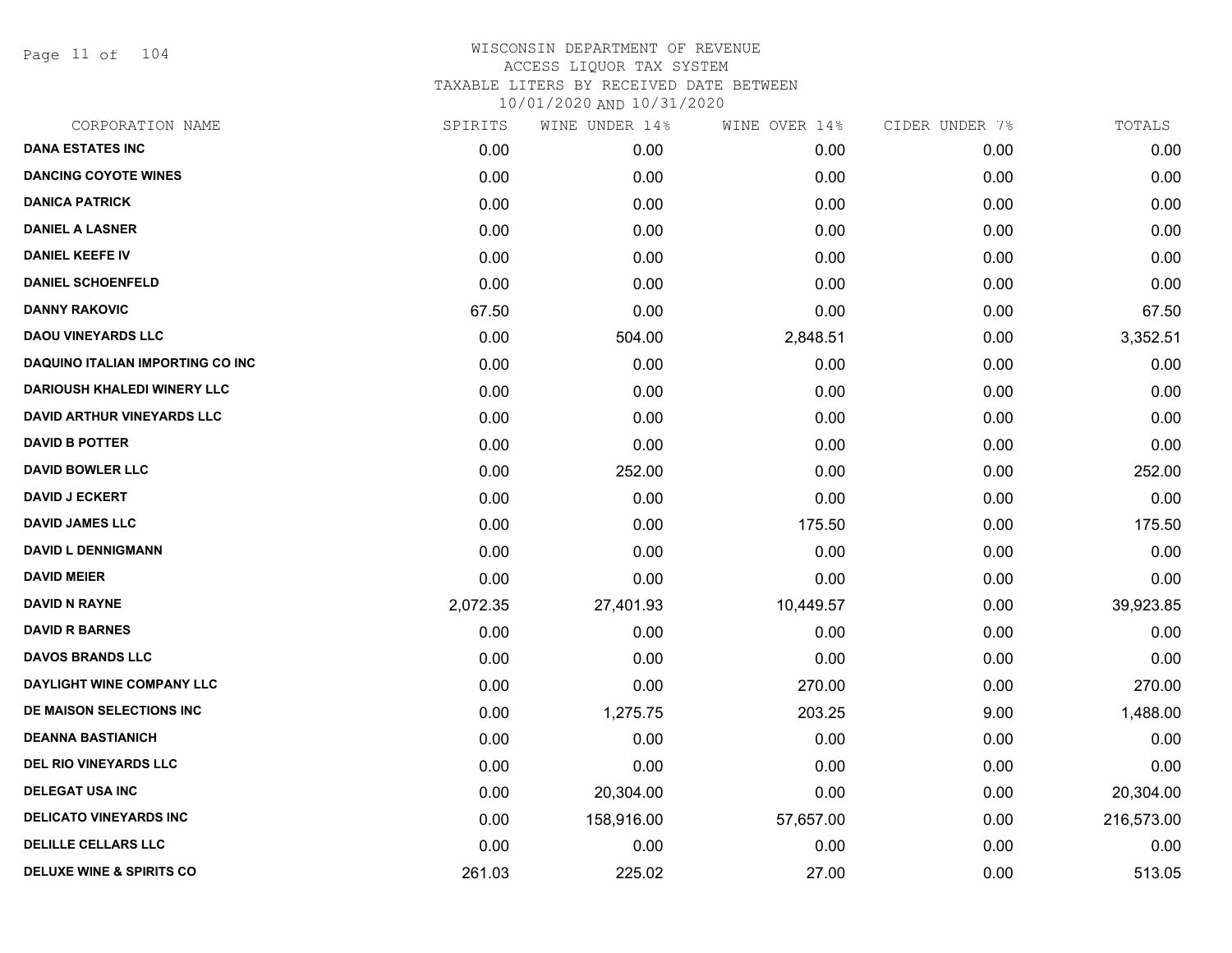Page 12 of 104

| CORPORATION NAME                                                    | SPIRITS    | WINE UNDER 14% | WINE OVER 14% | CIDER UNDER 7% | TOTALS      |
|---------------------------------------------------------------------|------------|----------------|---------------|----------------|-------------|
| <b>DEMERARA DISTILLERS (USA) INC</b>                                | 0.00       | 0.00           | 0.00          | 0.00           | 0.00        |
| DEMETRIA VINEYARDS AND WINERY LLC                                   | 0.00       | 0.00           | 0.00          | 0.00           | 0.00        |
| <b>DEMON SPIRITS LLC</b>                                            | 198.00     | 0.00           | 0.00          | 0.00           | 198.00      |
| <b>DENISON CELLARS LLC</b>                                          | 0.00       | 0.00           | 0.00          | 0.00           | 0.00        |
| <b>DENNIS ROBERT PATTON &amp; ANDREA BETH</b><br><b>SILVERSTEIN</b> | 0.00       | 0.00           | 0.00          | 0.00           | 0.00        |
| <b>DERRICK C MANCINI</b>                                            | 0.00       | 0.00           | 0.00          | 0.00           | 0.00        |
| <b>DESTILADOS DE MEXICO LLC</b>                                     | 0.00       | 0.00           | 0.00          | 0.00           | 0.00        |
| <b>DIAGEO AMERICAS, INC.</b>                                        | 732,733.15 | 0.00           | 0.00          | 0.00           | 732,733.15  |
| <b>DIAMOND IMPORTERS INC</b>                                        | 0.00       | 126.00         | 0.00          | 0.00           | 126.00      |
| <b>DISARONNO INTERNATIONAL LLC</b>                                  | 4,392.90   | 0.00           | 0.00          | 0.00           | 4,392.90    |
| <b>DISTILLED RESOURCES INCORPORATED</b>                             | 0.00       | 0.00           | 0.00          | 0.00           | 0.00        |
| <b>DISTILLERS WAY, LLC</b>                                          | 0.00       | 0.00           | 0.00          | 0.00           | 0.00        |
| <b>DISTILLERY 291 INC</b>                                           | 0.00       | 0.00           | 0.00          | 0.00           | 0.00        |
| <b>DIVOT ENTERPRISES LLC</b>                                        | 0.00       | 0.00           | 0.00          | 0.00           | 0.00        |
| <b>DMK INCORPORATED</b>                                             | 0.00       | 0.00           | 0.00          | 0.00           | 0.00        |
| <b>DOMACE VINO LLC</b>                                              | 0.00       | 0.00           | 0.00          | 0.00           | 0.00        |
| <b>DOMAINE CO.</b>                                                  | 0.00       | 0.00           | 657.00        | 0.00           | 657.00      |
| <b>DOMAINE DE LA TERRE ROUGE LTD</b>                                | 0.00       | 0.00           | 0.00          | 0.00           | 0.00        |
| <b>DOMAINE DE MARIA SOTER LLC</b>                                   | 0.00       | 0.00           | 0.00          | 0.00           | 0.00        |
| <b>DOMAINE SERENE VINEYARDS &amp; WINERY INC</b>                    | 0.00       | 0.00           | 0.00          | 0.00           | 0.00        |
| <b>DOMAINE ST GEORGE</b>                                            | 0.00       | 0.00           | 0.00          | 0.00           | 0.00        |
| DON SEBASTIANI & SONS INTERNATIONAL WINE<br><b>NEGOCIANTS</b>       | 0.00       | 8,202.00       | $-10,962.00$  | 0.00           | $-2,760.00$ |
| <b>DONALD ALDRIDGE</b>                                              | 0.00       | 0.00           | 0.00          | 0.00           | 0.00        |
| DONATI FAMILY VINEYARD, INC                                         | 0.00       | 342.00         | 0.00          | 0.00           | 342.00      |
| <b>DOUBLE DIAMOND DISTILLERY LLC</b>                                | 468.00     | 0.00           | 0.00          | 0.00           | 468.00      |
| <b>DOUBLE DOWN SPIRITS LLC</b>                                      | 121.50     | 0.00           | 0.00          | 0.00           | 121.50      |
| <b>DOWNEAST CIDER HOUSE, LLC</b>                                    | 0.00       | 0.00           | 0.00          | 5,745.51       | 5,745.51    |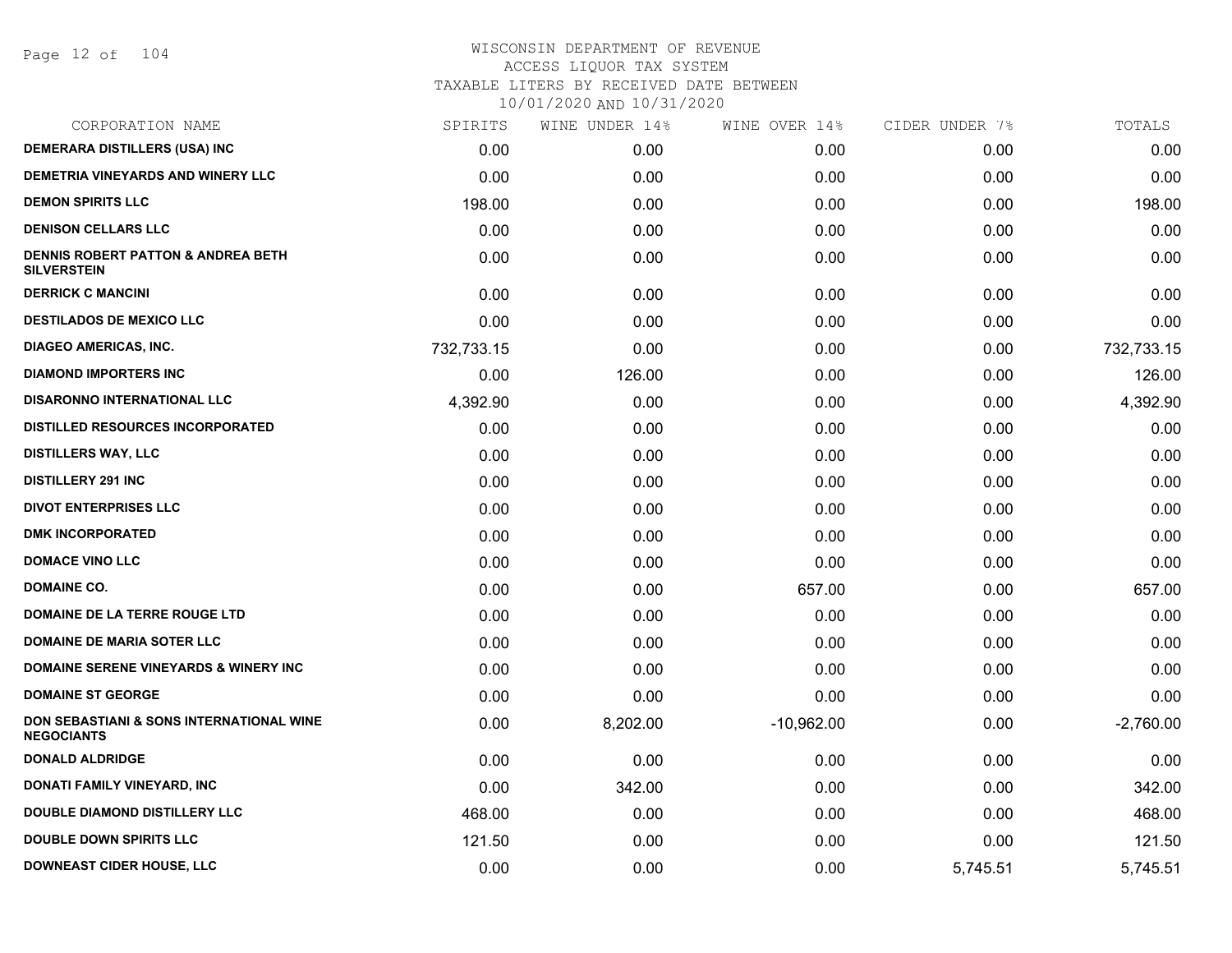Page 13 of 104

#### WISCONSIN DEPARTMENT OF REVENUE ACCESS LIQUOR TAX SYSTEM TAXABLE LITERS BY RECEIVED DATE BETWEEN

| CORPORATION NAME                        | SPIRITS    | WINE UNDER 14% | WINE OVER 14% | CIDER UNDER 7% | TOTALS       |
|-----------------------------------------|------------|----------------|---------------|----------------|--------------|
| <b>DOYNA LTD</b>                        | 0.00       | 0.00           | 0.00          | 0.00           | 0.00         |
| DRAKE MAKES WINE, INC.                  | 0.00       | 0.00           | 0.00          | 0.00           | 0.00         |
| DREYER WINE LLC                         | 0.00       | 0.00           | 0.00          | 0.00           | 0.00         |
| <b>DREYFUS ASHBY INC</b>                | 0.00       | 4,362.75       | 387.00        | 0.00           | 4,749.75     |
| <b>DRG IMPORTS LLC</b>                  | 0.00       | 398.44         | 0.00          | 0.00           | 398.44       |
| DRUM CIRCLE DISTILLING LLC              | 0.00       | 0.00           | 0.00          | 0.00           | 0.00         |
| DRY CREEK VINEYARD INC                  | 0.00       | 630.00         | 801.00        | 0.00           | 1,431.00     |
| DRY FLY DISTILLING INC                  | 403.82     | 0.00           | 0.00          | 0.00           | 403.82       |
| <b>DUCKHORN WINE COMPANY</b>            | 0.00       | 5,314.50       | 5,222.25      | 0.00           | 10,536.75    |
| DUGGANS DISTILLERS PRODUCTS CORPORATION | 0.00       | 0.00           | 0.00          | 0.00           | 0.00         |
| <b>DULUTH CIDER LLC</b>                 | 0.00       | 0.00           | 0.00          | 667.49         | 667.49       |
| <b>DUMOL WINERY LLC</b>                 | 0.00       | 0.00           | 27.00         | 0.00           | 27.00        |
| <b>DUNHAM CELLARS LLC</b>               | 0.00       | 0.00           | 0.00          | 0.00           | 0.00         |
| <b>DUNN VINEYARDS LLC</b>               | 0.00       | 0.00           | 0.00          | 0.00           | 0.00         |
| <b>DURM VINEYARD INC</b>                | 0.00       | 0.00           | 0.00          | 0.00           | 0.00         |
| <b>DUVEL MOORTGAT USA LTD</b>           | 0.00       | 0.00           | 0.00          | 0.00           | 0.00         |
| <b>DV SPIRITS LLC</b>                   | 1,881.00   | 0.00           | 0.00          | 0.00           | 1,881.00     |
| <b>E &amp; J GALLO WINERY</b>           | 258,163.06 | 1,121,752.74   | 40,801.50     | 0.00           | 1,420,717.30 |
| <b>EAGLE EYE IMPORTS LLC</b>            | 0.00       | 0.00           | 0.00          | 0.00           | 0.00         |
| <b>EAGLES LANDING WINERY LLC</b>        | 0.00       | 646.50         | 0.00          | 0.00           | 646.50       |
| EASTERN LIQUORS USA INC                 | 0.00       | 0.00           | 0.00          | 0.00           | 0.00         |
| <b>EBERLE WINERY LP</b>                 | 0.00       | 63.00          | 0.00          | 0.00           | 63.00        |
| <b>ECOSUR GROUP LLC</b>                 | 0.00       | 0.00           | 0.00          | 0.00           | 0.00         |
| <b>EGGHEAD TOO, LLC</b>                 | 0.00       | 0.00           | 0.00          | 0.00           | 0.00         |
| EHREN JORDAN WINE CELLARS LLC           | 0.00       | 126.00         | 63.00         | 0.00           | 189.00       |
| <b>EIGHT BOTTLES LLC</b>                | 0.00       | 0.00           | 0.00          | 0.00           | 0.00         |
| ELK COVE VINEYARDS INC                  | 0.00       | 0.00           | 0.00          | 0.00           | 0.00         |
| <b>ELLEN FORREST</b>                    | 0.00       | 0.00           | 0.00          | 0.00           | 0.00         |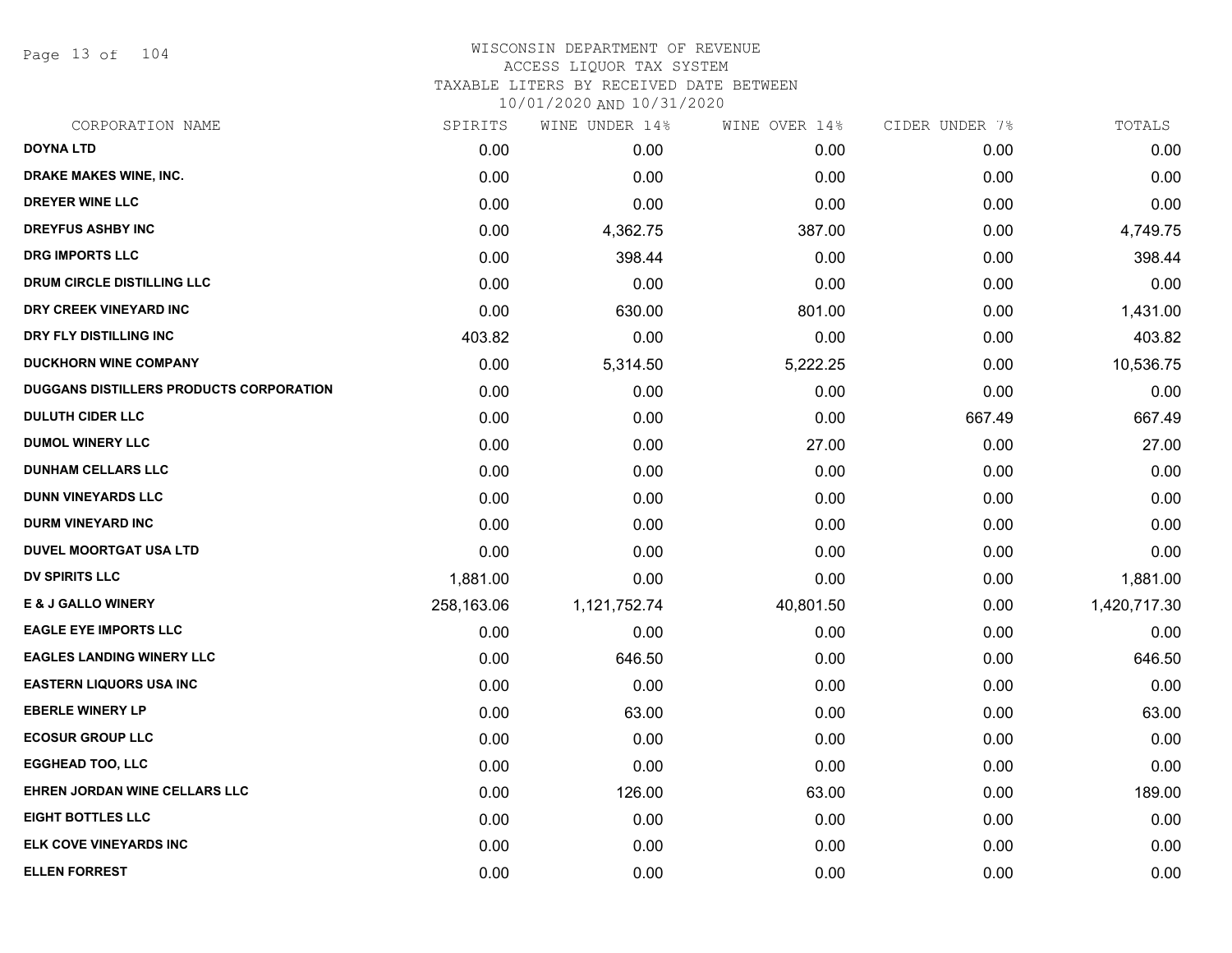Page 14 of 104

| CORPORATION NAME                                 | SPIRITS | WINE UNDER 14% | WINE OVER 14% | CIDER UNDER 7% | TOTALS    |
|--------------------------------------------------|---------|----------------|---------------|----------------|-----------|
| <b>ELV-OREGON LLC</b>                            | 0.00    | 0.00           | 0.00          | 0.00           | 0.00      |
| <b>EMCO CHEMICAL DISTRIBUTORS, INC.</b>          | 0.00    | 0.00           | 0.00          | 0.00           | 0.00      |
| <b>EMILIO GUGLIELMO WINERY INC</b>               | 0.00    | 0.00           | 0.00          | 0.00           | 0.00      |
| <b>EMPSON USA INC</b>                            | 0.00    | 3,217.38       | 0.00          | 0.00           | 3,217.38  |
| <b>ENOS VINEYARDS INC</b>                        | 0.00    | 0.00           | 504.00        | 0.00           | 504.00    |
| <b>ENOTEC IMPORTS INC</b>                        | 0.00    | 0.00           | 0.00          | 0.00           | 0.00      |
| <b>ENOVATION BRANDS INC</b>                      | 0.00    | 0.00           | 0.00          | 0.00           | 0.00      |
| <b>ENTENTE SPIRITS LLC</b>                       | 0.00    | 0.00           | 0.00          | 0.00           | 0.00      |
| <b>EOLA HILLS WINE CELLARS INC</b>               | 0.00    | 503.93         | 0.00          | 0.00           | 503.93    |
| <b>EPICUREAN WINES LLC</b>                       | 0.00    | 378.00         | 519.75        | 0.00           | 897.75    |
| <b>ERIC FLANAGAN</b>                             | 0.00    | 0.00           | 0.00          | 0.00           | 0.00      |
| <b>ERIC TRUMP WINE MANUFACTURING LLC</b>         | 0.00    | 0.00           | 0.00          | 0.00           | 0.00      |
| <b>EVAKI INC</b>                                 | 0.00    | 0.00           | 0.00          | 0.00           | 0.00      |
| <b>EVATON INC</b>                                | 36.00   | 486.00         | 409.50        | 0.00           | 931.50    |
| EVESHAM WOOD VINEYARD AND WINERY LLC             | 0.00    | 252.00         | 0.00          | 0.00           | 252.00    |
| <b>EXPERIENCE WINES LLC</b>                      | 0.00    | 189.00         | 0.00          | 0.00           | 189.00    |
| <b>FL NAVARRO LIMITED</b>                        | 0.00    | 126.00         | 0.00          | 27.00          | 153.00    |
| <b>F&amp;F FINE WINES INTERNATIONAL INC</b>      | 0.00    | 5,382.00       | 0.00          | 0.00           | 5,382.00  |
| F.X. MAGNER SELECTIONS, INC.                     | 0.00    | 0.00           | 0.00          | 0.00           | 0.00      |
| <b>FAMILY &amp; FARMERS LLC</b>                  | 0.00    | 0.00           | 0.00          | 0.00           | 0.00      |
| <b>FAMOUS BRANDS LLC</b>                         | 0.00    | 0.00           | 0.00          | 0.00           | 0.00      |
| <b>FANTIS IMPORTS INC</b>                        | 0.00    | $-9.00$        | 0.00          | 0.00           | $-9.00$   |
| <b>FAR NORTH SPIRITS INC</b>                     | 0.00    | 0.00           | 0.00          | 0.00           | 0.00      |
| <b>FASEL SHENSTONE LLC</b>                       | 12.00   | 0.00           | 246.00        | 0.00           | 258.00    |
| FELIX SOLIS AVANTIS USA INC                      | 0.00    | 0.00           | 0.00          | 0.00           | 0.00      |
| <b>FERMENTED SCIENCES II INC</b>                 | 0.00    | 9,482.46       | 0.00          | 0.00           | 9,482.46  |
| <b>FERRARI CARANO VINEYARDS &amp; WINERY LLC</b> | 0.00    | 0.00           | 0.00          | 0.00           | 0.00      |
| <b>FETZER VINEYARDS</b>                          | 22.50   | 70,867.62      | 8,424.00      | 0.00           | 79,314.12 |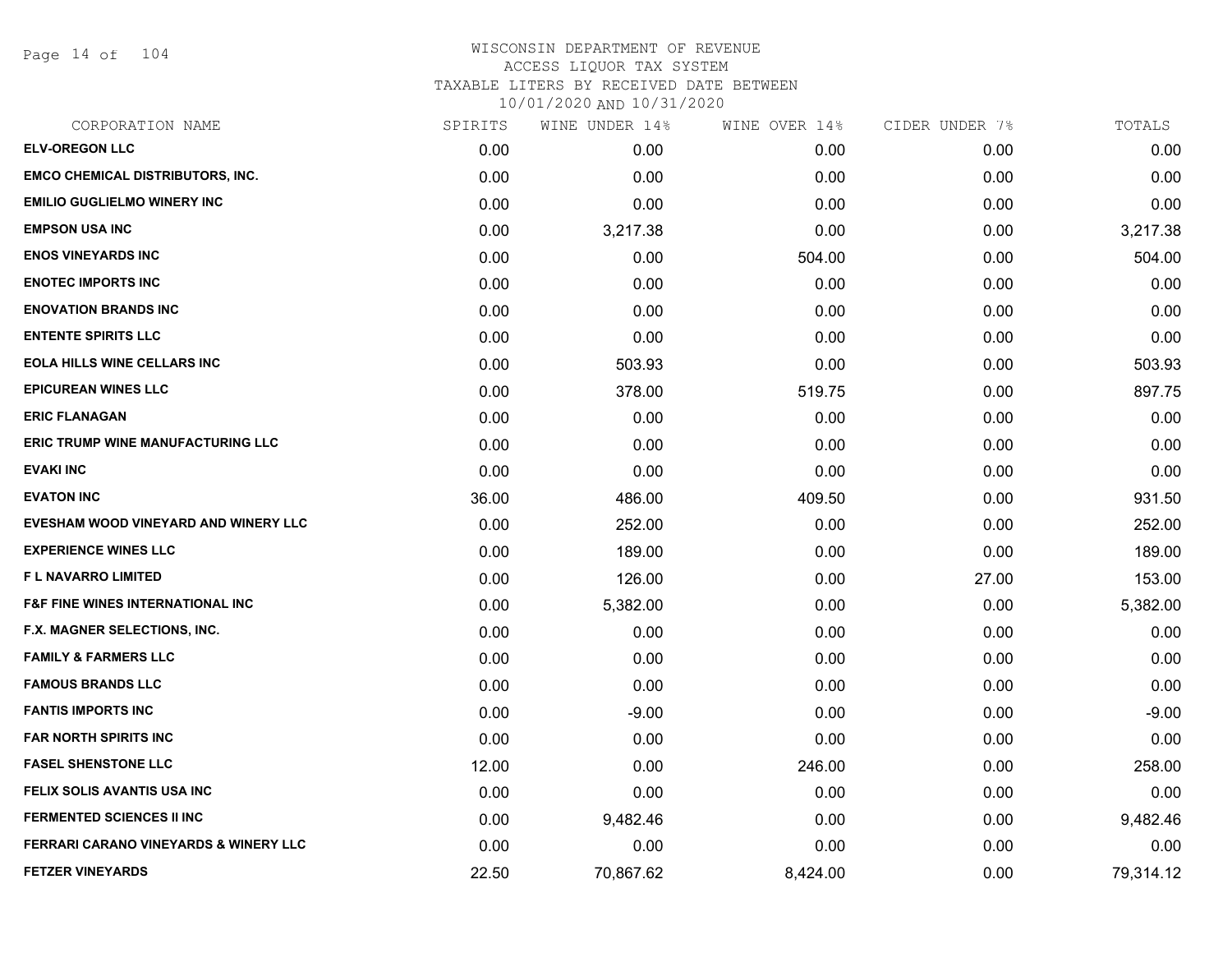Page 15 of 104

| <b>FIFTH GENERATION INC</b><br>284,199.60<br>0.00<br>FIFTY FOURTH STREET ENTERPRISES LLC<br>0.00<br>0.00 | 0.00<br>0.00<br>0.00 | 0.00<br>0.00 | 284,199.60<br>0.00 |
|----------------------------------------------------------------------------------------------------------|----------------------|--------------|--------------------|
|                                                                                                          |                      |              |                    |
|                                                                                                          |                      |              |                    |
| <b>FINO TEQUILA LLC</b><br>495.00<br>0.00                                                                |                      | 0.00         | 495.00             |
| FIOR DI SOLE, LLC<br>0.00<br>99.00                                                                       | 189.00               | 0.00         | 288.00             |
| <b>FIRESTEED CORPORATION</b><br>0.00<br>0.00                                                             | 0.00                 | 0.00         | 0.00               |
| <b>FISHER VINEYARDS</b><br>0.00<br>0.00                                                                  | 0.00                 | 0.00         | 0.00               |
| <b>FITVINE LLC</b><br>0.00<br>0.00                                                                       | 4,536.00             | 0.00         | 4,536.00           |
| <b>FIVE GRAPES LLC</b><br>0.00<br>0.00                                                                   | 0.00                 | 0.00         | 0.00               |
| <b>FJN FINE WINES LLC</b><br>0.00<br>495.00                                                              | 0.00                 | 0.00         | 495.00             |
| <b>FLORA SPRINGS WINE COMPANY</b><br>0.00<br>0.00                                                        | 0.00                 | 0.00         | 0.00               |
| <b>FLORIDA ORANGE GROVES INC</b><br>0.00<br>558.00                                                       | 45.00                | 0.00         | 603.00             |
| FN CELLARS LLC<br>0.00<br>69.75                                                                          | 513.00               | 0.00         | 582.75             |
| FOGGY MOUNTAIN SPIRIT COMPANY, LLC<br>0.00<br>0.00                                                       | 0.00                 | 0.00         | 0.00               |
| <b>FOLEY FAMILY WINES INC</b><br>22.50<br>9,474.00                                                       | 3,699.00             | 0.00         | 13,195.50          |
| <b>FOLIO WINE COMPANY LLC</b><br>0.00<br>3,707.69                                                        | 603.00               | 0.00         | 4,310.69           |
| <b>FORIS VINEYARDS WINERY LLC</b><br>0.00<br>1,008.00                                                    | 0.00                 | 0.00         | 1,008.00           |
| FORT ROSS VINEYARD & WINERY LLC<br>0.00<br>0.00                                                          | 0.00                 | 0.00         | 0.00               |
| <b>FOUR BEARS WINERY LLC</b><br>0.00<br>0.00                                                             | 0.00                 | 0.00         | 0.00               |
| FOUR DAUGHTERS VINEYARD AND WINERY LLC<br>0.00<br>0.00                                                   | 0.00                 | 9,470.31     | 9,470.31           |
| <b>FOUR ROSES DISTILLERY LLC</b><br>0.00<br>16,755.00                                                    | 0.00                 | 0.00         | 16,755.00          |
| <b>FOWLES WINE USA INC</b><br>0.00<br>0.00                                                               | 0.00                 | 0.00         | 0.00               |
| <b>FOXEN VINEYARD INC</b><br>0.00<br>0.00                                                                | 0.00                 | 0.00         | 0.00               |
| <b>FRANCIS COPPOLA WINERY LLC</b><br>0.00<br>22,733.18                                                   | 4,806.00             | 0.00         | 27,539.18          |
| <b>FRANK FAMILY VINEYARDS LLC</b><br>0.00<br>0.00                                                        | 1,800.00             | 0.00         | 1,800.00           |
| <b>FRANK LIN DISTILLERS PRODUCTS LTD</b><br>0.00<br>0.00                                                 | 0.00                 | 0.00         | 0.00               |
| <b>FRED C SCHERRER</b><br>0.00<br>0.00                                                                   | 60.75                | 0.00         | 60.75              |
| <b>FREDERICK WILDMAN &amp; SONS LTD</b><br>955.50<br>125,751.72                                          | 450.00               | 0.00         | 127, 157. 22       |
| <b>FRESH GRAPES LLC</b><br>0.00<br>0.00                                                                  | 0.00                 | 0.00         | 0.00               |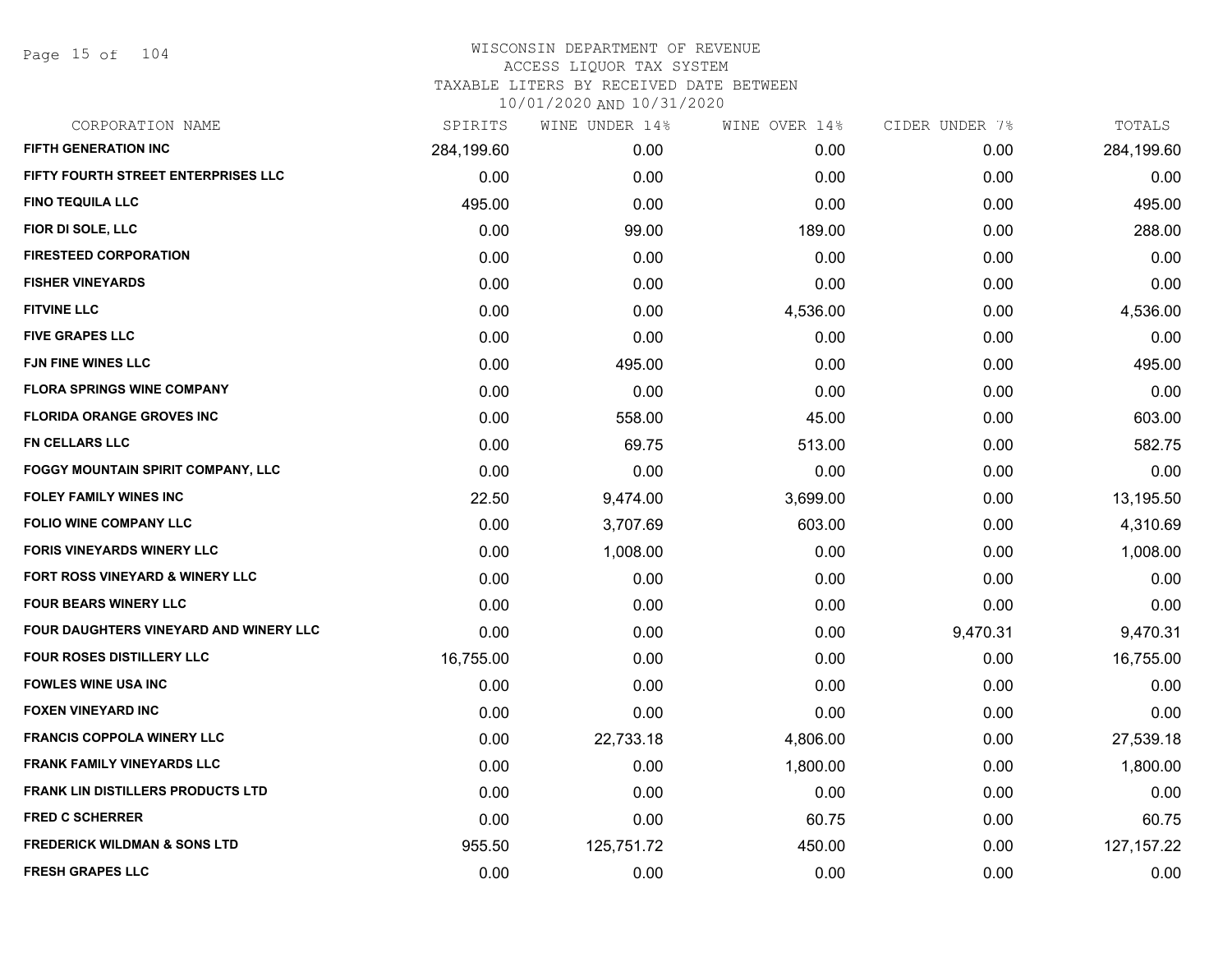Page 16 of 104

#### WISCONSIN DEPARTMENT OF REVENUE ACCESS LIQUOR TAX SYSTEM

TAXABLE LITERS BY RECEIVED DATE BETWEEN

| CORPORATION NAME                             | SPIRITS | WINE UNDER 14% | WINE OVER 14% | CIDER UNDER 7% | TOTALS   |
|----------------------------------------------|---------|----------------|---------------|----------------|----------|
| <b>FREY VINEYARDS LTD</b>                    | 0.00    | 2,016.00       | 0.00          | 0.00           | 2,016.00 |
| <b>FRITZ CELLARS INC</b>                     | 0.00    | 0.00           | 0.00          | 0.00           | 0.00     |
| <b>FROGS LEAP WINERY</b>                     | 0.00    | 378.00         | 126.00        | 0.00           | 504.00   |
| <b>FRUIT OF THE VINES INC</b>                | 0.00    | 1,579.66       | 0.00          | 0.00           | 1,579.66 |
| FULL THROTTLE SLOON SHINE LLC                | 0.00    | 0.00           | 0.00          | 0.00           | 0.00     |
| <b>FULTON STREET BREWERY LLC</b>             | 0.00    | 0.00           | 0.00          | 0.00           | 0.00     |
| <b>G K SKAGGS INC</b>                        | 0.00    | 3,780.00       | 0.00          | 0.00           | 3,780.00 |
| G.S.W.C. INC.                                | 22.50   | 0.00           | 216.00        | 0.00           | 238.50   |
| <b>GALENA AVIATION, LLC</b>                  | 0.00    | 0.00           | 0.00          | 0.00           | 0.00     |
| <b>GAMBA VINEYARDS AND WINERY LLC</b>        | 0.00    | 0.00           | 0.00          | 0.00           | 0.00     |
| <b>GAMBLE FAMILY VINEYARDS LLC</b>           | 0.00    | 0.00           | 0.00          | 0.00           | 0.00     |
| <b>GARBER &amp; COMPANY INC</b>              | 0.00    | 0.00           | 0.00          | 0.00           | 0.00     |
| <b>GEORGE BOZIC JR</b>                       | 0.00    | 0.00           | 0.00          | 0.00           | 0.00     |
| <b>GF WINES LLC</b>                          | 0.00    | 0.00           | 0.00          | 0.00           | 0.00     |
| <b>GH HOLDINGS LP</b>                        | 0.00    | 0.00           | 0.00          | 0.00           | 0.00     |
| <b>GIBSON WINE COMPANY</b>                   | 0.00    | 0.00           | 405.00        | 0.00           | 405.00   |
| <b>GILBERT CELLARS LLC</b>                   | 0.00    | 0.00           | 0.00          | 0.00           | 0.00     |
| <b>GILDARDO PARTIDA LLC</b>                  | 0.00    | 0.00           | 0.00          | 0.00           | 0.00     |
| <b>GLOBAL BEVERAGE TEAM, LLC</b>             | 0.00    | 0.00           | 0.00          | 0.00           | 0.00     |
| <b>GLOBAL SPIRITS USA LLC</b>                | 0.00    | 0.00           | 0.00          | 0.00           | 0.00     |
| <b>GLOBAL VINEYARD IMPORTERS INC</b>         | 0.00    | 1,620.00       | 0.00          | 0.00           | 1,620.00 |
| <b>GLUNZ FAMILY WINERY &amp; CELLARS INC</b> | 0.00    | 0.00           | 0.00          | 0.00           | 0.00     |
| <b>GNEKOW FAMILY WINERY LLC</b>              | 0.00    | 0.00           | 1,260.00      | 0.00           | 1,260.00 |
| <b>GOAMERICAGO BEVERAGES LLC</b>             | 940.75  | 0.00           | 0.00          | 0.00           | 940.75   |
| <b>GOLDSCHMIDT VINEYARDS LLC</b>             | 0.00    | 819.00         | 706.50        | 0.00           | 1,525.50 |
| <b>GOOSE RIDGE LLC</b>                       | 0.00    | 0.00           | 0.00          | 0.00           | 0.00     |
| <b>GORDON BROTHERS CELLARS INC</b>           | 0.00    | 0.00           | 0.00          | 0.00           | 0.00     |
| <b>GRAPE EXPECTATIONS, INC</b>               | 0.00    | 927.00         | 0.00          | 0.00           | 927.00   |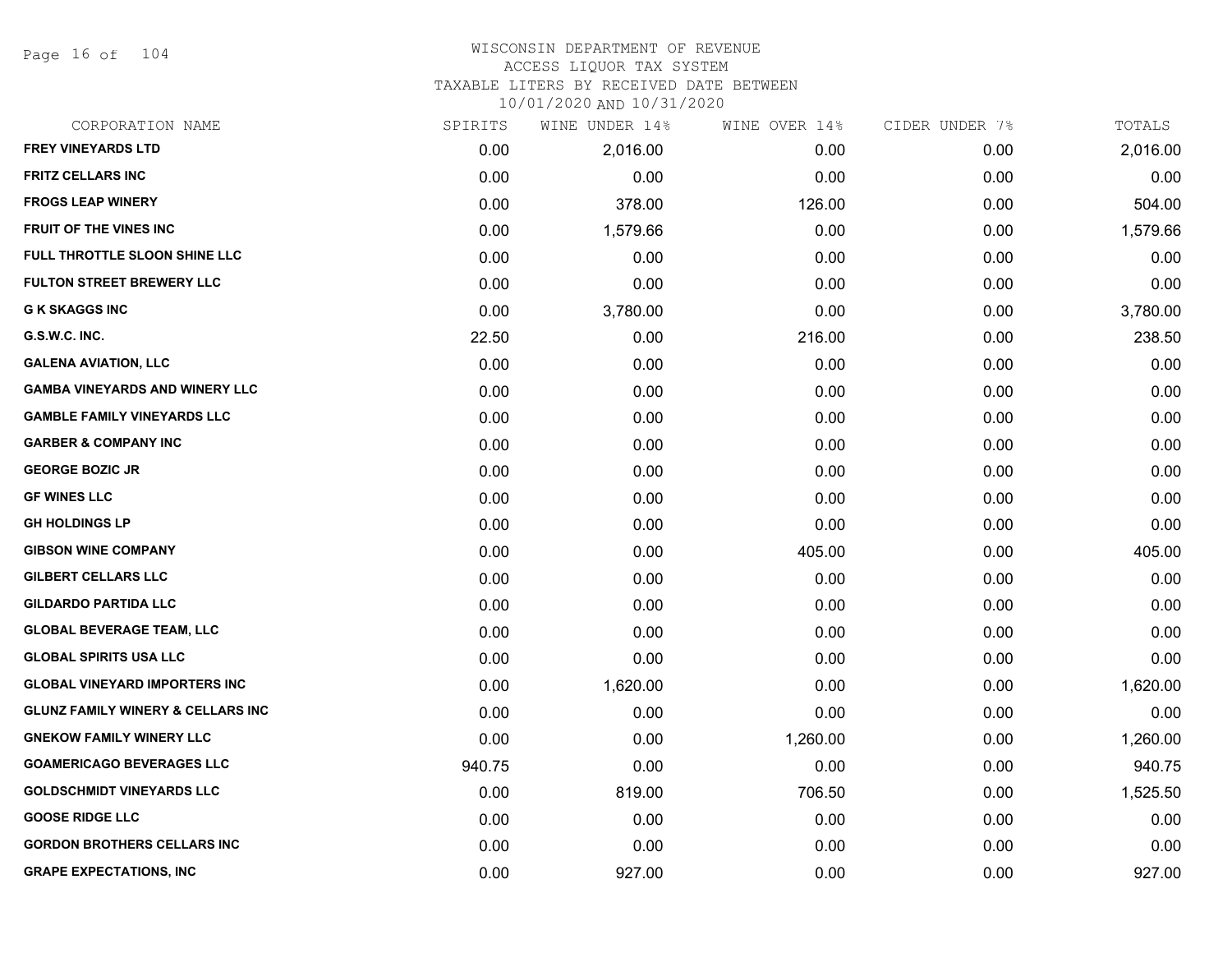Page 17 of 104

| CORPORATION NAME                           | SPIRITS  | WINE UNDER 14% | WINE OVER 14% | CIDER UNDER 7% | TOTALS   |
|--------------------------------------------|----------|----------------|---------------|----------------|----------|
| <b>GRAPE VISIONS LLC</b>                   | 0.00     | 0.00           | 0.00          | 0.00           | 0.00     |
| <b>GRAPES &amp; BARLEY LLC</b>             | 0.00     | 0.00           | 0.00          | 0.00           | 0.00     |
| <b>GRAPES OF SPAIN INC</b>                 | 0.00     | 0.00           | 0.00          | 0.00           | 0.00     |
| <b>GRATON SPIRITS COMPANY LLC</b>          | 0.00     | 0.00           | 0.00          | 0.00           | 0.00     |
| <b>GRAY DUCK SPIRITS LLC</b>               | 3,150.00 | 0.00           | 0.00          | 0.00           | 3,150.00 |
| <b>GREAT SMOKY MTS DISTILLERY, INC</b>     | 0.00     | 0.00           | 0.00          | 0.00           | 0.00     |
| <b>GREENFIELD GLOBAL USA INC</b>           | 0.00     | 0.00           | 0.00          | 0.00           | 0.00     |
| <b>GREG &amp; GREG INC</b>                 | 0.00     | 189.00         | 0.00          | 0.00           | 189.00   |
| <b>GREG &amp; PAM HARRINGTON WINES LLC</b> | 0.00     | 0.00           | 0.00          | 0.00           | 0.00     |
| <b>GREG SANDERS</b>                        | 0.00     | 0.00           | 0.00          | 0.00           | 0.00     |
| <b>GREGORY EDWARD GRAZIANO</b>             | 0.00     | 0.00           | 135.00        | 0.00           | 135.00   |
| <b>GREGORY F BUONOCORE</b>                 | 0.00     | 0.00           | 0.00          | 0.00           | 0.00     |
| <b>GRGICH HILLS CELLAR</b>                 | 0.00     | 0.00           | 0.00          | 0.00           | 0.00     |
| <b>GRIEB OPTIMAL WINECRAFTING LLC</b>      | 0.00     | 0.00           | 0.00          | 0.00           | 0.00     |
| <b>GROTH VINEYARDS &amp; WINERY LLC</b>    | 0.00     | 0.00           | 1,008.00      | 0.00           | 1,008.00 |
| <b>GUARACHI WINE PARTNERS INC</b>          | 0.00     | 1,008.00       | 198.00        | 0.00           | 1,206.00 |
| <b>H ERIK ZETTERSTROM</b>                  | 0.00     | 720.00         | 0.00          | 0.00           | 720.00   |
| <b>H2 VINO LLC</b>                         | 0.00     | 0.00           | 0.00          | 0.00           | 0.00     |
| <b>HAAS BROTHERS INC</b>                   | 0.00     | 0.00           | 0.00          | 0.00           | 0.00     |
| <b>HAHN ESTATE</b>                         | 0.00     | 0.00           | 0.00          | 0.00           | 0.00     |
| <b>HALBY MARKETING INC</b>                 | 0.00     | 756.00         | 0.00          | 0.00           | 756.00   |
| <b>HALCYON SYNDICATE LTD LLC</b>           | 0.00     | 0.00           | 0.00          | 0.00           | 0.00     |
| <b>HALL WINES LLC</b>                      | 0.00     | 0.00           | 613.50        | 0.00           | 613.50   |
| <b>HAMEL FAMILY WINES LLC</b>              | 0.00     | 18.00          | 45.00         | 0.00           | 63.00    |
| <b>HAND PICKED SELECTIONS INC</b>          | 0.00     | 252.00         | 0.00          | 0.00           | 252.00   |
| <b>HANSJOERG WYSS</b>                      | 0.00     | 0.00           | 0.00          | 0.00           | 0.00     |
| <b>HARLAN ESTATE WINERY INC</b>            | 0.00     | 0.00           | 0.00          | 0.00           | 0.00     |
| <b>HARRIS &amp; HARRIS</b>                 | 0.00     | 0.00           | 0.00          | 0.00           | 0.00     |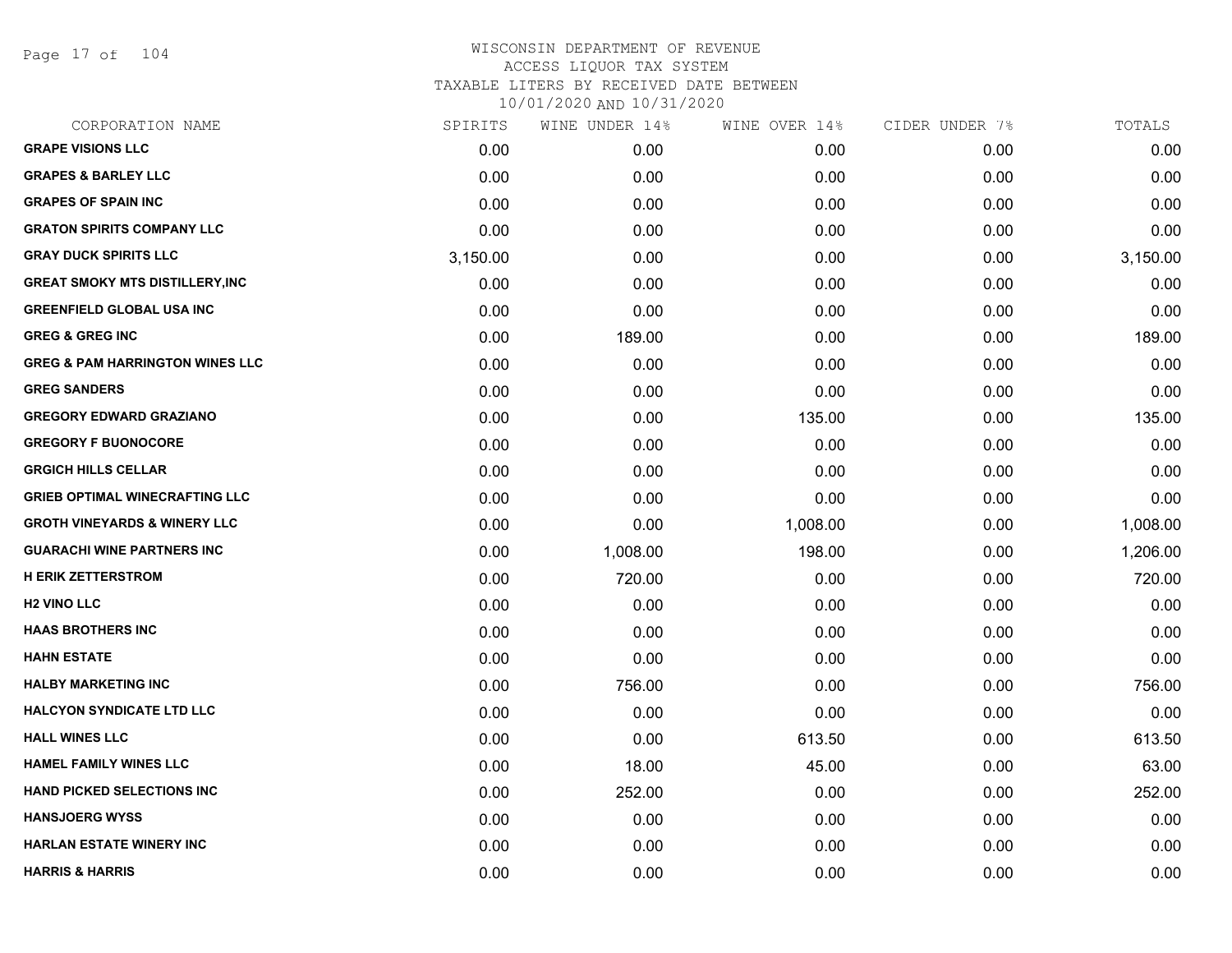Page 18 of 104

| CORPORATION NAME                       | SPIRITS    | WINE UNDER 14% | WINE OVER 14% | CIDER UNDER 7% | TOTALS     |
|----------------------------------------|------------|----------------|---------------|----------------|------------|
| <b>HAWAII SEA SPIRITS LLC</b>          | 240.00     | 0.00           | 0.00          | 0.00           | 240.00     |
| <b>HDD LLC</b>                         | 0.00       | 0.00           | 0.00          | 0.00           | 0.00       |
| HEARTLAND DISTILLERS LLC               | 0.00       | 0.00           | 0.00          | 0.00           | 0.00       |
| <b>HEAVEN HILL SALES CO.</b>           | 348,861.45 | 0.00           | 873.00        | 0.00           | 349,734.45 |
| <b>HEINEKEN USA INCORPORATED</b>       | 0.00       | 0.00           | 0.00          | 8,685.00       | 8,685.00   |
| <b>HEITZ WINE CELLARS</b>              | 0.00       | 0.00           | 0.00          | 0.00           | 0.00       |
| <b>HEMINGWAY RUM COMPANY LLC</b>       | 0.00       | 0.00           | 0.00          | 0.00           | 0.00       |
| <b>HEMISPHERE WINE COMPANY INC</b>     | 0.00       | 0.00           | 0.00          | 0.00           | 0.00       |
| <b>HEMISPHERES LLC</b>                 | 0.00       | 0.00           | 0.00          | 0.00           | 0.00       |
| <b>HENDRY PREMIUM IMPORTS INC</b>      | 0.00       | 0.00           | 0.00          | 0.00           | 0.00       |
| <b>HENRIOT INC</b>                     | 0.00       | 1,080.00       | 0.00          | 0.00           | 1,080.00   |
| <b>HENRY BELMONTE</b>                  | 0.00       | 229.50         | 0.00          | 0.00           | 229.50     |
| <b>HENRY CORNELL</b>                   | 0.00       | 0.00           | 0.00          | 0.00           | 0.00       |
| HENRY STEELE IMPORTS LLC               | 0.00       | 0.00           | 0.00          | 0.00           | 0.00       |
| <b>HERITAGE DISTILLING COMPANY INC</b> | 540.00     | 0.00           | 0.00          | 0.00           | 540.00     |
| <b>HERITAGE WINE CELLARS LTD</b>       | 0.00       | 134.99         | 0.00          | 0.00           | 134.99     |
| <b>HERMAN STORY WINES INC</b>          | 0.00       | 0.00           | 0.00          | 0.00           | 0.00       |
| <b>HERON WINES INC</b>                 | 0.00       | 0.00           | 0.00          | 0.00           | 0.00       |
| <b>HIDALGO IMPORTS LLC</b>             | 0.00       | 0.00           | 0.00          | 0.00           | 0.00       |
| <b>HIDDEN RIDGE VINEYARD LLC</b>       | 0.00       | 0.00           | 0.00          | 0.00           | 0.00       |
| <b>HILL ESTATES INC</b>                | 0.00       | 0.00           | 0.00          | 0.00           | 0.00       |
| <b>HIRSCH WINERY LLC</b>               | 0.00       | 0.00           | 0.00          | 0.00           | 0.00       |
| <b>HONEYWOOD INC</b>                   | 0.00       | 0.00           | 0.00          | 0.00           | 0.00       |
| HONIG VINEYARD AND WINERY LLC          | 0.00       | 540.00         | 126.00        | 0.00           | 666.00     |
| <b>HOOD RIVER DISTILLERS INC</b>       | 72.00      | 0.00           | 0.00          | 0.00           | 72.00      |
| <b>HOPE WINE LLC</b>                   | 0.00       | 0.00           | 0.00          | 0.00           | 0.00       |
| <b>HOTALING &amp; CO., LLC</b>         | 0.00       | 0.00           | 0.00          | 0.00           | 0.00       |
| <b>HOTCOOP LLC</b>                     | 0.00       | 0.00           | 0.00          | 0.00           | 0.00       |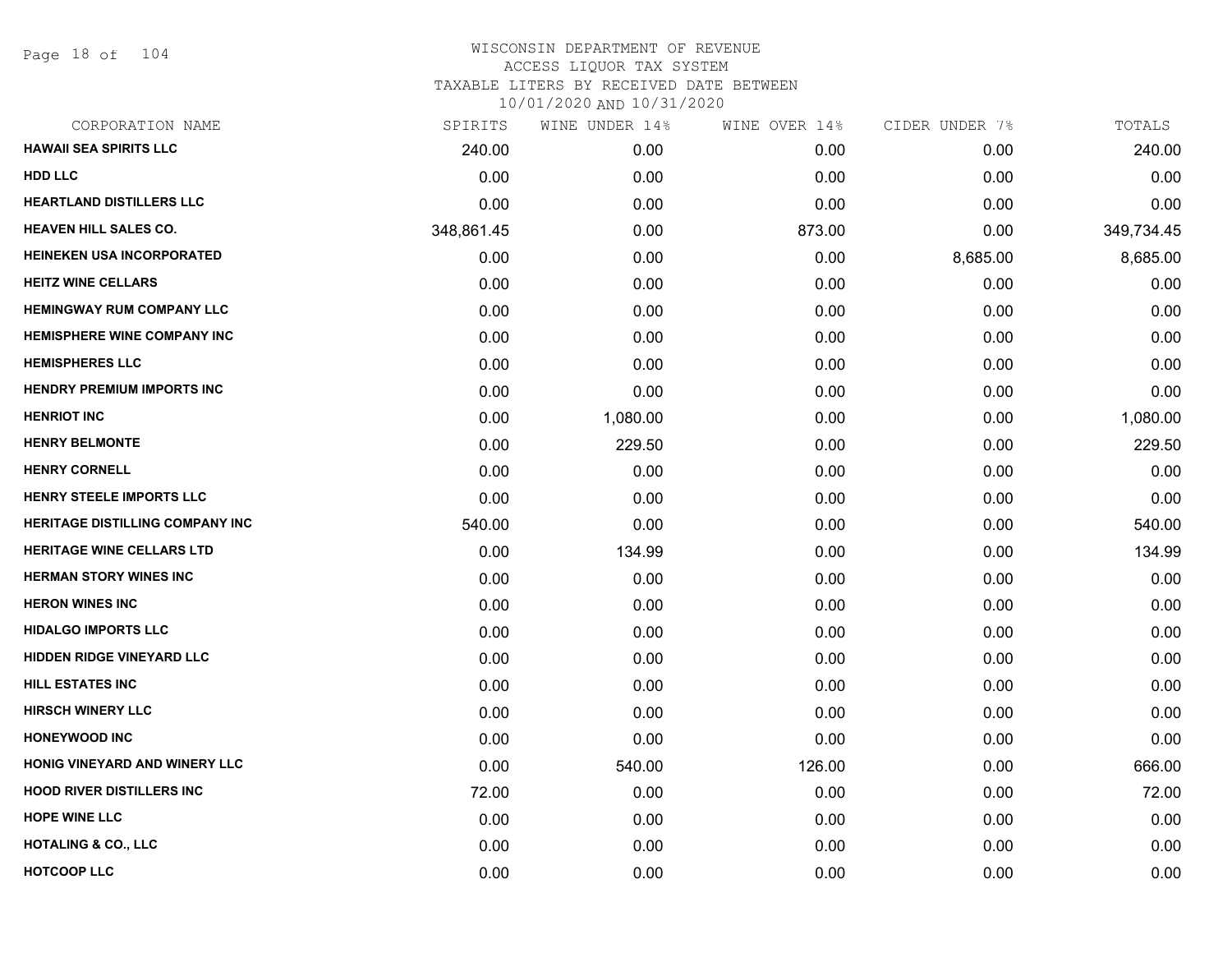Page 19 of 104

| CORPORATION NAME                                  | SPIRITS   | WINE UNDER 14% | WINE OVER 14% | CIDER UNDER 7% | TOTALS    |
|---------------------------------------------------|-----------|----------------|---------------|----------------|-----------|
| HOTEL TANGO DISTILLERY                            | 0.00      | 0.00           | 0.00          | 0.00           | 0.00      |
| <b>HOURGLASS WINE COMPANY INC</b>                 | 0.00      | 0.00           | 0.00          | 0.00           | 0.00      |
| <b>HPS EPICUREAN</b>                              | 0.00      | 0.00           | 0.00          | 0.00           | 0.00      |
| <b>HUBER ORCHARDS INC</b>                         | 265.50    | 0.00           | 0.00          | 0.00           | 265.50    |
| <b>HUDSON WINE BROKERS LLC</b>                    | 0.00      | 252.00         | 0.00          | 0.00           | 252.00    |
| HUNEEUS VINTNERS LLC                              | 0.00      | 0.00           | 0.00          | 0.00           | 0.00      |
| HUNEEUS WINES HOLDCO LLC                          | 0.00      | 423.00         | 418.50        | 0.00           | 841.50    |
| <b>HUSCH VINEYARDS INC</b>                        | 0.00      | 297.00         | 0.00          | 0.00           | 297.00    |
| <b>HYATT FARM PARTNERSHIP</b>                     | 0.00      | 0.00           | 432.00        | 0.00           | 432.00    |
| <b>IAN BRAND</b>                                  | 0.00      | 252.00         | 0.00          | 0.00           | 252.00    |
| <b>IDEAL WINE &amp; SPIRITS CO INC</b>            | 144.00    | 360.00         | 0.00          | 0.00           | 504.00    |
| <b>ILLAHE VINEYARDS AND WINERY INC</b>            | 0.00      | 0.00           | 0.00          | 0.00           | 0.00      |
| <b>ILLYRIAN IMPORT INC</b>                        | 0.00      | 0.00           | 0.00          | 0.00           | 0.00      |
| <b>IMPEX BEVERAGES INC</b>                        | 67.50     | 0.00           | 0.00          | 0.00           | 67.50     |
| IN AGAVE WE TRUST LLC                             | 492.90    | 0.00           | 0.00          | 0.00           | 492.90    |
| <b>INDIGENOUS SELECTIONS LLC</b>                  | 21.00     | 646.50         | 198.00        | 0.00           | 865.50    |
| <b>INDIGO WINE GROUP LLC</b>                      | 0.00      | 1,053.00       | 0.00          | 0.00           | 1,053.00  |
| <b>INFINIUM SPIRITS INC.</b>                      | 33,305.40 | 0.00           | 0.00          | 0.00           | 33,305.40 |
| <b>INNO VINO INTERNATIONAL INC</b>                | 0.00      | 0.00           | 0.00          | 0.00           | 0.00      |
| <b>INTERNATIONAL DISTILLERS &amp; VINTERS LTD</b> | 0.00      | 0.00           | 0.00          | 0.00           | 0.00      |
| <b>INTERNATIONAL VINES INC</b>                    | 0.00      | 693.00         | 0.00          | 0.00           | 693.00    |
| <b>INTERTRADE USA COMPANY</b>                     | 0.00      | 0.00           | 0.00          | 0.00           | 0.00      |
| <b>INVESTOR'S OF AMERICA LP</b>                   | 0.00      | 0.00           | 0.00          | 0.00           | 0.00      |
| <b>INVOER EKKE LLC</b>                            | 0.00      | 0.00           | 0.00          | 0.00           | 0.00      |
| <b>IRON HORSE VINEYARDS LP</b>                    | 0.00      | 0.00           | 0.00          | 0.00           | 0.00      |
| <b>ISANTI SPIRITS LLC</b>                         | 0.00      | 0.00           | 0.00          | 0.00           | 0.00      |
| <b>J LOHR WINERY CORP</b>                         | 0.00      | 5,017.50       | 211.50        | 0.00           | 5,229.00  |
| <b>J PEDRONCELLI WINERY</b>                       | 0.00      | 126.00         | 126.00        | 0.00           | 252.00    |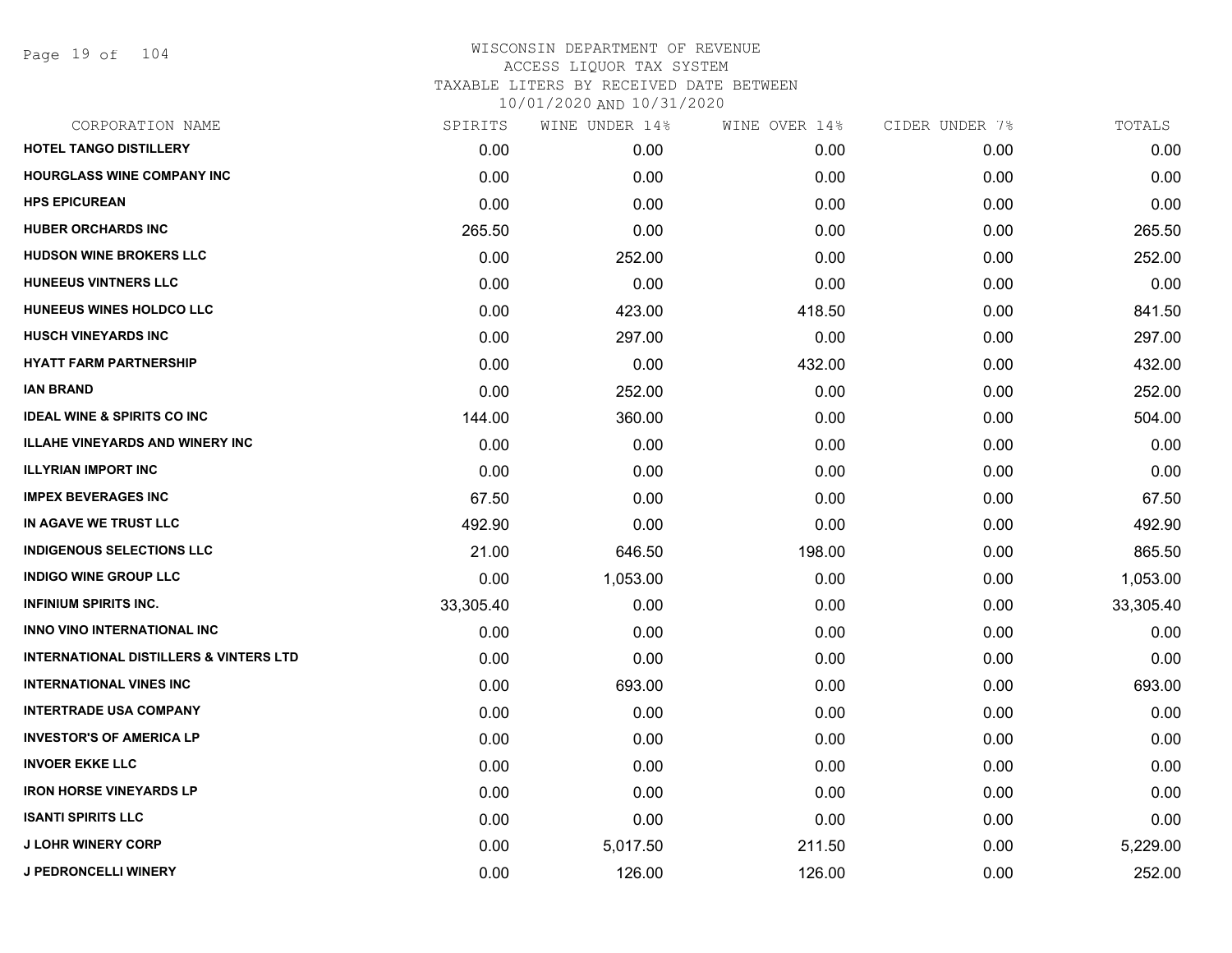Page 20 of 104

| CORPORATION NAME                      | SPIRITS    | WINE UNDER 14% | WINE OVER 14% | CIDER UNDER 7% | TOTALS     |
|---------------------------------------|------------|----------------|---------------|----------------|------------|
| <b>J WILLETT COMPANIES</b>            | 0.00       | 0.00           | 0.00          | 0.00           | 0.00       |
| <b>JACK POUST &amp; COMPANY INC</b>   | 0.00       | 1,908.00       | 58.50         | 0.00           | 1,966.50   |
| <b>JACKSON FAMILY ENTERPRISES INC</b> | 0.00       | 77,271.00      | 18,074.25     | 0.00           | 95,345.25  |
| <b>JACUZZI FAMILY VINEYARDS LLC</b>   | 0.00       | 0.00           | 0.00          | 0.00           | 0.00       |
| <b>JAM CELLARS INC</b>                | 0.00       | 99.00          | 9,360.00      | 0.00           | 9,459.00   |
| <b>JAMES E COSMA</b>                  | 0.00       | 0.00           | 0.00          | 0.00           | 0.00       |
| <b>JAMES L LAMBERT</b>                | 0.00       | 45.00          | 333.00        | 0.00           | 378.00     |
| <b>JAMES MORONEY INC</b>              | 0.00       | 0.00           | 0.00          | 0.00           | 0.00       |
| JAPAN PRESTIGE SAKE INTERNATIONAL INC | 0.00       | 10.80          | 17.28         | 0.00           | 28.08      |
| <b>JARVIS</b>                         | 0.00       | 0.00           | 0.00          | 0.00           | 0.00       |
| <b>JASON DRISCOLL</b>                 | 0.00       | 0.00           | 0.00          | 0.00           | 0.00       |
| <b>JAX VINEYARDS LLC</b>              | 0.00       | 0.00           | 133.14        | 0.00           | 133.14     |
| <b>JAY MIDWEST INC</b>                | 0.00       | 0.00           | 0.00          | 0.00           | 0.00       |
| <b>JB GEORGE LLC</b>                  | 0.00       | 0.00           | 0.00          | 0.00           | 0.00       |
| <b>JC CELLARS INC</b>                 | 0.00       | 0.00           | 0.00          | 0.00           | 0.00       |
| <b>JDSO, INC.</b>                     | 0.00       | 0.00           | 0.00          | 0.00           | 0.00       |
| JEAN CLAUDE BOISSET WINES USA INC     | 0.00       | 1,197.00       | 3,388.50      | 0.00           | 4,585.50   |
| <b>JEFF QUINT</b>                     | 360.00     | 0.00           | 0.00          | 0.00           | 360.00     |
| <b>JEM BEVERAGE COMPANY</b>           | 1,713.77   | 0.00           | 0.00          | 0.00           | 1,713.77   |
| <b>JFC INTERNATIONAL INC</b>          | 9.08       | 1,421.43       | 2,046.77      | 0.00           | 3,477.28   |
| <b>JIM BEAM BRANDS CO</b>             | 519,093.66 | 135.00         | 0.00          | 0.00           | 519,228.66 |
| <b>J-NH WINE GROUP LLC</b>            | 0.00       | 0.00           | 0.00          | 0.00           | 0.00       |
| <b>JNJ INTERNATIONAL INC</b>          | 0.00       | 0.00           | 0.00          | 0.00           | 0.00       |
| <b>JOHAN VINEYARDS LLC</b>            | 0.00       | 0.00           | 0.00          | 0.00           | 0.00       |
| JOHN ANTHONY VINEYARDS LLC            | 0.00       | 0.00           | 0.00          | 0.00           | 0.00       |
| <b>JOHN C BAKER</b>                   | 66.75      | 0.00           | 0.00          | 0.00           | 66.75      |
| <b>JOHN MONROE LINTVET</b>            | 0.00       | 0.00           | 0.00          | 0.00           | 0.00       |
| <b>JOHN R LUCAS</b>                   | 0.00       | 93.00          | 19.50         | 0.00           | 112.50     |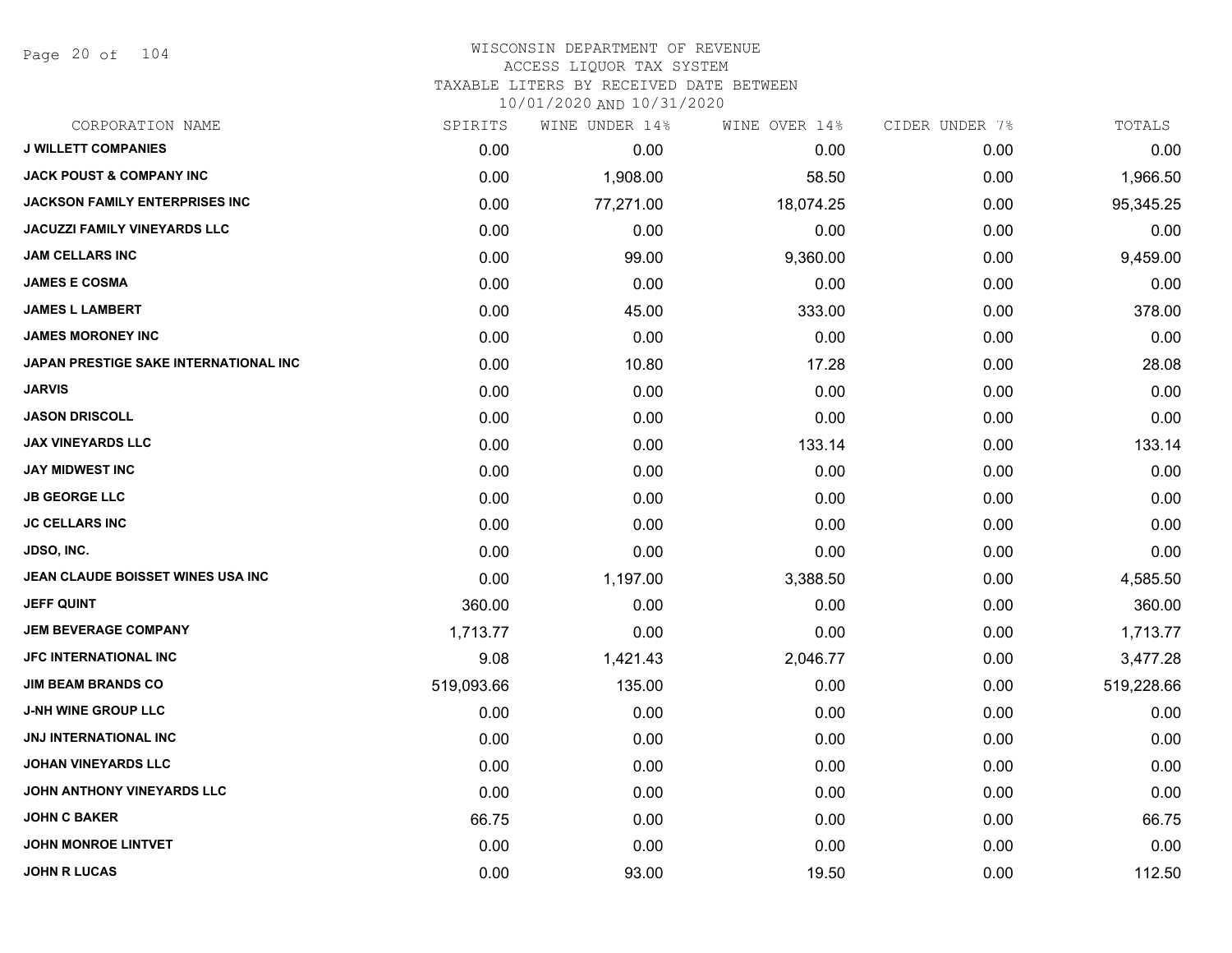Page 21 of 104

| CORPORATION NAME                         | SPIRITS | WINE UNDER 14% | WINE OVER 14% | CIDER UNDER 7% | TOTALS   |
|------------------------------------------|---------|----------------|---------------|----------------|----------|
| <b>JOSE PASTOR</b>                       | 0.00    | 0.00           | 0.00          | 0.00           | 0.00     |
| <b>JOSEPH DEHNER</b>                     | 0.00    | 0.00           | 0.00          | 0.00           | 0.00     |
| JOSEPH PHELPS VINEYARDS LLC              | 0.00    | 0.00           | 730.50        | 0.00           | 730.50   |
| <b>JOSEPH VICTORI WINES, INC.</b>        | 0.00    | 0.00           | 0.00          | 0.00           | 0.00     |
| <b>JOSU GALDOS</b>                       | 0.00    | 63.00          | 315.00        | 0.00           | 378.00   |
| JOURNEYMAN DISTILLERY LLC                | 0.00    | 0.00           | 0.00          | 0.00           | 0.00     |
| <b>JUSTIN VINEYARDS &amp; WINERY LLC</b> | 0.00    | 648.00         | 2,650.50      | 0.00           | 3,298.50 |
| <b>JVS WINES IMPORTS IL CORP</b>         | 297.00  | 0.00           | 0.00          | 0.00           | 297.00   |
| <b>JVW CORPORATION</b>                   | 0.00    | 630.00         | 0.00          | 0.00           | 630.00   |
| <b>JZ WINE COMPANY</b>                   | 0.00    | 0.00           | 0.00          | 0.00           | 0.00     |
| <b>K VINTNERS LLC</b>                    | 0.00    | 2,862.00       | 189.00        | 0.00           | 3,051.00 |
| <b>KAITRIN N COOPER</b>                  | 670.50  | 0.00           | 0.00          | 0.00           | 670.50   |
| <b>KALIN CELLARS INC</b>                 | 0.00    | 0.00           | 0.00          | 0.00           | 0.00     |
| <b>KEEPER'S QUEST INC</b>                | 68.65   | 0.00           | 0.00          | 0.00           | 68.65    |
| <b>KEN WRIGHT CELLARS CO</b>             | 0.00    | 0.00           | 0.00          | 0.00           | 0.00     |
| <b>KENNETH S LIKITPRAKONG</b>            | 0.00    | 1,359.00       | 0.00          | 0.00           | 1,359.00 |
| <b>KENT HUMPHREY</b>                     | 0.00    | 0.00           | 0.00          | 0.00           | 0.00     |
| <b>KENT RASMUSSEN WINERY</b>             | 0.00    | 315.00         | 0.00          | 0.00           | 315.00   |
| <b>KENTUCKY BOURBON DISTILLERS LTD</b>   | 682.50  | 0.00           | 0.00          | 0.00           | 682.50   |
| <b>KERMIT LYNCH WINE MERCHANTS</b>       | 0.00    | 1,649.25       | 414.00        | 0.00           | 2,063.25 |
| <b>KERWIN ESTATE LLC</b>                 | 0.00    | 0.00           | 0.00          | 0.00           | 0.00     |
| <b>KIMBERTON WINES LLC</b>               | 0.00    | 0.00           | 0.00          | 0.00           | 0.00     |
| KINDRED SPIRITS NORTH AMERICA INC        | 0.00    | 0.00           | 0.00          | 0.00           | 0.00     |
| KINDRED VINES IMPORT CO LLC              | 0.00    | 378.00         | 0.00          | 0.00           | 378.00   |
| <b>KING ESTATE WINERY LP</b>             | 0.00    | 0.00           | 0.00          | 0.00           | 0.00     |
| KINGS COUNTY DISTILLERY LLC              | 0.00    | 0.00           | 0.00          | 0.00           | 0.00     |
| <b>KIONA VINEYARDS LLC</b>               | 0.00    | 0.00           | 0.00          | 0.00           | 0.00     |
| KISMET WINE, INC.                        | 0.00    | 0.00           | 0.00          | 0.00           | 0.00     |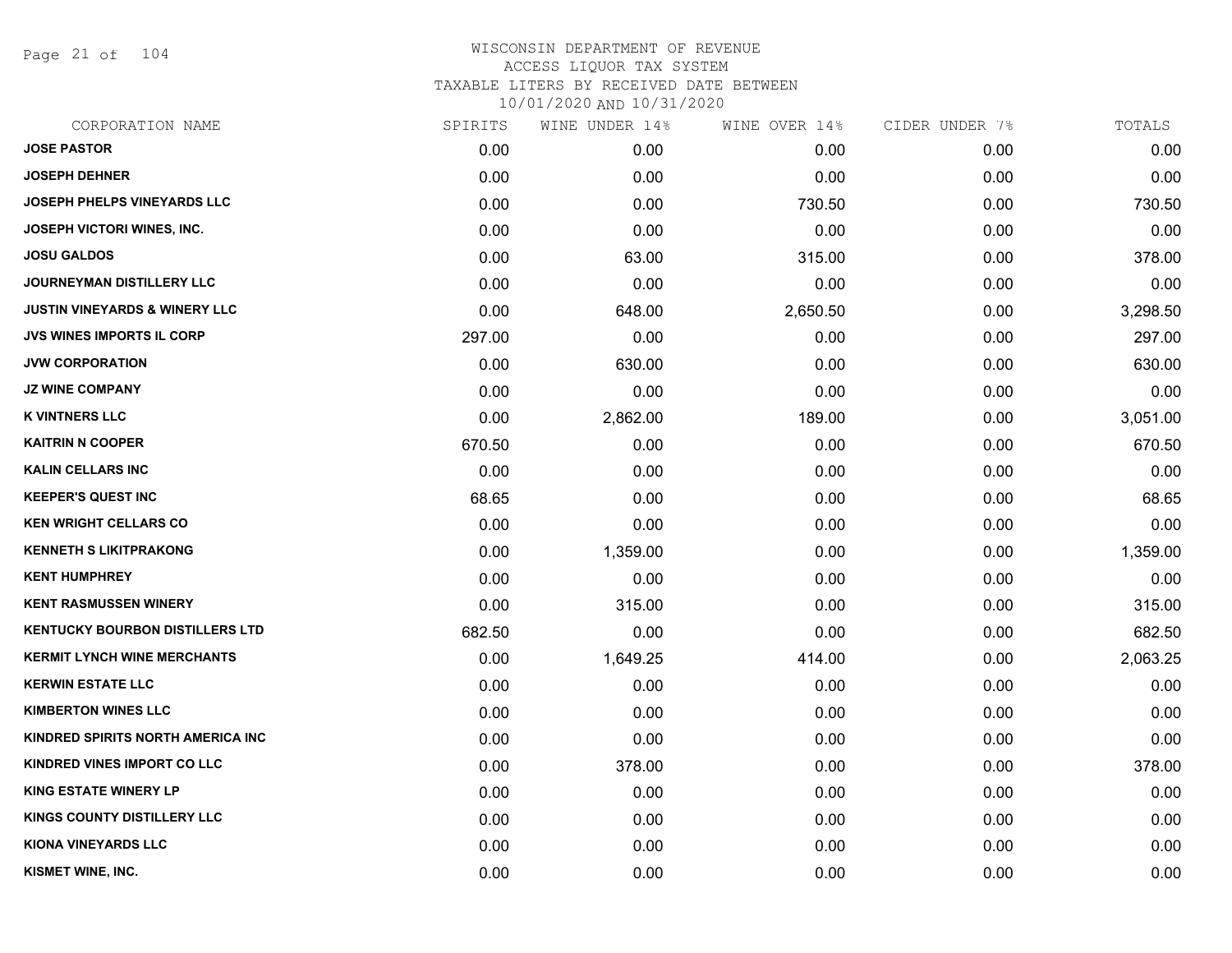Page 22 of 104

| CORPORATION NAME                           | SPIRITS | WINE UNDER 14% | WINE OVER 14% | CIDER UNDER 7% | TOTALS    |
|--------------------------------------------|---------|----------------|---------------|----------------|-----------|
| <b>KISTLER VINEYARDS, LLC</b>              | 0.00    | 0.00           | 90.00         | 0.00           | 90.00     |
| <b>KITFOX VINEYARDS LLC</b>                | 0.00    | 0.00           | 0.00          | 0.00           | 0.00      |
| <b>KLEIN FOODS INC</b>                     | 0.00    | 0.00           | 0.00          | 0.00           | 0.00      |
| <b>KLIN SPIRITS LLC</b>                    | 0.00    | 0.00           | 0.00          | 0.00           | 0.00      |
| <b>KLINKER BRICK WINERY INC</b>            | 0.00    | 0.00           | 94.50         | 0.00           | 94.50     |
| <b>KNIGHTS BRIDGE WINERY LLC</b>           | 0.00    | 0.00           | 0.00          | 0.00           | 0.00      |
| <b>KOBRAND CORPORATION</b>                 | 405.00  | 21,240.00      | 10,756.47     | 0.00           | 32,401.47 |
| KOJIMA & INTERNATIONAL ASSOCIATES INC      | 0.00    | 0.00           | 0.00          | 0.00           | 0.00      |
| <b>KOLOA RUM CORP</b>                      | 0.00    | 0.00           | 0.00          | 0.00           | 0.00      |
| <b>KONGSGAARD WINE LLC</b>                 | 0.00    | 0.00           | 0.00          | 0.00           | 0.00      |
| <b>KONSTANTIN D FRANK &amp; SONS</b>       | 0.00    | 0.00           | 0.00          | 0.00           | 0.00      |
| <b>KOPRI INC</b>                           | 0.00    | 72.00          | 0.00          | 0.00           | 72.00     |
| KORE WINE COMPANY, LLC                     | 0.00    | 0.00           | 0.00          | 0.00           | 0.00      |
| <b>KOVAL INC</b>                           | 558.00  | 0.00           | 0.00          | 0.00           | 558.00    |
| <b>KRUPP BROTHERS LLC</b>                  | 0.00    | 0.00           | 0.00          | 0.00           | 0.00      |
| <b>KYSELA PERE ET FILS LTD</b>             | 0.00    | 468.00         | 0.00          | 0.00           | 468.00    |
| <b>L &amp; F BRANDS INC</b>                | 0.00    | 0.00           | 0.00          | 0.00           | 0.00      |
| <b>LC WINE</b>                             | 0.00    | 0.00           | 0.00          | 0.00           | 0.00      |
| <b>L&amp;C WINE COUNTRY OPERATIONS LLC</b> | 0.00    | 0.00           | 0.00          | 0.00           | 0.00      |
| L. MAWBY, LLC                              | 0.00    | 0.00           | 0.00          | 0.00           | 0.00      |
| <b>L18 HOLDINGS, INC.</b>                  | 0.00    | 0.00           | 0.00          | 0.00           | 0.00      |
| <b>LADERA WINERY LLC</b>                   | 0.00    | 0.00           | 0.00          | 0.00           | 0.00      |
| <b>LADY HILL LLC</b>                       | 0.00    | 0.00           | 0.00          | 0.00           | 0.00      |
| <b>LAIL VINEYARDS LLC</b>                  | 0.00    | 0.00           | 45.00         | 0.00           | 45.00     |
| <b>LAIRD &amp; COMPANY</b>                 | 180.00  | 0.00           | 0.00          | 0.00           | 180.00    |
| <b>LAIRD FAMILY ESTATE LLC</b>             | 0.00    | 0.00           | 0.00          | 0.00           | 0.00      |
| LAKE COUNTRY LIBARE DISTILLING LLC         | 0.00    | 0.00           | 0.00          | 0.00           | 0.00      |
| <b>LANGDON SHIVERICK INC</b>               | 0.00    | 1,422.00       | 0.00          | 0.00           | 1,422.00  |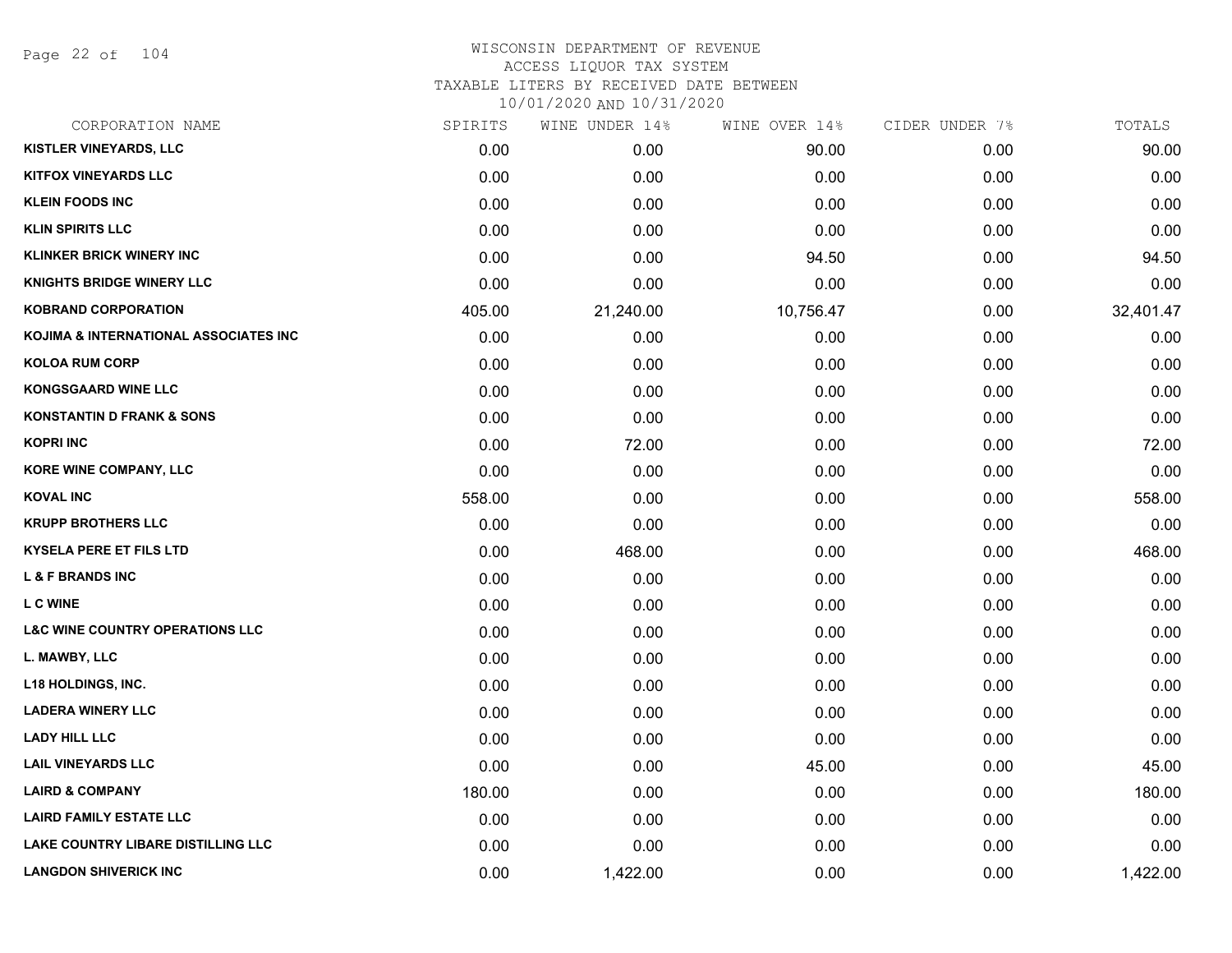Page 23 of 104

#### WISCONSIN DEPARTMENT OF REVENUE ACCESS LIQUOR TAX SYSTEM

TAXABLE LITERS BY RECEIVED DATE BETWEEN

| CORPORATION NAME                          | SPIRITS   | WINE UNDER 14% | WINE OVER 14% | CIDER UNDER 7% | TOTALS    |
|-------------------------------------------|-----------|----------------|---------------|----------------|-----------|
| <b>LANGE WINERY LLC</b>                   | 0.00      | 252.00         | 0.00          | 0.00           | 252.00    |
| <b>LATITUDE BEVERAGE COMPANY</b>          | 0.00      | 0.00           | 0.00          | 0.00           | 0.00      |
| LAUREATE IMPORTS & MARKETING COMPANY, INC | 0.00      | 0.00           | 0.00          | 0.00           | 0.00      |
| <b>LAVA SPRINGS INC</b>                   | 0.00      | 0.00           | 0.00          | 0.00           | 0.00      |
| <b>LAWER FAMILY WINERY INC</b>            | 0.00      | 0.00           | 0.00          | 0.00           | 0.00      |
| <b>LAWLESS DISTILLING COMPANY LLC</b>     | 0.00      | 0.00           | 0.00          | 0.00           | 0.00      |
| <b>LCF WINE COMPANY LLC</b>               | 0.00      | 2,520.00       | 0.00          | 0.00           | 2,520.00  |
| LE CEP II INC                             | 0.00      | 0.00           | 0.00          | 0.00           | 0.00      |
| LE GRAND COURTAGE LLC                     | 0.00      | 0.00           | 0.00          | 0.00           | 0.00      |
| <b>LEFGROUP</b>                           | 0.00      | 0.00           | 0.00          | 0.00           | 0.00      |
| LEFT COAST CELLARS LLC                    | 0.00      | 0.00           | 0.00          | 0.00           | 0.00      |
| <b>LEMELSON WINERY LLC</b>                | 0.00      | 9.00           | 0.00          | 0.00           | 9.00      |
| <b>LEONARD KREUSCH INC</b>                | 0.00      | 1,288.33       | 0.00          | 0.00           | 1,288.33  |
| <b>LEONARDINI FAMILY WINERY LLC</b>       | 0.00      | 0.00           | 135.00        | 0.00           | 135.00    |
| <b>LEONETTI CELLAR LLC</b>                | 0.00      | 0.00           | 0.00          | 0.00           | 0.00      |
| <b>LES LUNES WINE LLC</b>                 | 0.00      | 0.00           | 0.00          | 0.00           | 0.00      |
| <b>LEVECKE CORPORATION</b>                | 60,759.00 | 0.00           | 0.00          | 0.00           | 60,759.00 |
| <b>LIDESTRI BEVERAGES LLC</b>             | 0.00      | 0.00           | 0.00          | 0.00           | 0.00      |
| <b>LIMERICK LANE CELLARS INC</b>          | 0.00      | 0.00           | 0.00          | 0.00           | 0.00      |
| <b>LINCOLN SQUARE WINE COMPANY LLC</b>    | 0.00      | 126.00         | 0.00          | 0.00           | 126.00    |
| LINGUA FRANCA-LS VINEYARDS HOLDINGS, LLC  | 0.00      | 4.50           | 0.00          | 0.00           | 4.50      |
| <b>LIOCO WINE COMPANY LLC</b>             | 0.00      | 0.00           | 711.00        | 0.00           | 711.00    |
| <b>LION NATHAN USA INC</b>                | 0.00      | 630.00         | 1,743.00      | 0.00           | 2,373.00  |
| <b>LISA CHASE</b>                         | 0.00      | 0.00           | 0.00          | 0.00           | 0.00      |
| <b>LISA LISA INCORPORATED</b>             | 0.00      | 0.00           | 0.00          | 0.00           | 0.00      |
| <b>LISA MARLOW</b>                        | 0.00      | 0.00           | 0.00          | 0.00           | 0.00      |
| <b>LIVING FOODS. LLC</b>                  | 0.00      | 0.00           | 0.00          | 0.00           | 0.00      |
| <b>LLOYD CARUSO LLC</b>                   | 0.00      | 0.00           | 0.00          | 0.00           | 0.00      |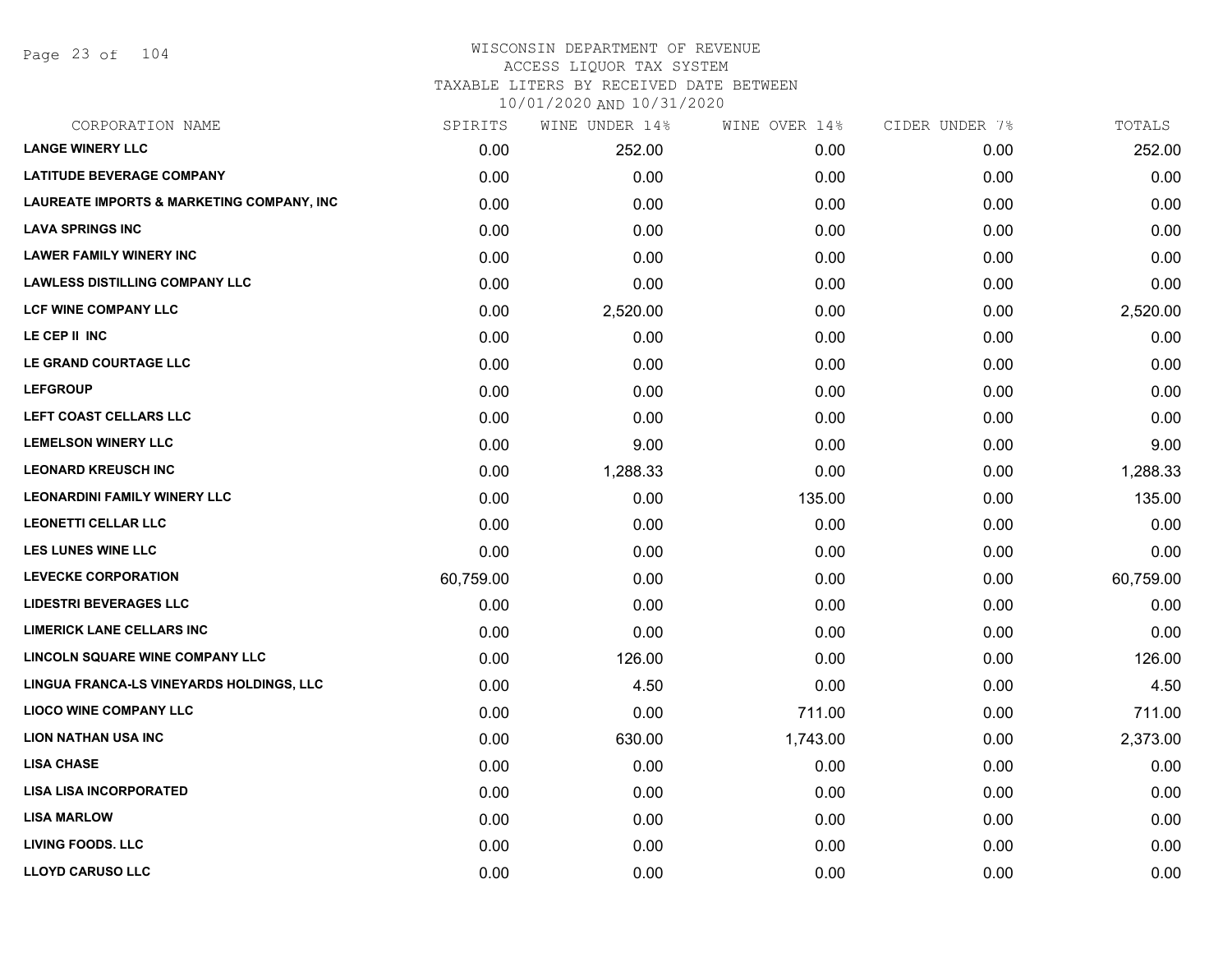Page 24 of 104

## WISCONSIN DEPARTMENT OF REVENUE ACCESS LIQUOR TAX SYSTEM TAXABLE LITERS BY RECEIVED DATE BETWEEN

| CORPORATION NAME                              | SPIRITS   | WINE UNDER 14% | WINE OVER 14% | CIDER UNDER 7% | TOTALS    |
|-----------------------------------------------|-----------|----------------|---------------|----------------|-----------|
| <b>LLOYD CELLARS INC</b>                      | 0.00      | 0.00           | 45.00         | 0.00           | 45.00     |
| <b>LMR WINE ESTATES LLC</b>                   | 0.00      | 0.00           | 0.00          | 0.00           | 0.00      |
| <b>LOCAL DISTILLING INC</b>                   | 2,928.00  | 0.00           | 0.00          | 0.00           | 2,928.00  |
| <b>LOEST &amp; MCNAMEE INC</b>                | 0.00      | 279.00         | 9.00          | 0.00           | 288.00    |
| LONE STAR DISTILLERY LLC                      | 0.00      | 0.00           | 0.00          | 0.00           | 0.00      |
| <b>LONG MEADOW RANCH WINERY INC</b>           | 0.00      | 369.00         | 78.00         | 0.00           | 447.00    |
| <b>LONG SHADOWS VINTNERS LLC</b>              | 0.00      | 63.00          | 189.00        | 0.00           | 252.00    |
| <b>LONZ WINERY INC</b>                        | 0.00      | 0.00           | 0.00          | 0.00           | 0.00      |
| <b>LOOSEN BROS USA LTD</b>                    | 0.00      | 19,278.00      | 0.00          | 0.00           | 19,278.00 |
| <b>LORING WINE COMPANY LLC</b>                | 0.00      | 0.00           | 0.00          | 0.00           | 0.00      |
| <b>LOUIS GLUNZ BEER INC</b>                   | 0.00      | 0.00           | 0.00          | 0.00           | 0.00      |
| <b>LOUIS LATOUR INC</b>                       | 0.00      | 554.00         | 0.00          | 0.00           | 554.00    |
| <b>LOWDEN SCHOOLHOUSE CORPORATION</b>         | 0.00      | 189.00         | 315.00        | 0.00           | 504.00    |
| <b>LUNA VINEYARDS INC</b>                     | 0.00      | 0.00           | 136.50        | 0.00           | 136.50    |
| <b>LUNEAU USA INC</b>                         | 0.00      | 4,488.00       | 108.00        | 0.00           | 4,596.00  |
| <b>LUXCO INC</b>                              | 74,076.10 | 324.00         | 1,197.00      | 0.00           | 75,597.10 |
| <b>LYNFRED WINERY INC</b>                     | 0.00      | 0.00           | 0.00          | 0.00           | 0.00      |
| <b>LYNMAR WINERY LLC</b>                      | 0.00      | 0.00           | 0.00          | 0.00           | 0.00      |
| <b>M.A.C. WINES, LLC</b>                      | 0.00      | 0.00           | 252.00        | 0.00           | 252.00    |
| <b>MACH FLYNT INC</b>                         | 15,624.00 | 37,746.00      | 10,008.00     | 0.00           | 63,378.00 |
| <b>MACK &amp; SCHUHLE INC</b>                 | 225.00    | 12,791.25      | 612.00        | 0.00           | 13,628.25 |
| <b>MAD CAR WINE CO LLC</b>                    | 0.00      | 0.00           | 0.00          | 0.00           | 0.00      |
| <b>MAISONS MARQUES &amp; DOMAINES USA INC</b> | 0.00      | 2,630.18       | 1,570.50      | 0.00           | 4,200.68  |
| <b>MAMMOTH DISTILLING LLC</b>                 | 0.00      | 0.00           | 0.00          | 0.00           | 0.00      |
| <b>MANCAN WINE LLC</b>                        | 0.00      | 0.00           | 0.00          | 0.00           | 0.00      |
| <b>MANO'S INC</b>                             | 0.00      | 0.00           | 0.00          | 0.00           | 0.00      |
| <b>MARCI PALATELLA</b>                        | 0.00      | 0.00           | 0.00          | 0.00           | 0.00      |
| <b>MARGERUM WINE COMPANY INC</b>              | 0.00      | 0.00           | 0.00          | 0.00           | 0.00      |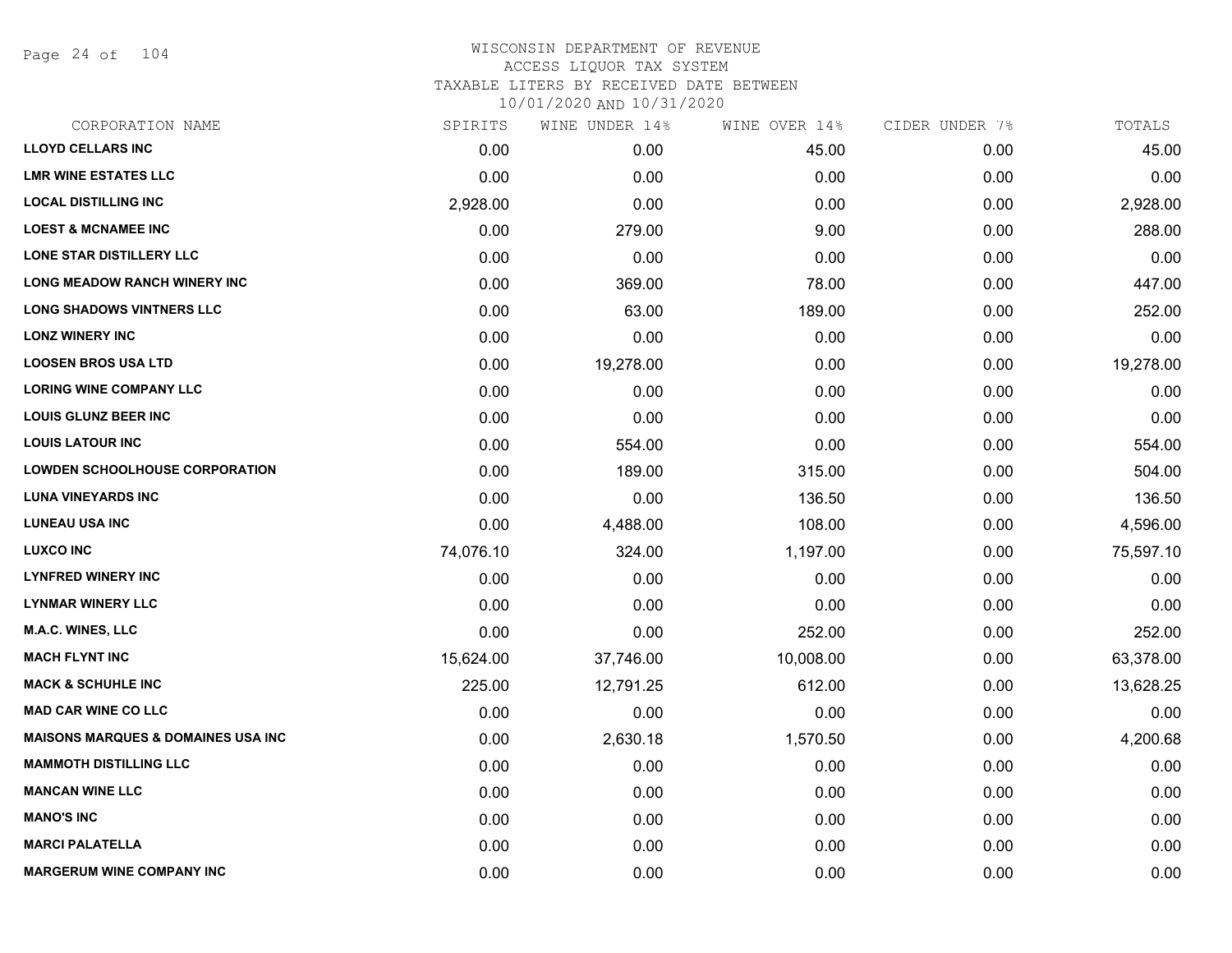Page 25 of 104

| CORPORATION NAME                        | SPIRITS  | WINE UNDER 14% | WINE OVER 14% | CIDER UNDER 7% | TOTALS   |
|-----------------------------------------|----------|----------------|---------------|----------------|----------|
| <b>MARIETTA CELLARS INC</b>             | 0.00     | 0.00           | 0.00          | 0.00           | 0.00     |
| <b>MARIPOSA WINE COMPANY LLC</b>        | 0.00     | 0.00           | 0.00          | 0.00           | 0.00     |
| <b>MARK ANTHONY BRANDS INC.</b>         | 0.00     | 0.00           | 0.00          | 0.00           | 0.00     |
| <b>MARK MCNEILLY</b>                    | 0.00     | 0.00           | 0.00          | 0.00           | 0.00     |
| <b>MARK SZUMOWSKI</b>                   | 0.00     | 0.00           | 0.00          | 0.00           | 0.00     |
| <b>MARKETING GLOBAL BRANDS CORP</b>     | 0.00     | 0.00           | 0.00          | 0.00           | 0.00     |
| <b>MARKO J KARAKASEVIC</b>              | 0.00     | 0.00           | 0.00          | 0.00           | 0.00     |
| <b>MARTELLOTTO INC.</b>                 | 0.00     | 0.00           | 0.00          | 0.00           | 0.00     |
| <b>MARTIN &amp; COMPANY WINES, INC</b>  | 0.00     | 0.00           | 0.00          | 0.00           | 0.00     |
| <b>MARTIN RAY WINERY INC</b>            | 0.00     | 0.00           | 0.00          | 0.00           | 0.00     |
| <b>MARTINELLI WINERY INC</b>            | 0.00     | 0.00           | 90.00         | 0.00           | 90.00    |
| <b>MARTINEZ DISTRIBUTING CO INC</b>     | 0.00     | 0.00           | 0.00          | 0.00           | 0.00     |
| <b>MARY TAYLOR</b>                      | 0.00     | 0.00           | 0.00          | 0.00           | 0.00     |
| <b>MASSANOIS LLC</b>                    | 0.00     | 807.00         | 261.00        | 0.00           | 1,068.00 |
| <b>MAST-JAEGERMEISTER US INC</b>        | 3,508.20 | 0.00           | 0.00          | 0.00           | 3,508.20 |
| <b>MATCHVINO LLC</b>                    | 0.00     | 255.00         | 0.00          | 0.00           | 255.00   |
| <b>MATHY WINERY LLC</b>                 | 0.00     | 0.00           | 0.00          | 0.00           | 0.00     |
| <b>MATRICK HOLDINGS CORPORATION</b>     | 0.00     | 45.17          | 4.76          | 0.00           | 49.93    |
| <b>MATT PREIS</b>                       | 0.00     | 0.00           | 0.00          | 0.00           | 0.00     |
| <b>MATTHEW C VILLARD</b>                | 0.00     | 0.00           | 0.00          | 0.00           | 0.00     |
| <b>MATTHEW RORICK WINES INC</b>         | 0.00     | 0.00           | 0.00          | 0.00           | 0.00     |
| <b>MATTHIASSON FAMILY VINEYARDS LLC</b> | 0.00     | 123.25         | 0.00          | 0.00           | 123.25   |
| <b>MAURITSON FAMILY WINERY</b>          | 0.00     | 0.00           | 0.00          | 0.00           | 0.00     |
| <b>MAYACAMAS VINEYARDS INC</b>          | 0.00     | 0.00           | 0.00          | 0.00           | 0.00     |
| <b>MAYNARD JAMES KEENAN</b>             | 0.00     | 0.00           | 0.00          | 0.00           | 0.00     |
| <b>MC CORMICK DISTILLING CO INC</b>     | 0.00     | 0.00           | 0.00          | 0.00           | 0.00     |
| <b>MCBRIDE SISTERS COLLECTIONS INC</b>  | 0.00     | 1,674.00       | 0.00          | 0.00           | 1,674.00 |
| <b>MCKENZIE'S BEVERAGES INC</b>         | 0.00     | 0.00           | 0.00          | 1,839.71       | 1,839.71 |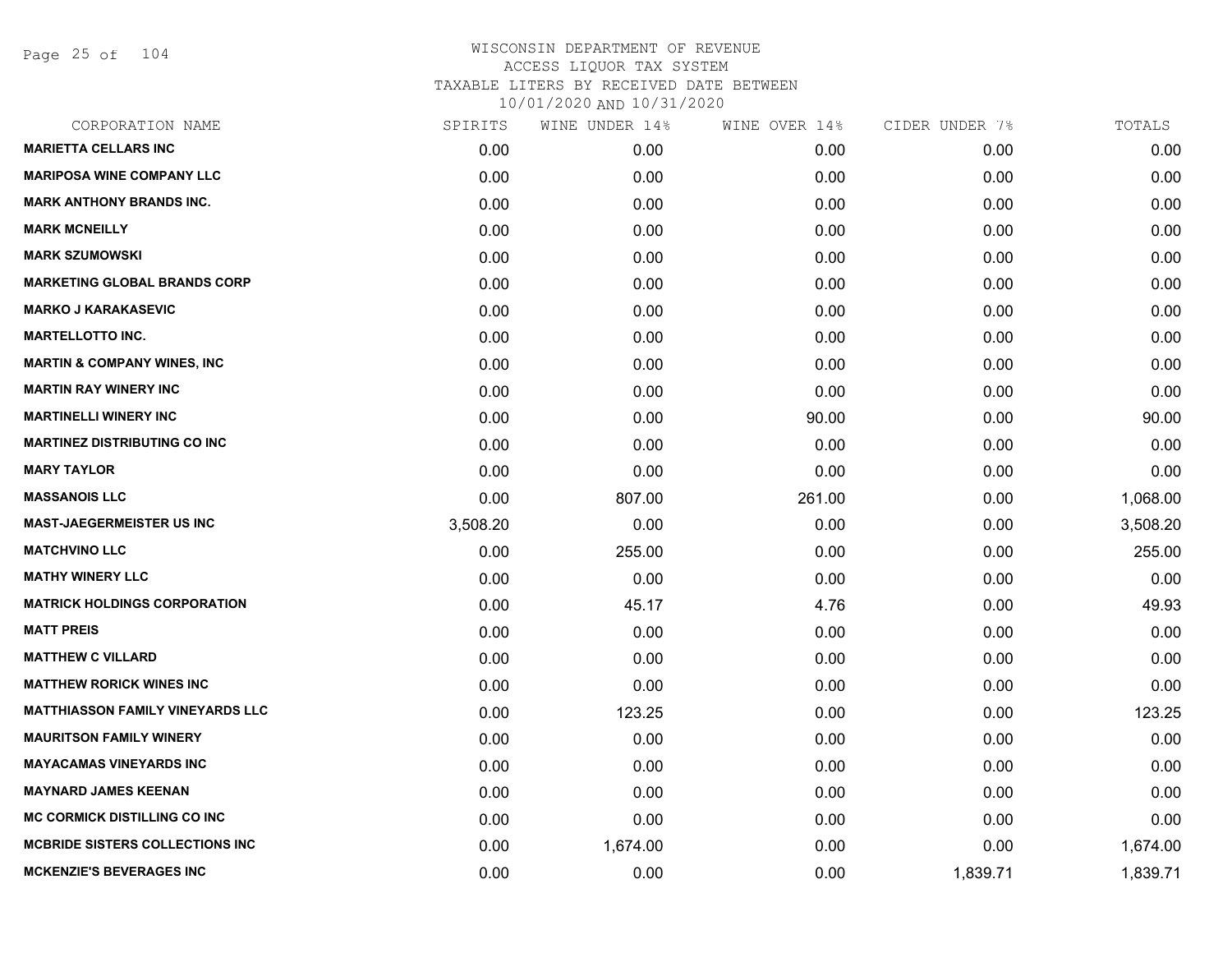Page 26 of 104

| CORPORATION NAME                      | SPIRITS   | WINE UNDER 14% | WINE OVER 14% | CIDER UNDER 7% | TOTALS    |
|---------------------------------------|-----------|----------------|---------------|----------------|-----------|
| <b>MCNAB RIDGE WINERY LLC</b>         | 0.00      | 0.00           | 0.00          | 0.00           | 0.00      |
| <b>MEDCO ATLANTIC INC</b>             | 0.00      | 0.00           | 0.00          | 0.00           | 0.00      |
| <b>MEIERS WINE CELLARS INC</b>        | 0.00      | 243.00         | 0.00          | 0.00           | 243.00    |
| <b>MENDOCINO WINE GROUP LLC</b>       | 0.00      | 1,233.00       | 0.00          | 0.00           | 1,233.00  |
| <b>MERCER WINE ESTATES LLC</b>        | 0.00      | 63.00          | 441.00        | 0.00           | 504.00    |
| <b>MERCHANT DU VIN CORPORATION</b>    | 0.00      | 0.00           | 0.00          | 381.57         | 381.57    |
| <b>METAMORPHOSIS WINES LLC</b>        | 0.00      | 0.00           | 0.00          | 0.00           | 0.00      |
| <b>METEOR VINEYARD LLC</b>            | 0.00      | 0.00           | 0.00          | 0.00           | 0.00      |
| <b>METIER LLC</b>                     | 0.00      | 0.00           | 0.00          | 0.00           | 0.00      |
| <b>METTLER WINES LLC</b>              | 0.00      | 0.00           | 261.00        | 0.00           | 261.00    |
| <b>MEV CORPORATION</b>                | 0.00      | 0.00           | 0.00          | 0.00           | 0.00      |
| <b>MEXCOR INC</b>                     | 1,998.00  | 0.00           | 0.00          | 0.00           | 1,998.00  |
| <b>MEYER CELLARS LLC</b>              | 0.00      | 0.00           | 0.00          | 0.00           | 0.00      |
| <b>MHW LTD</b>                        | 19,293.45 | 16,985.68      | 2,864.25      | 0.00           | 39,143.38 |
| <b>MICHAEL BELLO</b>                  | 0.00      | 0.00           | 0.00          | 0.00           | 0.00      |
| <b>MICHAEL HOUGH</b>                  | 0.00      | 1,980.00       | 0.00          | 0.00           | 1,980.00  |
| <b>MICHAEL KUSH</b>                   | 0.00      | 0.00           | 0.00          | 0.00           | 0.00      |
| <b>MICHAEL P CAMERON</b>              | 528.00    | 0.00           | 0.00          | 0.00           | 528.00    |
| <b>MICHAEL SKURNIK WINES INC</b>      | 0.00      | 1,437.75       | 0.00          | 0.00           | 1,437.75  |
| <b>MICHEAL DASHE</b>                  | 0.00      | 0.00           | 0.00          | 0.00           | 0.00      |
| <b>MIDDLE WEST SPIRITS</b>            | 0.00      | 0.00           | 0.00          | 0.00           | 0.00      |
| <b>MIDNIGHT CELLARS INC</b>           | 0.00      | 0.00           | 0.00          | 0.00           | 0.00      |
| <b>MID-OAK DISTILLERY INC</b>         | 0.00      | 0.00           | 0.00          | 0.00           | 0.00      |
| MIGHTY SWELL COCKTAIL COMPANY LLC     | 0.00      | 0.00           | 0.00          | 0.00           | 0.00      |
| <b>MIGNANELLI WINERY LLC</b>          | 0.00      | 0.00           | 0.00          | 0.00           | 0.00      |
| <b>MILBRANDT FAMILY WINES LLC</b>     | 0.00      | 90.00          | 0.00          | 0.00           | 90.00     |
| <b>MILLER FAMILY WINE COMPANY LLC</b> | 0.00      | 504.00         | 0.00          | 0.00           | 504.00    |
| <b>MILLER SQUARED INC</b>             | 0.00      | 504.00         | 0.00          | 0.00           | 504.00    |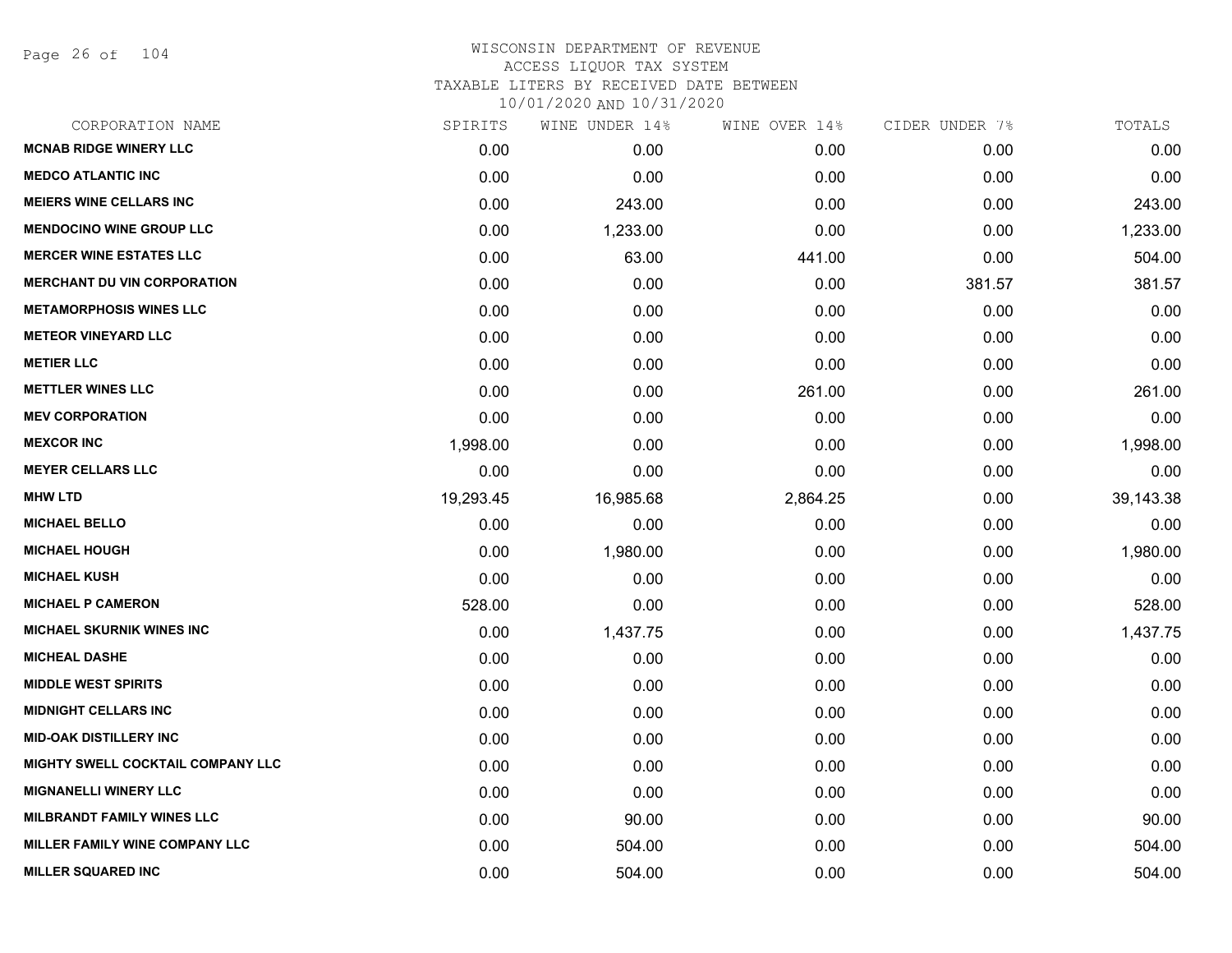# WISCONSIN DEPARTMENT OF REVENUE ACCESS LIQUOR TAX SYSTEM

TAXABLE LITERS BY RECEIVED DATE BETWEEN

| CORPORATION NAME                                          | SPIRITS   | WINE UNDER 14% | WINE OVER 14% | CIDER UNDER 7% | TOTALS    |
|-----------------------------------------------------------|-----------|----------------|---------------|----------------|-----------|
| <b>MILTONS DISTRIBUTING CO INC</b>                        | 0.00      | 1,125.00       | 126.00        | 0.00           | 1,251.00  |
| <b>MINER FAMILY WINERY LLC</b>                            | 0.00      | 0.00           | 72.00         | 0.00           | 72.00     |
| <b>MINNESOTAS FINEST FERMENTED PRODUCTS</b>               | 0.00      | 0.00           | 0.00          | 0.00           | 0.00      |
| <b>MIONETTO USA INC</b>                                   | 0.00      | 1,604.17       | 0.00          | 0.00           | 1,604.17  |
| <b>MIRA WINERY LLC</b>                                    | 0.00      | 0.00           | 0.00          | 0.00           | 0.00      |
| <b>MIRACLE IMPORTING AND DISTRIBUTION LLC</b>             | 0.00      | 0.00           | 0.00          | 0.00           | 0.00      |
| <b>MIRAMONT ESTATE VINEYARDS &amp; WINERY INC</b>         | 0.00      | 1,097.99       | 306.00        | 0.00           | 1,403.99  |
| <b>MIRASOL WINE LLC</b>                                   | 0.00      | 0.00           | 144.00        | 0.00           | 144.00    |
| <b>MIRER MANAGEMENT COMPANY LLC</b>                       | 0.00      | 0.00           | 0.00          | 0.00           | 0.00      |
| <b>MIROSLAV IVANOV TCHOLAKOV</b>                          | 0.00      | 0.00           | 0.00          | 0.00           | 0.00      |
| <b>MISA IMPORTS INC</b>                                   | 66,705.00 | 12,213.00      | 3,673.50      | 0.00           | 82,591.50 |
| <b>MISSISSIPPI RIVER DISTILLING COMPANY</b>               | 234.00    | 0.00           | 0.00          | 0.00           | 234.00    |
| <b>MISTARR WINE IMPORTERS</b>                             | 0.00      | 252.00         | 0.00          | 0.00           | 252.00    |
| <b>MODERN DEVELOPMENT COMPANY</b>                         | 0.00      | 0.00           | 0.00          | 0.00           | 0.00      |
| <b>MODERN SPIRITS LLC</b>                                 | 45.00     | 85.20          | 0.00          | 0.00           | 130.20    |
| MOET HENNESSY USA, INC.                                   | 61,023.40 | 279.00         | 0.00          | 19,500.75      | 80,803.15 |
| <b>MOLLYDOOKER INTERNATIONAL LLC</b>                      | 0.00      | 0.00           | 0.00          | 0.00           | 0.00      |
| <b>MOLLY'S WINERY INC</b>                                 | 0.00      | 45.00          | 0.00          | 0.00           | 45.00     |
| <b>MOLSON COORS BEVERAGE COMPANY USA LLC</b>              | 0.00      | 3,742.88       | 0.00          | $-234.69$      | 3,508.19  |
| <b>MONICA NOGUES</b>                                      | 0.00      | 459.00         | 72.00         | 0.00           | 531.00    |
| <b>MONSIEUR TOUTON SELECTION LTD / ORIGIN USA</b>         | 0.00      | 0.00           | 0.00          | 0.00           | 0.00      |
| <b>MONTCALM WINE IMPORTERS LTD</b>                        | 0.00      | 0.00           | 0.00          | 0.00           | 0.00      |
| <b>MONTE CRISTO BLOCK IV LLC</b>                          | 0.00      | 0.00           | 0.00          | 0.00           | 0.00      |
| <b>MONTEREY WINE COMPANY LLC</b>                          | 0.00      | 882.00         | 0.00          | 0.00           | 882.00    |
| <b>MONTICELLO CELLARS INC</b>                             | 0.00      | 0.00           | 0.00          | 0.00           | 0.00      |
| MOONLIGHT MEADERY LLC D/B/A HIDDEN MOON<br><b>BREWING</b> | 0.00      | 0.00           | 0.00          | 0.00           | 0.00      |
| <b>MORE THAN GRAPES, LLC</b>                              | 0.00      | 829.50         | 0.00          | 0.00           | 829.50    |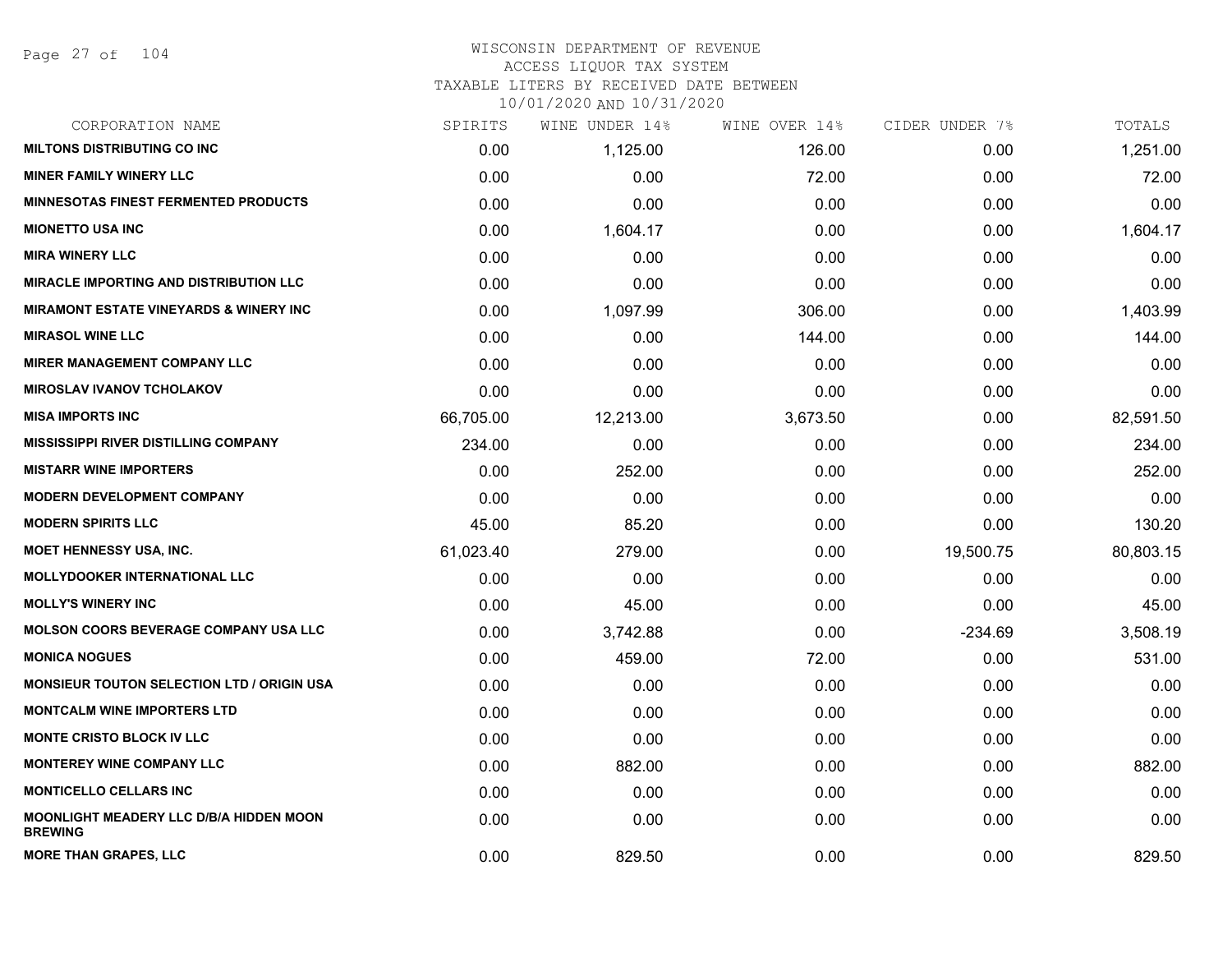Page 28 of 104

## WISCONSIN DEPARTMENT OF REVENUE ACCESS LIQUOR TAX SYSTEM TAXABLE LITERS BY RECEIVED DATE BETWEEN

| CORPORATION NAME                                                            | SPIRITS  | WINE UNDER 14% | WINE OVER 14% | CIDER UNDER 7% | TOTALS    |
|-----------------------------------------------------------------------------|----------|----------------|---------------|----------------|-----------|
| <b>MORGAN WINERY INC</b>                                                    | 0.00     | 63.00          | 153.00        | 0.00           | 216.00    |
| <b>MOUNT VEEDER FARMS LLC</b>                                               | 0.00     | 0.00           | 0.00          | 0.00           | 0.00      |
| <b>MOUNTAIN VIEW VINTNERS LLC</b>                                           | 0.00     | 0.00           | 0.00          | 0.00           | 0.00      |
| <b>MPL BRANDS NV INC</b>                                                    | 2,640.00 | 1,440.00       | 0.00          | 0.00           | 4,080.00  |
| <b>MR WINE</b>                                                              | 0.00     | 0.00           | 0.00          | 0.00           | 0.00      |
| <b>MS WALKER INC</b>                                                        | 1,864.50 | 0.00           | 0.00          | 0.00           | 1,864.50  |
| <b>MUTUAL WHOLESALE LIQUOR INC</b>                                          | 0.00     | 0.00           | 0.00          | 0.00           | 0.00      |
| NAPA VALLEY SPECIALTY WINES INC                                             | 0.00     | 792.00         | 252.00        | 0.00           | 1,044.00  |
| NATIONAL CONSUMER CREDIT GUARANTEE<br><b>ASSOCIATION OF CONNECTICUT INC</b> | 138.00   | 0.00           | 0.00          | 0.00           | 138.00    |
| <b>NATURAL MERCHANTS INC</b>                                                | 0.00     | 945.00         | 0.00          | 0.00           | 945.00    |
| <b>NATURAL SELECTIONS 357 LLC</b>                                           | 0.00     | 0.00           | 0.00          | 0.00           | 0.00      |
| <b>NATUREL WEST CORP</b>                                                    | 0.00     | 0.00           | 0.00          | 0.00           | 0.00      |
| <b>NBI ACQUISITION LLC</b>                                                  | 0.00     | 0.00           | 0.00          | 0.00           | 0.00      |
| <b>NDC SYSTEMS LP</b>                                                       | 3,130.50 | 46,095.00      | 5,262.00      | 0.00           | 54,487.50 |
| <b>NESTOR IMPORTS INC</b>                                                   | 180.00   | 81.00          | 18.00         | 0.00           | 279.00    |
| <b>NEW HOLLAND BREWING CO LLC</b>                                           | 0.00     | 0.00           | 0.00          | 0.00           | 0.00      |
| <b>NEW MEXICO WINERIES INC.</b>                                             | 0.00     | 0.00           | 0.00          | 0.00           | 0.00      |
| <b>NEW PARROTT &amp; CO</b>                                                 | 0.00     | 5,976.00       | 504.00        | 0.00           | 6,480.00  |
| <b>NEW VAVIN INC</b>                                                        | 0.00     | 0.00           | 0.00          | 0.00           | 0.00      |
| <b>NEW VINELAND LLC</b>                                                     | 0.00     | 0.00           | 0.00          | 0.00           | 0.00      |
| NEW YORK MUTUAL TRADING CO INC                                              | 0.00     | 0.00           | 60.00         | 0.00           | 60.00     |
| <b>NEXUS BRANDS LLC</b>                                                     | 0.00     | 0.00           | 0.00          | 0.00           | 0.00      |
| <b>NICHE IMPORT CO</b>                                                      | 1,678.50 | 0.00           | 0.00          | 0.00           | 1,678.50  |
| NIEBAUM-COPPOLA ESTATE WINERY LP                                            | 0.00     | 0.00           | 0.00          | 0.00           | 0.00      |
| <b>NINER WINE ESTATES LLC</b>                                               | 0.00     | 0.00           | 0.00          | 0.00           | 0.00      |
| <b>NLV TEQUILA BOTTLING LLC</b>                                             | 0.00     | 0.00           | 0.00          | 0.00           | 0.00      |
| <b>NOLET SPIRITS USA INC</b>                                                | 0.00     | 0.00           | 0.00          | 0.00           | 0.00      |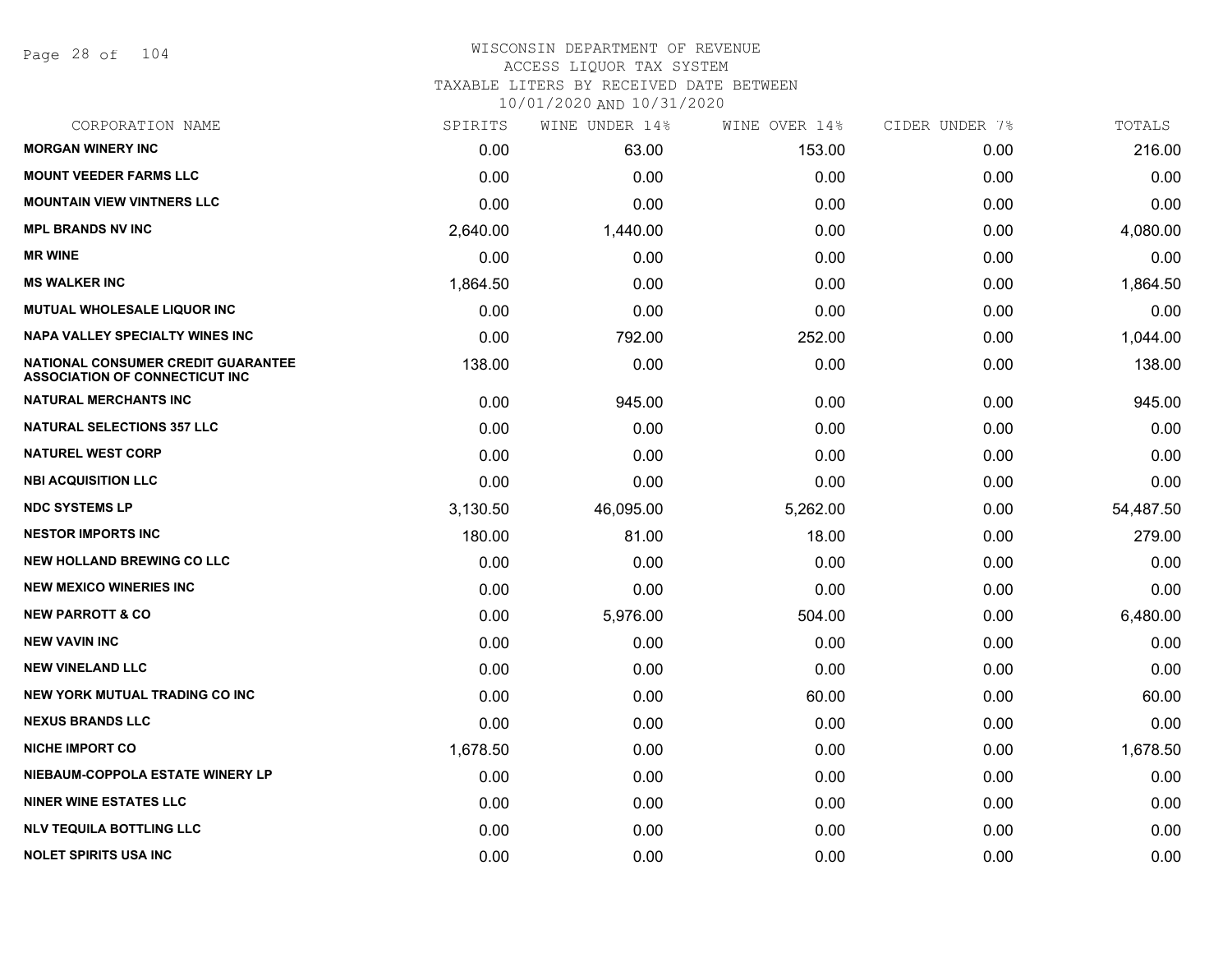Page 29 of 104

| CORPORATION NAME                        | SPIRITS   | WINE UNDER 14% | WINE OVER 14% | CIDER UNDER 7% | TOTALS    |
|-----------------------------------------|-----------|----------------|---------------|----------------|-----------|
| <b>NORTH SHORE DISTILLERY LLC</b>       | 0.00      | 0.00           | 0.00          | 0.00           | 0.00      |
| <b>NORTHERN EMPIRE LLC</b>              | 0.00      | 0.00           | 0.00          | 0.00           | 0.00      |
| <b>NOVA WINES, INC.</b>                 | 0.00      | 0.00           | 36.00         | 0.00           | 36.00     |
| <b>NUCCIO &amp; WISE</b>                | 0.00      | 0.00           | 0.00          | 0.00           | 0.00      |
| <b>NV AWG LTD</b>                       | 0.00      | 0.00           | 99.00         | 0.00           | 99.00     |
| <b>NW WINE COMPANY LLC</b>              | 0.00      | 315.00         | 0.00          | 0.00           | 315.00    |
| OAK RIDGE WINERY LLC                    | 0.00      | 6,300.00       | 693.00        | 0.00           | 6,993.00  |
| <b>OLD BRIDGE CELLARS</b>               | 0.00      | 4,811.70       | 1,030.50      | 0.00           | 5,842.20  |
| OLD DOMINICK DISTILLERY LLC             | 0.00      | 0.00           | 0.00          | 0.00           | 0.00      |
| OLD ELK HOLDINGS LLC                    | 0.00      | 0.00           | 0.00          | 0.00           | 0.00      |
| <b>OLD SALEM SPIRITS INC</b>            | 0.00      | 0.00           | 0.00          | 0.00           | 0.00      |
| OLE SMOKY DISTILLERY LLC                | 17,578.50 | 0.00           | 0.00          | 0.00           | 17,578.50 |
| OLIVER WINE COMPANY INC                 | 0.00      | 9,423.00       | 0.00          | 0.00           | 9,423.00  |
| ONE TRUE VINE LLC                       | 0.00      | 0.00           | 0.00          | 0.00           | 0.00      |
| <b>ONE87 WINE AND COCKTAILS, LLC</b>    | 0.00      | 0.00           | 0.00          | 0.00           | 0.00      |
| O'NEILL BEVERAGES CO LLC                | 0.00      | 9,697.50       | 4,104.00      | 0.00           | 13,801.50 |
| <b>OPICI IMPORT COMPANY</b>             | 288.00    | 711.00         | 0.00          | 0.00           | 999.00    |
| <b>OPOLO WINES LP</b>                   | 0.00      | 0.00           | 0.00          | 0.00           | 0.00      |
| OPUS ONE WINERY LLC                     | 0.00      | 765.00         | 13.50         | 0.00           | 778.50    |
| ORCA PROPERTIES LLC                     | 0.00      | 0.00           | 0.00          | 0.00           | 0.00      |
| <b>OREGON BREWING COMPANY INC</b>       | 192.20    | 0.00           | 0.00          | 0.00           | 192.20    |
| ORVINO IMPORTS & DISTRIBUTING INC       | 0.00      | 0.00           | 0.00          | 0.00           | 0.00      |
| <b>O'SHAUGHNESSY DEL OSO LLC</b>        | 0.00      | 0.00           | 0.00          | 0.00           | 0.00      |
| <b>OVUM WINES LLC</b>                   | 0.00      | 0.00           | 0.00          | 0.00           | 0.00      |
| <b>PABST HOLDINGS LLC</b>               | 0.00      | 0.00           | 0.00          | 0.00           | 0.00      |
| PACIFIC EDGE MARKETING GROUP INC        | 322.50    | 0.00           | 0.00          | 0.00           | 322.50    |
| <b>PACIFIC INTERNATIONAL LIQUOR INC</b> | 0.00      | 0.00           | 63.36         | 0.00           | 63.36     |
| <b>PACIFIC WINE &amp; SPIRITS, LLC</b>  | 0.00      | 0.00           | 0.00          | 0.00           | 0.00      |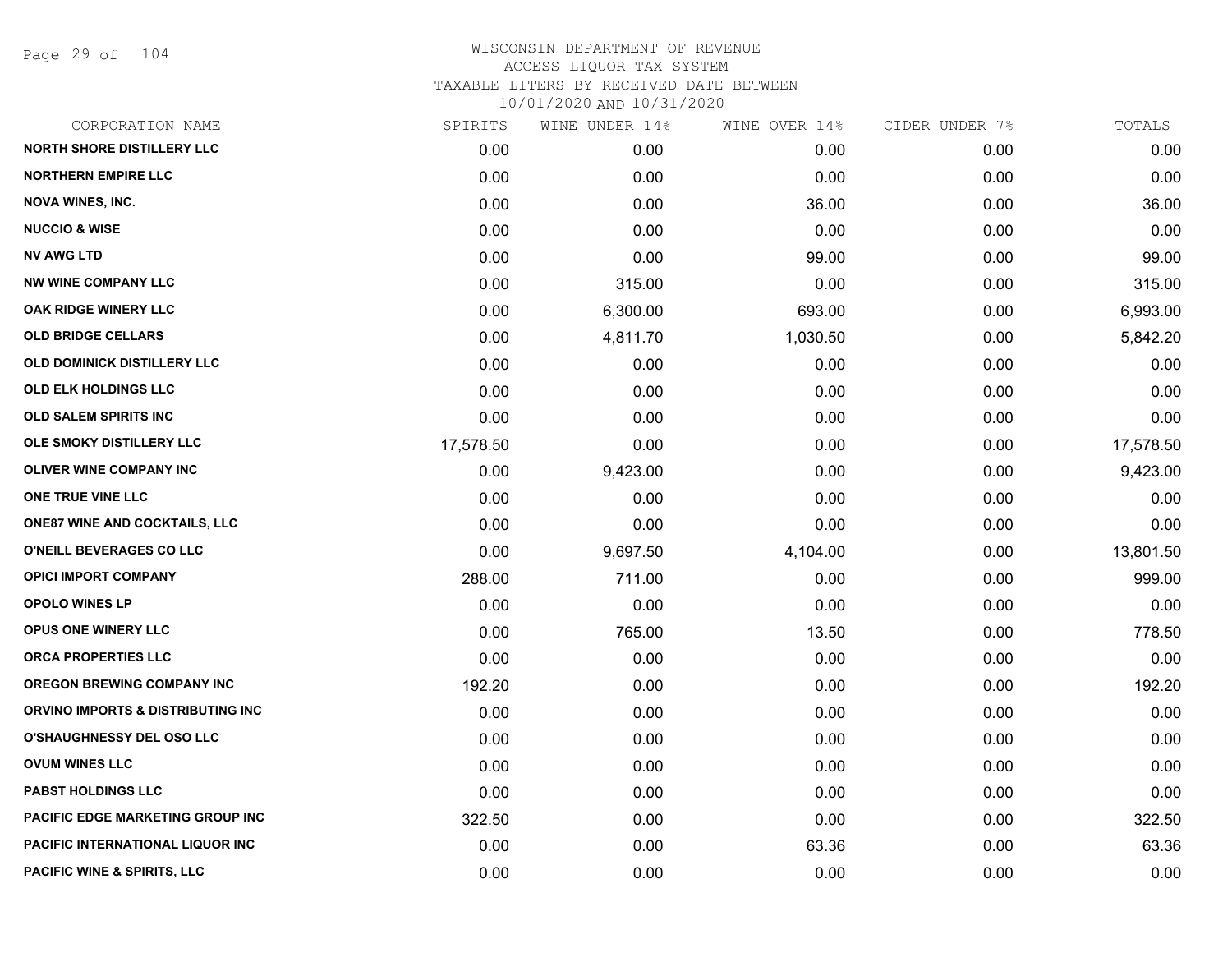Page 30 of 104

| CORPORATION NAME                     | SPIRITS    | WINE UNDER 14% | WINE OVER 14% | CIDER UNDER 7% | TOTALS     |
|--------------------------------------|------------|----------------|---------------|----------------|------------|
| <b>PAHLMEYER LLC</b>                 | 0.00       | 0.00           | 0.00          | 0.00           | 0.00       |
| PALI WINE COMPANY LP                 | 0.00       | 0.00           | 549.00        | 0.00           | 549.00     |
| PALM BAY INTERNATIONAL INC           | 186.00     | 5,011.08       | 279.00        | 0.00           | 5,476.08   |
| PALMATEER CONSULTING LLC             | 0.00       | 0.00           | 0.00          | 0.00           | 0.00       |
| <b>PAMELA FRYE</b>                   | 0.00       | 378.00         | 0.00          | 0.00           | 378.00     |
| <b>PAMPA BEVERAGES LLC</b>           | 0.00       | 1,041.72       | 0.00          | 0.00           | 1,041.72   |
| <b>PAMPELONNE LLC</b>                | 0.00       | 0.00           | 0.00          | 0.00           | 0.00       |
| PANTHER CREEK CELLARS LLC            | 0.00       | 0.00           | 0.00          | 0.00           | 0.00       |
| <b>PAPINEAU LLC</b>                  | 0.00       | 0.00           | 0.00          | 0.00           | 0.00       |
| <b>PARK STREET IMPORTS LLC</b>       | 25,414.30  | 8,338.50       | 2,872.50      | 50.00          | 36,675.30  |
| PARK WINE COMPANY INC                | 0.00       | 0.00           | 378.00        | 0.00           | 378.00     |
| <b>PARKER STATION INC</b>            | 0.00       | 81.00          | 598.50        | 0.00           | 679.50     |
| <b>PASEK CELLARS WINERY INC</b>      | 0.00       | 0.00           | 0.00          | 0.00           | 0.00       |
| <b>PAT WINES LLC</b>                 | 0.00       | 0.00           | 0.00          | 0.00           | 0.00       |
| <b>PATERNO IMPORTS LTD</b>           | 0.00       | 9,373.50       | 5,787.90      | 0.00           | 15,161.40  |
| <b>PATRICIO C MATA</b>               | 0.00       | 185.00         | 36.00         | 0.00           | 221.00     |
| <b>PATRICK D HOFFMAN</b>             | 0.00       | 0.00           | 0.00          | 0.00           | 0.00       |
| <b>PAUL HOBBS IMPORTS INC</b>        | 0.00       | 0.00           | 0.00          | 0.00           | 0.00       |
| PAUL HOBBS WINERY LP                 | 0.00       | 0.00           | 0.00          | 0.00           | 0.00       |
| PEACHY CANYON WINERY                 | 0.00       | 0.00           | 0.00          | 0.00           | 0.00       |
| PEIRANO ESTATE WINERY INC.           | 0.00       | 0.00           | 441.00        | 0.00           | 441.00     |
| PEJU FAMILY OPERATING PARTNERSHIP LP | 0.00       | 0.00           | 0.00          | 0.00           | 0.00       |
| PELTER BEVERAGE GROUP, LLC           | 0.00       | 756.00         | 0.00          | 0.00           | 756.00     |
| PENELOPE BOURBON LLC                 | 0.00       | 0.00           | 0.00          | 0.00           | 0.00       |
| PENROSE HILL, LIMITED                | 0.00       | 0.00           | 0.00          | 0.00           | 0.00       |
| PEPPER BRIDGE WINERY LLC             | 0.00       | 0.00           | 0.00          | 0.00           | 0.00       |
| PERCY SELECTIONS LLC                 | 0.00       | 263.25         | 95.94         | 0.00           | 359.19     |
| PERNOD RICARD USA LLC                | 319,451.13 | 45,643.21      | 414.00        | 0.00           | 365,508.34 |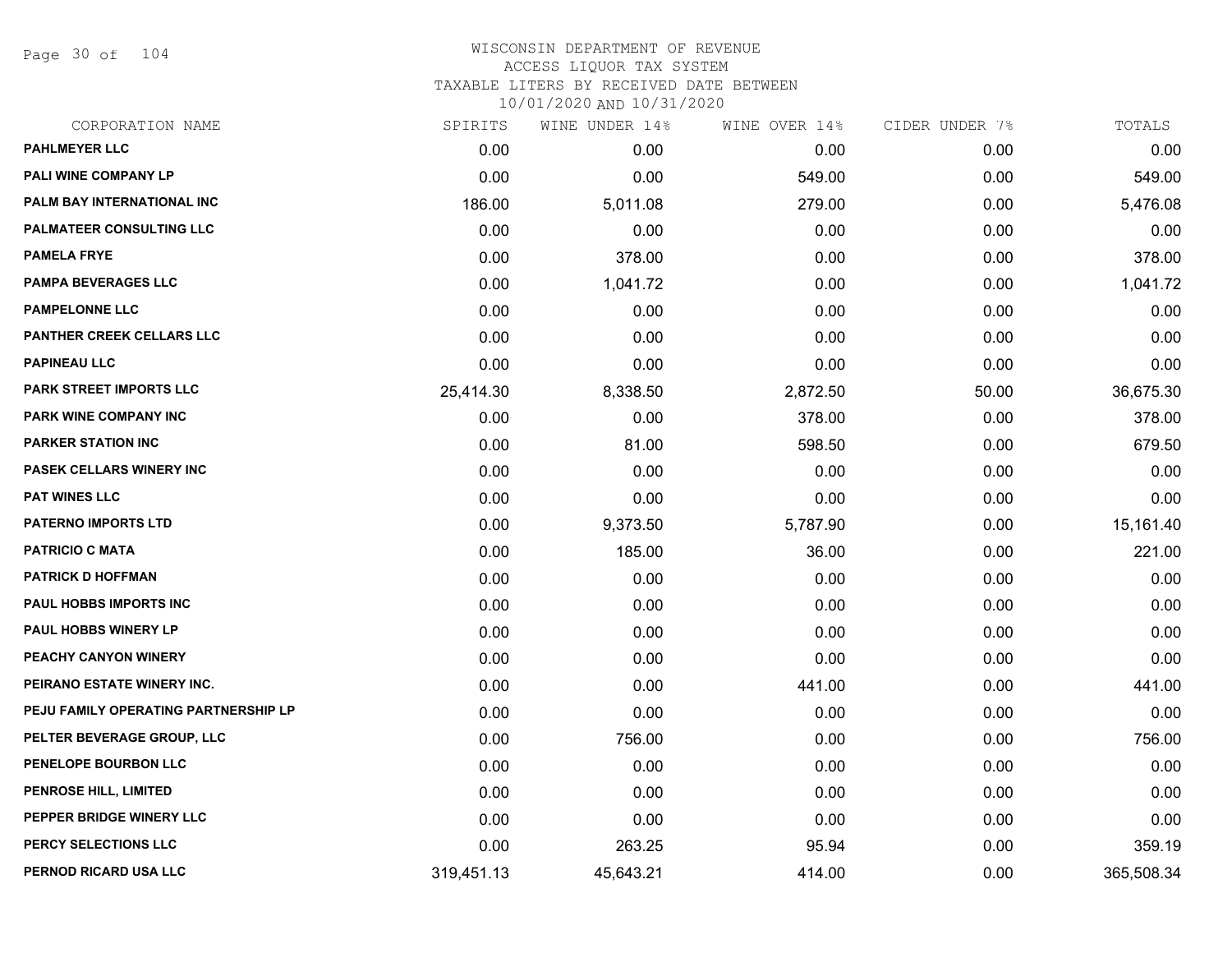Page 31 of 104

| CORPORATION NAME                            | SPIRITS   | WINE UNDER 14% | WINE OVER 14% | CIDER UNDER 7% | TOTALS    |
|---------------------------------------------|-----------|----------------|---------------|----------------|-----------|
| <b>PETER ROSBACK</b>                        | 0.00      | 0.00           | 0.00          | 0.00           | 0.00      |
| <b>PETERSON WINERY LLC</b>                  | 0.00      | 0.00           | 0.00          | 0.00           | 0.00      |
| PETIT HAMEAU LLC                            | 0.00      | 33.75          | 0.00          | 0.00           | 33.75     |
| <b>PHILIP LAROCCA</b>                       | 0.00      | 0.00           | 0.00          | 0.00           | 0.00      |
| PHILIP TOGNI VINEYARD LP                    | 0.00      | 0.00           | 0.00          | 0.00           | 0.00      |
| PHILLIP STEINSCHREIBER                      | 0.00      | 0.00           | 0.00          | 0.00           | 0.00      |
| <b>PHILLIPS FARMS LLC</b>                   | 0.00      | 1,656.00       | 11,169.00     | 0.00           | 12,825.00 |
| <b>PHUSION PROJECTS LLC</b>                 | 19,269.74 | 0.00           | 0.00          | 0.00           | 19,269.74 |
| PIEDMONT DISTILLERS INC                     | 1,879.50  | 0.00           | 0.00          | 0.00           | 1,879.50  |
| <b>PINA CELLARS LP</b>                      | 0.00      | 0.00           | 0.00          | 0.00           | 0.00      |
| PINE RIDGE WINERY LLC                       | 0.00      | 6,285.00       | 4,498.50      | 0.00           | 10,783.50 |
| <b>PLANET WINE, INC</b>                     | 0.00      | 0.00           | 0.00          | 0.00           | 0.00      |
| PLATA WINE PARTNERS LLC                     | 0.00      | 0.00           | 72.00         | 0.00           | 72.00     |
| PLUME RIDGE IRREVOCABLE TRUST               | 0.00      | 0.00           | 0.00          | 0.00           | 0.00      |
| POPCORN DESIGN LLC                          | 0.00      | 0.00           | 0.00          | 0.00           | 0.00      |
| PORT WASHINGTON IMPORTS LLC                 | 0.00      | 90.00          | 0.00          | 0.00           | 90.00     |
| PORTOVINO LLC                               | 0.00      | 0.00           | 0.00          | 0.00           | 0.00      |
| <b>POST WINERY INC</b>                      | 0.00      | 0.00           | 0.00          | 0.00           | 0.00      |
| POUR MANAGEMENT LLC                         | 0.00      | 756.00         | 0.00          | 0.00           | 756.00    |
| <b>PRAGER WINERY &amp; PORT WORKS, INC.</b> | 0.00      | 0.00           | 0.00          | 0.00           | 0.00      |
| PRECEPT BRANDS LLC                          | 0.00      | 26,253.00      | 54.00         | 0.00           | 26,307.00 |
| PREMIER WINE GROUP, LLC                     | 0.00      | 0.00           | 0.00          | 0.00           | 0.00      |
| PREMIERE DISTILLERY LLC                     | 702.00    | 0.00           | 0.00          | 0.00           | 702.00    |
| PREMIUM PORT WINES INC                      | 0.00      | 0.00           | 1,552.50      | 0.00           | 1,552.50  |
| <b>PRESQU'ILE WINERY</b>                    | 0.00      | 0.00           | 0.00          | 0.00           | 0.00      |
| <b>PRESTIGE IMPORTS LLC</b>                 | 0.00      | 0.00           | 0.00          | 0.00           | 0.00      |
| <b>PRESTIGE WINE IMPORTS CORP</b>           | 0.00      | 12,505.50      | 36.00         | 0.00           | 12,541.50 |
| PRICHARDS DISTILLERY INC                    | 0.00      | 0.00           | 0.00          | 0.00           | 0.00      |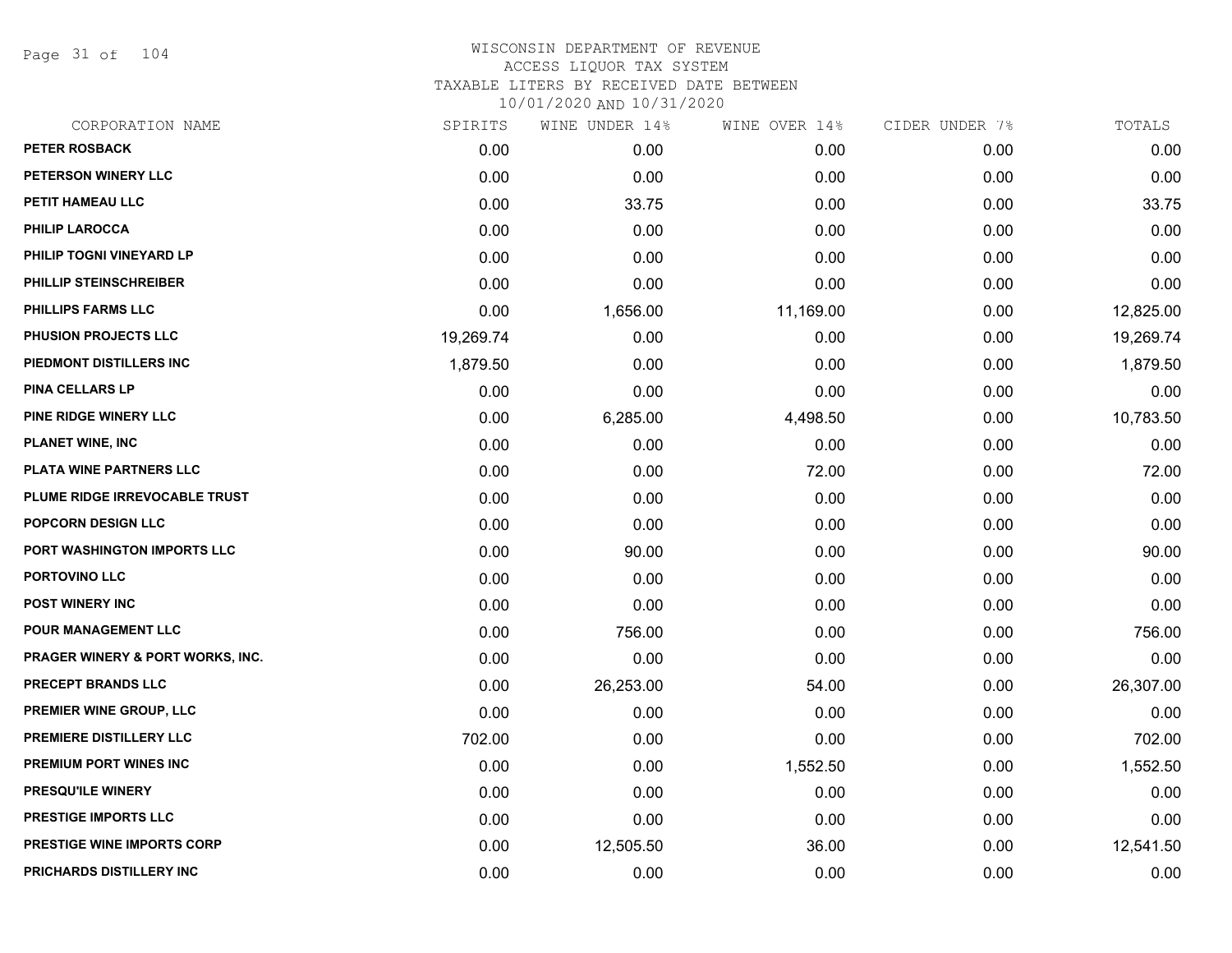Page 32 of 104

| CORPORATION NAME                     | SPIRITS    | WINE UNDER 14% | WINE OVER 14% | CIDER UNDER 7% | TOTALS     |
|--------------------------------------|------------|----------------|---------------|----------------|------------|
| PRIDE MOUNTAIN VINEYARDS LLC         | 0.00       | 0.00           | 0.00          | 0.00           | 0.00       |
| PROLETARIAT WINE COMPANY, LLC        | 0.00       | 0.00           | 0.00          | 0.00           | 0.00       |
| <b>PRO-LIQUITECH LLC</b>             | 0.00       | 0.00           | 0.00          | 0.00           | 0.00       |
| PROST BEVERAGE COMPANY LLC           | 0.00       | 0.00           | 0.00          | 0.00           | 0.00       |
| <b>PROXIMO SPIRITS INC</b>           | 180,653.10 | 0.00           | 0.00          | 0.00           | 180,653.10 |
| PUENTE-INTERNACIONAL INC             | 0.00       | 0.00           | 0.00          | 0.00           | 0.00       |
| <b>PURE HOLDINGS, LLC</b>            | 0.00       | 0.00           | 0.00          | 0.00           | 0.00       |
| <b>PURPLE WINE COMPANY LLC</b>       | 0.00       | 7,641.00       | 0.00          | 0.00           | 7,641.00   |
| <b>QUADY SOUTH WINERY LLC</b>        | 0.00       | 1,134.00       | 0.00          | 0.00           | 1,134.00   |
| <b>QUILCEDA CREEK VINTNERS INC</b>   | 0.00       | 0.00           | 0.00          | 0.00           | 0.00       |
| <b>QUINTESSENTIAL LLC</b>            | 0.00       | 3,330.88       | 181.15        | 0.00           | 3,512.03   |
| <b>R &amp; G SCHATZ FARMS INC</b>    | 0.00       | 402.99         | 674.98        | 0.00           | 1,077.97   |
| <b>R &amp; M BRANDS INC</b>          | 2,522.40   | 126.00         | 207.00        | 0.00           | 2,855.40   |
| <b>RH KEENAN CO</b>                  | 0.00       | 0.00           | 45.00         | 0.00           | 45.00      |
| R.F. BEVERAGE, LLC                   | 0.00       | 0.00           | 0.00          | 0.00           | 0.00       |
| <b>RACINE WINE CO LLC</b>            | 0.00       | 0.00           | 0.00          | 0.00           | 0.00       |
| <b>RADIO-COTEAU WINE CELLARS LLC</b> | 0.00       | 0.00           | 0.00          | 0.00           | 0.00       |
| <b>RAMEY WINE CELLARS INC</b>        | 0.00       | 189.00         | 342.00        | 0.00           | 531.00     |
| <b>RANSOM SPIRITS LLC</b>            | 0.00       | 0.00           | 0.00          | 0.00           | 0.00       |
| <b>RAYMOND SIGNORELLO</b>            | 0.00       | 0.00           | 0.00          | 0.00           | 0.00       |
| <b>RB WINE ASSOCIATES LLC</b>        | 0.00       | 99.00          | 0.00          | 0.00           | 99.00      |
| <b>RBZ VINEYARDS LLC</b>             | 0.00       | 0.00           | 0.00          | 0.00           | 0.00       |
| <b>RED CAR WINE COMPANY LLC</b>      | 0.00       | 0.00           | 0.00          | 0.00           | 0.00       |
| <b>RED NEWT CELLARS INC</b>          | 0.00       | 0.00           | 0.00          | 0.00           | 0.00       |
| <b>RED TAIL RIDGE INC</b>            | 0.00       | 0.00           | 0.00          | 0.00           | 0.00       |
| <b>REDEMPTION SPIRITS LLC</b>        | 126.00     | 1,109.79       | 0.00          | 0.00           | 1,235.79   |
| <b>REDWOOD SPIRITS INC</b>           | 0.00       | 0.00           | 0.00          | 0.00           | 0.00       |
| <b>REGAL WINE IMPORTS INC</b>        | 0.00       | 0.00           | 0.00          | 0.00           | 0.00       |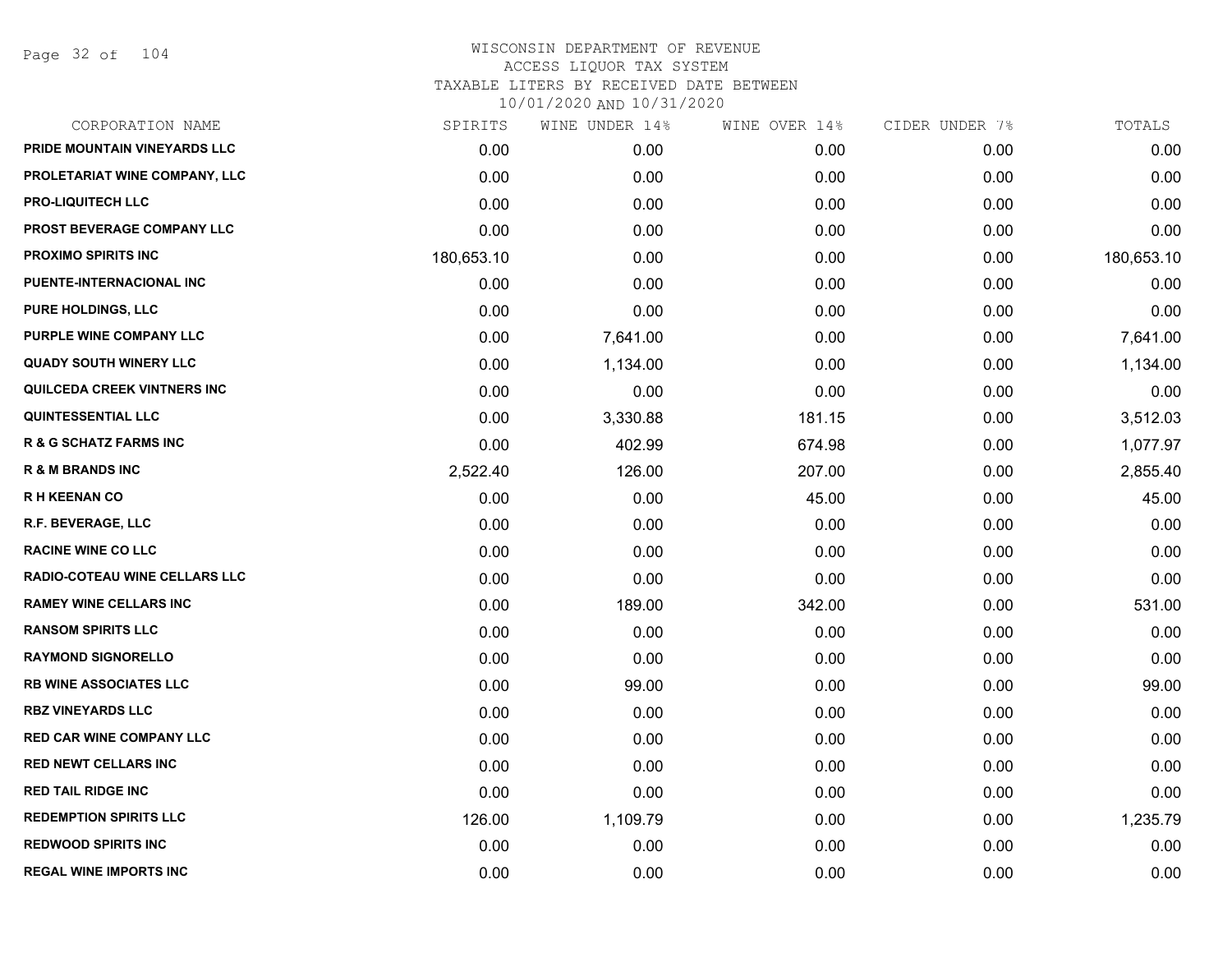| CORPORATION NAME                                 | SPIRITS   | WINE UNDER 14% | WINE OVER 14% | CIDER UNDER 7% | TOTALS    |
|--------------------------------------------------|-----------|----------------|---------------|----------------|-----------|
| <b>REMY COINTREAU AMERIQUE USA</b>               | 29,460.30 | 0.00           | 0.00          | 0.00           | 29,460.30 |
| <b>REN ACQUISITION INC</b>                       | 0.00      | 0.00           | 0.00          | 0.00           | 0.00      |
| <b>RENT A BBQ</b>                                | 0.00      | 0.00           | 0.00          | 0.00           | 0.00      |
| <b>RESERVA WINES LLC</b>                         | 0.00      | 0.00           | 0.00          | 0.00           | 0.00      |
| <b>RESTLESS SPIRITS DISTILLING COMPANY LLC</b>   | 0.00      | 0.00           | 0.00          | 0.00           | 0.00      |
| <b>REVANA FAMILY PARTNERS LP</b>                 | 0.00      | 0.00           | 0.00          | 0.00           | 0.00      |
| <b>REVELRY VINTNERS LLC</b>                      | 0.00      | 126.00         | 0.00          | 0.00           | 126.00    |
| <b>REYNOLDS CREATIVE PRODUCTS INC</b>            | 0.00      | 0.00           | 0.00          | 0.00           | 0.00      |
| <b>RGI BRANDS LLC</b>                            | 238.00    | 0.00           | 0.00          | 0.00           | 238.00    |
| <b>RHINEGEIST, LLC</b>                           | 0.00      | 0.00           | 0.00          | 0.00           | 0.00      |
| <b>RHYS VINEYARDS LLC</b>                        | 0.00      | 0.00           | 0.00          | 0.00           | 0.00      |
| <b>RICOU SPIRITS LP</b>                          | 0.00      | 0.00           | 0.00          | 0.00           | 0.00      |
| <b>RIDGE VINEYARDS INC</b>                       | 0.00      | 0.00           | 63.00         | 0.00           | 63.00     |
| <b>RO SALES &amp; DISTRIBUTION SERVICES INC.</b> | 0.00      | 0.00           | 0.00          | 0.00           | 0.00      |
| RO SALES & DISTRIBUTION SERVICES INC             | 0.00      | 7,065.00       | 45.00         | 0.00           | 7,110.00  |
| <b>ROBERT A CUTTER</b>                           | 0.00      | 306.00         | 90.00         | 0.00           | 396.00    |
| <b>ROBERT FOLEY LLC</b>                          | 0.00      | 0.00           | 0.00          | 0.00           | 0.00      |
| <b>ROBERT J GROSS</b>                            | 0.00      | 0.00           | 0.00          | 0.00           | 0.00      |
| <b>ROBERT L HUDSON</b>                           | 0.00      | 0.00           | 0.00          | 0.00           | 0.00      |
| ROBERT YOUNG ESTATE WINERY LLC                   | 0.00      | 0.00           | 0.00          | 0.00           | 0.00      |
| <b>ROBERTS &amp; ROGERS LLC</b>                  | 0.00      | 0.00           | 0.00          | 0.00           | 0.00      |
| <b>ROCK SAKE LLC</b>                             | 0.00      | 0.00           | 0.00          | 0.00           | 0.00      |
| <b>ROGER PENG</b>                                | 0.00      | 0.00           | 0.00          | 0.00           | 0.00      |
| <b>ROMBAUER VINEYARDS INC</b>                    | 0.00      | 0.00           | 5,134.50      | 0.00           | 5,134.50  |
| <b>RONALD J WICKER</b>                           | 0.00      | 0.00           | 0.00          | 0.00           | 0.00      |
| <b>RONALD T RUBIN</b>                            | 0.00      | 0.00           | 0.00          | 0.00           | 0.00      |
| <b>ROOTS RUN DEEP LLC</b>                        | 0.00      | 0.00           | 1,647.00      | 0.00           | 1,647.00  |
| <b>ROSE COCKTAILS LLC</b>                        | 0.00      | 0.00           | 0.00          | 0.00           | 0.00      |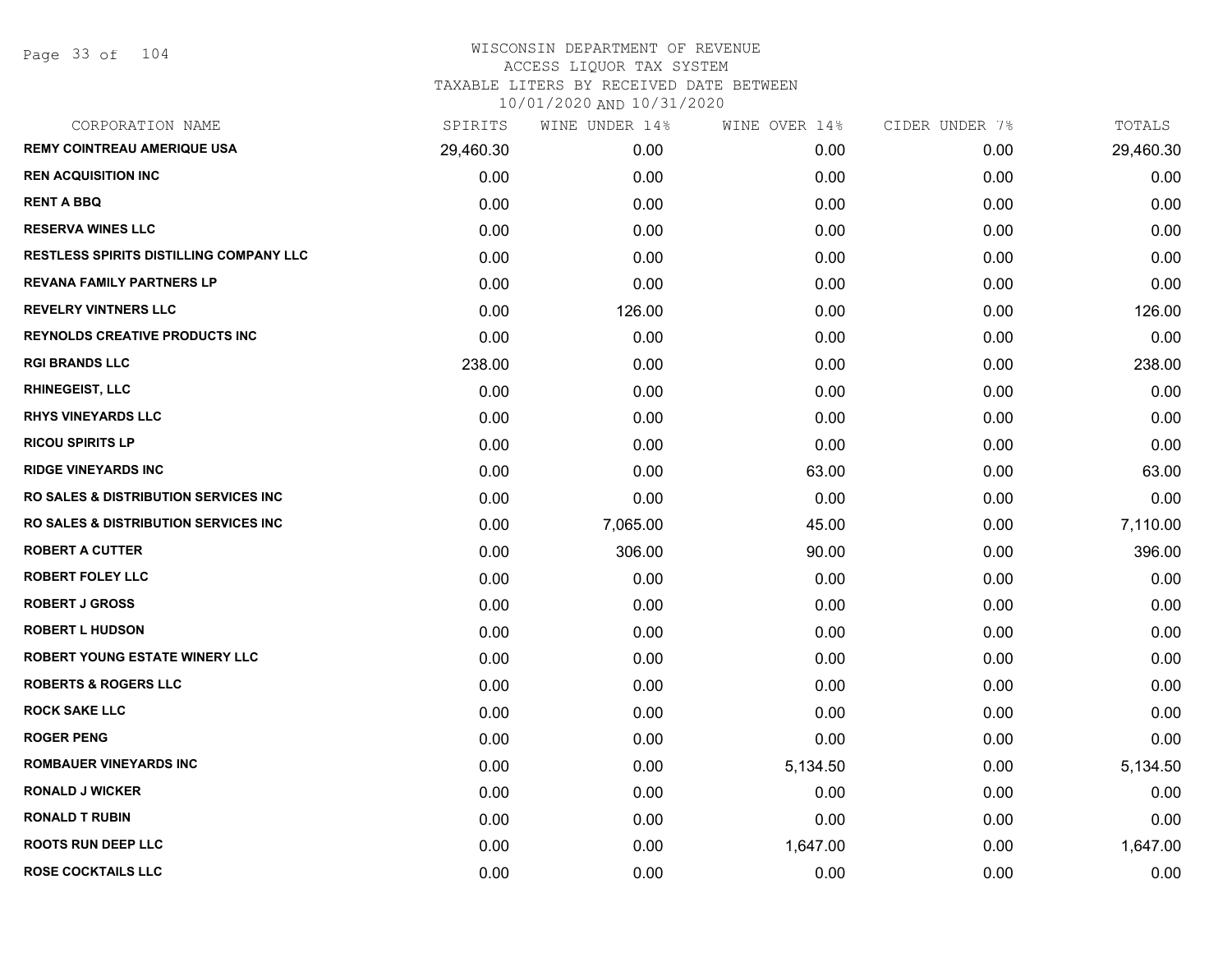Page 34 of 104

| CORPORATION NAME                             | SPIRITS  | WINE UNDER 14% | WINE OVER 14% | CIDER UNDER 7% | TOTALS    |
|----------------------------------------------|----------|----------------|---------------|----------------|-----------|
| <b>ROSE IMPORTING &amp; DISTRIBUTING LLC</b> | 0.00     | 405.00         | 0.00          | 0.00           | 405.00    |
| ROSENTHAL WINE MERCHANT NY LTD               | 0.00     | 673.50         | 78.00         | 0.00           | 751.50    |
| <b>ROSS PANGERE</b>                          | 0.00     | 0.00           | 0.00          | 0.00           | 0.00      |
| <b>ROTTA WINERY LLC</b>                      | 0.00     | 0.00           | 0.00          | 0.00           | 0.00      |
| <b>ROUND HILL CELLARS</b>                    | 0.00     | 157.50         | 1,323.00      | 0.00           | 1,480.50  |
| <b>ROUND POND ESTATE LLC</b>                 | 0.00     | 0.00           | 99.86         | 0.00           | 99.86     |
| <b>ROYAL WINE CORPORATION</b>                | 13.50    | 8,037.70       | 67.50         | 0.00           | 8,118.70  |
| <b>RUSH CREEK DISTILLING, LLC</b>            | 0.00     | 0.00           | 0.00          | 0.00           | 0.00      |
| <b>RUSSIAN RIVER VINEYARDS, LLC</b>          | 0.00     | 0.00           | 0.00          | 0.00           | 0.00      |
| RUSSIAN STANDARD VODKA (USA) INC             | 219.92   | 0.00           | 0.00          | 0.00           | 219.92    |
| <b>RWG USA LLC</b>                           | 0.00     | 0.00           | 0.00          | 0.00           | 0.00      |
| <b>S &amp; R WINES LLC</b>                   | 0.00     | 0.00           | 0.00          | 0.00           | 0.00      |
| <b>SLJ GROUP INC</b>                         | 0.00     | 8,527.75       | 4,570.25      | 0.00           | 13,098.00 |
| <b>SAGAMORE WHISKEY LLC</b>                  | 153.00   | 0.00           | 0.00          | 0.00           | 153.00    |
| <b>SAKEONE CORPORATION</b>                   | 18.00    | 60.00          | 250.20        | 0.00           | 328.20    |
| <b>SALOON SPIRITS LLC</b>                    | 1,350.00 | 0.00           | 0.00          | 0.00           | 1,350.00  |
| SALT LAKE CITY DISTILLERY LLC                | 0.00     | 0.00           | 0.00          | 0.00           | 0.00      |
| <b>SALVESTRIN WINE CO LLC</b>                | 0.00     | 0.00           | 0.00          | 0.00           | 0.00      |
| <b>SAMANTHA SHEEHAN IMPORTS</b>              | 0.00     | 0.00           | 0.00          | 0.00           | 0.00      |
| <b>SAMUEL P BAXTER</b>                       | 0.00     | 0.00           | 0.00          | 0.00           | 0.00      |
| <b>SAN ANTONIO WINERY INC</b>                | 0.00     | 52,955.66      | 801.00        | 0.00           | 53,756.66 |
| SAN FRANCISCO WINE EXCHANGE INC              | 0.00     | 0.00           | 0.00          | 0.00           | 0.00      |
| SAN GABRIEL VALLEY WAREHOUSE & STORAGE INC   | 0.00     | 0.00           | 228.00        | 0.00           | 228.00    |
| <b>SAN JOAQUIN WINE COMPANY INC</b>          | 0.00     | 278.40         | 24.00         | 0.00           | 302.40    |
| SAN LUIS SPIRITS DISTILLING CO LLC           | 7,642.50 | 0.00           | 0.00          | 0.00           | 7,642.50  |
| <b>SANGLIER SELECTIONS LLC</b>               | 18.00    | 441.00         | 13.50         | 0.00           | 472.50    |
| <b>SANS LIEGE INC</b>                        | 0.00     | 0.00           | 0.00          | 0.00           | 0.00      |
| <b>SANS WINE &amp; SPIRITS CO</b>            | 0.00     | 0.00           | 0.00          | 0.00           | 0.00      |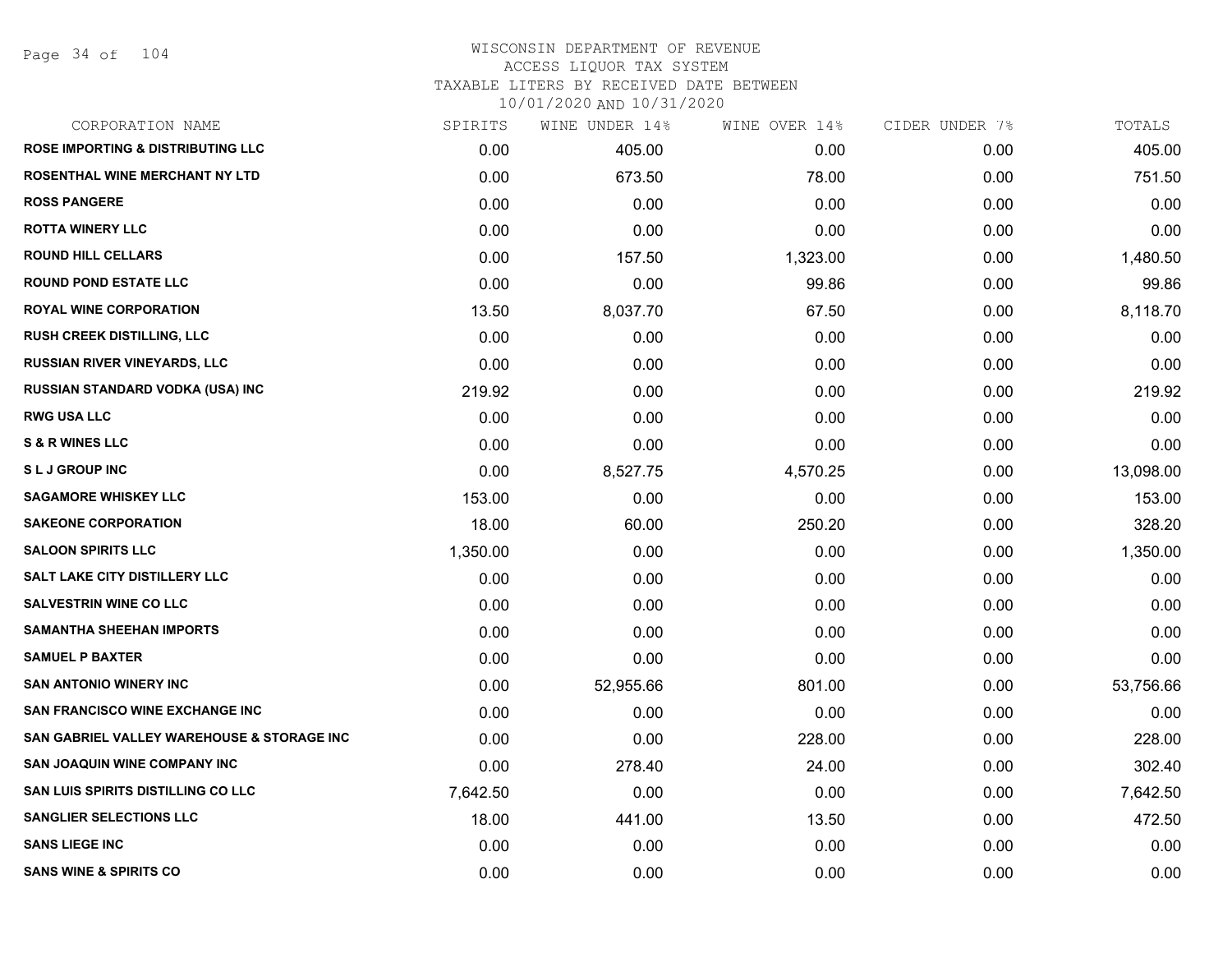Page 35 of 104

| CORPORATION NAME                            | SPIRITS    | WINE UNDER 14% | WINE OVER 14% | CIDER UNDER 7% | TOTALS     |
|---------------------------------------------|------------|----------------|---------------|----------------|------------|
| <b>SANS WINE CO. LLC</b>                    | 0.00       | 0.00           | 0.00          | 0.00           | 0.00       |
| <b>SANTA CROCE LLC</b>                      | 243.00     | 0.00           | 0.00          | 0.00           | 243.00     |
| SANTA MARGHERITA USA INC                    | 0.00       | 315.00         | 0.00          | 0.00           | 315.00     |
| <b>SANTA RITA USA CORPORATION</b>           | 0.00       | 126.00         | 0.00          | 0.00           | 126.00     |
| <b>SAPSUCKER FARMS LLC</b>                  | 0.00       | 0.00           | 0.00          | 0.00           | 0.00       |
| <b>SARMENTO'S IMPORTS &amp; EXPORTS INC</b> | 0.00       | 864.00         | 0.00          | 0.00           | 864.00     |
| <b>SAVIAH ROSE WINERY LLC</b>               | 0.00       | 0.00           | 0.00          | 0.00           | 0.00       |
| <b>SAZERAC COMPANY INC</b>                  | 627,535.50 | 161.98         | 131.99        | 0.00           | 627,829.47 |
| <b>SAZERAC NORTH AMERICA INC</b>            | 584,721.30 | 6,112.55       | 0.00          | 0.00           | 590,833.85 |
| <b>SBRAGIA FAMILY VINEYARDS LLC</b>         | 0.00       | 0.00           | 126.00        | 0.00           | 126.00     |
| <b>SCENIC ROOT WINEGROWERS LLC</b>          | 0.00       | 0.00           | 0.00          | 0.00           | 0.00       |
| SCHAFER-REICHART SELECTIONS, INC.           | 0.00       | 45,240.00      | 0.00          | 10,731.62      | 55,971.62  |
| <b>SCHEID VINEYARDS CALIFORNIA INC</b>      | 0.00       | 0.00           | 0.00          | 0.00           | 0.00       |
| <b>SCHILLING CIDER LLC</b>                  | 0.00       | 0.00           | 0.00          | 0.00           | 0.00       |
| <b>SCHUG WINERY LLC</b>                     | 0.00       | 126.00         | 0.00          | 0.00           | 126.00     |
| <b>SCHWEIGER VINEYARDS INC</b>              | 0.00       | 0.00           | 0.00          | 0.00           | 0.00       |
| <b>SCOPERTA IMPORTING CO INC</b>            | 0.00       | 3,379.50       | 18.00         | 0.00           | 3,397.50   |
| <b>SEA SMOKE INC</b>                        | 0.00       | 90.00          | 1,759.50      | 0.00           | 1,849.50   |
| <b>SEATTLE CIDER COMPANY LLC</b>            | 0.00       | 0.00           | 0.00          | 0.00           | 0.00       |
| <b>SEAVEY VINEYARD LP</b>                   | 0.00       | 0.00           | 0.00          | 0.00           | 0.00       |
| <b>SELECTIONATUREL, LLC</b>                 | 0.00       | 0.00           | 0.00          | 0.00           | 0.00       |
| <b>SELECTIVE WINE ESTATES INC</b>           | 0.00       | 0.00           | 0.00          | 0.00           | 0.00       |
| <b>SERENDIPITY WINES LLC</b>                | 0.00       | 0.00           | 0.00          | 0.00           | 0.00       |
| <b>SERGEY CHISTOV</b>                       | 0.00       | 0.00           | 0.00          | 0.00           | 0.00       |
| <b>SERRALLES USA LLC</b>                    | 3,334.50   | 0.00           | 0.00          | 0.00           | 3,334.50   |
| <b>SHAFER VINEYARDS INC</b>                 | 0.00       | 0.00           | 0.00          | 0.00           | 0.00       |
| <b>SHANNON RIDGE INC</b>                    | 0.00       | 0.00           | 0.00          | 0.00           | 0.00       |
| <b>SHAW-ROSS HOLDING CO LLC</b>             | 0.00       | 1,376.00       | 4,905.00      | 0.00           | 6,281.00   |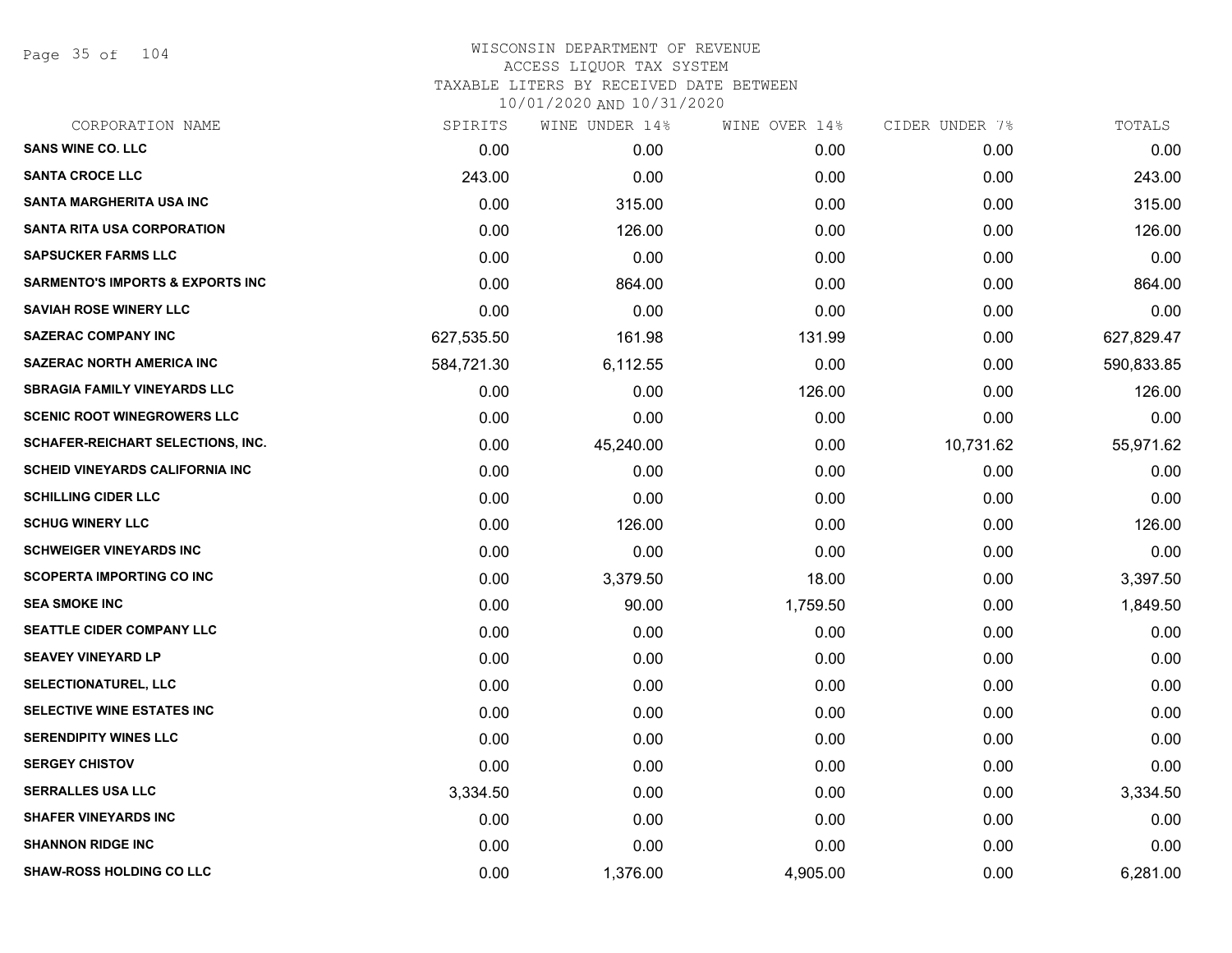Page 36 of 104

| CORPORATION NAME                        | SPIRITS   | WINE UNDER 14% | WINE OVER 14% | CIDER UNDER 7% | TOTALS    |
|-----------------------------------------|-----------|----------------|---------------|----------------|-----------|
| SHEA WINE CELLARS LLC                   | 0.00      | 0.00           | 0.00          | 0.00           | 0.00      |
| SHELTON-MACKENZIE WINE COMPANY          | 0.00      | 0.00           | 0.00          | 0.00           | 0.00      |
| <b>SHORTS BREWING COMPANY</b>           | 0.00      | 0.00           | 0.00          | 8,074.23       | 8,074.23  |
| SIERRA NEVADA BREWING COMPANY           | 0.00      | 0.00           | 0.00          | 0.00           | 0.00      |
| SILVER OAK WINE CELLARS LLC             | 0.00      | 1,476.00       | 135.00        | 0.00           | 1,611.00  |
| SILVER TRIDENT WINERY LLC               | 0.00      | 0.00           | 0.00          | 0.00           | 0.00      |
| SINGLE BARREL SPIRITS U.S. LLC          | 81.00     | 0.00           | 0.00          | 0.00           | 81.00     |
| <b>SINSKEY VINEYARDS INC</b>            | 0.00      | 63.00          | 0.00          | 0.00           | 63.00     |
| <b>SKINNER-DAVENA LLC</b>               | 0.00      | 0.00           | 0.00          | 0.00           | 0.00      |
| <b>SKYLARK WINE COMPANY</b>             | 0.00      | 0.00           | 0.00          | 0.00           | 0.00      |
| <b>SLIM CHILLERS INC</b>                | 11,040.00 | 0.00           | 0.00          | 0.00           | 11,040.00 |
| <b>SLO DOWN WINES LLC</b>               | 0.00      | 882.00         | 13.50         | 0.00           | 895.50    |
| <b>SLURP LLC</b>                        | 0.00      | 0.00           | 0.00          | 0.00           | 0.00      |
| <b>SMALL VINES WINES INC</b>            | 0.00      | 0.00           | 0.00          | 0.00           | 0.00      |
| <b>SMART VENDING LLC</b>                | 1,262.25  | 0.00           | 0.00          | 0.00           | 1,262.25  |
| <b>SMT ACQUISITIONS LLC</b>             | 0.00      | 1,479.50       | 85.50         | 0.00           | 1,565.00  |
| <b>SOCIAL ENJOYMENTS LLC</b>            | 0.00      | 4,337.00       | 0.00          | 0.00           | 4,337.00  |
| SOGEVINUS FINE WINES USA INC            | 0.00      | 0.00           | 0.00          | 0.00           | 0.00      |
| <b>SOKOL BLOSSER LTD</b>                | 0.00      | 2,461.50       | 0.00          | 0.00           | 2,461.50  |
| <b>SOLBERG DISTILLING LLC</b>           | 0.00      | 0.00           | 0.00          | 0.00           | 0.00      |
| <b>SOLENA CELLARS LLC</b>               | 0.00      | 504.00         | 0.00          | 0.00           | 504.00    |
| <b>SOMERSTON WINE COMPANY, LLC</b>      | 0.00      | 0.00           | 0.00          | 0.00           | 0.00      |
| SOURCE CODE BEVERAGE LLC                | 0.00      | 0.00           | 0.00          | 0.00           | 0.00      |
| SOUTH BAY WINE GROUP LLC                | 0.00      | 270.00         | 1,008.00      | 0.00           | 1,278.00  |
| <b>SOUTHERN STARZ INC</b>               | 0.00      | 0.00           | 0.00          | 0.00           | 0.00      |
| SOUTHERN WINE GROUP LLC                 | 0.00      | 351.00         | 63.00         | 0.00           | 414.00    |
| <b>SOUTHWEST SPIRITS &amp; WINE LLC</b> | 588.00    | 0.00           | 0.00          | 0.00           | 588.00    |
| <b>SOVEREIGN BRANDS LLC</b>             | 1,485.00  | 4,648.93       | 0.00          | 0.00           | 6,133.93  |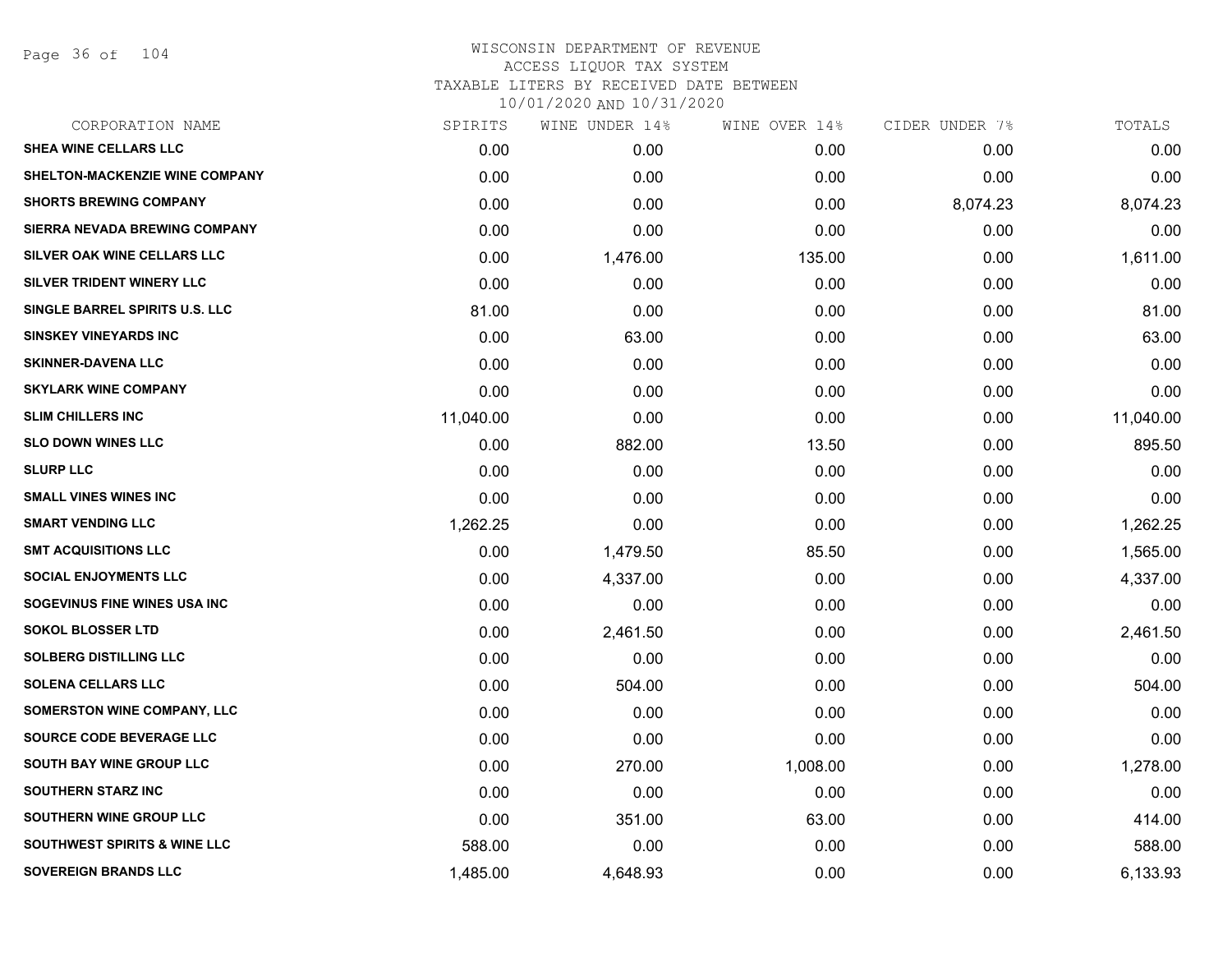Page 37 of 104

#### WISCONSIN DEPARTMENT OF REVENUE ACCESS LIQUOR TAX SYSTEM TAXABLE LITERS BY RECEIVED DATE BETWEEN

| CORPORATION NAME                    | SPIRITS   | WINE UNDER 14% | WINE OVER 14% | CIDER UNDER 7% | TOTALS     |
|-------------------------------------|-----------|----------------|---------------|----------------|------------|
| <b>SPANN VINEYARDS INC</b>          | 0.00      | 9.75           | 8.25          | 0.00           | 18.00      |
| <b>SPARKLING OREGON LLC</b>         | 0.00      | 0.00           | 0.00          | 0.00           | 0.00       |
| <b>SPEAKEASY SPIRITS LLC</b>        | 61.82     | 0.00           | 0.00          | 0.00           | 61.82      |
| <b>SPENCER HOOPES</b>               | 0.00      | 189.00         | 189.00        | 0.00           | 378.00     |
| <b>SPIRITS OF TENNESSEE, LLC</b>    | 12,271.50 | 0.00           | 0.00          | 0.00           | 12,271.50  |
| SPLINTER GROUP NAPA LLC             | 0.00      | 0.00           | 0.00          | 0.00           | 0.00       |
| <b>SPOTTSWOODE WINERY INC</b>       | 0.00      | 0.00           | 0.00          | 0.00           | 0.00       |
| <b>SPRING MOUNTAIN VINEYARD INC</b> | 0.00      | 27.00          | 94.50         | 0.00           | 121.50     |
| <b>SQZ BEVS LLC</b>                 | 0.00      | 597.00         | 0.00          | 0.00           | 597.00     |
| ST GEORGE SPIRITS INC               | 115.20    | 0.00           | 0.00          | 0.00           | 115.20     |
| <b>ST HELENA ESTATE LLC</b>         | 0.00      | 0.00           | 0.00          | 0.00           | 0.00       |
| <b>ST INNOCENT LTD</b>              | 0.00      | 198.00         | 0.00          | 0.00           | 198.00     |
| <b>ST JAMES WINERY INC</b>          | 0.00      | 3,132.00       | 0.00          | 0.00           | 3,132.00   |
| ST JULIAN WINE COMPANY INC          | 0.00      | 3,987.00       | 0.00          | 0.00           | 3,987.00   |
| ST KILLIAN IMPORTING CO INC         | 664.43    | 0.00           | 0.00          | 0.00           | 664.43     |
| <b>ST SUPERY INC</b>                | 0.00      | 189.00         | 315.00        | 0.00           | 504.00     |
| <b>STAGLIN FAMILY VINEYARD LLC</b>  | 0.00      | 0.00           | 90.00         | 0.00           | 90.00      |
| <b>STANLEY STAWSKI DIST CO INC</b>  | 0.00      | 0.00           | 0.00          | 0.00           | 0.00       |
| STE. MICHELLE WINE ESTATES LTD.     | 0.00      | 102,991.50     | 18,576.00     | 0.00           | 121,567.50 |
| <b>STEELE WINES INC</b>             | 0.00      | 0.00           | 0.00          | 0.00           | 0.00       |
| <b>STEFFENS FAMILY WINES LLC</b>    | 0.00      | 0.00           | 0.00          | 0.00           | 0.00       |
| STELLAR IMPORTING COMPANY LLC       | 0.00      | 0.00           | 0.00          | 0.00           | 0.00       |
| <b>STEM CIDERS LLC</b>              | 0.00      | 0.00           | 0.00          | 0.00           | 0.00       |
| <b>STEPHAN VINEYARD INC</b>         | 0.00      | 0.00           | 0.00          | 0.00           | 0.00       |
| STEVEN EDMUNDS & CORNELIA ST JOHN   | 0.00      | 0.00           | 0.00          | 0.00           | 0.00       |
| <b>STEWART CELLARS, LLC</b>         | 0.00      | 0.00           | 0.00          | 0.00           | 0.00       |
| <b>STEZ &amp; BOWER</b>             | 0.00      | 0.00           | 0.00          | 0.00           | 0.00       |
| STOLI GROUP (USA) LLC               | 12,293.25 | 0.00           | 13.50         | 0.00           | 12,306.75  |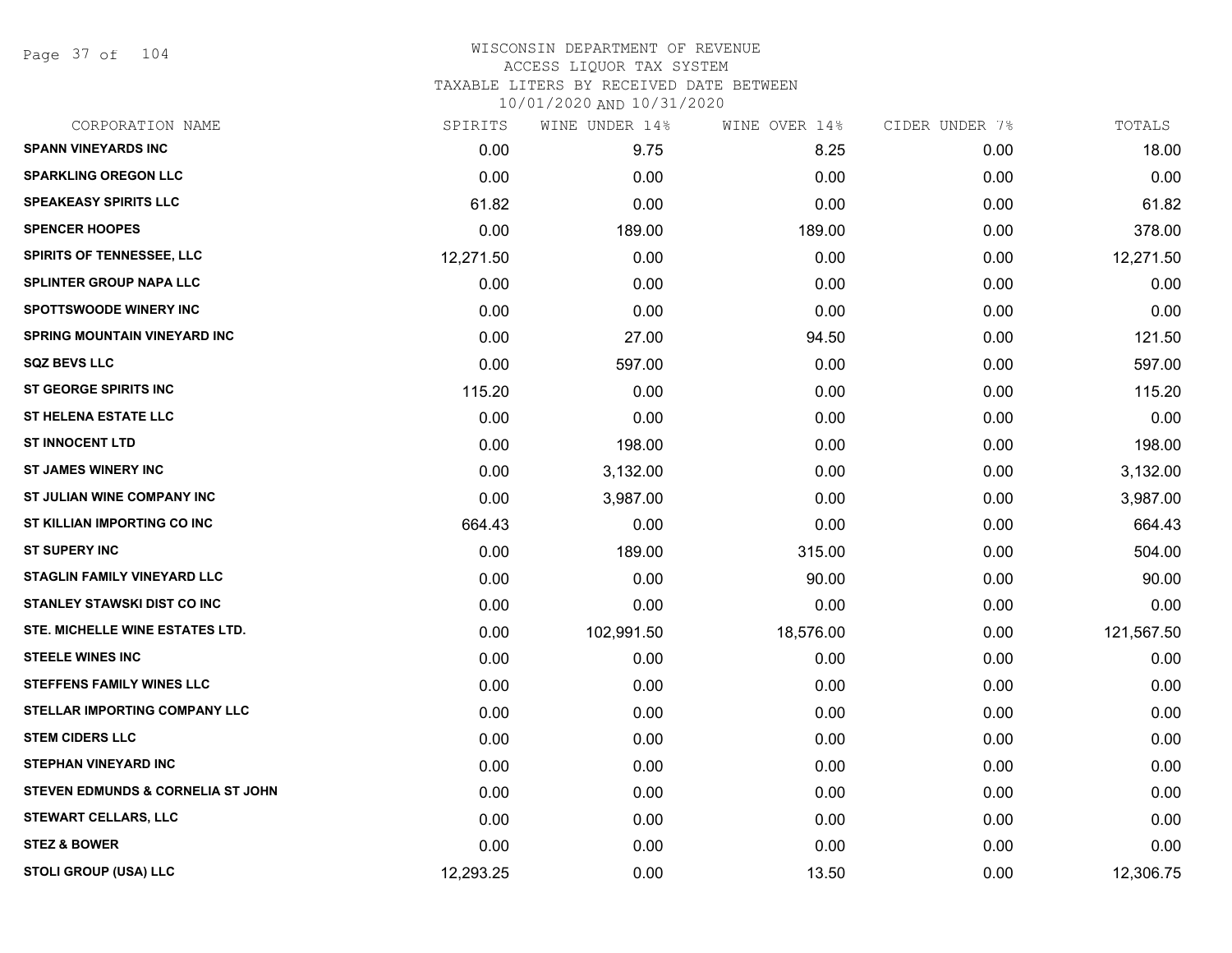Page 38 of 104

# WISCONSIN DEPARTMENT OF REVENUE ACCESS LIQUOR TAX SYSTEM TAXABLE LITERS BY RECEIVED DATE BETWEEN

| CORPORATION NAME                        | SPIRITS  | WINE UNDER 14% | WINE OVER 14% | CIDER UNDER 7% | TOTALS     |
|-----------------------------------------|----------|----------------|---------------|----------------|------------|
| <b>STOLLER IMPORTS INC</b>              | 1,081.48 | 0.00           | 0.00          | 0.00           | 1,081.48   |
| <b>STOLLER VINEYARDS INC</b>            | 0.00     | 504.00         | 0.00          | 0.00           | 504.00     |
| <b>STOLPMAN VINEYARDS LLC</b>           | 0.00     | 168.00         | 0.00          | 0.00           | 168.00     |
| <b>STONEBRAKER-SOLES INC</b>            | 0.00     | 252.00         | 0.00          | 0.00           | 252.00     |
| <b>STONECUSHION INC</b>                 | 0.00     | 0.00           | 0.00          | 0.00           | 0.00       |
| <b>STRALA VINEYARDS, LLC</b>            | 0.00     | 0.00           | 0.00          | 0.00           | 0.00       |
| <b>STRATUS WINE AND SPIRITS LLC</b>     | 0.00     | 0.00           | 0.00          | 0.00           | 0.00       |
| <b>STUART BOSSOM</b>                    | 0.00     | 92.72          | 0.00          | 0.00           | 92.72      |
| SUGARLANDS DISTILLING COMPANY LLC       | 3,775.50 | 0.00           | 0.00          | 0.00           | 3,775.50   |
| <b>SUNDANCE SPIRITS COMPANY</b>         | 2,416.50 | 0.00           | 0.00          | 0.00           | 2,416.50   |
| <b>SUPERSTITION MEADERY</b>             | 0.00     | 2,176.76       | 0.00          | 89.94          | 2,266.70   |
| <b>SURVILLE ENTERPRISES CORP</b>        | 0.00     | 711.00         | 0.00          | 0.00           | 711.00     |
| <b>SUTTER HOME WINERY INC</b>           | 301.50   | 324,197.04     | 6,142.50      | 0.00           | 330,641.04 |
| <b>SVP WINERY LLC</b>                   | 0.00     | 252.00         | 0.00          | 0.00           | 252.00     |
| <b>SWISH BEVERAGES LLC</b>              | 0.00     | 0.00           | 0.00          | 0.00           | 0.00       |
| <b>T ELENTENY HOLDINGS LLC</b>          | 0.00     | 573.75         | 0.00          | 0.00           | 573.75     |
| <b>T. EDWARD WINES, LTD</b>             | 0.00     | 0.00           | 0.00          | 0.00           | 0.00       |
| <b>TAFT STREET INC</b>                  | 0.00     | 0.00           | 0.00          | 0.00           | 0.00       |
| <b>TAKARA SAKE USA INC</b>              | 0.00     | 1,629.00       | 988.20        | 0.00           | 2,617.20   |
| <b>TALLEY VINEYARDS INC</b>             | 0.00     | 126.00         | 0.00          | 0.00           | 126.00     |
| <b>TAMBER BEY VINEYARDS LLC</b>         | 0.00     | 0.00           | 0.00          | 0.00           | 0.00       |
| <b>TATTERSALL COMPANIES LLC</b>         | 265.50   | 0.00           | 0.00          | 0.00           | 265.50     |
| TEMPERANCE DISTILLING COMPANY           | 28.80    | 0.00           | 0.00          | 0.00           | 28.80      |
| <b>TEQUILAS PREMIUM, INC</b>            | 0.00     | 0.00           | 0.00          | 0.00           | 0.00       |
| <b>TERRA SANCTA TRADING COMPANY LLC</b> | 0.00     | 0.00           | 0.00          | 0.00           | 0.00       |
| <b>TERRANEO MERCHANTS INC</b>           | 0.00     | 360.00         | 0.00          | 0.00           | 360.00     |
| <b>TERRAVANT WINE COMPANY LLC</b>       | 0.00     | 0.00           | 0.00          | 0.00           | 0.00       |
| <b>TERRESSENTIA CORPORATION</b>         | 0.00     | 0.00           | 0.00          | 0.00           | 0.00       |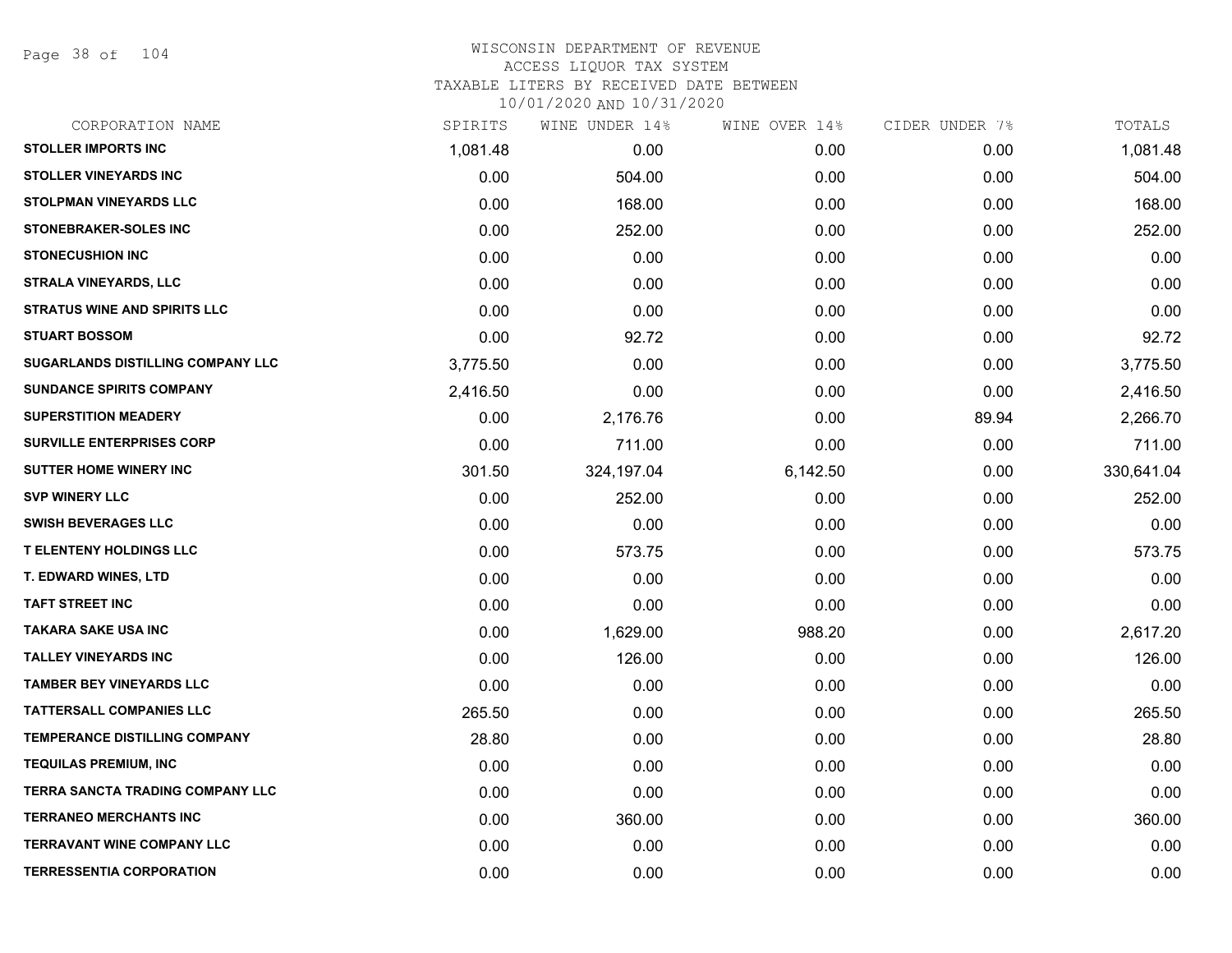Page 39 of 104

| <b>TERRIZZI VINO INC</b><br>0.00<br>0.00<br><b>TERROIR CSS, LLC</b><br>0.00<br>0.00<br><b>TEXACELLO, LLC</b><br>0.00<br>0.00<br><b>TEXAS BEVERAGE INTERNATIONAL</b><br>0.00<br>0.00<br><b>TGE LLC</b><br>0.00<br>0.00<br>THE 11 WELLS SPIRITS COMPANY LLC<br>0.00<br>0.00<br>THE AUSTRALIAN WINE CONNECTION INC<br>0.00<br>0.00 | 0.00<br>0.00<br>0.00<br>0.00<br>0.00<br>0.00<br>0.00<br>0.00<br>0.00<br>0.00 | 0.00<br>0.00<br>0.00<br>0.00<br>0.00<br>0.00<br>0.00<br>0.00<br>0.00 | 0.00<br>0.00<br>0.00<br>0.00<br>0.00<br>0.00<br>0.00<br>0.00 |
|---------------------------------------------------------------------------------------------------------------------------------------------------------------------------------------------------------------------------------------------------------------------------------------------------------------------------------|------------------------------------------------------------------------------|----------------------------------------------------------------------|--------------------------------------------------------------|
|                                                                                                                                                                                                                                                                                                                                 |                                                                              |                                                                      |                                                              |
|                                                                                                                                                                                                                                                                                                                                 |                                                                              |                                                                      |                                                              |
|                                                                                                                                                                                                                                                                                                                                 |                                                                              |                                                                      |                                                              |
|                                                                                                                                                                                                                                                                                                                                 |                                                                              |                                                                      |                                                              |
|                                                                                                                                                                                                                                                                                                                                 |                                                                              |                                                                      |                                                              |
|                                                                                                                                                                                                                                                                                                                                 |                                                                              |                                                                      |                                                              |
|                                                                                                                                                                                                                                                                                                                                 |                                                                              |                                                                      |                                                              |
| THE BIALE ESTATE<br>0.00<br>0.00                                                                                                                                                                                                                                                                                                |                                                                              |                                                                      |                                                              |
| THE BLUE DAISY USA, INC<br>0.00<br>0.00                                                                                                                                                                                                                                                                                         |                                                                              |                                                                      | 0.00                                                         |
| THE EDRINGTON GROUP USA LLC<br>0.00<br>5,304.05                                                                                                                                                                                                                                                                                 |                                                                              | 0.00                                                                 | 5,304.05                                                     |
| THE G V LIQUID GROUP INC<br>0.00<br>1,699.00                                                                                                                                                                                                                                                                                    | 0.00                                                                         | 0.00                                                                 | 1,699.00                                                     |
| THE HESS COLLECTION WINERY<br>0.00<br>4,815.00                                                                                                                                                                                                                                                                                  | 2,182.50                                                                     | 0.00                                                                 | 6,997.50                                                     |
| THE MEEKER VINEYARD<br>0.00<br>0.00                                                                                                                                                                                                                                                                                             | 0.00                                                                         | 0.00                                                                 | 0.00                                                         |
| THE MORLET SELECTION INC<br>0.00<br>0.00                                                                                                                                                                                                                                                                                        | 0.00                                                                         | 0.00                                                                 | 0.00                                                         |
| THE MORNE WINE COMPANY<br>0.00<br>0.00                                                                                                                                                                                                                                                                                          | 0.00                                                                         | 0.00                                                                 | 0.00                                                         |
| THE OJAI VINEYARD INC<br>0.00<br>0.00                                                                                                                                                                                                                                                                                           | 0.00                                                                         | 0.00                                                                 | 0.00                                                         |
| THE R.S. LIPMAN COMPANY<br>0.00<br>0.00                                                                                                                                                                                                                                                                                         | 0.00                                                                         | 0.00                                                                 | 0.00                                                         |
| THE RIVER WINE INC<br>0.00<br>0.00                                                                                                                                                                                                                                                                                              | 0.00                                                                         | 0.00                                                                 | 0.00                                                         |
| THE SECOND GENERATION TRUST<br>0.00<br>18,333.00                                                                                                                                                                                                                                                                                | 3,060.00                                                                     | 0.00                                                                 | 21,393.00                                                    |
| THE SILVERADO VINEYARDS<br>0.00<br>0.00                                                                                                                                                                                                                                                                                         | 0.00                                                                         | 0.00                                                                 | 0.00                                                         |
| THE SORTING TABLE LLC<br>0.00<br>454.50                                                                                                                                                                                                                                                                                         | 0.00                                                                         | 0.00                                                                 | 454.50                                                       |
| THE TRITON COLLECTION INC<br>0.00<br>1,080.00                                                                                                                                                                                                                                                                                   | 0.00                                                                         | 0.00                                                                 | 1,080.00                                                     |
| THE WINE GROUP INC<br>0.00<br>619,047.28                                                                                                                                                                                                                                                                                        | 34,546.50                                                                    | 0.00                                                                 | 653,593.78                                                   |
| THE WINE SOURCE INC<br>0.00<br>72.00                                                                                                                                                                                                                                                                                            | 70.27                                                                        | 0.00                                                                 | 142.27                                                       |
| THE WOODMAR GROUP LLC<br>0.00<br>1,260.00                                                                                                                                                                                                                                                                                       | 252.00                                                                       | 0.00                                                                 | 1,512.00                                                     |
| THIRD LEAF WINES LLC<br>0.00<br>504.00                                                                                                                                                                                                                                                                                          | 0.00                                                                         | 0.00                                                                 | 504.00                                                       |
| THOMAS ALLEN VINEYARDS & WINERY, LLC<br>0.00<br>0.00                                                                                                                                                                                                                                                                            | 0.00                                                                         | 0.00                                                                 | 0.00                                                         |
| <b>THOMAS D BRACAMONTES</b><br>0.00<br>0.00                                                                                                                                                                                                                                                                                     | 0.00                                                                         | 0.00                                                                 | 0.00                                                         |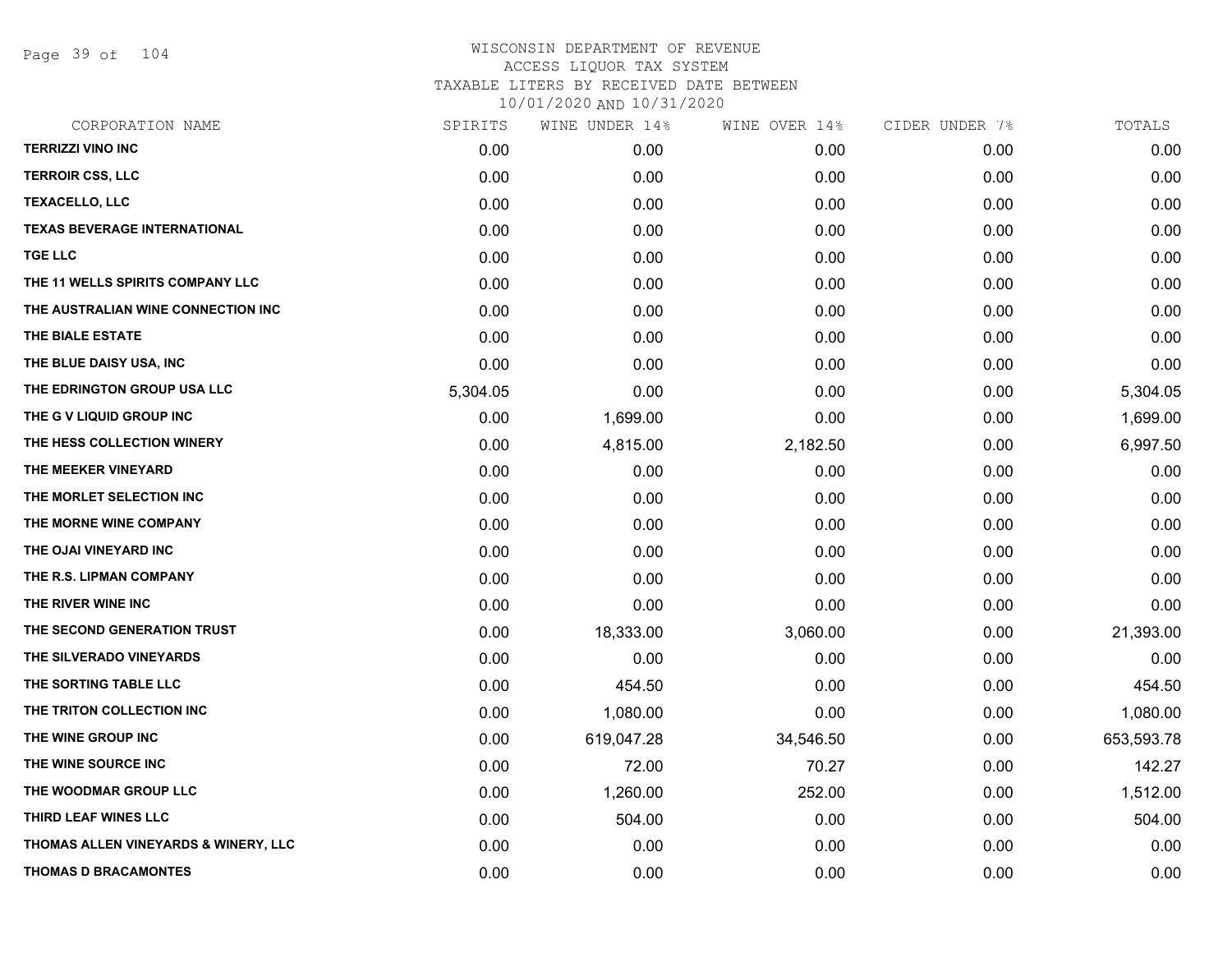| CORPORATION NAME                              | SPIRITS  | WINE UNDER 14% | WINE OVER 14% | CIDER UNDER 7% | TOTALS    |
|-----------------------------------------------|----------|----------------|---------------|----------------|-----------|
| THREE RING PRODUCTIONS LLC                    | 0.00     | 0.00           | 0.00          | 0.00           | 0.00      |
| <b>THURMAN J RODGERS</b>                      | 0.00     | 0.00           | 0.00          | 0.00           | 0.00      |
| TIGERS USA GLOBAL LOGISTICS INC               | 0.00     | 0.00           | 0.00          | 0.00           | 0.00      |
| <b>TITUS &amp; TITUS</b>                      | 0.00     | 0.00           | 198.00        | 0.00           | 198.00    |
| TMR WINE COMPANY LLC                          | 0.00     | 0.00           | 0.00          | 0.00           | 0.00      |
| TOAD HOLLOW VINEYARDS INC                     | 0.00     | 2,520.00       | 144.00        | 0.00           | 2,664.00  |
| <b>TOBIN J HEMINWAY</b>                       | 0.00     | 0.00           | 0.00          | 0.00           | 0.00      |
| <b>TOBIN JAMES CELLARS</b>                    | 0.00     | 0.00           | 0.00          | 0.00           | 0.00      |
| <b>TOBY BEALL</b>                             | 0.00     | 0.00           | 0.00          | 0.00           | 0.00      |
| <b>TOLLIVER RANCH BRANDS LLC</b>              | 0.00     | 45.00          | 136.50        | 0.00           | 181.50    |
| <b>TOM MEADOWCROFT</b>                        | 0.00     | 0.00           | 0.00          | 0.00           | 0.00      |
| <b>TRAVIS R VERNON</b>                        | 0.00     | 0.00           | 0.00          | 0.00           | 0.00      |
| <b>TREANA WINERY LLC</b>                      | 0.00     | 0.00           | 0.00          | 0.00           | 0.00      |
| <b>TREASURY WINE ESTATES AMERICAS COMPANY</b> | 0.00     | 27,521.46      | 4,158.00      | 0.00           | 31,679.46 |
| <b>TREFETHEN VINEYARDS WINERY INC</b>         | 0.00     | 594.00         | 456.75        | 0.00           | 1,050.75  |
| <b>TREMAINE ATKINSON</b>                      | 1,062.00 | 0.00           | 0.00          | 0.00           | 1,062.00  |
| <b>TRENTADUE WINERY LLC</b>                   | 0.00     | 0.00           | 0.00          | 0.00           | 0.00      |
| <b>TREVOR J SHEEHAN</b>                       | 0.00     | 0.00           | 0.00          | 0.00           | 0.00      |
| TRI VIN IMPORTS INC                           | 0.00     | 26,437.41      | 58.50         | 0.00           | 26,495.91 |
| <b>TRIM WINES LLC</b>                         | 0.00     | 189.00         | 0.00          | 0.00           | 189.00    |
| <b>TRINITAS CELLARS LLC</b>                   | 0.00     | 0.00           | 0.00          | 0.00           | 0.00      |
| <b>TRIONE VINEYARDS LLC</b>                   | 0.00     | 63.00          | 0.00          | 0.00           | 63.00     |
| <b>TRI-STAR MARKETING INC</b>                 | 0.00     | 15,876.00      | 0.00          | 0.00           | 15,876.00 |
| <b>TRUJILLO WINES, LLC</b>                    | 0.00     | 0.00           | 0.00          | 0.00           | 0.00      |
| <b>TRUVINO INC</b>                            | 0.00     | 474.75         | 0.00          | 0.00           | 474.75    |
| <b>TURLEY WINE CELLARS INC</b>                | 0.00     | 0.00           | 135.00        | 0.00           | 135.00    |
| <b>TURNBULL WINE CELLARS</b>                  | 0.00     | 0.00           | 0.00          | 0.00           | 0.00      |
| <b>TWIN PEAKS WINERY INC</b>                  | 0.00     | 0.00           | 171.00        | 0.00           | 171.00    |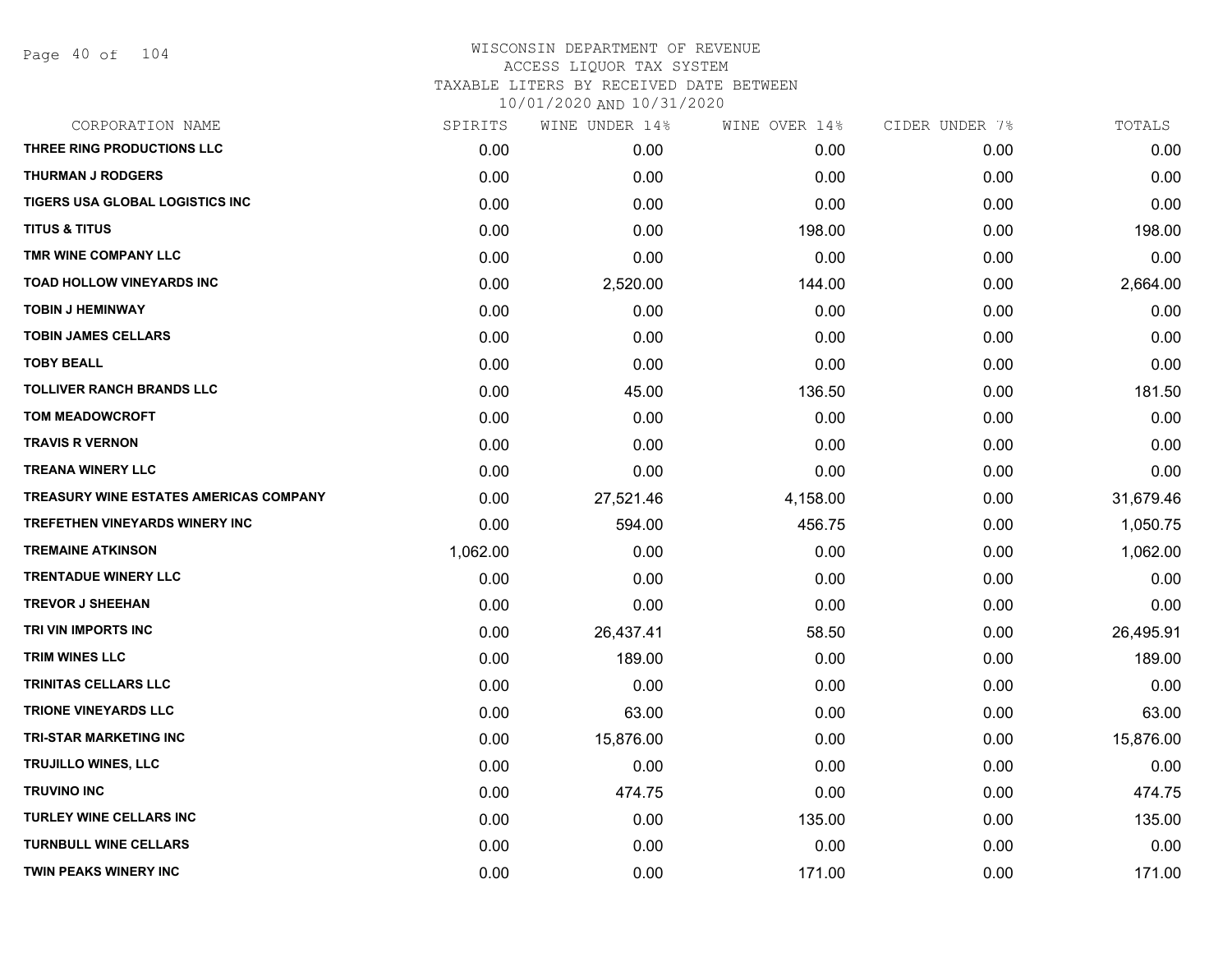Page 41 of 104

| CORPORATION NAME                            | SPIRITS    | WINE UNDER 14% | WINE OVER 14% | CIDER UNDER 7% | TOTALS     |
|---------------------------------------------|------------|----------------|---------------|----------------|------------|
| <b>TWO BROTHERS ARTISAN SPIRITS COMPANY</b> | 2,555.00   | 0.00           | 0.00          | 0.00           | 2,555.00   |
| <b>TWO SONS IMPORTS LLC</b>                 | 0.00       | 0.00           | 0.00          | 0.00           | 0.00       |
| TWO WORLDS WINE COMPANY, LLC                | 0.00       | 0.00           | 0.00          | 0.00           | 0.00       |
| UGLY DOG DISTILLERY, LLC                    | 0.00       | 0.00           | 0.00          | 0.00           | 0.00       |
| <b>UMBERTO ERPILLO</b>                      | 0.00       | 0.00           | 0.00          | 0.00           | 0.00       |
| <b>UMPQUA WINE WORKS LLC</b>                | 0.00       | 0.00           | 0.00          | 0.00           | 0.00       |
| UNCLE JOHN'S FRUIT HOUSE WINERY LLC         | 0.00       | 0.00           | 0.00          | 0.00           | 0.00       |
| UNDERGROUND WINE PROJECT LLC                | 0.00       | 0.00           | 0.00          | 0.00           | 0.00       |
| <b>UNION WINE COMPANY</b>                   | 0.00       | 4,453.03       | 0.00          | 0.00           | 4,453.03   |
| <b>UNITED SPIRITS INC</b>                   | 0.00       | 0.00           | 0.00          | 0.00           | 0.00       |
| UNITED STATES DISTILLED PRODUCTS CO.        | 478,974.24 | 110,469.95     | 6,884.00      | 0.00           | 596,328.19 |
| UNTI WINE CO LLC                            | 0.00       | 0.00           | 0.00          | 0.00           | 0.00       |
| <b>UPCHURCH VINEYARD LLC</b>                | 0.00       | 0.00           | 0.00          | 0.00           | 0.00       |
| USA WINE IMPORTS INC                        | 0.00       | 1,536.75       | 0.00          | 0.00           | 1,536.75   |
| <b>USA WINE WEST LLC</b>                    | 18.00      | 20,298.87      | 15,797.25     | 0.00           | 36,114.12  |
| <b>UVE ENTERPRISES INC</b>                  | 0.00       | 0.00           | 0.00          | 0.00           | 0.00       |
| V & C LLC                                   | 0.00       | 0.00           | 0.00          | 0.00           | 0.00       |
| <b>VALCKENBERG INTERNATIONAL INC</b>        | 0.00       | 131.22         | 0.00          | 0.00           | 131.22     |
| <b>VALKYRIE SELECTIONS LLC</b>              | 0.00       | 1,288.00       | 166.50        | 0.00           | 1,454.50   |
| <b>VALOR WINE CO LLC</b>                    | 0.00       | 0.00           | 0.00          | 0.00           | 0.00       |
| VAN RUITEN FAMILY WINERY LLC                | 0.00       | 0.00           | 0.00          | 0.00           | 0.00       |
| <b>VANDER MILL LLC</b>                      | 0.00       | 0.00           | 0.00          | 908.50         | 908.50     |
| <b>VELOCITY DISTRIBUTION COMPANY, LLC</b>   | 0.00       | 1,440.00       | 0.00          | 0.00           | 1,440.00   |
| <b>VEN CAL RANCHES LLC</b>                  | 0.00       | 0.00           | 0.00          | 0.00           | 0.00       |
| <b>VENGE VINEYARDS INC</b>                  | 0.00       | 0.00           | 360.00        | 0.00           | 360.00     |
| <b>VERITY WINES LLC</b>                     | 0.00       | 0.00           | 0.00          | 0.00           | 0.00       |
| <b>VERMEIL WINE GROUP LLC</b>               | 0.00       | 0.00           | 0.00          | 0.00           | 0.00       |
| <b>VERMONT HARD CIDER COMPANY LLC</b>       | 0.00       | 0.00           | 0.00          | 17,627.00      | 17,627.00  |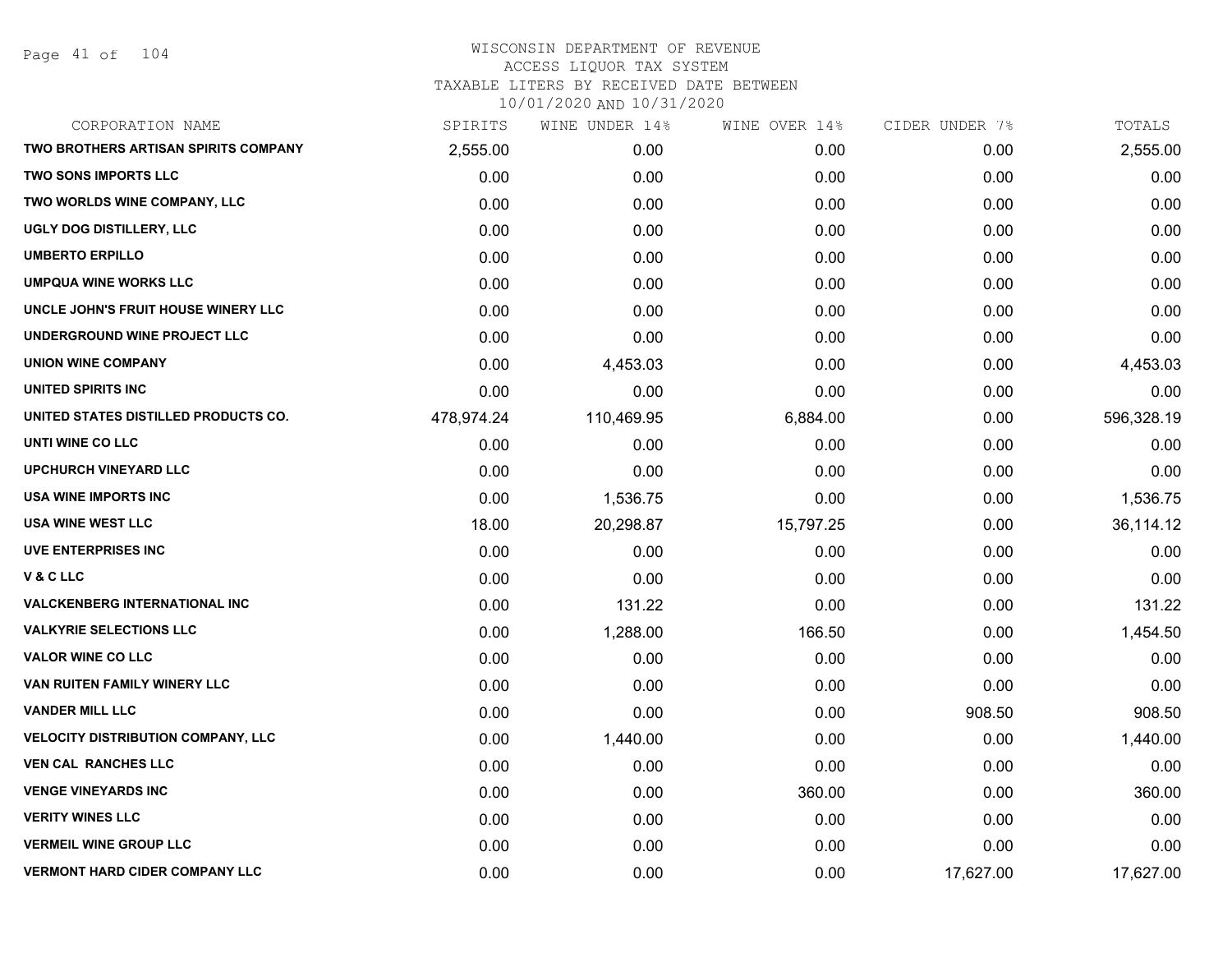Page 42 of 104

### WISCONSIN DEPARTMENT OF REVENUE ACCESS LIQUOR TAX SYSTEM TAXABLE LITERS BY RECEIVED DATE BETWEEN

| CORPORATION NAME                 | SPIRITS  | WINE UNDER 14% | WINE OVER 14% | CIDER UNDER 7% | TOTALS    |
|----------------------------------|----------|----------------|---------------|----------------|-----------|
| VI. SCO. INC                     | 0.00     | 0.00           | 0.00          | 0.00           | 0.00      |
| <b>VIAS IMPORTS LTD</b>          | 0.00     | 661.50         | 0.00          | 0.00           | 661.50    |
| <b>VICENTE GANDIA USA INC</b>    | 0.00     | 0.00           | 0.00          | 0.00           | 0.00      |
| <b>VICTOR G HARVEY SR</b>        | 0.00     | 0.00           | 0.00          | 0.00           | 0.00      |
| <b>VIEUX VINS INC</b>            | 0.00     | 133.50         | 504.00        | 0.00           | 637.50    |
| <b>VIGNETTE WINERY LLC</b>       | 0.00     | 0.00           | 0.00          | 0.00           | 0.00      |
| <b>VIKRE DISTILLERY LLC</b>      | 1,576.50 | 0.00           | 0.00          | 0.00           | 1,576.50  |
| <b>VILLA CREEK INC</b>           | 0.00     | 0.00           | 0.00          | 0.00           | 0.00      |
| <b>VILLA ENCINAL PARTNERS LP</b> | 0.00     | 0.00           | 207.00        | 0.00           | 207.00    |
| <b>VILLA SAN JULIETTE INC</b>    | 0.00     | 0.00           | 0.00          | 0.00           | 0.00      |
| VIN DE ZO LLC                    | 0.00     | 0.00           | 0.00          | 0.00           | 0.00      |
| <b>VIN DIVINO LTD</b>            | 1,369.50 | 144.00         | 99.00         | 0.00           | 1,612.50  |
| <b>VINA ROBLES INC</b>           | 0.00     | 81.00          | 225.00        | 0.00           | 306.00    |
| <b>VINAMERICAS INC</b>           | 0.00     | 216.00         | 0.00          | 0.00           | 216.00    |
| <b>VINCENZO PADULA</b>           | 0.00     | 0.00           | 0.00          | 0.00           | 0.00      |
| <b>VINE CLIFF WINERY INC</b>     | 0.00     | 0.00           | 0.00          | 0.00           | 0.00      |
| <b>VINE CONNECTIONS LLC</b>      | 40.50    | 1,633.32       | 1,603.44      | 0.00           | 3,277.26  |
| <b>VINEBURG LLC</b>              | 0.00     | 0.00           | 126.00        | 0.00           | 126.00    |
| <b>VINEDOS DISTRIBUTION LLC</b>  | 0.00     | 0.00           | 0.00          | 0.00           | 0.00      |
| <b>VINEYARD 29 LLC</b>           | 0.00     | 0.00           | 0.00          | 0.00           | 0.00      |
| <b>VINEYARD BRANDS LLC</b>       | 0.00     | 573.75         | 1,005.00      | 0.00           | 1,578.75  |
| VINO DEL SOL INC                 | 0.00     | 504.00         | 0.00          | 0.00           | 504.00    |
| <b>VINO LOGICS CORPORATION</b>   | 0.00     | 189.00         | 126.00        | 0.00           | 315.00    |
| <b>VINO.COM LLC</b>              | 0.00     | 6,781.50       | 12,735.00     | 159.00         | 19,675.50 |
| <b>VINOANDES LLC</b>             | 0.00     | 0.00           | 0.00          | 0.00           | 0.00      |
| <b>VINOCOPIA INC</b>             | 0.00     | 0.00           | 0.00          | 0.00           | 0.00      |
| <b>VINOVIA WINE GROUP INC</b>    | 0.00     | 504.00         | 27.00         | 0.00           | 531.00    |
| <b>VINTAGE '59 IMPORTS LLC</b>   | 0.00     | 0.00           | 0.00          | 0.00           | 0.00      |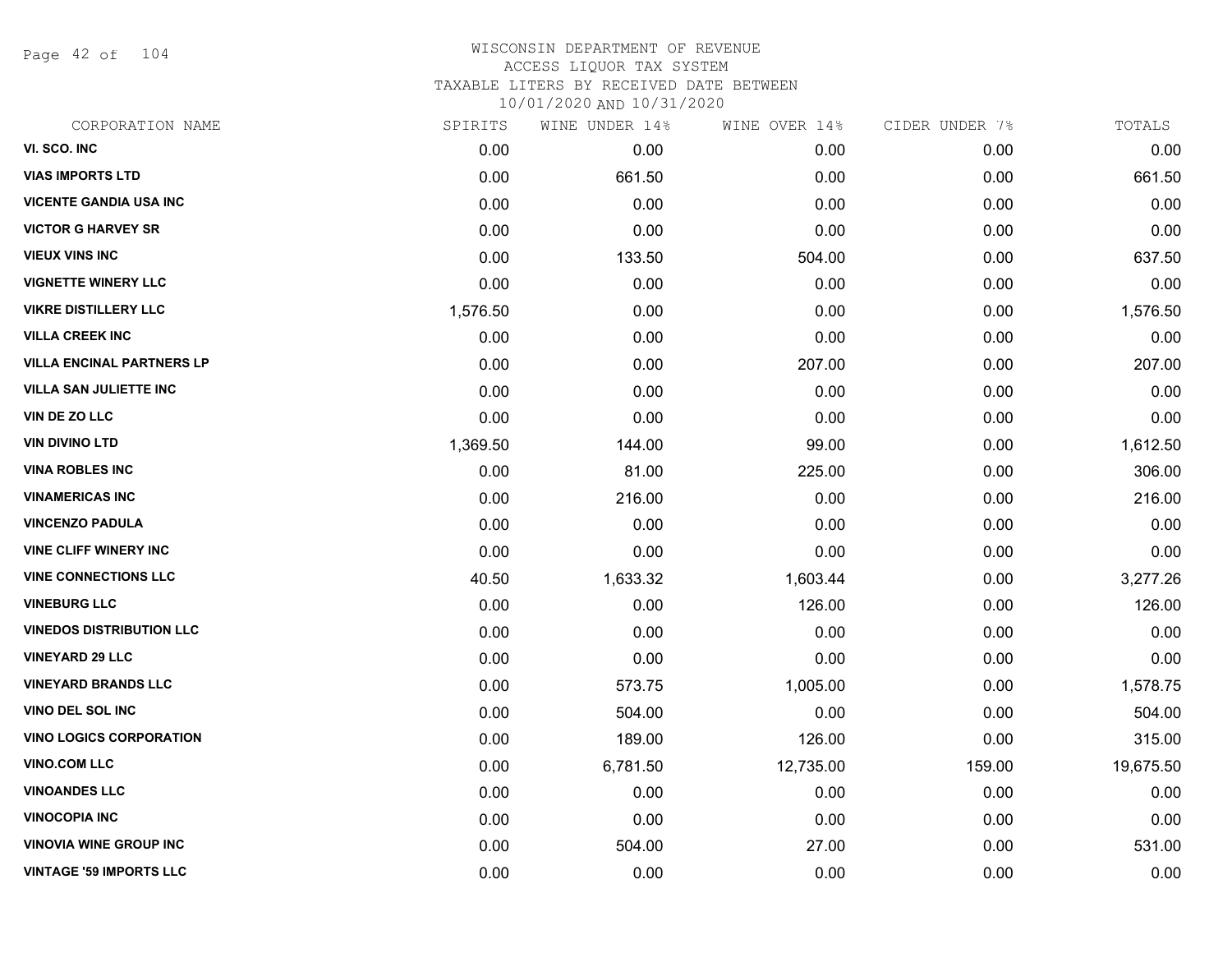Page 43 of 104

### WISCONSIN DEPARTMENT OF REVENUE ACCESS LIQUOR TAX SYSTEM TAXABLE LITERS BY RECEIVED DATE BETWEEN

| CORPORATION NAME                        | SPIRITS   | WINE UNDER 14% | WINE OVER 14% | CIDER UNDER 7% | TOTALS     |
|-----------------------------------------|-----------|----------------|---------------|----------------|------------|
| <b>VINTAGE POINT LLC</b>                | 0.00      | 0.00           | 0.00          | 0.00           | 0.00       |
| <b>VINTAGE WINE ESTATES, INC.</b>       | 0.00      | 6,457.50       | 3,231.00      | 0.00           | 9,688.50   |
| <b>VINTURE WINE COMPANY LLC</b>         | 0.00      | 0.00           | 0.00          | 0.00           | 0.00       |
| <b>VINTUS LLC</b>                       | 0.00      | 0.00           | 0.00          | 0.00           | 0.00       |
| <b>VISION WINE &amp; SPIRITS LLC</b>    | 0.00      | 0.00           | 36.00         | 0.00           | 36.00      |
| <b>VOLIO VINO IMPORTS, INC.</b>         | 0.00      | 0.00           | 153.00        | 0.00           | 153.00     |
| <b>VOTTO VINES IMPORTING INC</b>        | 0.00      | 0.00           | 0.00          | 0.00           | 0.00       |
| <b>VTPR INC</b>                         | 0.00      | 0.00           | 0.00          | 0.00           | 0.00       |
| <b>W J DEUTSCH &amp; SONS LTD</b>       | 20,839.48 | 125,452.70     | 23,229.25     | 0.00           | 169,521.43 |
| <b>WAGNER WINE COMPANY LLC</b>          | 0.00      | 8,739.00       | 7,236.00      | 0.00           | 15,975.00  |
| <b>WAGNER WINERY LLC</b>                | 0.00      | 0.00           | 0.00          | 0.00           | 0.00       |
| <b>WAYFARER LLC</b>                     | 0.00      | 0.00           | 0.00          | 0.00           | 0.00       |
| <b>WEBSTER BARNES LLC</b>               | 0.00      | 0.00           | 0.00          | 0.00           | 0.00       |
| <b>WEIBEL INCORPORATED</b>              | 0.00      | 1,705.42       | 0.00          | 0.00           | 1,705.42   |
| <b>WEIN BAUER INC</b>                   | 490.89    | 20,886.01      | 0.00          | 0.00           | 21,376.90  |
| <b>WELL OILED WINE COMPANY LLC</b>      | 0.00      | 315.00         | 0.00          | 0.00           | 315.00     |
| <b>WEST COAST WINE PARTNERS LLC</b>     | 0.00      | 0.00           | 0.00          | 0.00           | 0.00       |
| WEST MICHIGAN RUM COMPANY, LLC          | 0.00      | 0.00           | 0.00          | 0.00           | 0.00       |
| <b>WESTERN SPIRITS BEVERAGE CO LLC</b>  | 2,757.00  | 0.00           | 0.00          | 0.00           | 2,757.00   |
| <b>WEYGANDT-METZLER IMPORTING LTD</b>   | 0.00      | 576.00         | 0.00          | 0.00           | 576.00     |
| <b>WHISKEY ACRES DISTILLING CO</b>      | 0.00      | 0.00           | 0.00          | 0.00           | 0.00       |
| WHYTE AND MACKAY (AMERICAS) LIMITED LLC | 0.00      | 0.00           | 0.00          | 0.00           | 0.00       |
| <b>WI INC</b>                           | 135.00    | 0.00           | 0.00          | 0.00           | 135.00     |
| <b>WILD AGAVE IMPORTS LLC</b>           | 0.00      | 0.00           | 0.00          | 0.00           | 0.00       |
| <b>WILLAMETTE VALLEY VINEYARDS INC</b>  | 0.00      | 756.00         | 189.00        | 0.00           | 945.00     |
| <b>WILLIAM GRANT &amp; SONS INC</b>     | 40,612.50 | 0.00           | 0.00          | 0.00           | 40,612.50  |
| <b>WILLIAM P KNUTTEL</b>                | 0.00      | 0.00           | 0.00          | 0.00           | 0.00       |
| <b>WILLIAM PRICE III</b>                | 0.00      | 0.00           | 0.00          | 0.00           | 0.00       |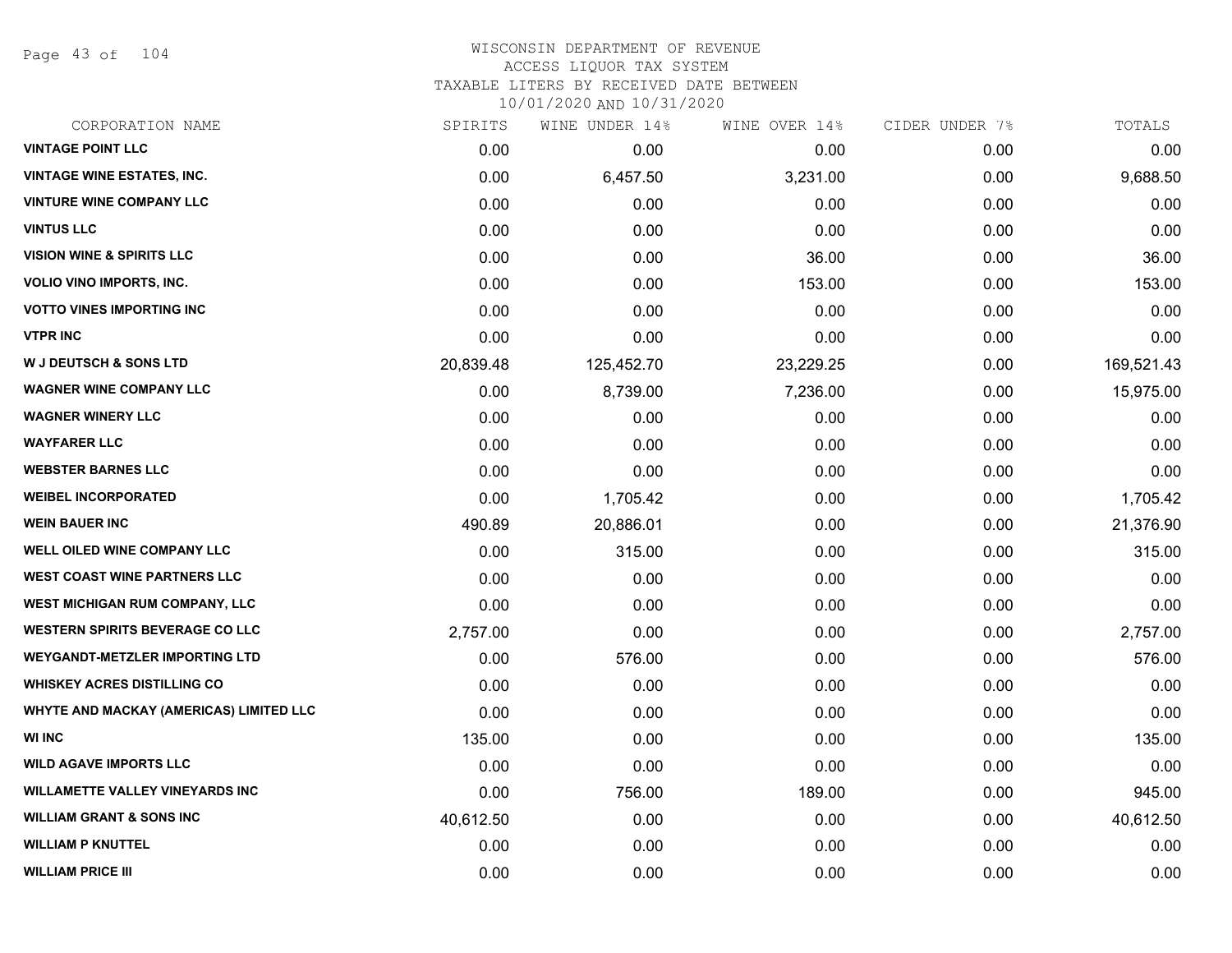Page 44 of 104

### WISCONSIN DEPARTMENT OF REVENUE ACCESS LIQUOR TAX SYSTEM TAXABLE LITERS BY RECEIVED DATE BETWEEN

| CORPORATION NAME                               | SPIRITS | WINE UNDER 14% | WINE OVER 14% | CIDER UNDER 7% | TOTALS    |
|------------------------------------------------|---------|----------------|---------------|----------------|-----------|
| <b>WILLIAM T HOLLORAN</b>                      | 0.00    | 504.10         | 0.00          | 0.00           | 504.10    |
| <b>WILLIAM TIMOTHY EDWARDS</b>                 | 0.00    | 0.00           | 0.00          | 0.00           | 0.00      |
| <b>WILLIAM WOLF BRAND LLC</b>                  | 315.00  | 0.00           | 0.00          | 0.00           | 315.00    |
| <b>WILLIAM WOODRUFF</b>                        | 0.00    | 0.00           | 0.00          | 0.00           | 0.00      |
| <b>WILLIAMS &amp; SELYEM LLC</b>               | 0.00    | 0.00           | 0.00          | 0.00           | 0.00      |
| <b>WILSON CREEK WINERY &amp; VINEYARDS INC</b> | 0.00    | 0.00           | 0.00          | 0.00           | 0.00      |
| <b>WILSON DANIELS LLC</b>                      | 0.00    | 1,431.00       | 76.50         | 0.00           | 1,507.50  |
| <b>WINE ATTITUDE INC</b>                       | 0.00    | 0.00           | 0.00          | 0.00           | 0.00      |
| <b>WINE BRIDGE IMPORTS INC</b>                 | 0.00    | 1,957.50       | 36.00         | 0.00           | 1,993.50  |
| WINE COUNTRY INTERNATIONAL INC                 | 0.00    | 0.00           | 0.00          | 0.00           | 0.00      |
| <b>WINE CREEK LLC</b>                          | 0.00    | 0.00           | 0.00          | 0.00           | 0.00      |
| <b>WINE HOOLIGANS LLC</b>                      | 0.00    | 297.00         | 63.00         | 0.00           | 360.00    |
| <b>WINE SPOTS CELLARS, INC</b>                 | 0.00    | 0.00           | 54.00         | 0.00           | 54.00     |
| <b>WINE WINE SITUATION LLC</b>                 | 0.00    | 0.00           | 0.00          | 0.00           | 0.00      |
| <b>WINEHAVEN INC</b>                           | 0.00    | 0.00           | 0.00          | 0.00           | 0.00      |
| <b>WINEPLAYGROUND.COM INC</b>                  | 0.00    | 0.00           | 0.00          | 0.00           | 0.00      |
| <b>WINERIES &amp; SELECT PRODUCTS LLC</b>      | 0.00    | 45.00          | 567.00        | 0.00           | 612.00    |
| <b>WINERY EXCHANGE, INC.</b>                   | 0.00    | 62,451.00      | 5,931.00      | 0.00           | 68,382.00 |
| <b>WINES OF FRANCE INC</b>                     | 0.00    | 0.00           | 0.00          | 0.00           | 0.00      |
| <b>WINES UNLIMITED INC</b>                     | 0.00    | 0.00           | 0.00          | 0.00           | 0.00      |
| <b>WINESELLERS LTD</b>                         | 0.00    | 10,094.50      | 450.00        | 18.00          | 10,562.50 |
| <b>WINNESHIEK WILDBERRY WINERY LLC</b>         | 0.00    | 18.22          | 0.00          | 0.00           | 18.22     |
| <b>WISD LLC</b>                                | 0.00    | 0.00           | 531.00        | 0.00           | 531.00    |
| <b>WOLFFER ESTATE VINEYARDS INC</b>            | 0.00    | 0.00           | 0.00          | 0.00           | 0.00      |
| <b>WOODSON WINES LLC</b>                       | 0.00    | 0.00           | 0.00          | 0.00           | 0.00      |
| <b>WOOLER BRANDS INC</b>                       | 103.50  | 0.00           | 0.00          | 0.00           | 103.50    |
| <b>WORLD TRAVELER IMPORTS LLC</b>              | 0.00    | 0.00           | 0.00          | 0.00           | 0.00      |
| <b>WORLDWIDE CELLARS INC</b>                   | 0.00    | 981.00         | 0.00          | 0.00           | 981.00    |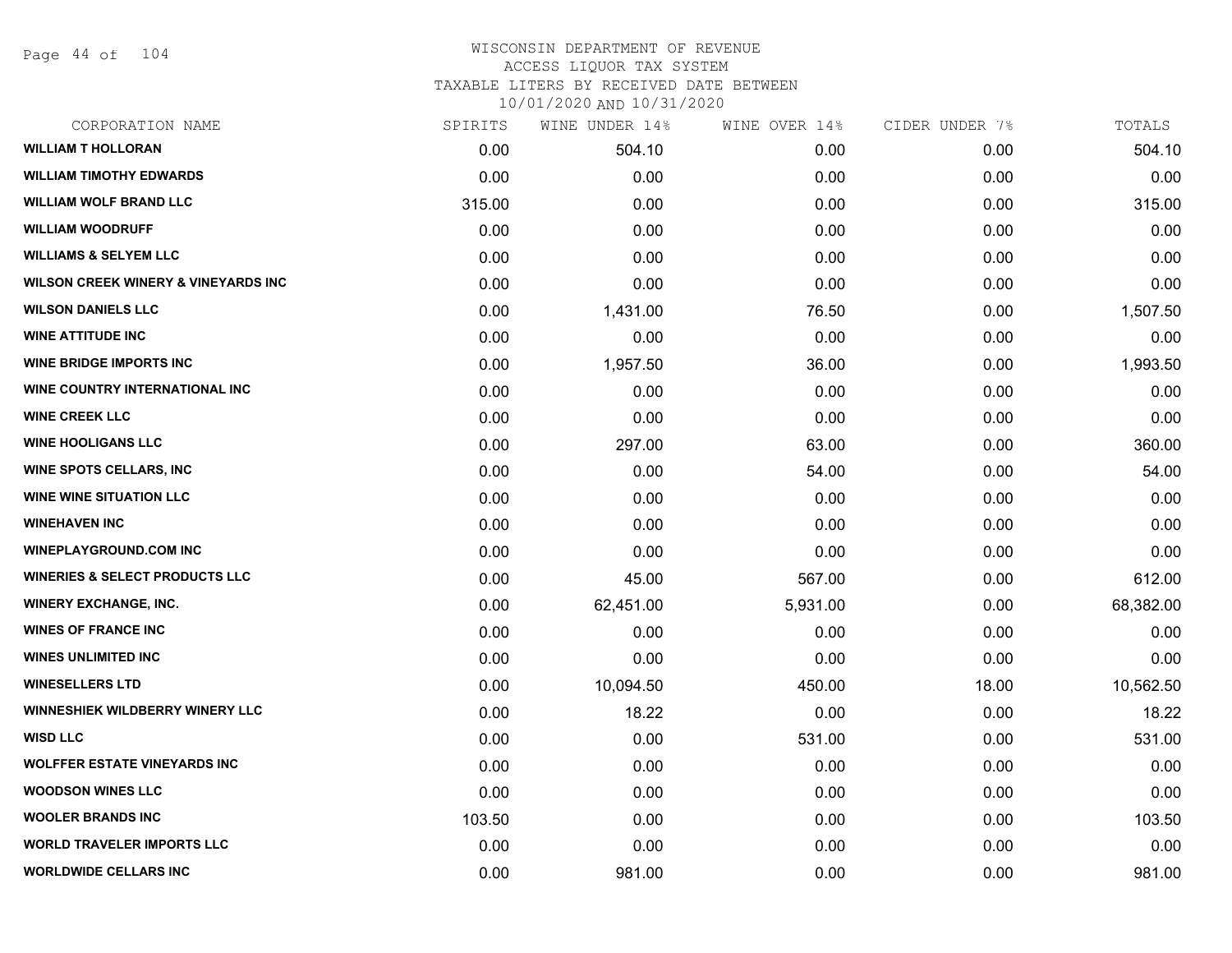Page 45 of 104

## WISCONSIN DEPARTMENT OF REVENUE ACCESS LIQUOR TAX SYSTEM TAXABLE LITERS BY RECEIVED DATE BETWEEN

| CORPORATION NAME                   | SPIRITS      | WINE UNDER 14% | WINE OVER 14% | CIDER UNDER 7% | TOTALS        |
|------------------------------------|--------------|----------------|---------------|----------------|---------------|
| <b>WRS CO. LLC</b>                 | 0.00         | 0.00           | 0.00          | 0.00           | 0.00          |
| <b>WTC IMPORT &amp; EXPORT LLC</b> | 0.00         | 0.00           | 0.00          | 0.00           | 0.00          |
| XXX DISTILLERY, LLC                | 90.00        | 0.00           | 0.00          | 0.00           | 90.00         |
| YAEGAKI CORPORATION OF USA         | 0.00         | 850.50         | 377.28        | 0.00           | 1,227.78      |
| <b>YORKVILLE CELLARS INC</b>       | 0.00         | 0.00           | 0.00          | 0.00           | 0.00          |
| YOUNTVILLE WINE IMPORTS LLC        | 0.00         | 0.00           | 0.00          | 0.00           | 0.00          |
| <b>ZACH HOLLINGSWORTH</b>          | 0.00         | 0.00           | 0.00          | 0.00           | 0.00          |
| <b>ZD WINES LLC</b>                | 0.00         | 63.00          | 0.00          | 0.00           | 63.00         |
| <b>ZEILER SPIRITS LLC</b>          | 0.00         | 0.00           | 0.00          | 0.00           | 0.00          |
| <b>ZING ZANG, LLC</b>              | 0.00         | 0.00           | 0.00          | 0.00           | 0.00          |
| <b>ZONIN USA INC</b>               | 5,316.48     | 10,673.07      | 220.50        | 0.00           | 16,210.05     |
| TOTAL LITERS FOR 10/31/2020        | 6,128,207.18 | 4,377,248.77   | 571,040.90    | 208,219.16     | 11,284,716.01 |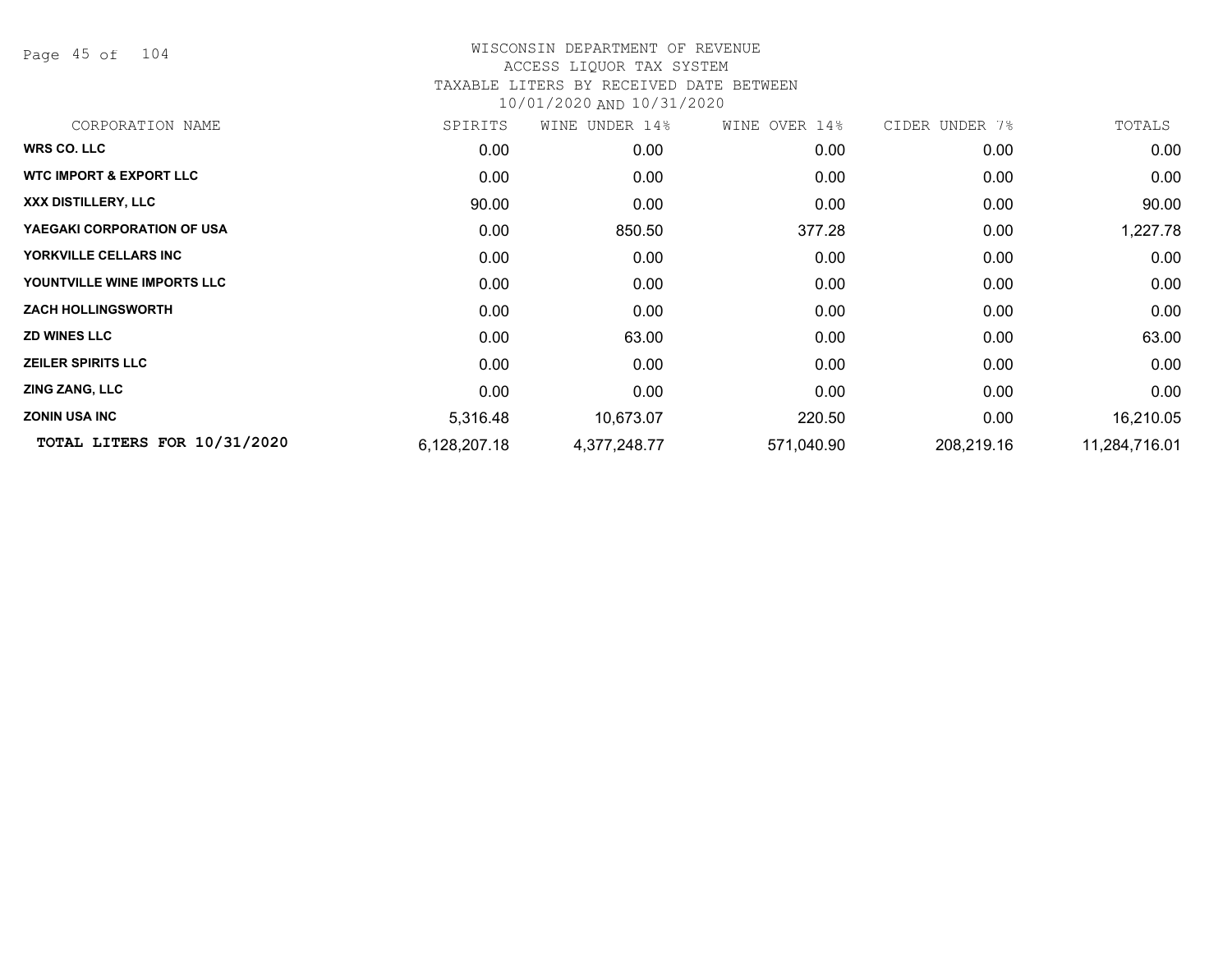Page 46 of 104

## WISCONSIN DEPARTMENT OF REVENUE ACCESS LIQUOR TAX SYSTEM TAXABLE LITERS BY RECEIVED DATE BETWEEN 10/01/2020 AND 10/31/2020

**IN STATE WHOLESALER (W) 1848 DISTRIBUTING COMPANY, LLC** 0.00 0.00 0.00 0.00 0.00 CORPORATION NAME SPIRITS WINE UNDER 14% WINE OVER 14% CIDER UNDER 7% TOTALS

| ALLSTATE LIQUOR & WINE COMPANY, INC.        | 0.00       | 0.00      | 0.00     | 0.00 | 0.00       |
|---------------------------------------------|------------|-----------|----------|------|------------|
| <b>AMANDA MORDEN</b>                        | 0.00       | 189.00    | 0.00     | 0.00 | 189.00     |
| ARIS GLOBAL IMPORTS LLC                     | 0.00       | 0.00      | 0.00     | 0.00 | 0.00       |
| <b>AVA WINE &amp; SPIRITS LLC</b>           | 0.00       | 0.00      | 0.00     | 0.00 | 0.00       |
| <b>BADGER DISTRIBUTING OF MILWAUKEE LLC</b> | 0.00       | 0.00      | 0.00     | 0.00 | 0.00       |
| <b>BADGER LIQUOR CO. INC.</b>               | 186,168.80 | 28,246.86 | 2,703.00 | 0.00 | 217,118.66 |
| <b>BADGER STATE WINERY COOPERATIVE</b>      | 0.00       | 0.00      | 0.00     | 0.00 | 0.00       |
| <b>BADGER WINE &amp; SPIRITS LLC</b>        | 0.00       | 0.00      | 0.00     | 0.00 | 0.00       |
| BEECHWOOD DISTRIBUTORS, INC.                | 0.00       | 0.00      | 0.00     | 0.00 | 0.00       |
| BEER CAPITOL DISTRIBUTING LLC               | 0.00       | 0.00      | 0.00     | 0.00 | 0.00       |
| <b>BILJANA KLATT</b>                        | 0.00       | 0.00      | 0.00     | 0.00 | 0.00       |
| <b>BILL'S DISTRIBUTING, LTD.</b>            | 0.00       | 0.00      | 0.00     | 0.00 | 0.00       |
| <b>BRANT T NEHMER</b>                       | 0.00       | 3,475.00  | 0.00     | 0.00 | 3,475.00   |
| <b>BREAKTHRU BEVERAGE GROUP LLC</b>         | 0.00       | 0.00      | 0.00     | 0.00 | 0.00       |
| <b>BREAKTHRU BEVERAGE GROUP LLC</b>         | 44,478.00  | 5,967.00  | 0.00     | 0.00 | 50,445.00  |
| <b>C.J.W., INC.</b>                         | 0.00       | 0.00      | 0.00     | 0.00 | 0.00       |
| <b>CAPITOL-HUSTING COMPANY, INC.</b>        | 41,179.50  | 83,889.00 | 5,694.00 | 0.00 | 130,762.50 |
| <b>CHAS A BERNICK INC</b>                   | 0.00       | 0.00      | 0.00     | 0.00 | 0.00       |
| <b>CHRISTY SMITH</b>                        | 0.00       | 0.00      | 0.00     | 0.00 | 0.00       |
| <b>CHROMATIC WINE COMPANY LLC</b>           | 0.00       | 0.00      | 0.00     | 0.00 | 0.00       |
| DE PERE LIQUOR CO LLC                       | 0.00       | 0.00      | 0.00     | 0.00 | 0.00       |
| <b>DEAN DISTRIBUTING, INC.</b>              | 0.00       | 0.00      | 0.00     | 0.00 | 0.00       |
| <b>DEAN DISTRIBUTING, INC.</b>              | 0.00       | 0.00      | 0.00     | 0.00 | 0.00       |
| DEWITT CHURCH GOODS, INC.                   | 0.00       | 0.00      | 0.00     | 0.00 | 0.00       |
| <b>DILLON M OLSON</b>                       | 0.00       | 0.00      | 0.00     | 0.00 | 0.00       |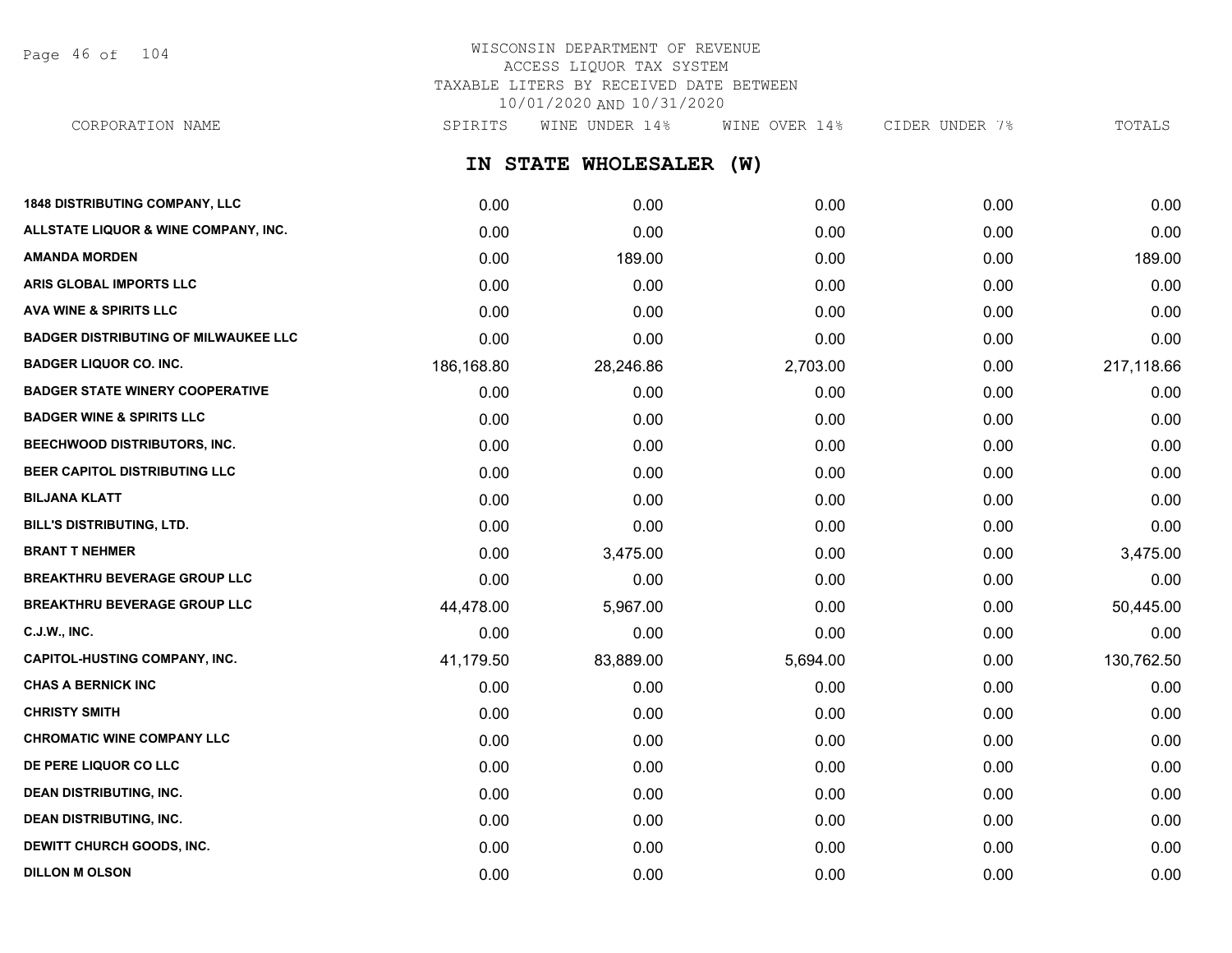| SPIRITS   | WINE UNDER 14% | WINE OVER 14% |      | TOTALS         |
|-----------|----------------|---------------|------|----------------|
| 0.00      | 0.00           | 0.00          | 0.00 | 0.00           |
| 0.00      | 0.00           | 0.00          | 0.00 | 0.00           |
| 0.00      | 0.00           | 0.00          | 0.00 | 0.00           |
| 0.00      | 0.00           | 0.00          | 0.00 | 0.00           |
| 0.00      | 0.00           | 0.00          | 0.00 | 0.00           |
| 0.00      | 0.00           | 0.00          | 0.00 | 0.00           |
| 0.00      | 0.00           | 0.00          | 0.00 | 0.00           |
| 0.00      | 0.00           | 0.00          | 0.00 | 0.00           |
| 66,782.13 | 0.00           | 0.00          | 0.00 | 66,782.13      |
| 0.00      | 0.00           | 0.00          | 0.00 | 0.00           |
| 0.00      | 0.00           | 0.00          | 0.00 | 0.00           |
| 0.00      | 0.00           | 0.00          | 0.00 | 0.00           |
| 0.00      | 0.00           | 0.00          | 0.00 | 0.00           |
| 0.00      | 0.00           | 0.00          | 0.00 | 0.00           |
| 0.00      | 0.00           | 0.00          | 0.00 | 0.00           |
| 0.00      | 0.00           | 0.00          | 0.00 | 0.00           |
| 13.50     | 51,267.00      | 0.00          | 0.00 | 51,280.50      |
| 0.00      | 39,744.00      | 0.00          | 0.00 | 39,744.00      |
| 0.00      | 110,004.00     | 0.00          | 0.00 | 110,004.00     |
| 0.00      | 0.00           | 0.00          | 0.00 | 0.00           |
| 0.00      | 0.00           | 0.00          | 0.00 | 0.00           |
| 0.00      | 0.00           | 0.00          | 0.00 | 0.00           |
| 0.00      | 1,656.00       | 0.00          | 0.00 | 1,656.00       |
| 0.00      | 0.00           | 0.00          | 0.00 | 0.00           |
| 0.00      | 0.00           | 0.00          | 0.00 | 0.00           |
| 0.00      | 0.00           | 0.00          | 0.00 | 0.00           |
| 0.00      | $-45.00$       | 0.00          | 0.00 | $-45.00$       |
| 0.00      | 0.00           | 0.00          | 0.00 | 0.00           |
|           |                |               |      | CIDER UNDER 7% |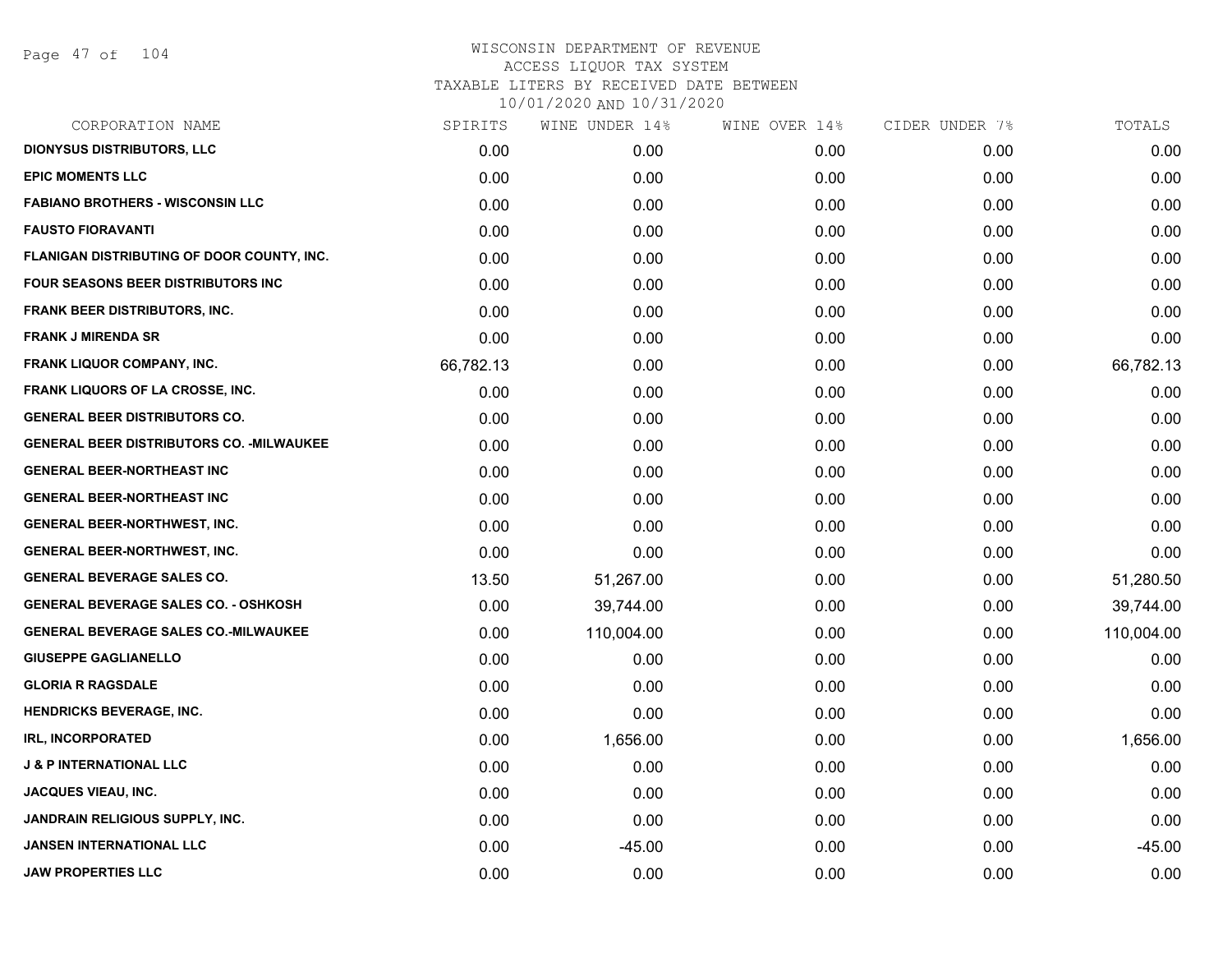Page 48 of 104

## WISCONSIN DEPARTMENT OF REVENUE

#### ACCESS LIQUOR TAX SYSTEM

TAXABLE LITERS BY RECEIVED DATE BETWEEN

| CORPORATION NAME                         | SPIRITS   | WINE UNDER 14% | WINE OVER 14% | CIDER UNDER 7% | TOTALS      |
|------------------------------------------|-----------|----------------|---------------|----------------|-------------|
| JOHN J COLLETTI                          | 0.00      | $-1,629.00$    | 0.00          | 0.00           | $-1,629.00$ |
| JOHNSON BROTHERS OF WISCONSIN, INC.      | 15,219.15 | 34,872.81      | 0.00          | 0.00           | 50,091.96   |
| <b>JONATHON LODUCA</b>                   | 0.00      | 0.00           | 0.00          | 0.00           | 0.00        |
| <b>JOSEPH A TRYGAR</b>                   | 0.00      | 0.00           | 0.00          | 0.00           | 0.00        |
| <b>JOYVINE LLC</b>                       | 0.00      | 0.00           | 0.00          | 0.00           | 0.00        |
| KAY BEER DISTRIBUTING, INC.              | 0.00      | 0.00           | 0.00          | 0.00           | 0.00        |
| <b>KRH ENTERPRISES, LLC</b>              | 0.00      | 0.00           | 0.00          | 0.00           | 0.00        |
| <b>LA CROSSE BEVERAGE LLC</b>            | 0.00      | 0.00           | 0.00          | 0.00           | 0.00        |
| <b>LARRY'S DISTRIBUTING CO., INC.</b>    | 0.00      | 0.00           | 0.00          | 0.00           | 0.00        |
| LEE BEVERAGE OF WISCONSIN LLC            | 0.00      | 0.00           | 0.00          | 0.00           | 0.00        |
| LEE BEVERAGE OF WISCONSIN LLC            | 0.00      | 0.00           | 0.00          | 0.00           | 0.00        |
| LEE BEVERAGE-CIDERS WINES & SPIRITS LLC  | 0.00      | 0.00           | 0.00          | 0.00           | 0.00        |
| <b>L'EFT BANK WINE COMPANY LIMITED</b>   | 11,739.00 | 28,314.00      | 8,283.00      | 0.00           | 48,336.00   |
| LIB DIB, LLC                             | 0.00      | 0.00           | 0.00          | 0.00           | 0.00        |
| LO DUCA BROS., INC.                      | 0.00      | $-711.00$      | 0.00          | 0.00           | $-711.00$   |
| <b>LORI SCOTT</b>                        | 0.00      | 0.00           | 0.00          | 0.00           | 0.00        |
| LOS ALTOS AGAVE DISTRIBUTOR INC          | 14,190.00 | 0.00           | 0.00          | 0.00           | 14,190.00   |
| <b>LOVINO LLC</b>                        | 0.00      | 0.00           | 0.00          | 0.00           | 0.00        |
| <b>LYNDA MALMBERG</b>                    | 0.00      | 0.00           | 0.00          | 0.00           | 0.00        |
| <b>M SHIRAZ LLC</b>                      | 0.00      | 0.00           | 0.00          | 0.00           | 0.00        |
| <b>MICCA HUTCHINS</b>                    | 0.00      | 0.00           | 0.00          | 0.00           | 0.00        |
| <b>MICHAEL G ANSAY</b>                   | 0.00      | 63.00          | 0.00          | 0.00           | 63.00       |
| <b>MICHAEL LENTINO</b>                   | 0.00      | $-1,056.65$    | 0.00          | 0.00           | $-1,056.65$ |
| <b>MIDWEST SALES &amp; SERVICE, INC.</b> | 0.00      | 0.00           | 0.00          | 0.00           | 0.00        |
| <b>NOELKE DISTRIBUTORS, INC.</b>         | 0.00      | 0.00           | 0.00          | 0.00           | 0.00        |
| <b>NOUVEAU VENTURES LLC</b>              | 142.50    | 3,627.00       | 733.50        | 0.00           | 4,503.00    |
| OTT SCHWEITZER DISTRIBUTORSHIP, INC.     | 0.00      | 0.00           | 0.00          | 0.00           | 0.00        |
| PARK RIDGE DISTRIBUTING, INC.            | 0.00      | 0.00           | 0.00          | 0.00           | 0.00        |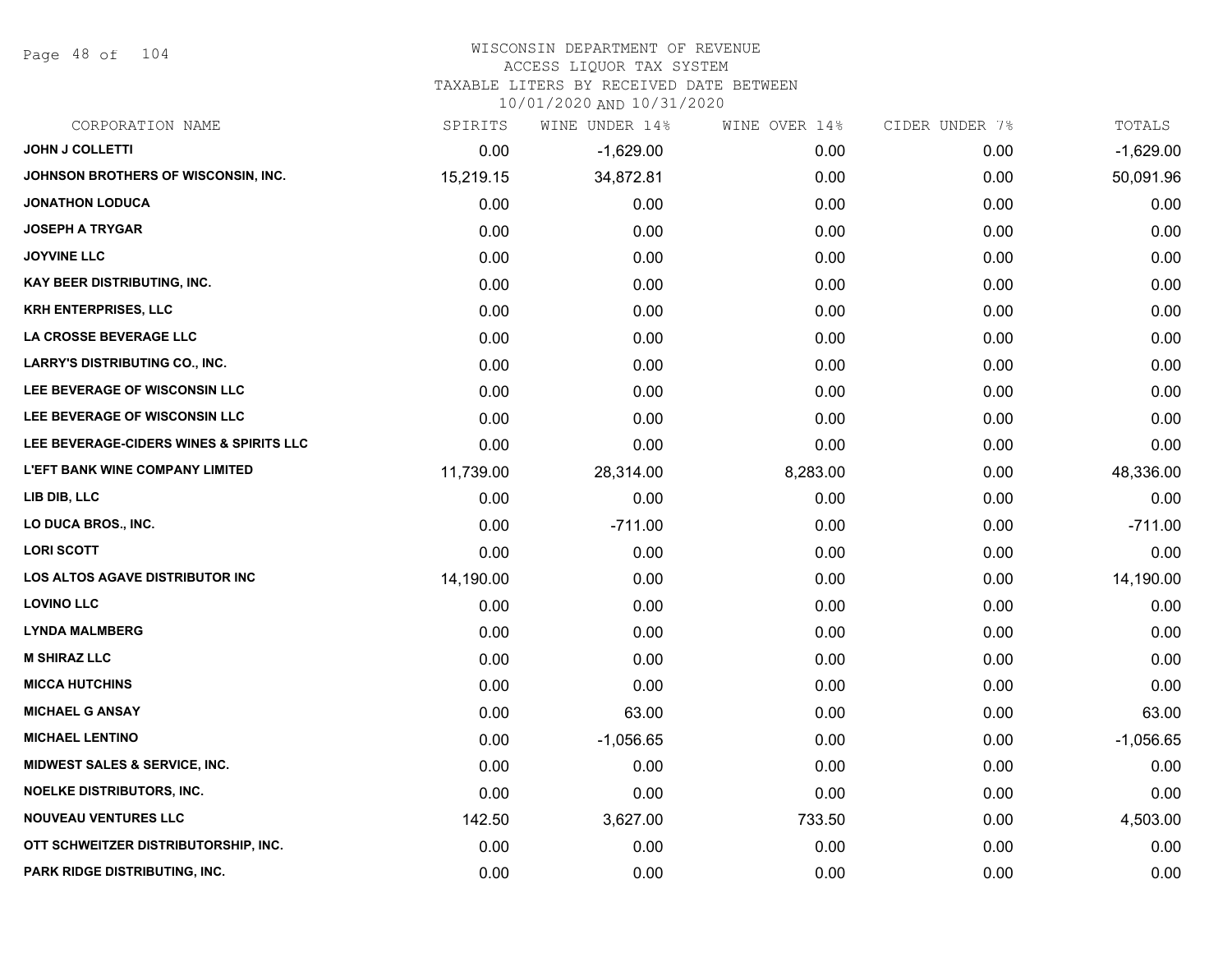Page 49 of 104

| CORPORATION NAME                               | SPIRITS   | WINE UNDER 14% | WINE OVER 14% | CIDER UNDER 7% | TOTALS    |
|------------------------------------------------|-----------|----------------|---------------|----------------|-----------|
| PEHLER DISTRIBUTING, INC.                      | 0.00      | 0.00           | 0.00          | 0.00           | 0.00      |
| PHILLIPS DISTRIBUTING CORPORATION              | 11,472.00 | 0.00           | 0.00          | 0.00           | 11,472.00 |
| PHILLIPS WINE COMPANY                          | 0.00      | 4,922.57       | 4,968.00      | 0.00           | 9,890.57  |
| <b>PURE WINE WISCONSIN INC</b>                 | 0.00      | 0.00           | 0.00          | 0.00           | 0.00      |
| PURPLE FEET WINES, LLC                         | 0.00      | 0.00           | 0.00          | 0.00           | 0.00      |
| <b>PVD ENTERPRISES LLC</b>                     | 0.00      | 0.00           | 0.00          | 0.00           | 0.00      |
| <b>RATAS WHOLESALE LIQUOR COMPANY</b>          | 0.00      | 0.00           | 0.00          | 0.00           | 0.00      |
| S. & S. DISTRIBUTING, INC.                     | 0.00      | 0.00           | 0.00          | 0.00           | 0.00      |
| S. & S. DISTRIBUTING, INC.                     | 0.00      | 0.00           | 0.00          | 0.00           | 0.00      |
| <b>SARATOGA LIQUOR CO., INC.</b>               | 0.00      | 0.00           | 0.00          | 0.00           | 0.00      |
| <b>SP3 LLC</b>                                 | 0.00      | 0.00           | 0.00          | 0.00           | 0.00      |
| <b>SUPERIOR BEVERAGES LLC</b>                  | 0.00      | 0.00           | 0.00          | $-228.34$      | $-228.34$ |
| <b>SYRIANA INC</b>                             | 0.00      | 0.00           | 0.00          | 0.00           | 0.00      |
| T.H. STEMPER COMPANY, INC.                     | 0.00      | 0.00           | 0.00          | 0.00           | 0.00      |
| TJ INTERNATIONAL LTD                           | 0.00      | 0.00           | 0.00          | 0.00           | 0.00      |
| <b>TORI-VERDI GROUP LLC</b>                    | 0.00      | 0.00           | 0.00          | 0.00           | 0.00      |
| <b>TRANSNATIONAL ENTERPRISES, INCORPORATED</b> | 0.00      | 0.00           | 0.00          | 0.00           | 0.00      |
| TRIANGLE DISTRIBUTING COMPANY, INC.            | 0.00      | 0.00           | 0.00          | 0.00           | 0.00      |
| TRI-MART COMPANY LLC                           | 0.00      | 0.00           | 0.00          | 0.00           | 0.00      |
| <b>VINO VERITAS, LTD.</b>                      | 0.00      | 627.00         | 0.00          | 0.00           | 627.00    |
| <b>WDI LLC</b>                                 | 0.00      | 0.00           | 0.00          | 0.00           | 0.00      |
| <b>WDI LLC</b>                                 | 0.00      | 0.00           | 0.00          | 0.00           | 0.00      |
| <b>WILLIAM D HANSEN</b>                        | 0.00      | 0.00           | 0.00          | 0.00           | 0.00      |
| <b>WISCONSIN BEVERAGE TEAM, LLC</b>            | 0.00      | 0.00           | 0.00          | 0.00           | 0.00      |
| <b>WISCONSIN DISTRIBUTORS EAST LLC</b>         | 0.00      | 0.00           | 0.00          | 0.00           | 0.00      |
| <b>WISCONSIN DISTRIBUTORS NORTH LLC</b>        | 0.00      | 0.00           | 0.00          | 0.00           | 0.00      |
| <b>WISCONSIN DISTRIBUTORS SOUTH LLC</b>        | 0.00      | 0.00           | 0.00          | 0.00           | 0.00      |
| <b>WISCONSIN WINE AND SPIRITS INC</b>          | 0.00      | 0.00           | 0.00          | 0.00           | 0.00      |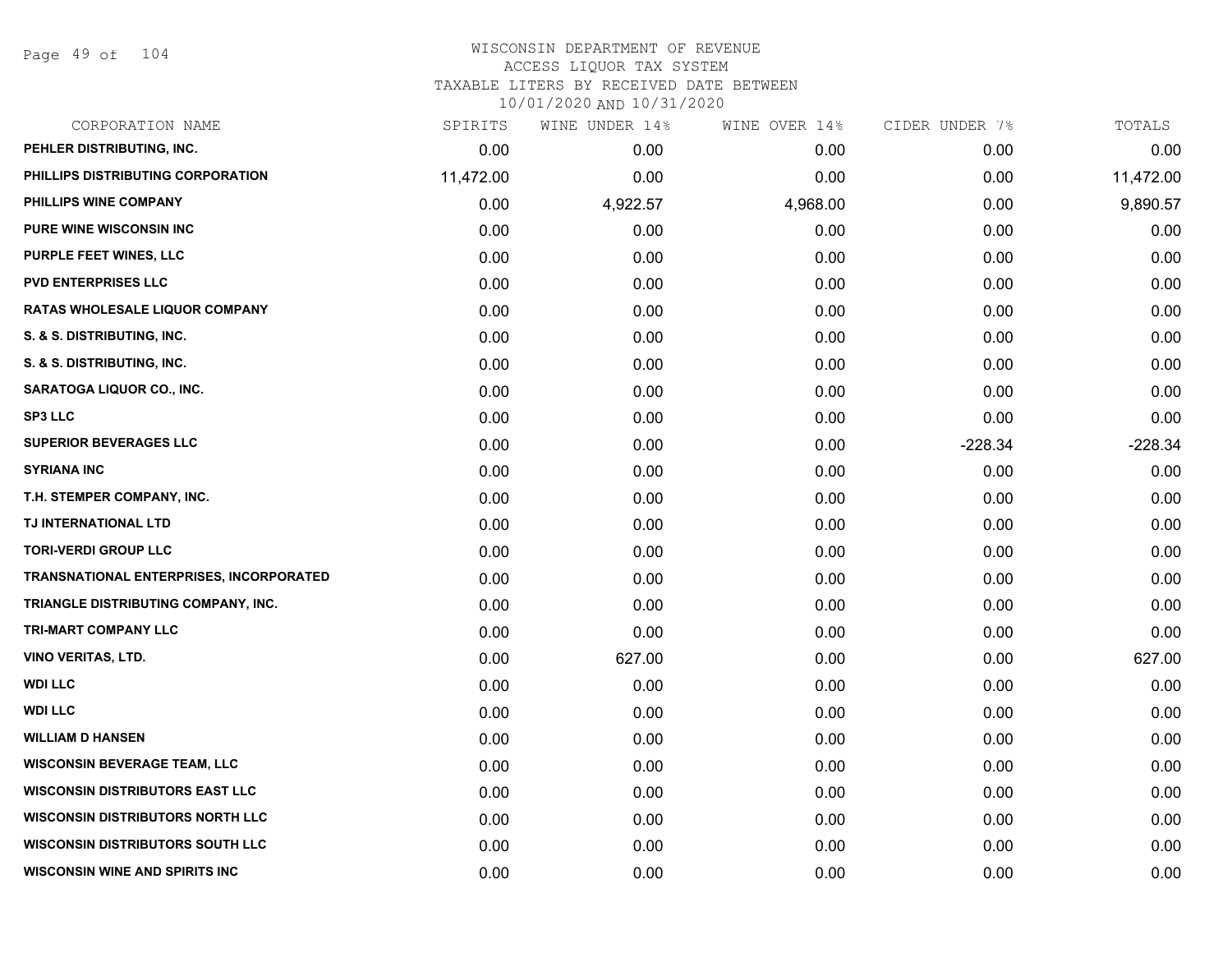| Page 50 of |  |  | 104 |
|------------|--|--|-----|
|------------|--|--|-----|

| CORPORATION NAME                  | SPIRITS    | WINE UNDER 14% | WINE OVER 14% | CIDER UNDER 7% | TOTALS     |
|-----------------------------------|------------|----------------|---------------|----------------|------------|
| <b>WISCONSIN WINERY CO-OP</b>     | 0.00       | 0.00           | 0.00          | 0.00           | 0.00       |
| <b>WOODFIELD DISTRIBUTION LLC</b> | 0.00       | 0.00           | 0.00          | 0.00           | 0.00       |
| ZASTROW THE BEER MAN, INC.        | 0.00       | 0.00           | 0.00          | 0.00           | 0.00       |
| TOTAL LITERS FOR 10/31/2020       | 391,384.58 | 393,422.59     | 22,381.50     | $-228.34$      | 806,960.33 |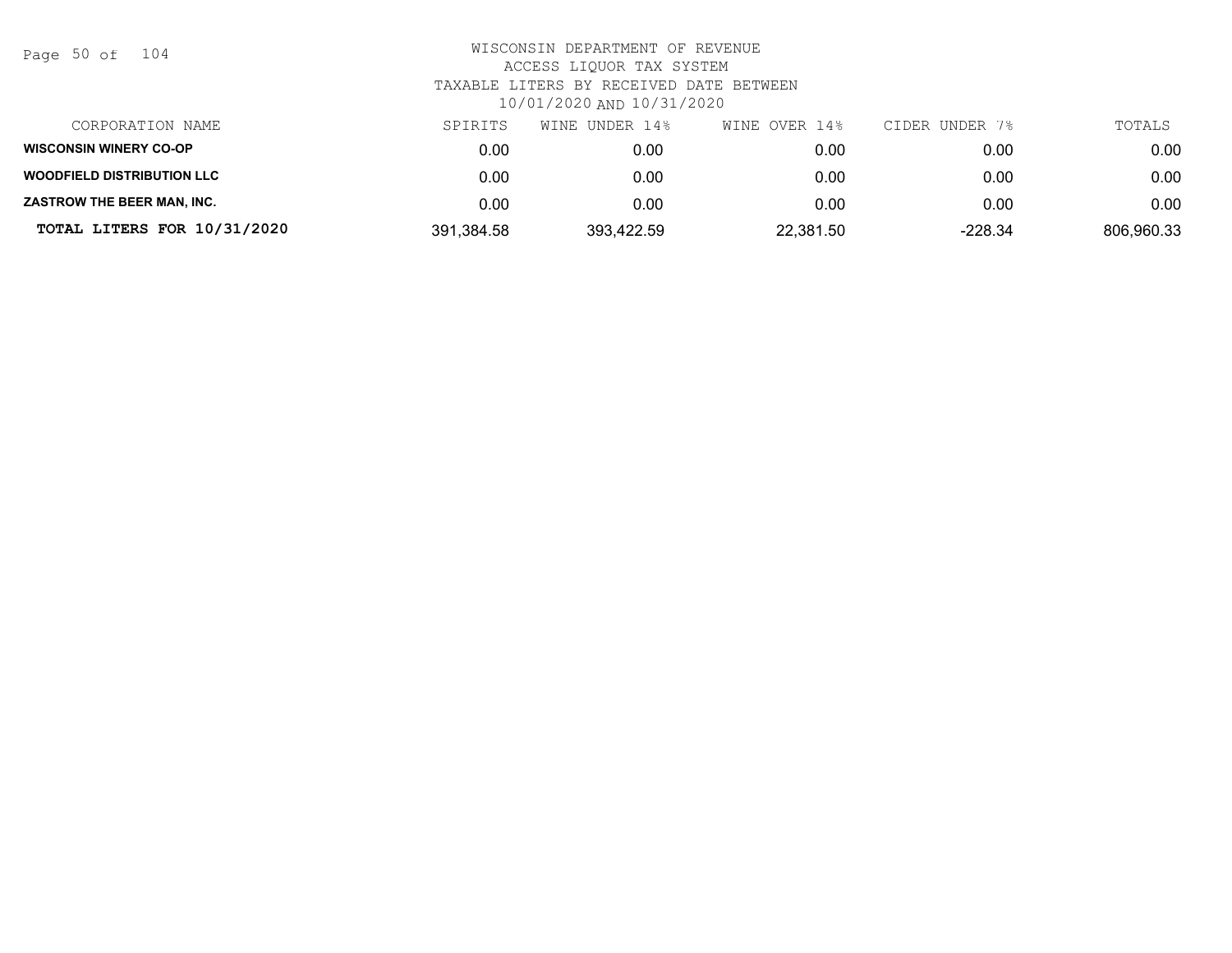Page 51 of 104

# WISCONSIN DEPARTMENT OF REVENUE ACCESS LIQUOR TAX SYSTEM TAXABLE LITERS BY RECEIVED DATE BETWEEN 10/01/2020 AND 10/31/2020

**IN STATE MANUFACTURER (WM) 45TH PARALLEL SPIRITS, LLC** 0.00 0.00 0.00 0.00 0.00 CORPORATION NAME SPIRITS WINE UNDER 14% WINE OVER 14% CIDER UNDER 7% TOTALS

| ACE ETHANOL, LLC                                 | 0.00     | 0.00     | 0.00  | 0.00     | 0.00     |
|--------------------------------------------------|----------|----------|-------|----------|----------|
| <b>AEPPELTREOW INC</b>                           | 344.62   | 826.73   | 86.31 | 3,465.12 | 4,722.78 |
| ANCHOR STILLHOUSE HOLDINGS LLC                   | 0.00     | 0.00     | 0.00  | 0.00     | 0.00     |
| <b>ANGRY SPIRITS DISTILLING LLC</b>              | 0.00     | 0.00     | 0.00  | 0.00     | 0.00     |
| <b>B &amp; E DISTILLERY INC.</b>                 | 0.00     | 0.00     | 0.00  | 0.00     | 0.00     |
| <b>BRIAN SAMMONS</b>                             | 1,101.85 | 0.00     | 0.00  | 0.00     | 1,101.85 |
| <b>C &amp; N CORPORATION</b>                     | 3,780.10 | 0.00     | 0.00  | 0.00     | 3,780.10 |
| <b>CENTRAL STANDARD LLC</b>                      | 270.05   | 0.00     | 0.00  | 0.00     | 270.05   |
| <b>CENTRAL STANDARD LLC</b>                      | 0.00     | 0.00     | 0.00  | 0.00     | 0.00     |
| CENTRAL TIME DISTILLERY AND WINERY, INC.         | 0.00     | 0.00     | 0.00  | 0.00     | 0.00     |
| <b>CHIPPEWA RIVER DISTILLERY AND BREWERY LLC</b> | 0.00     | 0.00     | 0.00  | 0.00     | 0.00     |
| <b>CLOVER MEADOW LLC</b>                         | 0.00     | 0.00     | 0.00  | 0.00     | 0.00     |
| <b>COPPER CROW DISTILLERY LLC</b>                | 490.59   | 0.00     | 0.00  | 0.00     | 490.59   |
| <b>CULLEN AND HARRISON LLC</b>                   | 3,305.59 | 486.27   | 0.00  | 0.00     | 3,791.86 |
| <b>CULLEN AND HARRISON LLC</b>                   | 0.00     | 0.00     | 0.00  | 0.00     | 0.00     |
| <b>DANCING GOAT DISTILLERY, LLC</b>              | 0.00     | 0.00     | 0.00  | 0.00     | 0.00     |
| <b>DENNIS E ERB</b>                              | 0.00     | 0.00     | 0.00  | 0.00     | 0.00     |
| <b>DISTILLERY PARTNERS, LLC</b>                  | 0.00     | 0.00     | 0.00  | 0.00     | 0.00     |
| <b>DOG AND SHRUB DISTILLERY LLC</b>              | 215.24   | 0.00     | 0.00  | 0.00     | 215.24   |
| <b>DOUNDRINS DISTILLING</b>                      | 1,687.15 | 0.00     | 0.00  | 0.00     | 1,687.15 |
| <b>DRIFTLESS GLEN DISTILLERY LLC</b>             | 5,680.58 | 0.00     | 0.00  | 0.00     | 5,680.58 |
| <b>DRIFTLESS PURE LLC</b>                        | 1,487.99 | 0.00     | 0.00  | 0.00     | 1,487.99 |
| <b>EAGLE TRACE BREWING COMPANY LLC</b>           | 45.00    | 0.00     | 0.00  | 0.00     | 45.00    |
| EMCO CHEMICAL DISTRIBUTORS, INC.                 | 0.00     | 0.00     | 0.00  | 0.00     | 0.00     |
| <b>FREDERICK QUANDT</b>                          | 0.00     | 4,021.99 | 0.00  | 0.00     | 4,021.99 |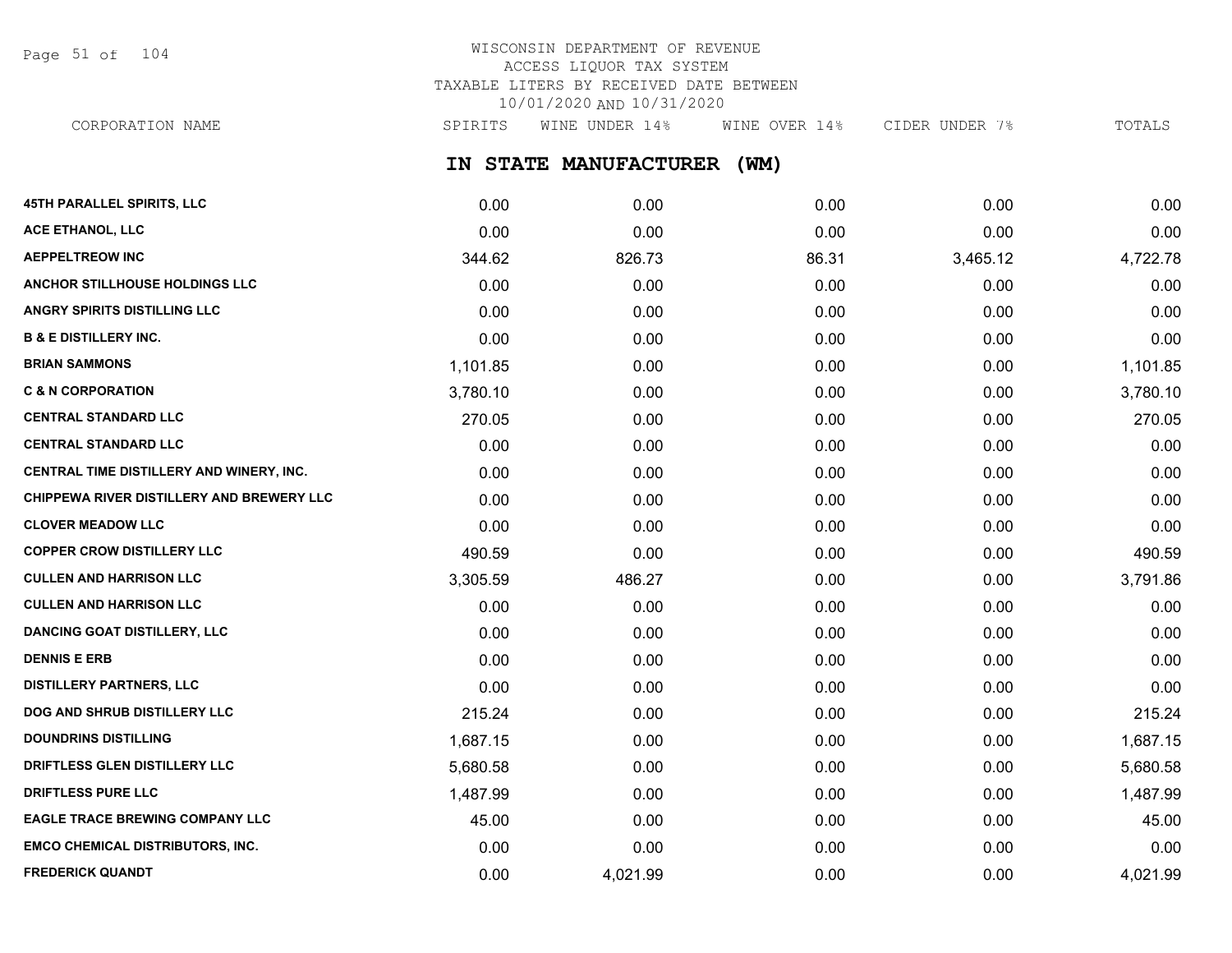Page 52 of 104

### WISCONSIN DEPARTMENT OF REVENUE ACCESS LIQUOR TAX SYSTEM TAXABLE LITERS BY RECEIVED DATE BETWEEN

| CORPORATION NAME                             | SPIRITS   | WINE UNDER 14% | WINE OVER 14% | CIDER UNDER 7% | TOTALS      |
|----------------------------------------------|-----------|----------------|---------------|----------------|-------------|
| <b>GLOBAL UNIVERSAL SRL</b>                  | 7,942.80  | 1,025.96       | 0.00          | 0.00           | 8,968.76    |
| <b>GRANT J VAN DRIEST</b>                    | 0.00      | 0.00           | 0.00          | 0.00           | 0.00        |
| <b>GREAT LAKES DISTILLERY LLC</b>            | 1,443.75  | 0.00           | 0.00          | 0.00           | 1,443.75    |
| <b>HENDRICKS FAMILY DISTILLERY LLC</b>       | 889.87    | 0.00           | 0.00          | 0.00           | 889.87      |
| <b>HICKORY VIEW DISTILLERY LLC</b>           | 3,075.00  | 0.00           | 0.00          | 0.00           | 3,075.00    |
| <b>IMAGINARY FACTORY LLC</b>                 | 0.00      | 0.00           | 0.00          | 0.00           | 0.00        |
| INCIDER, INC.                                | 0.00      | 0.00           | 0.00          | 0.00           | 0.00        |
| <b>ISAAC SHOWAKI</b>                         | 17,715.37 | 0.00           | 0.00          | 9,968.66       | 27,684.03   |
| <b>JACKSON WINE LLC</b>                      | 189.00    | 249.01         | 99.02         | 0.00           | 537.03      |
| <b>JAMES PLOETZ</b>                          | 57.50     | 0.00           | 0.00          | 0.00           | 57.50       |
| <b>JARIN K GELHAR</b>                        | 240.68    | 0.00           | 0.00          | 0.00           | 240.68      |
| <b>JKLM DISTILLING PARTNERS LLC</b>          | 211.49    | 0.00           | 0.00          | 0.00           | 211.49      |
| <b>JOSEPH RETZER III</b>                     | 306.73    | 0.00           | 0.00          | 0.00           | 306.73      |
| <b>KATCHEVER &amp; CO LLC</b>                | 0.00      | 0.00           | 0.00          | 0.00           | 0.00        |
| <b>MATTHEW RICK</b>                          | 269.90    | 3,707.23       | 65.26         | 0.00           | 4,042.39    |
| <b>MEISENBURG BREWING AND DISTILLING LLC</b> | 0.00      | 0.00           | 0.00          | 0.00           | 0.00        |
| <b>MOLSON COORS BEVERAGE COMPANY USA LLC</b> | 0.00      | 0.00           | 0.00          | 0.00           | 0.00        |
| <b>NATHAN G GREENAWALT</b>                   | 45.99     | 0.00           | $-18.00$      | $-2,877.85$    | $-2,849.86$ |
| <b>NORTHERN WATERS DISTILLERY LLC</b>        | 1,931.24  | 0.00           | 0.00          | 0.00           | 1,931.24    |
| <b>PABST HOLDINGS LLC</b>                    | 0.00      | 0.00           | 0.00          | 0.00           | 0.00        |
| PERLICK DISTILLERY, LLC                      | 0.00      | 0.00           | 0.00          | 0.00           | 0.00        |
| <b>RIVER BEND VINEYARD &amp; WINERY LLC</b>  | 0.00      | 0.00           | 0.00          | 0.00           | 0.00        |
| <b>SENSIENT FLAVORS LLC</b>                  | 0.00      | 0.00           | 0.00          | 0.00           | 0.00        |
| <b>ST CROIX SPIRITS LLC</b>                  | 0.00      | 0.00           | 0.00          | 0.00           | 0.00        |
| ST MARY'S DISTILLARY LLC                     | 0.00      | 0.00           | 0.00          | 0.00           | 0.00        |
| <b>STABLE ROCK WINERY LLC</b>                | 0.00      | 0.00           | 0.00          | 0.00           | 0.00        |
| <b>STATE LINE DISTILLERY, LLC</b>            | 927.50    | 0.00           | 0.00          | 0.00           | 927.50      |
| <b>SUGAR RIVER DISTILLERY INC</b>            | 0.00      | 0.00           | 0.00          | 0.00           | 0.00        |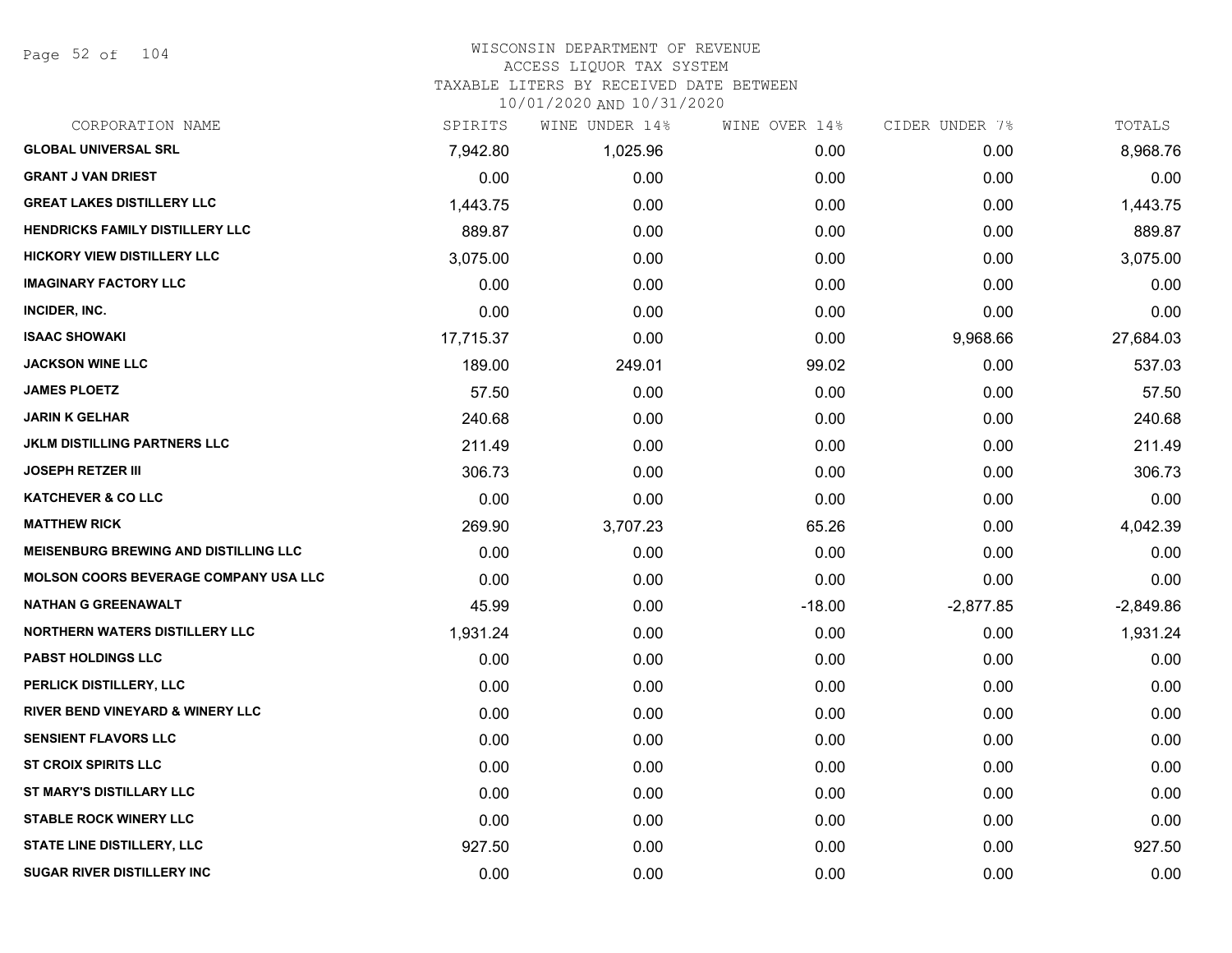Page 53 of 104

| CORPORATION NAME                | SPIRITS   | WINE<br>UNDER 14% | WINE OVER 14% | CIDER UNDER 7% | TOTALS    |
|---------------------------------|-----------|-------------------|---------------|----------------|-----------|
| THE NORTH WOODS DISTILLERY LLC  | 729.00    | 0.00              | 0.00          | 0.00           | 729.00    |
| THE WINE VINEYARD LLC           | 0.00      | 1,880.97          | 0.00          | 0.00           | 1,880.97  |
| WHITE WINTER WINERY INC         | 62.61     | 0.00              | 0.00          | 0.00           | 62.61     |
| <b>WOLLERSHEIM WINERY, INC.</b> | 810.00    | 6.74              | 450.01        | 0.00           | 1,266.75  |
| YAHARA BAY DISTILLERS, INC.     | 6.700.94  | 0.00              | 0.00          | 0.00           | 6,700.94  |
| TOTAL LITERS FOR 10/31/2020     | 61,958.13 | 12,204.90         | 682.60        | 10,555.93      | 85,401.56 |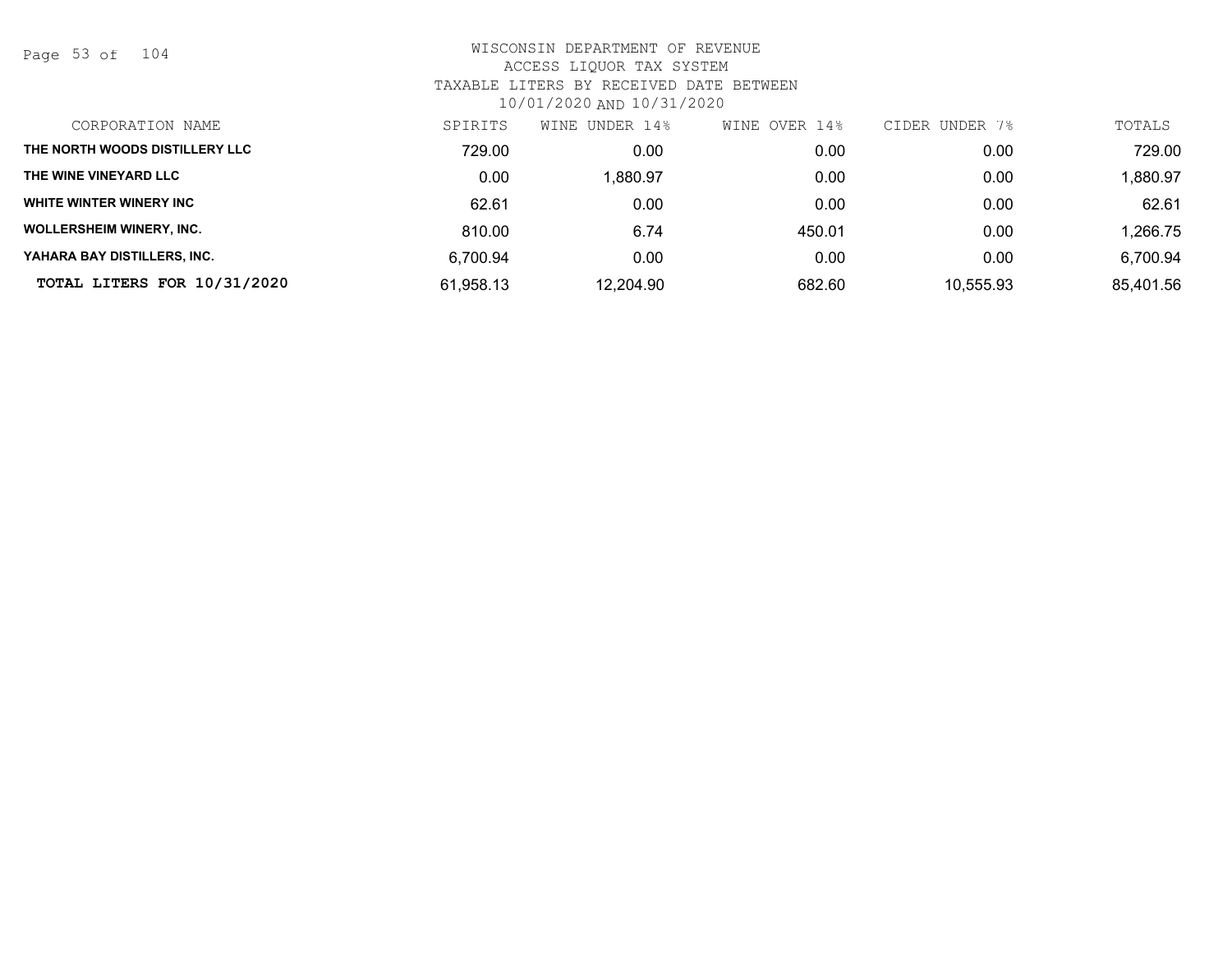Page 54 of 104

# WISCONSIN DEPARTMENT OF REVENUE ACCESS LIQUOR TAX SYSTEM TAXABLE LITERS BY RECEIVED DATE BETWEEN 10/01/2020 AND 10/31/2020

CORPORATION NAME SPIRITS WINE UNDER 14% WINE OVER 14% CIDER UNDER 7% TOTALS

## **IN STATE RECTIFIER (WR)**

| <b>45TH PARALLEL SPIRITS, LLC</b>    | 3,614.75     | 0.00     | 0.00 | 0.00 | 3,614.75     |
|--------------------------------------|--------------|----------|------|------|--------------|
| <b>ARTY'S PREMIUM BEVERAGES, INC</b> | 0.00         | 0.00     | 0.00 | 0.00 | 0.00         |
| <b>CENTRAL STANDARD LLC</b>          | 10,892.87    | 0.00     | 0.00 | 0.00 | 10,892.87    |
| <b>CITY BREWING COMPANY, LLC</b>     | 0.00         | 0.00     | 0.00 | 0.00 | 0.00         |
| <b>DANCING GOAT DISTILLERY, LLC</b>  | 0.00         | 0.00     | 0.00 | 0.00 | 0.00         |
| <b>DISTILLERY PARTNERS, LLC</b>      | 0.00         | 0.00     | 0.00 | 0.00 | 0.00         |
| <b>DOUNDRINS DISTILLING</b>          | 0.00         | 0.00     | 0.00 | 0.00 | 0.00         |
| <b>FREDERICK QUANDT</b>              | 0.00         | 2,772.81 | 0.00 | 0.00 | 2,772.81     |
| <b>GALLOWAY COMPANY</b>              | 0.00         | 0.00     | 0.00 | 0.00 | 0.00         |
| <b>GLOBAL UNIVERSAL SRL</b>          | 0.00         | 0.00     | 0.00 | 0.00 | 0.00         |
| <b>GREAT LAKES DISTILLERY LLC</b>    | 2,154.00     | 0.00     | 0.00 | 0.00 | 2,154.00     |
| HENRY FARMS PRAIRIE SPIRITS LLC      | 0.00         | 0.00     | 0.00 | 0.00 | 0.00         |
| <b>JACKSON WINE LLC</b>              | 0.00         | 0.00     | 0.00 | 0.00 | 0.00         |
| <b>KELLY M YOCOM</b>                 | 54.09        | 81.00    | 0.00 | 0.00 | 135.09       |
| <b>MIDWEST CUSTOM BOTTLING LLC</b>   | $-29,893.28$ | 1,464.78 | 0.00 | 0.00 | $-28,428.50$ |
| <b>NATHAN G GREENAWALT</b>           | 0.00         | 0.00     | 0.00 | 0.00 | 0.00         |
| ST MARY'S DISTILLARY LLC             | 0.00         | 0.00     | 0.00 | 0.00 | 0.00         |
| YAHARA BAY DISTILLERS, INC.          | 0.00         | 0.00     | 0.00 | 0.00 | 0.00         |
| YAHARA BAY DISTILLERS, INC.          | 0.00         | 0.00     | 0.00 | 0.00 | 0.00         |
| TOTAL LITERS FOR 10/31/2020          | $-13,177.57$ | 4,318.59 | 0.00 | 0.00 | $-8,858.98$  |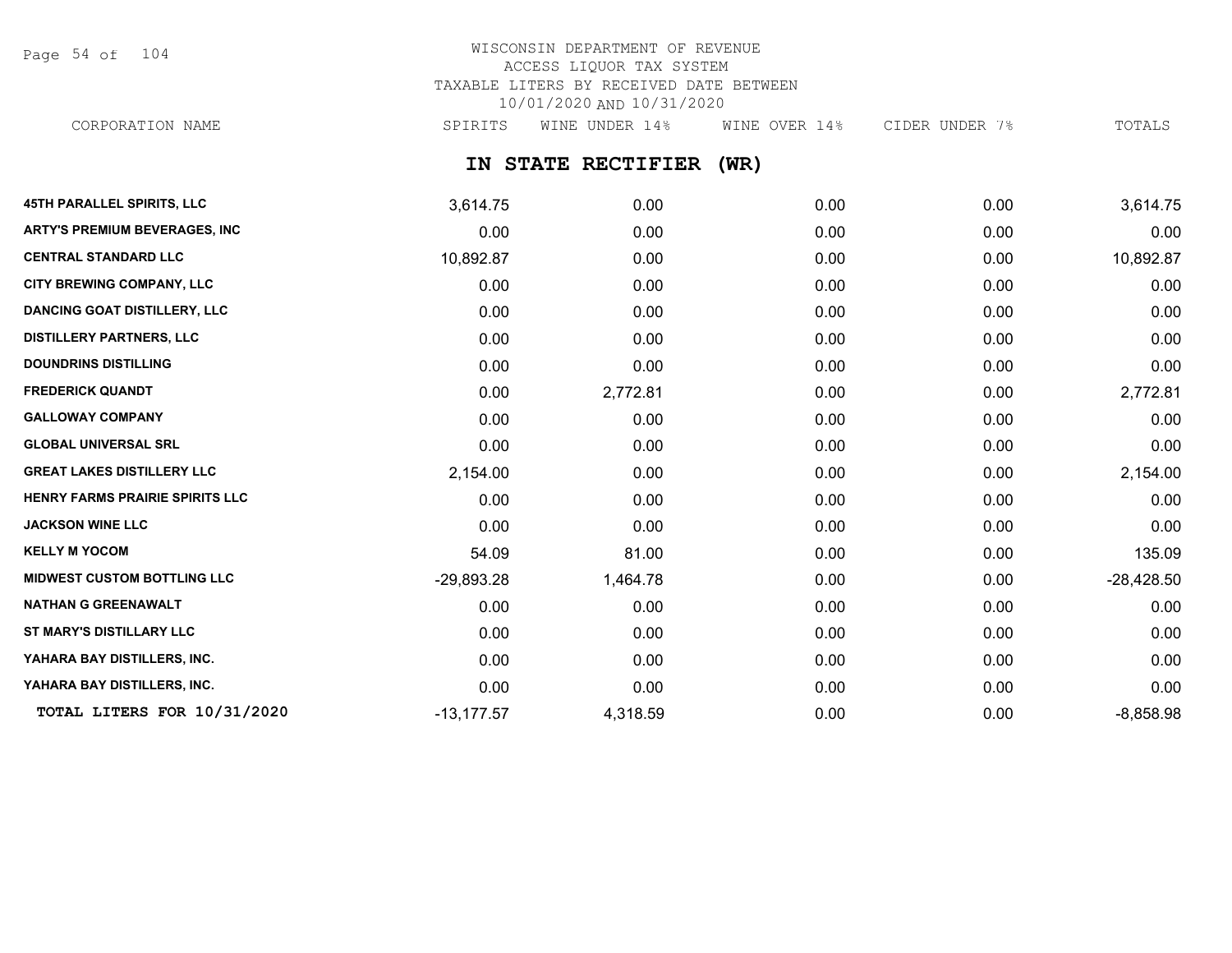Page 55 of 104

## WISCONSIN DEPARTMENT OF REVENUE ACCESS LIQUOR TAX SYSTEM TAXABLE LITERS BY RECEIVED DATE BETWEEN 10/01/2020 AND 10/31/2020

CORPORATION NAME SPIRITS WINE UNDER 14% WINE OVER 14% CIDER UNDER 7% TOTALS

**IN STATE WINERY (WWI)**

| <b>ALLEN L NAPARALLA</b>                          | 0.00 | 0.00       | 0.00   | 0.00     | 0.00       |
|---------------------------------------------------|------|------------|--------|----------|------------|
| <b>AMANDA STEFL</b>                               | 0.00 | 5,816.72   | 0.00   | 0.00     | 5,816.72   |
| <b>ANDREW J HEINZL</b>                            | 0.00 | 0.00       | 0.00   | 8.52     | 8.52       |
| <b>BADGER STATE BREWING COMPANY LLC</b>           | 0.00 | 0.00       | 0.00   | 634.05   | 634.05     |
| <b>BAYFIELD WINERY, LTD.</b>                      | 0.00 | 0.00       | 0.00   | 0.00     | 0.00       |
| <b>BELLEVINEZ LLC</b>                             | 0.00 | 1,953.27   | 0.00   | 0.00     | 1,953.27   |
| <b>BLIND HORSE WINERY LLC</b>                     | 0.00 | 0.00       | 0.00   | 0.00     | 0.00       |
| <b>BOTHAM BRANDS LLC</b>                          | 0.00 | 5,261.71   | 0.00   | 0.00     | 5,261.71   |
| <b>BRADLEY L ALLEN</b>                            | 0.00 | 121.47     | 0.00   | 0.00     | 121.47     |
| <b>BRANCHES WINERY LLC</b>                        | 0.00 | 7,286.90   | 0.00   | 0.00     | 7,286.90   |
| <b>BRIAN C LOKRANTZ</b>                           | 0.00 | 5,666.74   | 0.00   | 0.00     | 5,666.74   |
| <b>BRIGADOON FARM &amp; WINERY LLC</b>            | 0.00 | 1,002.75   | 0.00   | 0.00     | 1,002.75   |
| <b>BRIX CIDER LLC</b>                             | 0.00 | 102.09     | 0.00   | 1,026.21 | 1,128.30   |
| <b>C &amp; N CORPORATION</b>                      | 0.00 | 132,531.89 | 485.97 | 0.00     | 133,017.86 |
| <b>CAPITAL BREWERY COMPANY, INC.</b>              | 0.00 | 0.00       | 0.00   | 0.00     | 0.00       |
| <b>CHATEAU ST CROIX WINERY &amp; VINEYARD LLC</b> | 0.00 | 2,734.50   | 106.86 | 0.00     | 2,841.36   |
| <b>CHERYL JOHNSON</b>                             | 0.00 | 0.00       | 0.00   | 0.00     | 0.00       |
| <b>CLOVER MEADOW LLC</b>                          | 0.00 | 0.00       | 0.00   | 0.00     | 0.00       |
| <b>COLLEEN M BOS</b>                              | 0.00 | 0.00       | 0.00   | 0.00     | 0.00       |
| <b>CRAIG FLETCHER</b>                             | 0.00 | 643.97     | 0.00   | 0.00     | 643.97     |
| <b>DANIEL J KOEPKE</b>                            | 0.00 | 1,249.18   | 0.00   | 0.00     | 1,249.18   |
| <b>DANZINGER VINEYARDS LLC</b>                    | 0.00 | 0.00       | 0.00   | 0.00     | 0.00       |
| <b>DAVID F MAHER</b>                              | 0.00 | 0.00       | 0.00   | 0.00     | 0.00       |
| <b>DAVID R RASMUSSEN</b>                          | 0.00 | $-42.00$   | 0.00   | 0.00     | $-42.00$   |
| <b>DEAN L BAUMGARTEN</b>                          | 0.00 | 911.52     | 0.00   | 0.00     | 911.52     |
| <b>DIANA HOBSON</b>                               | 0.00 | 1,437.69   | 0.00   | 0.00     | 1,437.69   |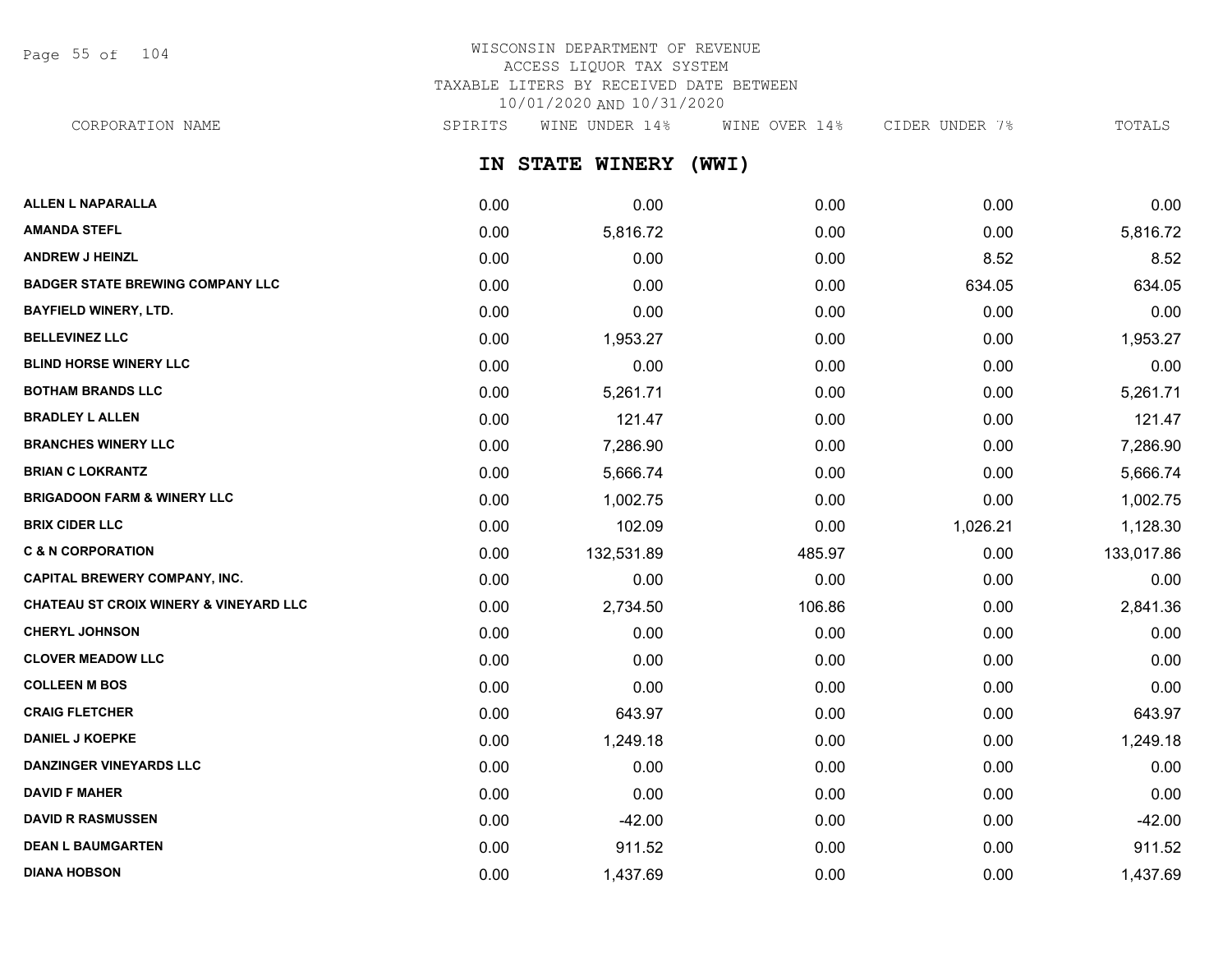Page 56 of 104

# WISCONSIN DEPARTMENT OF REVENUE ACCESS LIQUOR TAX SYSTEM TAXABLE LITERS BY RECEIVED DATE BETWEEN

| CORPORATION NAME                     | SPIRITS | WINE UNDER 14% | WINE OVER 14% | CIDER UNDER 7% | TOTALS    |
|--------------------------------------|---------|----------------|---------------|----------------|-----------|
| <b>DON GRASSE</b>                    | 0.00    | 177.00         | 0.00          | 0.00           | 177.00    |
| DRUMLIN RIDGE WINERY LLC             | 0.00    | 4,735.54       | 0.00          | 0.00           | 4,735.54  |
| <b>EASTERN RIDGES VINEYARD, LLC</b>  | 0.00    | 0.00           | 0.00          | 0.00           | 0.00      |
| <b>EDWARD J RINK</b>                 | 0.00    | 0.00           | 0.76          | 0.00           | 0.76      |
| <b>ELISABETH W KLEIN</b>             | 0.00    | 435.32         | 0.00          | 0.00           | 435.32    |
| <b>FAWN CREEK WINERY LLC</b>         | 0.00    | 7,004.24       | 0.00          | 0.00           | 7,004.24  |
| <b>FERMENTING CELLARS LLC</b>        | 0.00    | 477.43         | 13.85         | 0.00           | 491.28    |
| FISHER KING WINERY, LLC              | 0.00    | 0.00           | 0.00          | 0.00           | 0.00      |
| <b>FRESAR INC</b>                    | 0.00    | 24.61          | 0.00          | 0.00           | 24.61     |
| FRUIT OF THE WOODS WINE CELLAR, INC. | 0.00    | 34,376.27      | 0.00          | 0.00           | 34,376.27 |
| <b>HALF KRAKT LLC</b>                | 0.00    | 0.00           | 0.00          | 0.00           | 0.00      |
| <b>HALF MOON HILL LLC</b>            | 0.00    | 66.02          | 0.00          | 61.59          | 127.61    |
| <b>HARBOR RIDGE WINERY INC.</b>      | 0.00    | 0.00           | 0.00          | 0.00           | 0.00      |
| <b>HAYWARD LAKES WINERY, LLC</b>     | 0.00    | 0.00           | 0.00          | 0.00           | 0.00      |
| <b>HERDIE BAISDEN</b>                | 0.00    | 0.00           | 0.00          | 0.00           | 0.00      |
| <b>ISLAND ORCHARD CIDER LLC</b>      | 0.00    | 0.00           | 0.00          | 3,329.23       | 3,329.23  |
| <b>JAMES F HAUSER JR</b>             | 0.00    | 0.00           | 0.00          | 2,401.84       | 2,401.84  |
| <b>JAMES PLOETZ</b>                  | 0.00    | 701.25         | 0.00          | 0.00           | 701.25    |
| <b>JEFFERY BEMIS</b>                 | 0.00    | 3,724.83       | 0.00          | 0.00           | 3,724.83  |
| <b>JEFFREY L STOEGER</b>             | 0.00    | 0.00           | 0.00          | 0.00           | 0.00      |
| <b>JOHN BIONDI</b>                   | 0.00    | 0.00           | 0.00          | 0.00           | 0.00      |
| <b>JONATHAN DALE</b>                 | 0.00    | 17.03          | 0.00          | 0.00           | 17.03     |
| <b>JORNY'S END LLC</b>               | 0.00    | 0.00           | 0.00          | 0.00           | 0.00      |
| <b>JORNY'S END LLC</b>               | 0.00    | 1,593.65       | 0.00          | 0.00           | 1,593.65  |
| <b>JOSEPH CALLOW</b>                 | 0.00    | 8,719.90       | 0.00          | 1,196.19       | 9,916.09  |
| <b>JOSEPH STALLER</b>                | 0.00    | 0.00           | 0.00          | 0.00           | 0.00      |
| <b>JOSEPH WYNIMKO</b>                | 0.00    | 690.04         | 0.00          | 0.00           | 690.04    |
| <b>KATCHEVER &amp; CO LLC</b>        | 0.00    | 0.00           | 0.00          | 0.00           | 0.00      |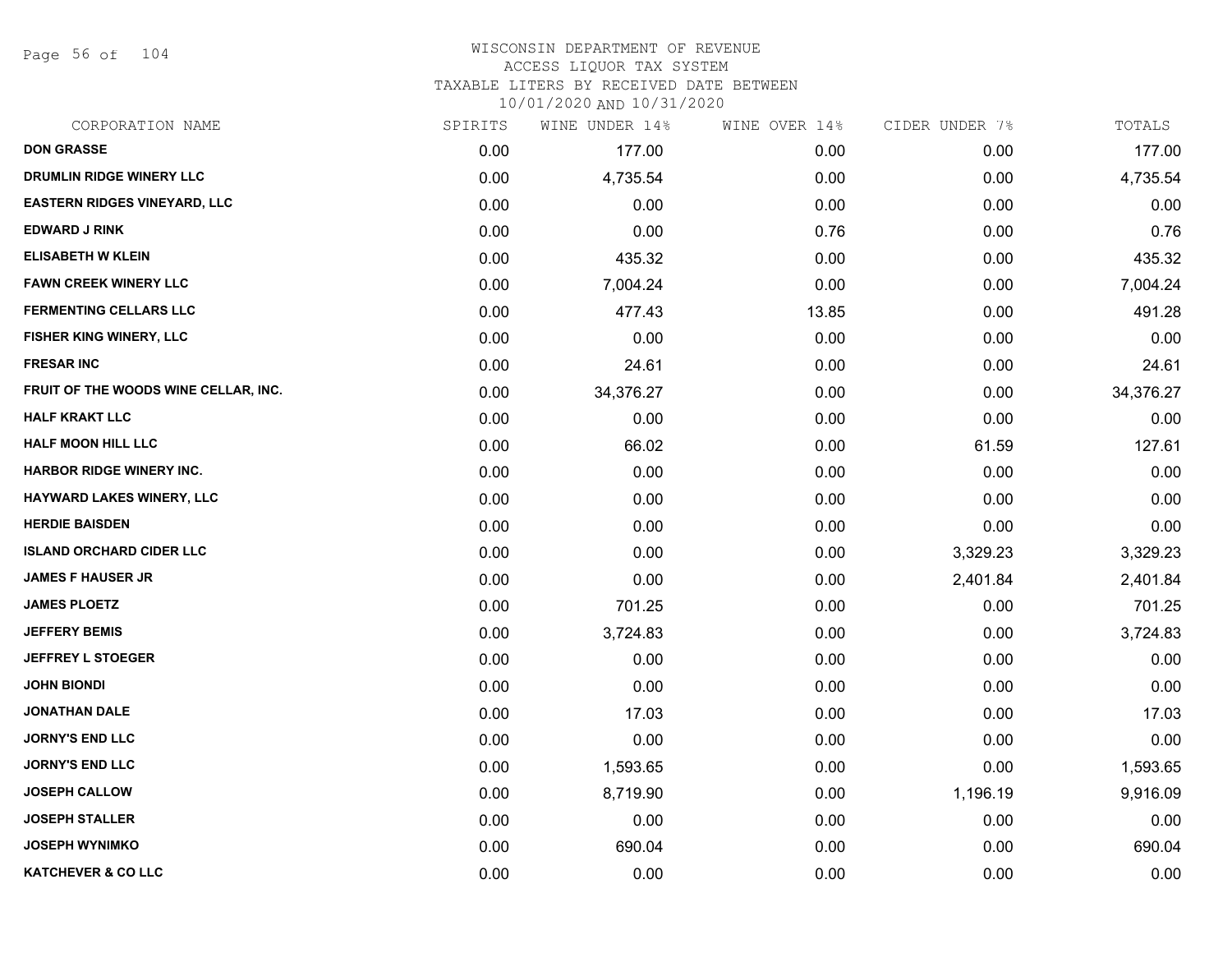Page 57 of 104

### WISCONSIN DEPARTMENT OF REVENUE ACCESS LIQUOR TAX SYSTEM TAXABLE LITERS BY RECEIVED DATE BETWEEN

| CORPORATION NAME                             | SPIRITS | WINE UNDER 14% | WINE OVER 14% | CIDER UNDER 7% | TOTALS    |
|----------------------------------------------|---------|----------------|---------------|----------------|-----------|
| <b>KEVIN BEHNKE</b>                          | 0.00    | 203.65         | 412.23        | 0.00           | 615.88    |
| <b>KRISTIN HARRINGTON-BOEGNER</b>            | 0.00    | 4,201.79       | 0.00          | 0.00           | 4,201.79  |
| <b>LAKE NOKOMIS CRANBERRIES INC</b>          | 0.00    | 681.37         | 0.00          | 0.00           | 681.37    |
| <b>LANDTA WINES LLC</b>                      | 0.00    | 545.10         | 0.00          | 0.00           | 545.10    |
| <b>LAUTENBACH'S ORCHARD COUNTRY INC</b>      | 0.00    | 16,640.85      | 0.00          | 1,934.98       | 18,575.83 |
| <b>LEDGESTONE ESTATE LLC</b>                 | 0.00    | 675.47         | 158.23        | 0.00           | 833.70    |
| LIL' OLE WINEMAKER SHOPPE LLC                | 0.00    | 556.83         | 0.00          | 0.00           | 556.83    |
| <b>LOST ISLAND WINE LLC</b>                  | 0.00    | 867.77         | 0.00          | 0.00           | 867.77    |
| <b>LUCKY DOG WINERY</b>                      | 0.00    | 0.00           | 0.00          | 0.00           | 0.00      |
| LUNCH CREEK VINEYARDS LLC                    | 0.00    | 1,332.46       | 0.00          | 0.00           | 1,332.46  |
| <b>MARTIN E SELL</b>                         | 0.00    | 700.45         | 94.48         | 0.00           | 794.93    |
| <b>MARY BELLAZZINI</b>                       | 0.00    | 0.00           | 0.00          | 0.00           | 0.00      |
| <b>MATENAER CORPORATION</b>                  | 0.00    | 0.00           | 0.00          | 0.00           | 0.00      |
| <b>MATTHEW RICK</b>                          | 0.00    | 0.00           | 0.00          | 0.00           | 0.00      |
| MCFLESHMAN'S BREWING CO., LLC.               | 0.00    | 0.00           | 0.00          | 0.00           | 0.00      |
| <b>MCILQUHAM LLC</b>                         | 0.00    | 4,086.00       | 0.00          | 0.00           | 4,086.00  |
| <b>MERSHONIAN CIDERY LLC</b>                 | 0.00    | 117.35         | 0.00          | 1,040.99       | 1,158.34  |
| <b>MOBCRAFT BEER INC</b>                     | 0.00    | 26.99          | 0.00          | 0.00           | 26.99     |
| <b>MOLSON COORS BEVERAGE COMPANY USA LLC</b> | 0.00    | 0.00           | 0.00          | 0.00           | 0.00      |
| <b>MOLSON COORS USA LLC</b>                  | 0.00    | 0.00           | 0.00          | 0.00           | 0.00      |
| <b>MOONDANCER LLC</b>                        | 0.00    | 309.00         | 32.48         | 0.00           | 341.48    |
| <b>MUNSON BRIDGE WINERY INC</b>              | 0.00    | 2,751.99       | 0.00          | 0.00           | 2,751.99  |
| <b>MUSETTA WINERY, LLC</b>                   | 0.00    | 0.00           | 0.00          | 0.00           | 0.00      |
| NOBLE ROOTS BREWING COMPANY, LLC             | 0.00    | 0.00           | 0.00          | 117.35         | 117.35    |
| <b>NORTHLEAF WINERY, LLC</b>                 | 0.00    | 1,595.24       | 41.26         | 0.00           | 1,636.50  |
| <b>ODILON FORD WINERY INC</b>                | 0.00    | 0.00           | 0.00          | 0.00           | 0.00      |
| <b>ORGANIC ELIXIR WINERY INC</b>             | 0.00    | 0.00           | 0.00          | 0.00           | 0.00      |
| PARALLEL 44 VINEYARD & WINERY, INC.          | 0.00    | 6,982.87       | 0.00          | 0.00           | 6,982.87  |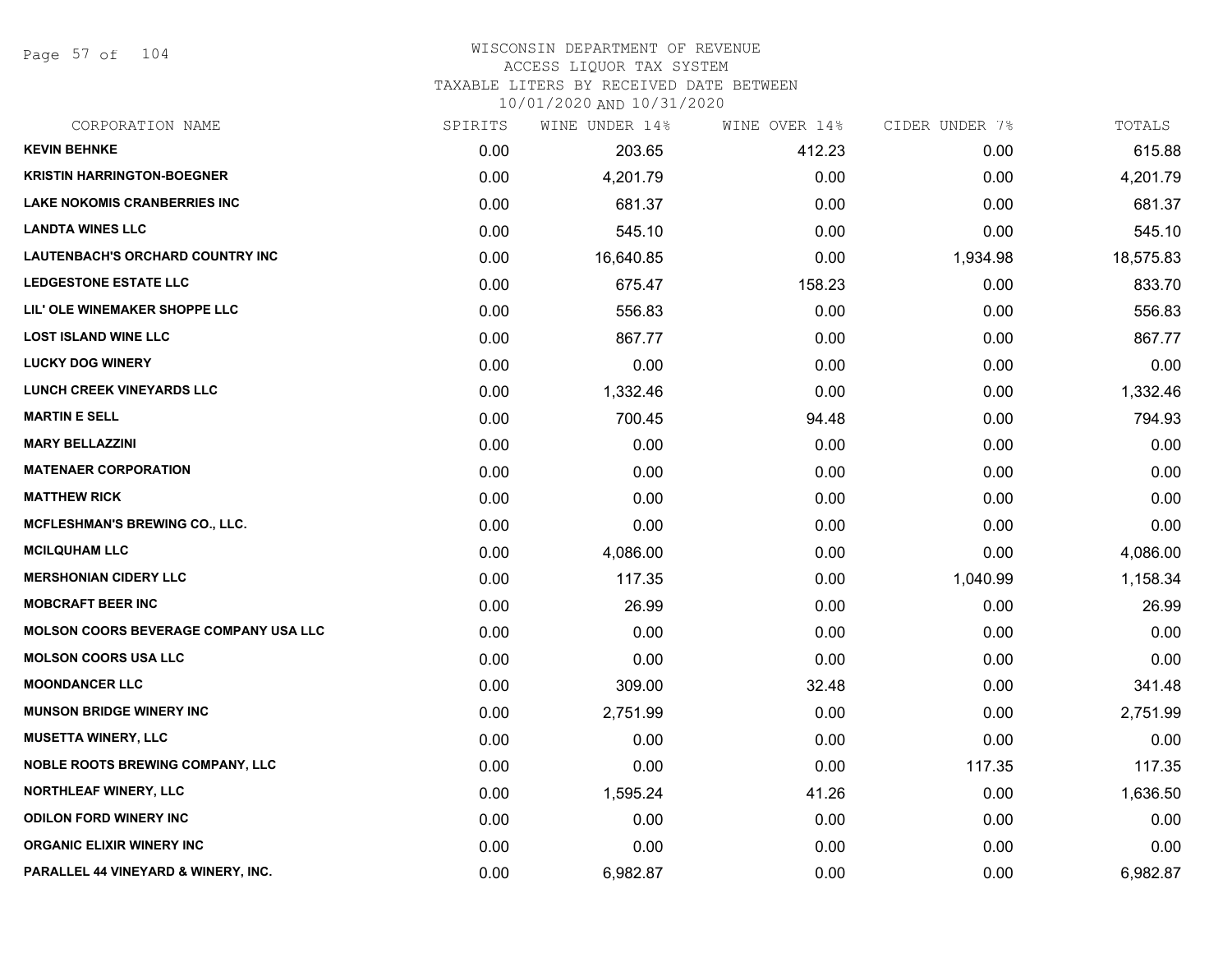Page 58 of 104

#### WISCONSIN DEPARTMENT OF REVENUE ACCESS LIQUOR TAX SYSTEM

TAXABLE LITERS BY RECEIVED DATE BETWEEN

| CORPORATION NAME                            | SPIRITS | WINE UNDER 14% | WINE OVER 14% | CIDER UNDER 7% | TOTALS    |
|---------------------------------------------|---------|----------------|---------------|----------------|-----------|
| PARALLEL 44 VINEYARD & WINERY, INC.         | 0.00    | 9,965.25       | 0.00          | 0.00           | 9,965.25  |
| <b>PATRICK ARNDT</b>                        | 0.00    | 1,305.95       | 0.00          | 0.00           | 1,305.95  |
| <b>PAUL D ASPER</b>                         | 0.00    | 0.00           | 0.00          | 0.00           | 0.00      |
| <b>PAUL G BLOMMEL</b>                       | 0.00    | 0.00           | 0.00          | 371.12         | 371.12    |
| <b>PAUL HAMMEN</b>                          | 0.00    | 0.00           | 0.00          | 0.00           | 0.00      |
| <b>PAUL J FRANZEN</b>                       | 0.00    | 0.00           | 0.00          | 0.00           | 0.00      |
| PETER H GENTRY                              | 0.00    | 0.00           | 0.00          | 0.00           | 0.00      |
| PHILIP J BRATSCH                            | 0.00    | 0.00           | 0.00          | 0.00           | 0.00      |
| <b>PIEPERTK LLC</b>                         | 0.00    | 2,217.75       | 7.87          | 0.00           | 2,225.62  |
| <b>PRAIRIE HAWK WINERY INC</b>              | 0.00    | 556.50         | 0.00          | 135.00         | 691.50    |
| <b>RED OAK VINEYARD INC</b>                 | 0.00    | 0.00           | 0.00          | 0.00           | 0.00      |
| <b>RIO LOBO LLC</b>                         | 0.00    | 0.00           | 0.00          | 0.00           | 0.00      |
| <b>RIVER BEND VINEYARD &amp; WINERY LLC</b> | 0.00    | 6,072.16       | 0.00          | 0.00           | 6,072.16  |
| <b>ROBERT J FOWLER</b>                      | 0.00    | 322.45         | 0.00          | 0.00           | 322.45    |
| <b>ROCK N WOOL WINERY LLC</b>               | 0.00    | 0.00           | 0.00          | 0.00           | 0.00      |
| <b>RUSHFORD MEADERY AND WINERY LLC</b>      | 0.00    | 453.17         | 0.00          | 439.40         | 892.57    |
| <b>RYAN K ZAHLER</b>                        | 0.00    | 0.00           | 0.00          | 0.00           | 0.00      |
| <b>RYAN PRELLWITZ</b>                       | 0.00    | 0.00           | 0.00          | 0.00           | 0.00      |
| SEVEN HAWKS VINEYARDS LLC                   | 0.00    | 0.00           | 0.00          | 0.00           | 0.00      |
| <b>SEVEN HAWKS VINEYARDS LLC</b>            | 0.00    | 0.00           | 0.00          | 0.00           | 0.00      |
| <b>SHARON L PINGEL</b>                      | 0.00    | 146.23         | 0.00          | 0.00           | 146.23    |
| <b>SHERRY HARDIE</b>                        | 0.00    | 487.75         | 0.00          | 0.00           | 487.75    |
| SIMON CREEK VINEYARD LLC                    | 0.00    | 4,877.94       | 443.99        | 0.00           | 5,321.93  |
| SINNIPEE VALLEY VINEYARD LLC                | 0.00    | 369.00         | 0.00          | 0.00           | 369.00    |
| <b>SPB LLC</b>                              | 0.00    | 0.00           | 0.00          | 70,663.43      | 70,663.43 |
| SPIRITS OF NORWAY VINEYARD LLC              | 0.00    | 373.50         | 0.00          | 0.00           | 373.50    |
| SPRECHER BREWING COMPANY, LLC               | 0.00    | 0.00           | 0.00          | 0.00           | 0.00      |
| <b>SPURGEON VINEYARDS &amp; WINERY LLC</b>  | 0.00    | 3,189.05       | 107.88        | 0.00           | 3,296.93  |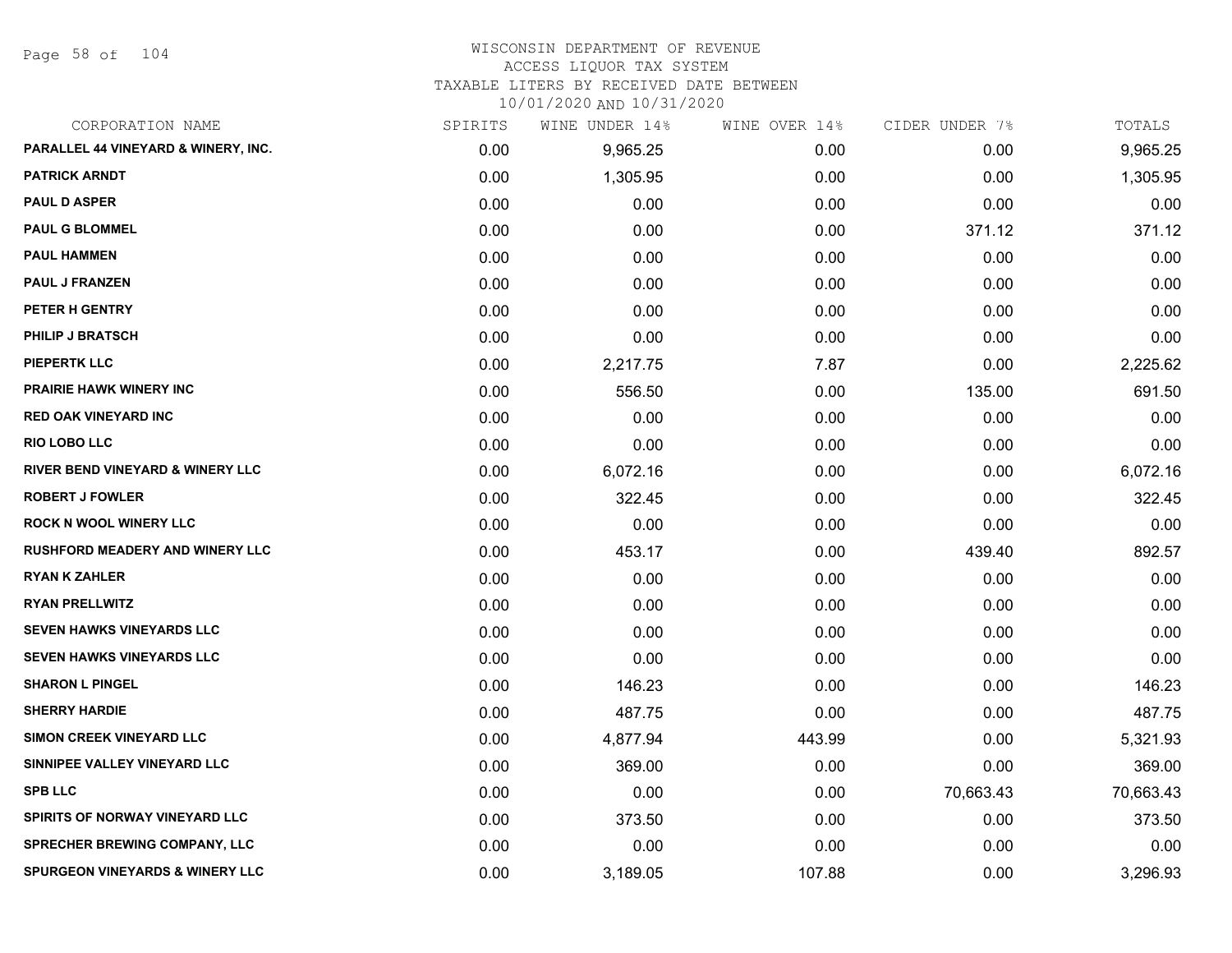Page 59 of 104

| SPIRITS | WINE UNDER 14% | WINE OVER 14% | CIDER UNDER 7% | TOTALS    |
|---------|----------------|---------------|----------------|-----------|
| 0.00    | 81.85          | 0.00          | 0.00           | 81.85     |
| 0.00    | 229.51         | 36.00         | 0.00           | 265.51    |
| 0.00    | 5,282.91       | 0.00          | 0.00           | 5,282.91  |
| 0.00    | 0.00           | 0.00          | 2,997.09       | 2,997.09  |
| 0.00    | 2,638.42       | 8,698.85      | 0.00           | 11,337.27 |
| 0.00    | 0.00           | 0.00          | 0.00           | 0.00      |
| 0.00    | 1,104.48       | $-5.52$       | 0.00           | 1,098.96  |
| 0.00    | 1,410.74       | 0.00          | 0.00           | 1,410.74  |
| 0.00    | 0.00           | 0.00          | 0.00           | 0.00      |
| 0.00    | 0.00           | 0.00          | 0.00           | 0.00      |
| 0.00    | 3,091.73       | 0.00          | 0.00           | 3,091.73  |
| 0.00    | 2,112.25       | 0.00          | 0.00           | 2,112.25  |
| 0.00    | 112.50         | 0.00          | 0.00           | 112.50    |
| 0.00    | 180.00         | 0.00          | 0.00           | 180.00    |
| 0.00    | 1,798.05       | 0.00          | 0.00           | 1,798.05  |
| 0.00    | 0.00           | 0.00          | 0.00           | 0.00      |
| 0.00    | 914.25         | 215.25        | 0.00           | 1,129.50  |
| 0.00    | 584.28         | 0.00          | 0.00           | 584.28    |
| 0.00    | 0.00           | 0.00          | 0.00           | 0.00      |
| 0.00    | 0.00           | 0.00          | 0.00           | 0.00      |
| 0.00    | 0.00           | 0.00          | 0.00           | 0.00      |
| 0.00    | 363.78         | 0.00          | 0.00           | 363.78    |
| 0.00    | 858.83         | 0.00          | 0.00           | 858.83    |
| 0.00    | 0.00           | 0.00          | 0.00           | 0.00      |
| 0.00    | $-265.86$      | $-111.87$     | 1,830.12       | 1,452.39  |
| 0.00    | 0.00           | 0.00          | 0.00           | 0.00      |
| 0.00    | 15,591.00      | 0.00          | 0.00           | 15,591.00 |
| 0.00    | 0.00           | 0.00          | 0.00           | 0.00      |
|         |                |               |                |           |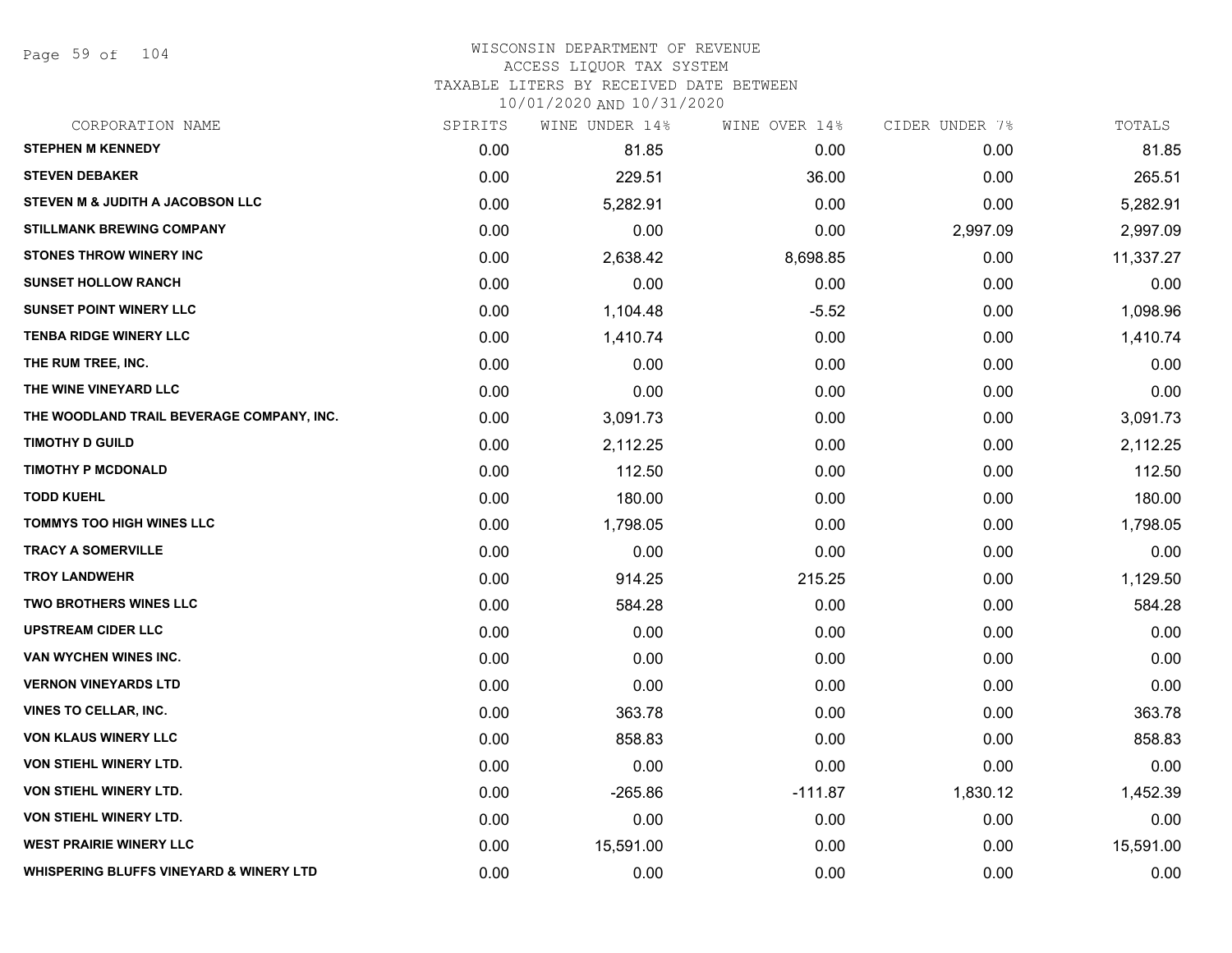Page 60 of 104

# WISCONSIN DEPARTMENT OF REVENUE ACCESS LIQUOR TAX SYSTEM TAXABLE LITERS BY RECEIVED DATE BETWEEN

| CORPORATION NAME                | SPIRITS           | WINE UNDER 14% | WINE OVER 14% | CIDER UNDER 7% | TOTALS     |
|---------------------------------|-------------------|----------------|---------------|----------------|------------|
| <b>WHITE BEAR SPIRITS LLC</b>   | 0.00              | 0.00           | 0.00          | 0.00           | 0.00       |
| WHITE WINTER WINERY INC         | 0.00              | 3,355.84       | $-1.50$       | 234.75         | 3,589.09   |
| <b>WILD EPITOME LLC</b>         | 0.00              | 80.55          | 62.23         | 0.00           | 142.78     |
| <b>WILD HARE LLC</b>            | 0.00              | 315.06         | 0.00          | 0.00           | 315.06     |
| <b>WILD HILLS WINERY LLC</b>    | 0.00              | 0.00           | 0.00          | 0.00           | 0.00       |
| <b>WILLIAM F BLUHM</b>          | 0.00              | 3,268.08       | 0.00          | 0.00           | 3,268.08   |
| <b>WINEMAKER'S DAUGHTER LLC</b> | 0.00              | 822.99         | 0.00          | 0.00           | 822.99     |
| <b>WINESITTER BREWHOUSE LLC</b> | 0.00              | 0.00           | 0.00          | 0.00           | 0.00       |
| <b>WOLLERSHEIM WINERY, INC.</b> | 0.00              | 7,478.93       | 593.97        | 0.00           | 8,072.90   |
| <b>WOLLERSHEIM WINERY, INC.</b> | 0.00 <sub>1</sub> | 48,980.95      | 1,617.12      | 0.00           | 50,598.07  |
| TOTAL LITERS FOR 10/31/2020     | 0.00              | 402,424.53     | 13,010.39     | 88,421.86      | 503,856.78 |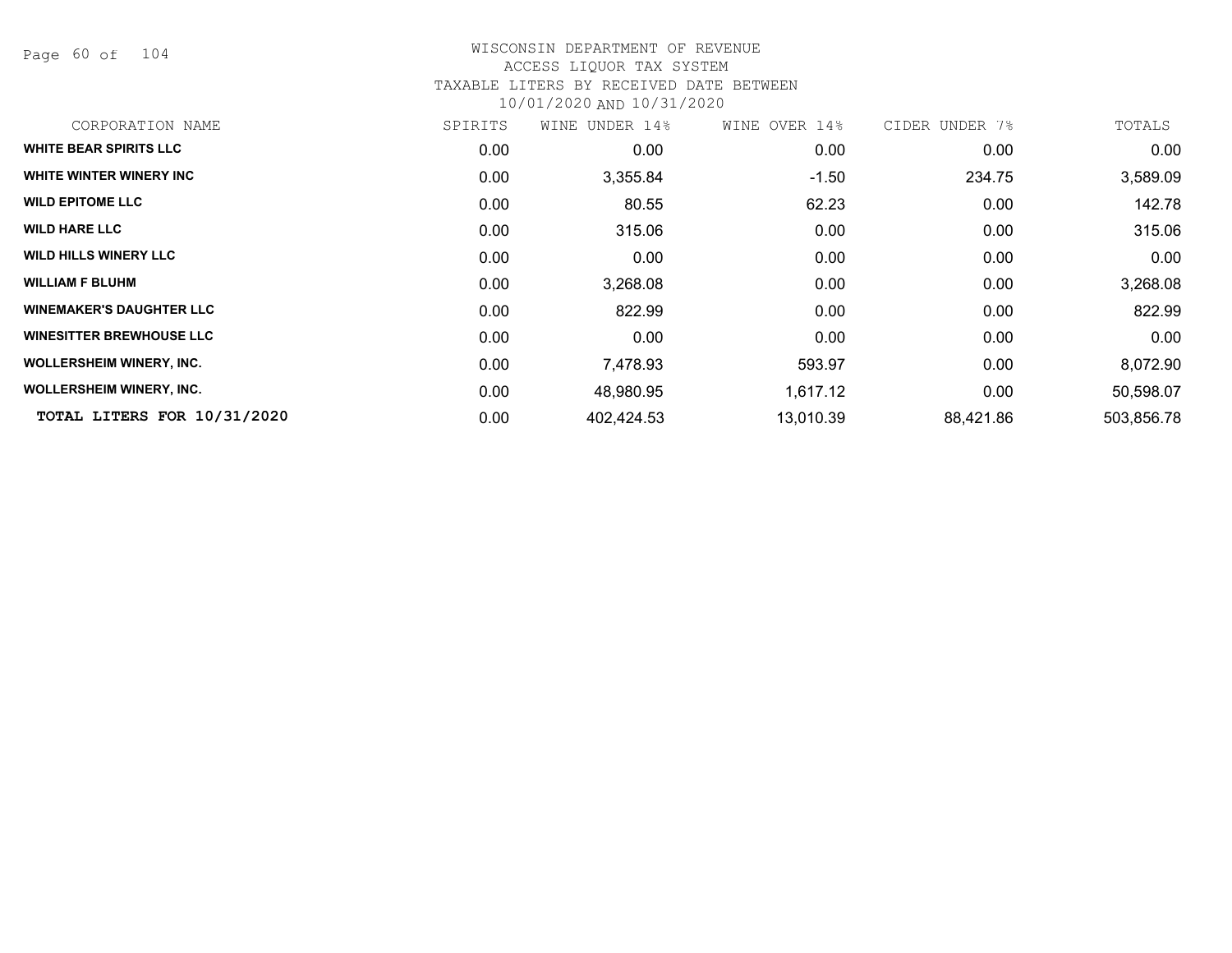Page 61 of 104

# WISCONSIN DEPARTMENT OF REVENUE ACCESS LIQUOR TAX SYSTEM TAXABLE LITERS BY RECEIVED DATE BETWEEN 10/01/2020 AND 10/31/2020

CORPORATION NAME SPIRITS WINE UNDER 14% WINE OVER 14% CIDER UNDER 7% TOTALS

**WINE DIRECT SHIPPER (WDS)**

| 1-800 WINESHOP.COM INC                    | 0.00 | 1,800.75 | 332.25 | 0.00 | 2,133.00 |
|-------------------------------------------|------|----------|--------|------|----------|
| 2HAWK, LLC                                | 0.00 | 3.00     | 3.00   | 0.00 | 6.00     |
| A DONKEY AND GOAT LLC                     | 0.00 | 24.75    | 0.00   | 0.00 | 24.75    |
| A TO Z WINEWORKS LLC                      | 0.00 | 62.25    | 36.75  | 0.00 | 99.00    |
| <b>ABACELA VINEYARDS &amp; WINERY INC</b> | 0.00 | 3.00     | 8.00   | 0.00 | 11.00    |
| <b>ABREU VINEYARDS INC</b>                | 0.00 | 0.00     | 0.00   | 0.00 | 0.00     |
| <b>AC VIN CO LLC</b>                      | 0.00 | 15.00    | 16.50  | 0.00 | 31.50    |
| <b>ACKLEY BRANDS LTD</b>                  | 0.00 | 3.75     | 0.75   | 0.00 | 4.50     |
| <b>ACORN ALEGRIA WINERY</b>               | 0.00 | 6.00     | 30.00  | 0.00 | 36.00    |
| <b>ADAM H LEE</b>                         | 0.00 | 0.00     | 0.00   | 0.00 | 0.00     |
| <b>ADAM J RUHLAND</b>                     | 0.00 | 0.00     | 0.00   | 0.00 | 0.00     |
| <b>ADAMS WINERY LLC</b>                   | 0.00 | 103.50   | 130.50 | 0.00 | 234.00   |
| <b>ADELAIDA CELLARS INC</b>               | 0.00 | 1.50     | 58.50  | 0.00 | 60.00    |
| <b>ADELSHEIM VINEYARD LLC</b>             | 0.00 | 135.00   | 0.00   | 0.00 | 135.00   |
| ADLER DEUTSCH VINEYARD LLC                | 0.00 | 0.00     | 0.00   | 0.00 | 0.00     |
| <b>AEPPELTREOW INC</b>                    | 0.00 | 0.00     | 0.00   | 0.00 | 0.00     |
| <b>AIRPORT RANCH ESTATES LLC</b>          | 0.00 | 12.00    | 72.00  | 0.00 | 84.00    |
| <b>AKA WINES LLC</b>                      | 0.00 | 160.75   | 0.00   | 0.00 | 160.75   |
| <b>ALEJANDRO BULGHERONI ESTATE LLC</b>    | 0.00 | 0.00     | 9.00   | 0.00 | 9.00     |
| ALEXANDRIA NICOLE CELLARS LLC             | 0.00 | 12.00    | 19.50  | 0.00 | 31.50    |
| <b>ALLEN WINE CO LLC</b>                  | 0.00 | 0.00     | 0.00   | 0.00 | 0.00     |
| <b>ALOFT WINES LLC</b>                    | 0.00 | 0.00     | 0.75   | 0.00 | 0.75     |
| <b>ALPHA &amp; OMEGA WINERY LLC</b>       | 0.00 | 9.38     | 227.25 | 0.00 | 236.63   |
| <b>ALTAMURA WINERY INC</b>                | 0.00 | 0.00     | 4.50   | 0.00 | 4.50     |
| <b>ALTBIER OPERATIONS LLC</b>             | 0.00 | 1,815.75 | 489.75 | 0.00 | 2,305.50 |
| ALVAREZ VINEYARDS LLC                     | 0.00 | 4.50     | 0.00   | 0.00 | 4.50     |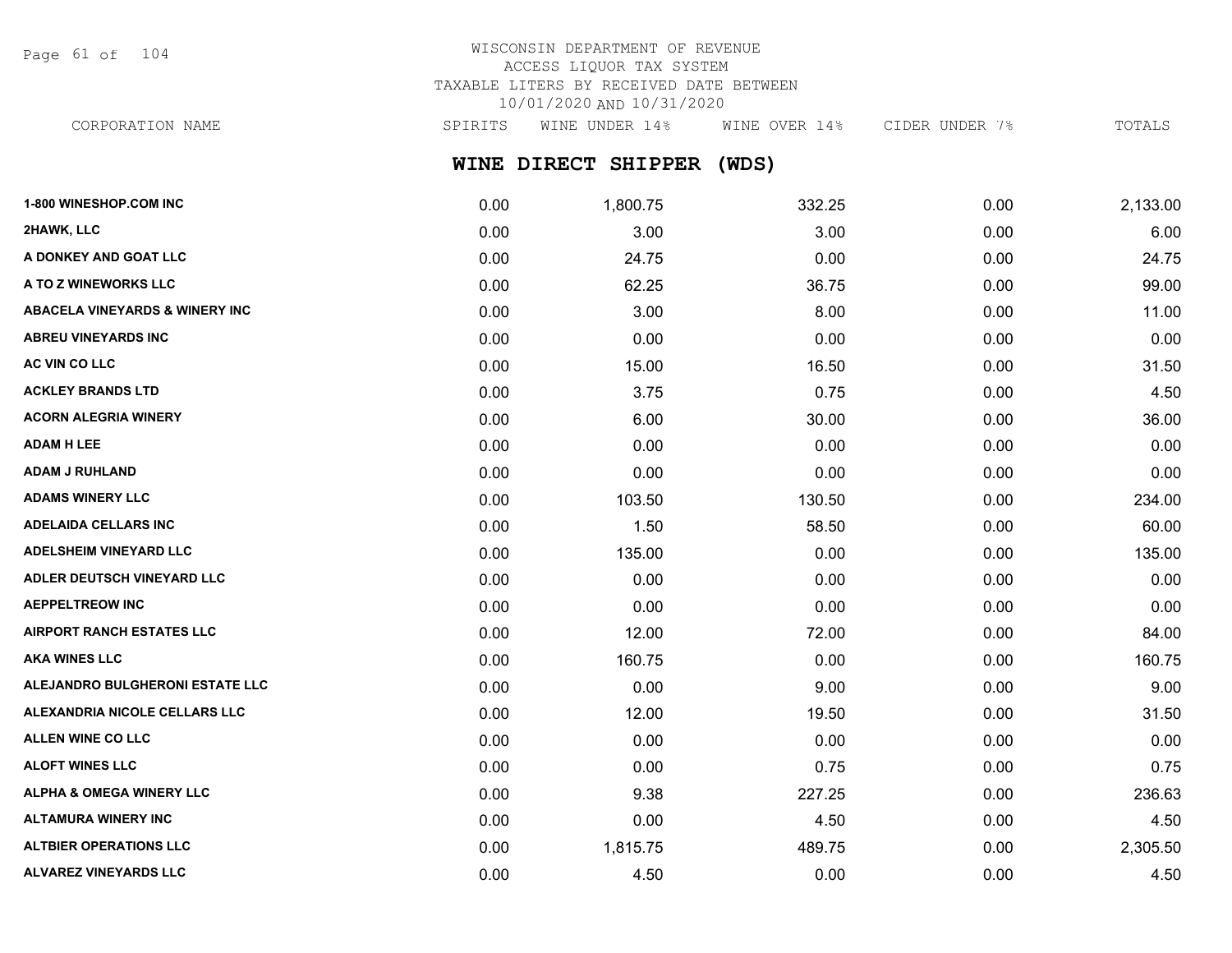Page 62 of 104

| CORPORATION NAME                       | SPIRITS | WINE UNDER 14% | WINE OVER 14% | CIDER UNDER 7% | TOTALS |
|----------------------------------------|---------|----------------|---------------|----------------|--------|
| <b>AMANDA STEFL</b>                    | 0.00    | 0.00           | 0.00          | 0.00           | 0.00   |
| <b>AMAVI CELLARS LLC</b>               | 0.00    | 7.50           | 19.50         | 0.00           | 27.00  |
| <b>AMERICAN WINE TRADE INC</b>         | 0.00    | 22.50          | 0.00          | 0.00           | 22.50  |
| <b>AMICI CELLARS INC</b>               | 0.00    | 0.00           | 0.75          | 0.00           | 0.75   |
| <b>AMIZETTA VINEYARDS WINERY LLC</b>   | 0.00    | 0.00           | 24.00         | 0.00           | 24.00  |
| <b>AMPELOS CELLARS INC</b>             | 0.00    | 9.75           | 15.00         | 0.00           | 24.75  |
| <b>AMUSE BOUCHE LLC</b>                | 0.00    | 0.00           | 4.50          | 0.00           | 4.50   |
| <b>ANCIEN WINES INC</b>                | 0.00    | 0.00           | 27.00         | 0.00           | 27.00  |
| <b>ANCIENT PEAK INC</b>                | 0.00    | 0.00           | 0.00          | 0.00           | 0.00   |
| ANDERSONS CONN VALLEY WINERY INC       | 0.00    | 0.00           | 21.75         | 0.00           | 21.75  |
| <b>ANDIS WINES LLC</b>                 | 0.00    | 22.50          | 40.50         | 0.00           | 63.00  |
| <b>ANDREW J HEINZL</b>                 | 0.00    | 0.00           | 0.00          | 0.00           | 0.00   |
| <b>ANDREW MURRAY, LLC</b>              | 0.00    | 3.00           | 15.00         | 0.00           | 18.00  |
| <b>ANDREW TOW</b>                      | 0.00    | 0.00           | 0.00          | 0.00           | 0.00   |
| <b>ANIMO LP</b>                        | 0.00    | 0.00           | 0.00          | 0.00           | 0.00   |
| ANNADEL VINEYARD PARTNERS(DE) LLC      | 0.00    | 0.00           | 0.00          | 0.00           | 0.00   |
| <b>ANOMALY VINEYARDS LLC</b>           | 0.00    | 0.00           | 0.00          | 0.00           | 0.00   |
| <b>ANTHILL FARMS LLC</b>               | 0.00    | 134.25         | 0.00          | 0.00           | 134.25 |
| <b>ANTHONY M TRUCHARD</b>              | 0.00    | 0.00           | 27.00         | 0.00           | 27.00  |
| <b>ANTHONY ROAD WINE CO INC</b>        | 0.00    | 0.00           | 0.00          | 0.00           | 0.00   |
| <b>APERTURE CELLARS, LLC</b>           | 0.00    | 0.00           | 6.75          | 0.00           | 6.75   |
| <b>APPELLATION TRADING COMPANY LLC</b> | 0.00    | 723.75         | 56.25         | 0.00           | 780.00 |
| <b>AQUA PUMPKIN INC</b>                | 0.00    | 13.50          | 4.50          | 0.00           | 18.00  |
| <b>ARC WINERY LLC</b>                  | 0.00    | 0.00           | 0.00          | 0.00           | 0.00   |
| <b>ARCHANGEL INVESTMENTS LLC</b>       | 0.00    | 0.00           | 6.00          | 0.00           | 6.00   |
| <b>ARETE WINES LLC</b>                 | 0.00    | 0.00           | 0.00          | 0.00           | 0.00   |
| <b>ARIETTA INC</b>                     | 0.00    | 0.00           | 22.50         | 0.00           | 22.50  |
| <b>ARISTA WINES LLC</b>                | 0.00    | 0.00           | 9.00          | 0.00           | 9.00   |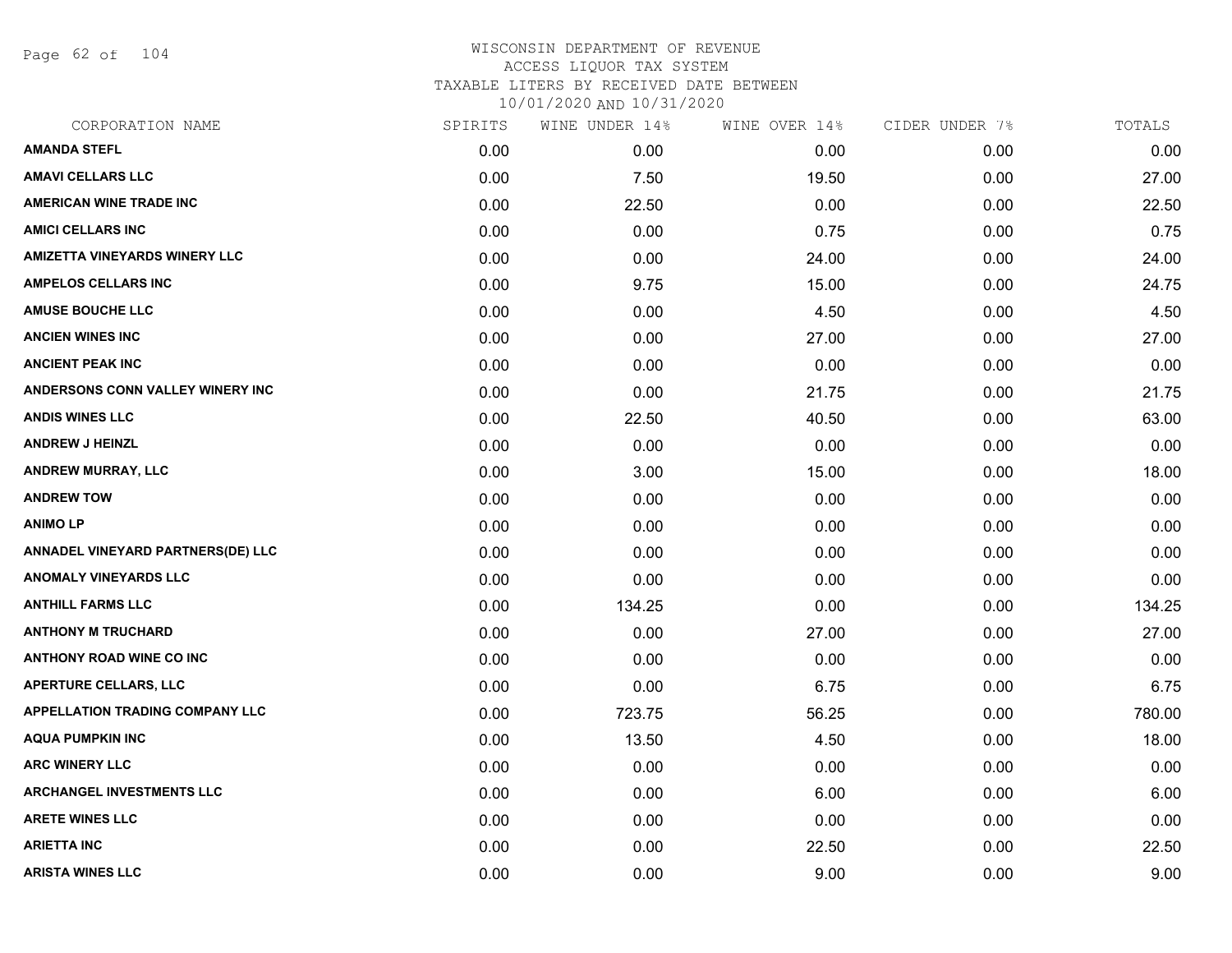Page 63 of 104

| CORPORATION NAME                        | SPIRITS | WINE UNDER 14% | WINE OVER 14% | CIDER UNDER 7% | TOTALS |
|-----------------------------------------|---------|----------------|---------------|----------------|--------|
| <b>ARIZONA STRONGHOLD VINEYARDS LLC</b> | 0.00    | 0.00           | 0.00          | 0.00           | 0.00   |
| <b>ARKENSTONE VINEYARDS LLC</b>         | 0.00    | 0.00           | 4.50          | 0.00           | 4.50   |
| <b>ARMIDA WINERY INC</b>                | 0.00    | 30.00          | 59.25         | 0.00           | 89.25  |
| <b>ARMSTRONG FAMILY WINERY LLC</b>      | 0.00    | 10.50          | 24.75         | 0.00           | 35.25  |
| <b>ARMSTRONG VINEYARDS INC</b>          | 0.00    | 0.00           | 0.00          | 0.00           | 0.00   |
| <b>ARNOT-ROBERTS LLC</b>                | 0.00    | 13.50          | 0.00          | 0.00           | 13.50  |
| <b>ARRINGTON VINEYARDS LLC</b>          | 0.00    | 92.63          | 156.75        | 0.00           | 249.38 |
| <b>ARTISTE MANAGEMENT CO LLC</b>        | 0.00    | 0.00           | 0.00          | 0.00           | 0.00   |
| AU BON CLIMAT LLC                       | 0.00    | 20.25          | 0.00          | 0.00           | 20.25  |
| <b>AUBERT WINEGROWING INC</b>           | 0.00    | 0.00           | 0.00          | 0.00           | 0.00   |
| <b>AUGUST BRIGGS JR INC</b>             | 0.00    | 4.50           | 6.00          | 0.00           | 10.50  |
| <b>AUSTIN NICHOLS &amp; CO INC</b>      | 0.00    | 481.50         | 0.00          | 0.00           | 481.50 |
| AVV WINERY CO LLC                       | 0.00    | 111.75         | 93.00         | 0.00           | 204.75 |
| <b>B &amp; B ORGANICS, LLC</b>          | 0.00    | 4.50           | 0.00          | 0.00           | 4.50   |
| <b>B WISE VINEYARDS LLC</b>             | 0.00    | 0.00           | 0.00          | 0.00           | 0.00   |
| <b>BABCOCK ENTERPRISES INC</b>          | 0.00    | 35.25          | 4.50          | 0.00           | 39.75  |
| <b>BADGER MOUNTAIN INC</b>              | 0.00    | 0.00           | 0.00          | 0.00           | 0.00   |
| <b>BADGER STATE BREWING COMPANY LLC</b> | 0.00    | 0.00           | 0.00          | 0.00           | 0.00   |
| <b>BALBOA WINERY LLC</b>                | 0.00    | 19.50          | 55.50         | 0.00           | 75.00  |
| <b>BALLENTINE VINEYARDS INC</b>         | 0.00    | 9.00           | 37.50         | 0.00           | 46.50  |
| <b>BALTIMORE BEND VINEYARD LLC</b>      | 0.00    | 0.00           | 0.00          | 0.00           | 0.00   |
| <b>BARGETTOS SANTA CRUZ WINERY INC</b>  | 0.00    | 20.09          | 10.34         | 0.00           | 30.43  |
| <b>BARLOW VINEYARDS LLC</b>             | 0.00    | 3.00           | 1.50          | 0.00           | 4.50   |
| <b>BARNARD GRIFFIN INC</b>              | 0.00    | 0.00           | 0.00          | 0.00           | 0.00   |
| <b>BARNETT VINEYARDS LP</b>             | 0.00    | 9.00           | 25.50         | 0.00           | 34.50  |
| <b>BATTLE FAMILY VINEYARDS LLC</b>      | 0.00    | 0.00           | 0.00          | 0.00           | 0.00   |
| <b>BAW INC</b>                          | 0.00    | 548.50         | 257.00        | 0.00           | 805.50 |
| <b>BAYFIELD WINERY, LTD.</b>            | 0.00    | 0.00           | 0.00          | 0.00           | 0.00   |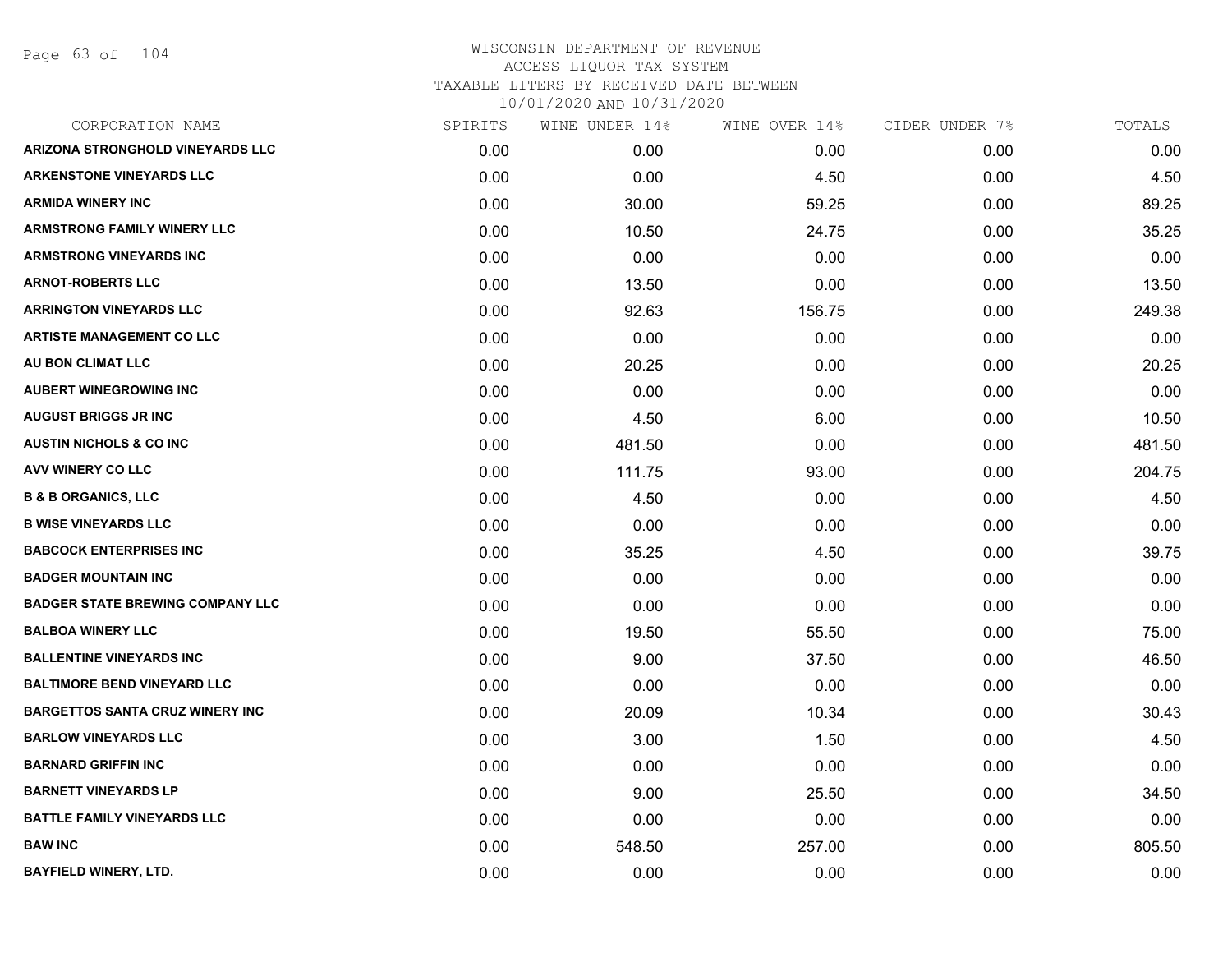Page 64 of 104

## WISCONSIN DEPARTMENT OF REVENUE ACCESS LIQUOR TAX SYSTEM TAXABLE LITERS BY RECEIVED DATE BETWEEN

| CORPORATION NAME                                 | SPIRITS | WINE UNDER 14% | WINE OVER 14% | CIDER UNDER 7% | TOTALS |
|--------------------------------------------------|---------|----------------|---------------|----------------|--------|
| <b>BEAUREGARD VINEYARDS LLC</b>                  | 0.00    | 24.75          | 0.00          | 0.00           | 24.75  |
| <b>BEAUX FRERES LLC</b>                          | 0.00    | 56.98          | 1.50          | 0.00           | 58.48  |
| <b>BECKER FARMS INC</b>                          | 0.00    | 0.00           | 0.00          | 0.00           | 0.00   |
| <b>BEDELL NORTH FORK LLC</b>                     | 0.00    | 11.25          | 0.00          | 0.00           | 11.25  |
| <b>BEDROCK WINE COMPANY LP</b>                   | 0.00    | 0.00           | 0.00          | 0.00           | 0.00   |
| <b>BEHRENS AND DRINKWARD</b>                     | 0.00    | 0.00           | 15.75         | 0.00           | 15.75  |
| <b>BEL VINO LLC</b>                              | 0.00    | 8.25           | 4.50          | 0.00           | 12.75  |
| <b>BELLAVINI WINERY</b>                          | 0.00    | 78.00          | 0.00          | 0.00           | 78.00  |
| <b>BELLEVINEZ LLC</b>                            | 0.00    | 0.00           | 0.00          | 0.00           | 0.00   |
| <b>BENESSERE VINEYARDS LTD</b>                   | 0.00    | 1.50           | 24.00         | 0.00           | 25.50  |
| <b>BENNETT LANE WINERY LLC</b>                   | 0.00    | 0.00           | 33.00         | 0.00           | 33.00  |
| <b>BENOVIA WINERY LLC</b>                        | 0.00    | 10.50          | 93.75         | 0.00           | 104.25 |
| <b>BENT CREEK WINERY LLC</b>                     | 0.00    | 0.00           | 2.25          | 0.00           | 2.25   |
| <b>BERGSTROM WINES LLC</b>                       | 0.00    | 13.50          | 0.00          | 0.00           | 13.50  |
| <b>BERNARDUS LLC</b>                             | 0.00    | 5.25           | 44.63         | 0.00           | 49.88  |
| BETHEL HEIGHTS VINEYARD INC                      | 0.00    | 9.75           | 0.00          | 0.00           | 9.75   |
| <b>BETTER BRANDS INTERNATIONAL</b>               | 0.00    | 0.00           | 0.00          | 0.00           | 0.00   |
| <b>BETZ CELLARS LLC</b>                          | 0.00    | 0.00           | 0.00          | 0.00           | 0.00   |
| <b>BEVAN CELLARS, LLC</b>                        | 0.00    | 0.00           | 0.00          | 0.00           | 0.00   |
| BIEN NACIDO VINEYARDS OF RANCHO TEPUSQUET<br>LP. | 0.00    | 3.00           | 0.00          | 0.00           | 3.00   |
| <b>BIG TABLE FARM, INC</b>                       | 0.00    | 62.25          | 28.50         | 0.00           | 90.75  |
| <b>BILTMORE ESTATE WINE COMPANY</b>              | 0.00    | 402.75         | 177.75        | 0.00           | 580.50 |
| <b>BLACK CAT VINEYARD LLC</b>                    | 0.00    | 0.00           | 28.50         | 0.00           | 28.50  |
| <b>BLACK MESA WINERY LLC</b>                     | 0.00    | 0.00           | 0.00          | 0.00           | 0.00   |
| <b>BLACKBIRD VINEYARDS LLC</b>                   | 0.00    | 24.75          | 116.25        | 0.00           | 141.00 |
| <b>BLAIR VINEYARDS LLC</b>                       | 0.00    | 0.00           | 0.00          | 0.00           | 0.00   |
| <b>BLANKIET ESTATE LLC</b>                       | 0.00    | 0.00           | 0.00          | 0.00           | 0.00   |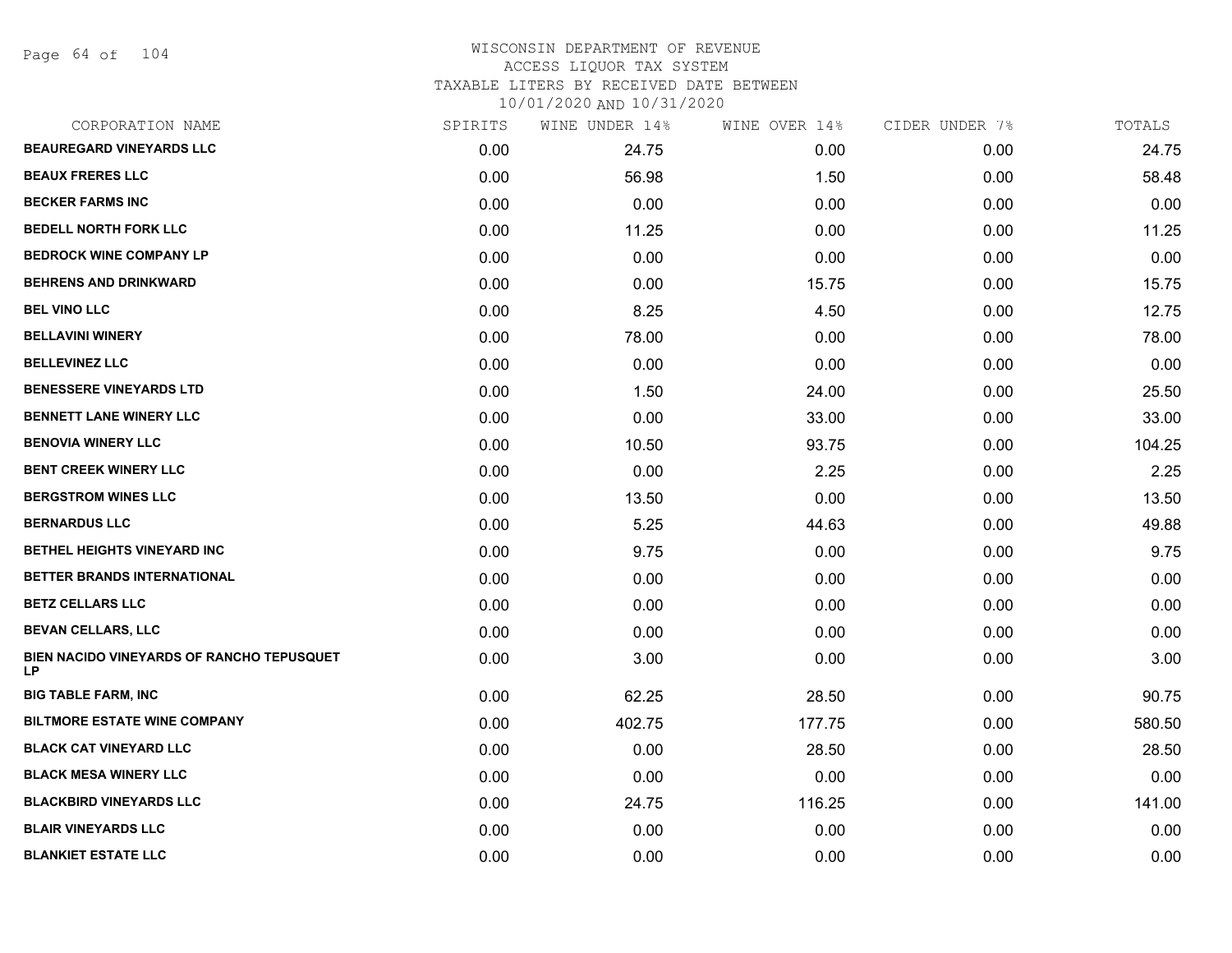Page 65 of 104

| CORPORATION NAME                              | SPIRITS | WINE UNDER 14% | WINE OVER 14% | CIDER UNDER 7% | TOTALS |
|-----------------------------------------------|---------|----------------|---------------|----------------|--------|
| <b>BLIND HORSE WINERY LLC</b>                 | 0.00    | 0.00           | 0.00          | 0.00           | 0.00   |
| <b>BLUE FARM, LLC</b>                         | 0.00    | 31.50          | 0.00          | 0.00           | 31.50  |
| <b>BLUE SKY VINTNERS LLC</b>                  | 0.00    | 4.50           | 0.00          | 0.00           | 4.50   |
| <b>BNA WINE GROUP LLC</b>                     | 0.00    | 0.00           | 0.00          | 0.00           | 0.00   |
| <b>BOARS VIEW LLC</b>                         | 0.00    | 0.00           | 0.00          | 0.00           | 0.00   |
| <b>BOEDECKER CELLARS, LLC</b>                 | 0.00    | 0.00           | 0.00          | 0.00           | 0.00   |
| <b>BOEGER WINERY INC</b>                      | 0.00    | 20.25          | 87.75         | 0.00           | 108.00 |
| <b>BOEKENOOGEN WINERY LLC</b>                 | 0.00    | 0.00           | 280.00        | 0.00           | 280.00 |
| <b>BOGLE VINEYARDS INC</b>                    | 0.00    | 36.75          | 111.75        | 0.00           | 148.50 |
| <b>BOLO CELLARS, LLC</b>                      | 0.00    | 0.00           | 0.00          | 0.00           | 0.00   |
| <b>BONNY DOON WINERY INC</b>                  | 0.00    | 2.25           | 0.75          | 0.00           | 3.00   |
| <b>BOOKWALTER WINERY LLC</b>                  | 0.00    | 0.00           | 24.75         | 0.00           | 24.75  |
| <b>BOTHAM BRANDS LLC</b>                      | 0.00    | 0.00           | 0.00          | 0.00           | 0.00   |
| <b>BOUCHAINE VINEYARDS INC</b>                | 0.00    | 29.25          | 69.00         | 0.00           | 98.25  |
| <b>BOUNDARY BREAKS LLC</b>                    | 0.00    | 0.00           | 0.00          | 0.00           | 0.00   |
| <b>BOWERS HARBOR VINEYARDS AND WINERY INC</b> | 0.00    | 64.50          | 0.00          | 0.00           | 64.50  |
| <b>BRADLEY GEARHART</b>                       | 0.00    | 24.75          | 0.00          | 0.00           | 24.75  |
| <b>BRADLEY L ALLEN</b>                        | 0.00    | 0.00           | 0.00          | 0.00           | 0.00   |
| <b>BRANCHES WINERY LLC</b>                    | 0.00    | 0.00           | 0.00          | 0.00           | 0.00   |
| <b>BRASSFIELD ESTATE WINERY LLC</b>           | 0.00    | 0.00           | 0.00          | 0.00           | 0.00   |
| <b>BRECON ESTATE INC</b>                      | 0.00    | 6.00           | 31.50         | 0.00           | 37.50  |
| <b>BRET LOPEZ</b>                             | 0.00    | 0.00           | 0.00          | 0.00           | 0.00   |
| <b>BRETON WINE COMPANY INC</b>                | 0.00    | 0.00           | 0.00          | 0.00           | 0.00   |
| <b>BREWDOG BREWING COMPANY LLC</b>            | 0.00    | 0.00           | 0.00          | 0.00           | 0.00   |
| <b>BRIAN C LOKRANTZ</b>                       | 0.00    | 0.00           | 0.00          | 0.00           | 0.00   |
| <b>BRIAN CARTER CELLARS LLC</b>               | 0.00    | 0.00           | 0.00          | 0.00           | 0.00   |
| <b>BRIAN M HEATH</b>                          | 0.00    | 11.25          | 3.75          | 0.00           | 15.00  |
| <b>BRICOLEUR VINEYARDS LLC</b>                | 0.00    | 2.25           | 3.75          | 0.00           | 6.00   |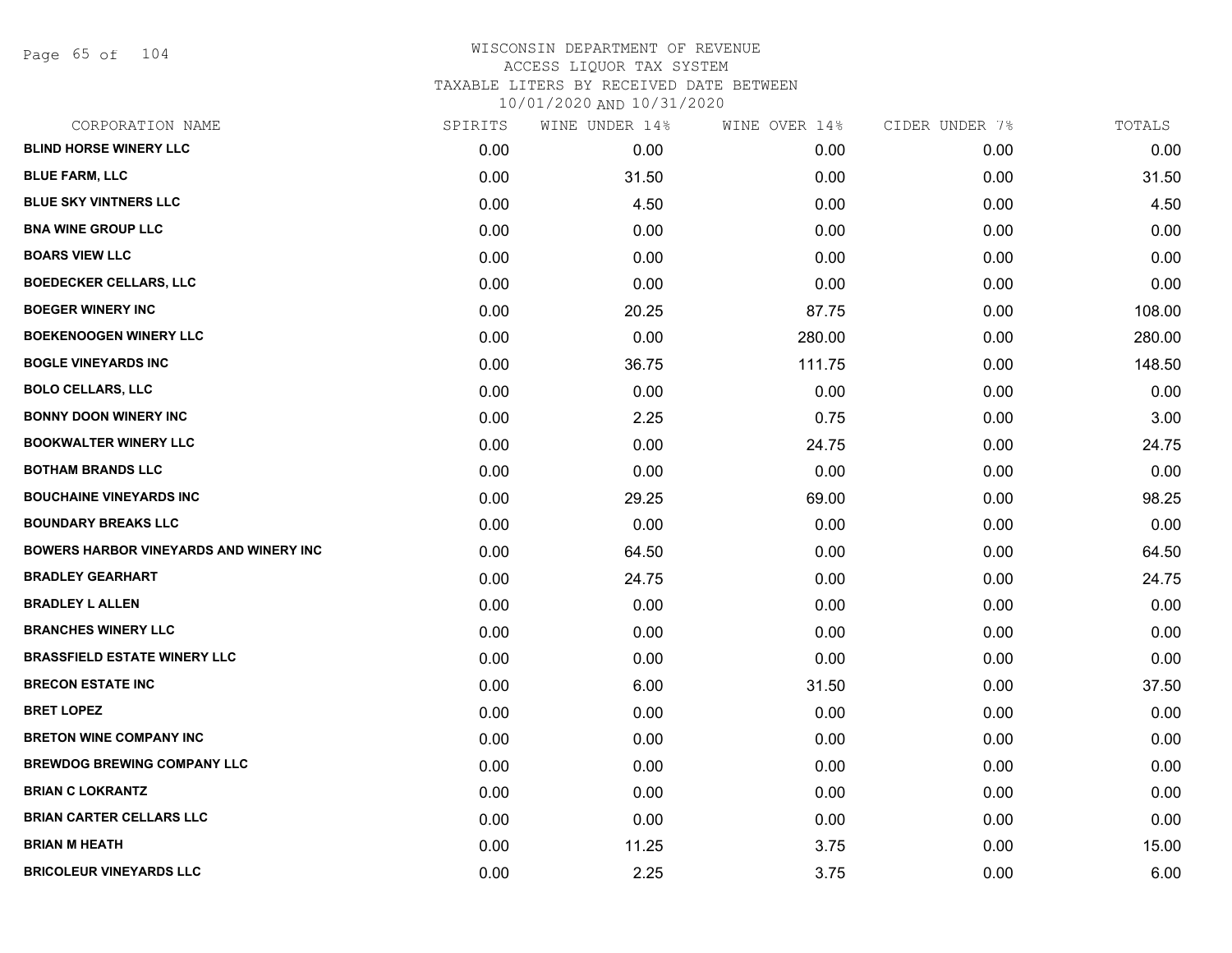| CORPORATION NAME                       | SPIRITS | WINE UNDER 14% | WINE OVER 14% | CIDER UNDER 7% | TOTALS    |
|----------------------------------------|---------|----------------|---------------|----------------|-----------|
| <b>BRIDGEVIEW VINEYARDS INC</b>        | 0.00    | 0.00           | 0.00          | 0.00           | 0.00      |
| <b>BRIGADOON FARM &amp; WINERY LLC</b> | 0.00    | 0.00           | 0.00          | 0.00           | 0.00      |
| <b>BRIGHT CELLARS INC</b>              | 0.00    | 6,132.00       | 4,770.75      | 0.00           | 10,902.75 |
| <b>BRIX CIDER LLC</b>                  | 0.00    | 0.00           | 0.00          | 0.00           | 0.00      |
| <b>BRONCO WINE COMPANY</b>             | 0.00    | 13.50          | 9.00          | 0.00           | 22.50     |
| BROWN COUNTY WINE COMPANY, INC.        | 0.00    | 24.00          | 3.00          | 0.00           | 27.00     |
| <b>BROWN ESTATE VINEYARDS LLC</b>      | 0.00    | 45.00          | 98.25         | 0.00           | 143.25    |
| <b>BROWNE FAMILY WINES LLC</b>         | 0.00    | 0.00           | 0.75          | 0.00           | 0.75      |
| <b>BRUTOCAO CELLARS LP</b>             | 0.00    | 87.75          | 39.00         | 0.00           | 126.75    |
| <b>BRYANT VINEYARDS INC</b>            | 0.00    | 0.00           | 0.00          | 0.00           | 0.00      |
| <b>BUCKLER FAMILY VINEYARDS LLC</b>    | 0.00    | 10.50          | 37.50         | 0.00           | 48.00     |
| <b>BUEHLER VINEYARDS INC</b>           | 0.00    | 18.00          | 0.00          | 0.00           | 18.00     |
| <b>BULLY HILL VINEYARDS INC</b>        | 0.00    | 0.00           | 0.00          | 0.00           | 0.00      |
| <b>BURGESS CELLARS INC</b>             | 0.00    | 0.75           | 12.75         | 0.00           | 13.50     |
| <b>BURRELL SCHOOL VINEYARDS INC</b>    | 0.00    | 0.00           | 0.00          | 0.00           | 0.00      |
| <b>BUTTONWOOD FARM WINERY INC</b>      | 0.00    | 22.50          | 0.00          | 0.00           | 22.50     |
| <b>BWSC LLC</b>                        | 0.00    | 7,945.50       | 3,184.50      | 0.00           | 11,130.00 |
| <b>C &amp; C WINE SERVICES INC</b>     | 0.00    | 4.50           | 107.25        | 0.00           | 111.75    |
| <b>C &amp; N CORPORATION</b>           | 0.00    | 0.00           | 0.00          | 0.00           | 0.00      |
| C G DI ARIE VINEYARD & WINERY LLC      | 0.00    | 7.50           | 23.25         | 0.00           | 30.75     |
| <b>C MONDAVI &amp; FAMILY</b>          | 0.00    | 108.75         | 518.27        | 0.00           | 627.02    |
| <b>CADA LLC</b>                        | 0.00    | 0.00           | 0.00          | 0.00           | 0.00      |
| <b>CAIN CELLARS INC</b>                | 0.00    | 0.00           | 0.00          | 0.00           | 0.00      |
| <b>CAKEBREAD CELLARS</b>               | 0.00    | 427.50         | 212.25        | 0.00           | 639.75    |
| <b>CALCAREOUS VINEYARD LLC</b>         | 0.00    | 5.25           | 73.50         | 0.00           | 78.75     |
| <b>CALDWELL WINERY LLC</b>             | 0.00    | 0.00           | 0.00          | 0.00           | 0.00      |
| <b>CALLAWAY TEMECULA LP</b>            | 0.00    | 25.49          | 48.00         | 0.00           | 73.49     |
| CALWD, INC.                            | 0.00    | 0.00           | 0.00          | 0.00           | 0.00      |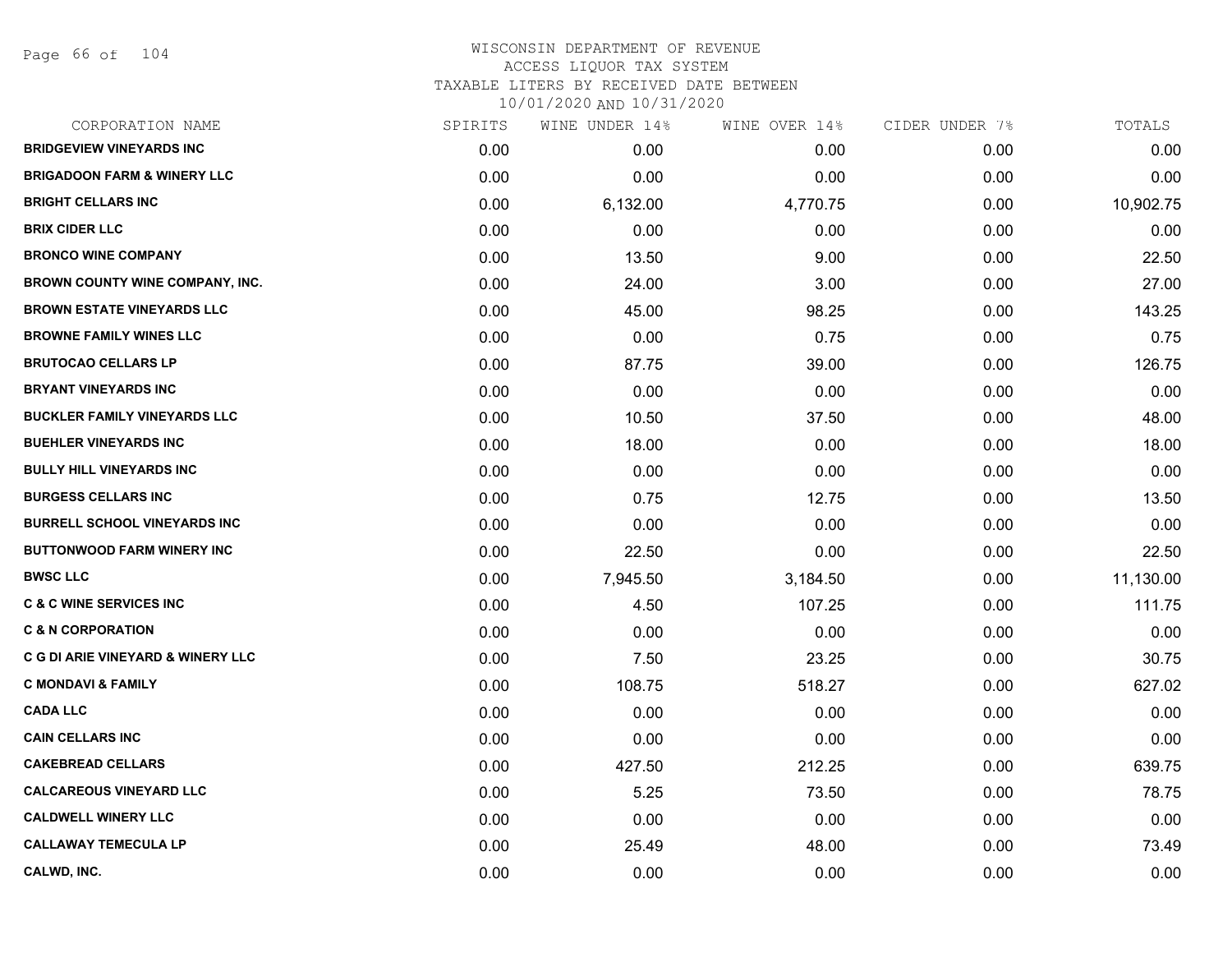Page 67 of 104

| CORPORATION NAME                                  | SPIRITS | WINE UNDER 14% | WINE OVER 14% | CIDER UNDER 7% | TOTALS   |
|---------------------------------------------------|---------|----------------|---------------|----------------|----------|
| <b>CAMARDA CORP</b>                               | 0.00    | 0.00           | 2.25          | 0.00           | 2.25     |
| <b>CARACCIOLI CELLARS INC</b>                     | 0.00    | 0.00           | 0.00          | 0.00           | 0.00     |
| <b>CARHARTT VINEYARD, INC.</b>                    | 0.00    | 10.50          | 6.75          | 0.00           | 17.25    |
| <b>CARL THOMA</b>                                 | 0.00    | 29.25          | 0.00          | 0.00           | 29.25    |
| <b>CARLISLE WINERY &amp; VINEYARDS LLC</b>        | 0.00    | 0.00           | 0.00          | 0.00           | 0.00     |
| <b>CARLSON VINEYARDS INC</b>                      | 0.00    | 61.50          | 0.00          | 0.00           | 61.50    |
| <b>CARNEROS WINE COMPANY INC</b>                  | 0.00    | 0.00           | 0.00          | 0.00           | 0.00     |
| <b>CARR WINERY INC</b>                            | 0.00    | 0.00           | 0.00          | 0.00           | 0.00     |
| <b>CASTORO CELLARS</b>                            | 0.00    | 183.00         | 86.25         | 0.00           | 269.25   |
| <b>CATHERINE ELIZABETH INC</b>                    | 0.00    | 0.00           | 0.00          | 0.00           | 0.00     |
| <b>CAYMUS VINEYARDS INC</b>                       | 0.00    | 0.00           | 135.00        | 0.00           | 135.00   |
| <b>CBGE LLC</b>                                   | 0.00    | 15.00          | 16.50         | 0.00           | 31.50    |
| <b>CECIL A ZERBA</b>                              | 0.00    | 0.00           | 9.00          | 0.00           | 9.00     |
| <b>CEDAR KNOLL VINEYARDS INC</b>                  | 0.00    | 0.00           | 67.50         | 0.00           | 67.50    |
| <b>CEJA VINEYARDS INC</b>                         | 0.00    | 0.00           | 0.00          | 0.00           | 0.00     |
| <b>CELIA WELCH WINES LLC</b>                      | 0.00    | 0.00           | 0.00          | 0.00           | 0.00     |
| <b>CELLAR RAT CELLARS LLC</b>                     | 0.00    | 6,667.77       | 0.00          | 0.00           | 6,667.77 |
| <b>CHAPPELLET WINERY INC</b>                      | 0.00    | 15.00          | 167.25        | 0.00           | 182.25   |
| <b>CHARLES &amp; MARTHA BARRA</b>                 | 0.00    | 6.00           | 43.50         | 0.00           | 49.50    |
| <b>CHARLES REININGER LLC</b>                      | 0.00    | 5.25           | 39.50         | 0.00           | 44.75    |
| <b>CHATEAU BIANCA INC</b>                         | 0.00    | 0.00           | 0.00          | 0.00           | 0.00     |
| <b>CHATEAU DIANA LLC</b>                          | 0.00    | 0.00           | 9.00          | 0.00           | 9.00     |
| <b>CHATEAU GRAND TRAVERSE LTD</b>                 | 0.00    | 127.75         | 2.25          | 0.00           | 130.00   |
| <b>CHATEAU MARGENE INC</b>                        | 0.00    | 0.00           | 0.00          | 0.00           | 0.00     |
| <b>CHATEAU MORRISETTE INC</b>                     | 0.00    | 38.25          | 0.00          | 0.00           | 38.25    |
| <b>CHATEAU OPERATIONS, LTD.</b>                   | 0.00    | 46.13          | 10.75         | 0.00           | 56.88    |
| <b>CHATEAU POTELLE HOLDINGS LLC</b>               | 0.00    | 0.00           | 0.00          | 0.00           | 0.00     |
| <b>CHATEAU ST CROIX WINERY &amp; VINEYARD LLC</b> | 0.00    | 0.00           | 0.00          | 0.00           | 0.00     |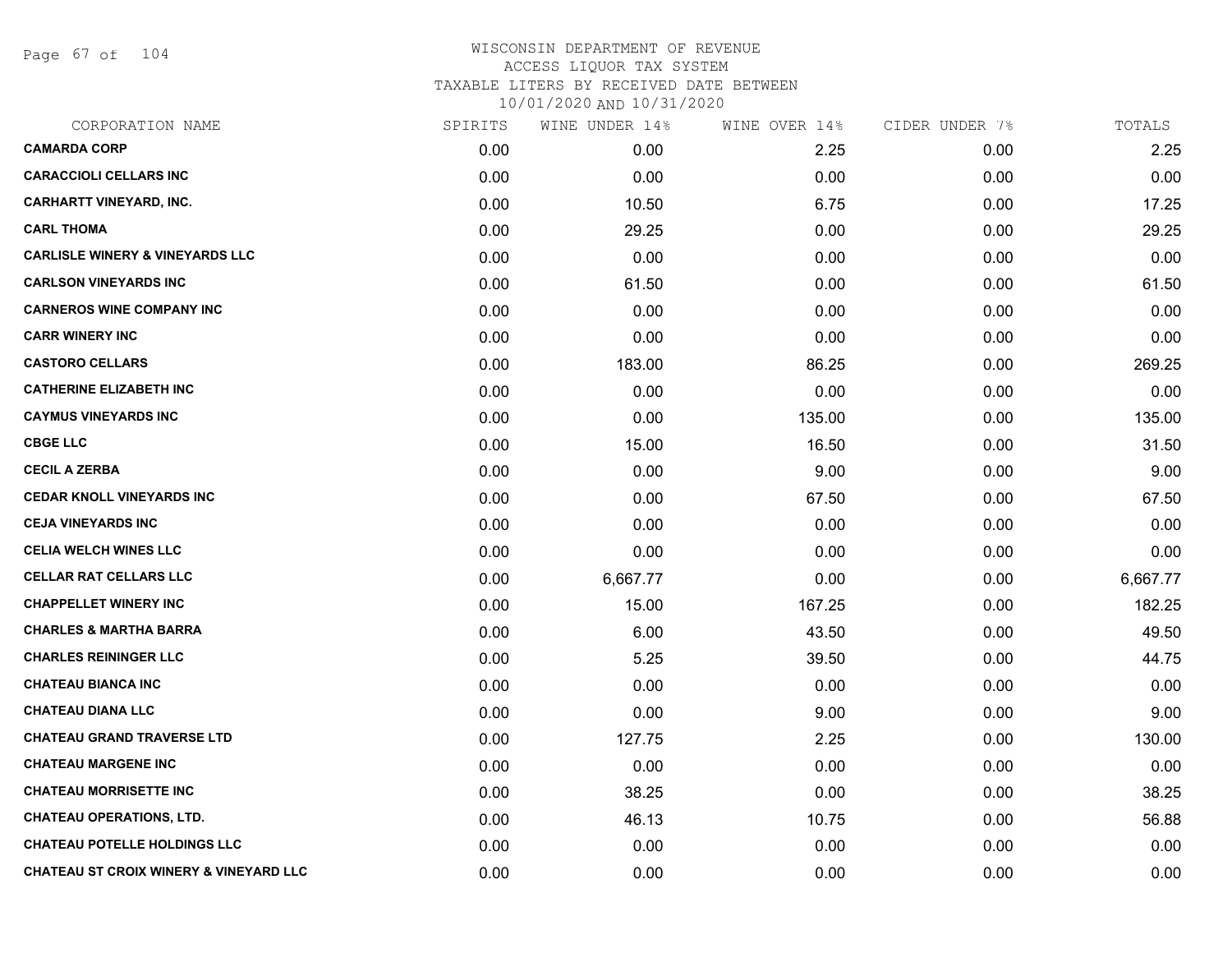Page 68 of 104

| CORPORATION NAME                             | SPIRITS | WINE UNDER 14% | WINE OVER 14% | CIDER UNDER 7% | TOTALS |
|----------------------------------------------|---------|----------------|---------------|----------------|--------|
| <b>CHERRY HILL LLC</b>                       | 0.00    | 0.00           | 0.00          | 0.00           | 0.00   |
| CHIARELLO FAMILY VINEYARDS LLC               | 0.00    | 0.00           | 0.00          | 0.00           | 0.00   |
| <b>CHILDRESS WINERY, LLC</b>                 | 0.00    | 51.01          | 0.00          | 0.00           | 51.01  |
| <b>CHIMNEY ROCK WINERY LLC</b>               | 0.00    | 65.25          | 41.25         | 0.00           | 106.50 |
| <b>CHRISTOPHE BARON</b>                      | 0.00    | 0.00           | 0.00          | 0.00           | 0.00   |
| <b>CHRISTOPHER FIGGINS</b>                   | 0.00    | 0.75           | 18.00         | 0.00           | 18.75  |
| <b>CHRISTOPHER L SHOWN</b>                   | 0.00    | 0.00           | 0.00          | 0.00           | 0.00   |
| <b>CINNABAR VINEYARDS &amp; WINERY LLC</b>   | 0.00    | 0.00           | 0.00          | 0.00           | 0.00   |
| <b>CIPCO INC.</b>                            | 0.00    | 5.25           | 12.75         | 0.00           | 18.00  |
| <b>CLEARWATER CANYON CELLARS LLC</b>         | 0.00    | 1.50           | 3.00          | 0.00           | 4.50   |
| <b>CLIF BAR FAMILY WINERY &amp; FARM LLC</b> | 0.00    | 60.00          | 104.25        | 0.00           | 164.25 |
| <b>CLINE CELLARS INC</b>                     | 0.00    | 9.75           | 108.00        | 0.00           | 117.75 |
| <b>CLOS DU VAL WINE CO LTD</b>               | 0.00    | 65.25          | 87.75         | 0.00           | 153.00 |
| <b>CLOS LACHANCE WINES LLC</b>               | 0.00    | 3.75           | 5.25          | 0.00           | 9.00   |
| <b>COCKERELL WINE CONSULTING LLC</b>         | 0.00    | 0.00           | 0.00          | 0.00           | 0.00   |
| <b>CODORNIU NAPA INC</b>                     | 0.00    | 108.75         | 333.00        | 0.00           | 441.75 |
| <b>COELHO WINERY INC</b>                     | 0.00    | 11.25          | 0.75          | 0.00           | 12.00  |
| <b>COL SOLARE, LLP</b>                       | 0.00    | 0.00           | 38.25         | 0.00           | 38.25  |
| <b>COLGIN PARTNERS LLC</b>                   | 0.00    | 0.00           | 0.00          | 0.00           | 0.00   |
| <b>COLLEEN M BOS</b>                         | 0.00    | 0.00           | 0.00          | 0.00           | 0.00   |
| <b>COLONIAL GREEN TRUST</b>                  | 0.00    | 0.00           | 0.00          | 0.00           | 0.00   |
| <b>COLUMBIA RIVER WINERY INC</b>             | 0.00    | 40.50          | 25.50         | 0.00           | 66.00  |
| <b>COMSTOCK WINES LLC</b>                    | 0.00    | 4.50           | 4.50          | 0.00           | 9.00   |
| <b>CONSTELLATION BRANDS U.S. OPERATIONS</b>  | 0.00    | 281.64         | 444.75        | 0.00           | 726.39 |
| <b>CONUNDRUM WINERY LLC</b>                  | 0.00    | 12.75          | 0.00          | 0.00           | 12.75  |
| <b>CONWAY VINEYARDS INC</b>                  | 0.00    | 0.00           | 0.00          | 0.00           | 0.00   |
| <b>COOL HAND VINEYARDS LLC</b>               | 0.00    | 25.50          | 55.50         | 0.00           | 81.00  |
| <b>COOPER VINEYARDS LLC</b>                  | 0.00    | 0.00           | 0.00          | 0.00           | 0.00   |
|                                              |         |                |               |                |        |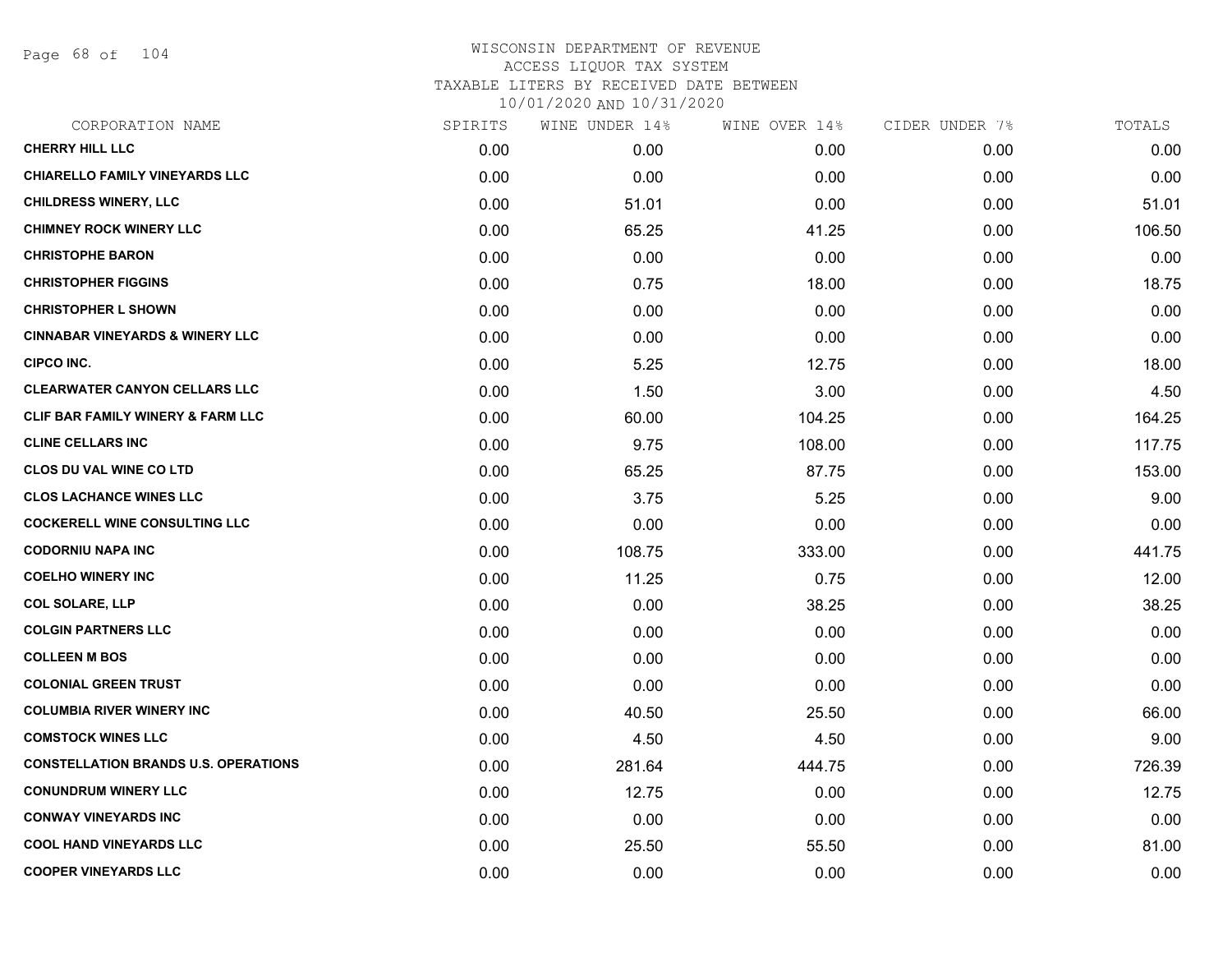Page 69 of 104

## WISCONSIN DEPARTMENT OF REVENUE ACCESS LIQUOR TAX SYSTEM TAXABLE LITERS BY RECEIVED DATE BETWEEN

| CORPORATION NAME                       | SPIRITS | WINE UNDER 14% | WINE OVER 14% | CIDER UNDER 7% | TOTALS |
|----------------------------------------|---------|----------------|---------------|----------------|--------|
| <b>COPPER CANE LLC</b>                 | 0.00    | 79.50          | 11.25         | 0.00           | 90.75  |
| <b>COR WINE CELLARS, LLC</b>           | 0.00    | 0.00           | 0.00          | 0.00           | 0.00   |
| <b>CORISON WINERY INC</b>              | 0.00    | 53.25          | 9.00          | 0.00           | 62.25  |
| <b>CORNERSTONE CELLARS LLC</b>         | 0.00    | 0.00           | 30.00         | 0.00           | 30.00  |
| <b>CORY J MICHAL</b>                   | 0.00    | 78.75          | 0.00          | 0.00           | 78.75  |
| <b>COTE D'OR IMPORTS LLC</b>           | 0.00    | 0.00           | 0.00          | 0.00           | 0.00   |
| <b>COURAGEOUS INC</b>                  | 0.00    | 0.00           | 0.00          | 0.00           | 0.00   |
| <b>CRAIG FLETCHER</b>                  | 0.00    | 0.00           | 0.00          | 0.00           | 0.00   |
| <b>CRAIG S HANDLY</b>                  | 0.00    | 0.00           | 9.00          | 0.00           | 9.00   |
| <b>CREATIVE WINE CONCEPTS INC</b>      | 0.00    | 27.00          | 4.50          | 0.00           | 31.50  |
| <b>CREW WINE COMPANY LLC</b>           | 0.00    | 4.50           | 0.00          | 0.00           | 4.50   |
| <b>CRIMSON WINE GROUP LTD</b>          | 0.00    | 39.75          | 12.75         | 0.00           | 52.50  |
| <b>CRISTOM VINEYARDS INC</b>           | 0.00    | 27.00          | 0.00          | 0.00           | 27.00  |
| <b>CROCKER &amp; STARR WINE CO LLC</b> | 0.00    | 0.00           | 11.25         | 0.00           | 11.25  |
| <b>CROFT LLC</b>                       | 0.00    | 23.26          | 0.00          | 0.00           | 23.26  |
| <b>CROWN POINT WINERY LLC</b>          | 0.00    | 0.00           | 0.00          | 0.00           | 0.00   |
| <b>CRUSE WINE COMPANY, LLC</b>         | 0.00    | 0.00           | 8.25          | 0.00           | 8.25   |
| <b>CULLEN AND HARRISON LLC</b>         | 0.00    | 0.00           | 0.00          | 0.00           | 0.00   |
| <b>CUNAT PREMIUM VINEYARDS LLC</b>     | 0.00    | 0.00           | 207.00        | 0.00           | 207.00 |
| <b>CUSHMAN WINERY CORPORATION</b>      | 0.00    | 2.25           | 54.00         | 0.00           | 56.25  |
| <b>CUVAISON INC</b>                    | 0.00    | 99.75          | 111.75        | 0.00           | 211.50 |
| <b>CWC WINERY LLC</b>                  | 0.00    | 0.00           | 0.00          | 0.00           | 0.00   |
| <b>D MYERS LLC</b>                     | 0.00    | 4.25           | 0.00          | 0.00           | 4.25   |
| <b>DADY CAPITAL LLLP</b>               | 0.00    | 2.25           | 0.00          | 0.00           | 2.25   |
| DAMIANI WINE CELLARS, LLC              | 0.00    | 0.00           | 0.00          | 0.00           | 0.00   |
| <b>DANA ESTATES INC</b>                | 0.00    | 0.00           | 0.00          | 0.00           | 0.00   |
| <b>DANICA PATRICK</b>                  | 0.00    | 17.25          | 0.00          | 0.00           | 17.25  |
| <b>DANIEL J KOEPKE</b>                 | 0.00    | 0.00           | 0.00          | 0.00           | 0.00   |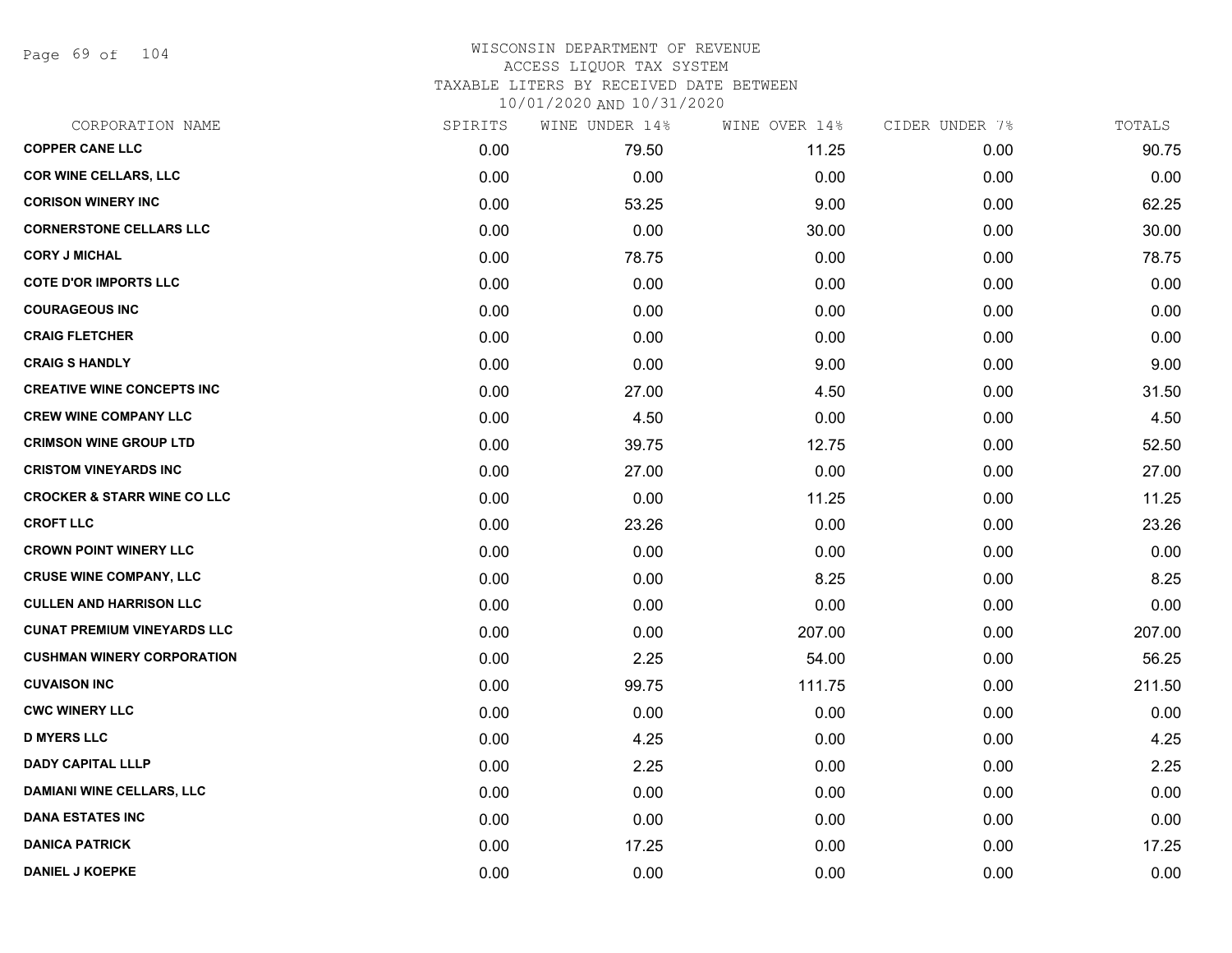Page 70 of 104

| CORPORATION NAME                      | SPIRITS | WINE UNDER 14% | WINE OVER 14% | CIDER UNDER 7% | TOTALS |
|---------------------------------------|---------|----------------|---------------|----------------|--------|
| DANZA DEL SOL WINERY INC              | 0.00    | 16.50          | 18.00         | 0.00           | 34.50  |
| <b>DANZINGER VINEYARDS LLC</b>        | 0.00    | 0.00           | 0.00          | 0.00           | 0.00   |
| <b>DAOU VINEYARDS LLC</b>             | 0.00    | 60.00          | 201.75        | 0.00           | 261.75 |
| <b>DARIOUSH KHALEDI WINERY LLC</b>    | 0.00    | 0.00           | 64.50         | 0.00           | 64.50  |
| <b>DAVERO SONOMA, INC</b>             | 0.00    | 9.75           | 54.00         | 0.00           | 63.75  |
| <b>DAVID BRUCE WINERY INC</b>         | 0.00    | 0.00           | 0.00          | 0.00           | 0.00   |
| <b>DAVID COFFARO</b>                  | 0.00    | 0.00           | 24.75         | 0.00           | 24.75  |
| <b>DAVID F MAHER</b>                  | 0.00    | 0.00           | 0.00          | 0.00           | 0.00   |
| <b>DAVID J ECKERT</b>                 | 0.00    | 37.20          | 0.00          | 0.00           | 37.20  |
| <b>DAVID J MATTHEWS</b>               | 0.00    | 11.25          | 0.00          | 0.00           | 11.25  |
| <b>DAVID JAMES LLC</b>                | 0.00    | 48.00          | 7.50          | 0.00           | 55.50  |
| <b>DAVID L MCGEE</b>                  | 0.00    | 15.75          | 2.25          | 0.00           | 18.00  |
| <b>DAVID R ARIZINI</b>                | 0.00    | 0.00           | 0.00          | 0.00           | 0.00   |
| <b>DAVID R RASMUSSEN</b>              | 0.00    | 0.00           | 0.00          | 0.00           | 0.00   |
| <b>DAVIS ESTATES LLC</b>              | 0.00    | 0.00           | 35.25         | 0.00           | 35.25  |
| <b>DAWN'S DREAM LLC</b>               | 0.00    | 0.00           | 0.00          | 0.00           | 0.00   |
| DE LA MONTANYA WINERY INC             | 0.00    | 0.00           | 4.50          | 0.00           | 4.50   |
| DE TIERRA VINEYARD LLC                | 0.00    | 0.00           | 0.00          | 0.00           | 0.00   |
| <b>DEAN VINCENT BORDIGIONI</b>        | 0.00    | 0.00           | 0.00          | 0.00           | 0.00   |
| DEERFIELD RANCH WINERY LLC            | 0.00    | 0.00           | 0.00          | 0.00           | 0.00   |
| DEL DOTTO VINEYARDS INC               | 0.00    | 9.75           | 70.50         | 0.00           | 80.25  |
| <b>DELICATO VINEYARDS INC</b>         | 0.00    | 54.00          | 187.50        | 0.00           | 241.50 |
| <b>DELILLE CELLARS LLC</b>            | 0.00    | 11.25          | 36.00         | 0.00           | 47.25  |
| <b>DELLA TERRA LLC</b>                | 0.00    | 324.00         | 0.00          | 0.00           | 324.00 |
| <b>DENNIS R ONEIL</b>                 | 0.00    | 0.00           | 0.00          | 0.00           | 0.00   |
| DH GUSTAFSON FAMILY VINEYARDS LLC     | 0.00    | 0.00           | 0.00          | 0.00           | 0.00   |
| DIAMOND MOUNTAIN VINEYARD COMPANY INC | 0.00    | 0.00           | 0.00          | 0.00           | 0.00   |
| <b>DIANA HOBSON</b>                   | 0.00    | 0.00           | 0.00          | 0.00           | 0.00   |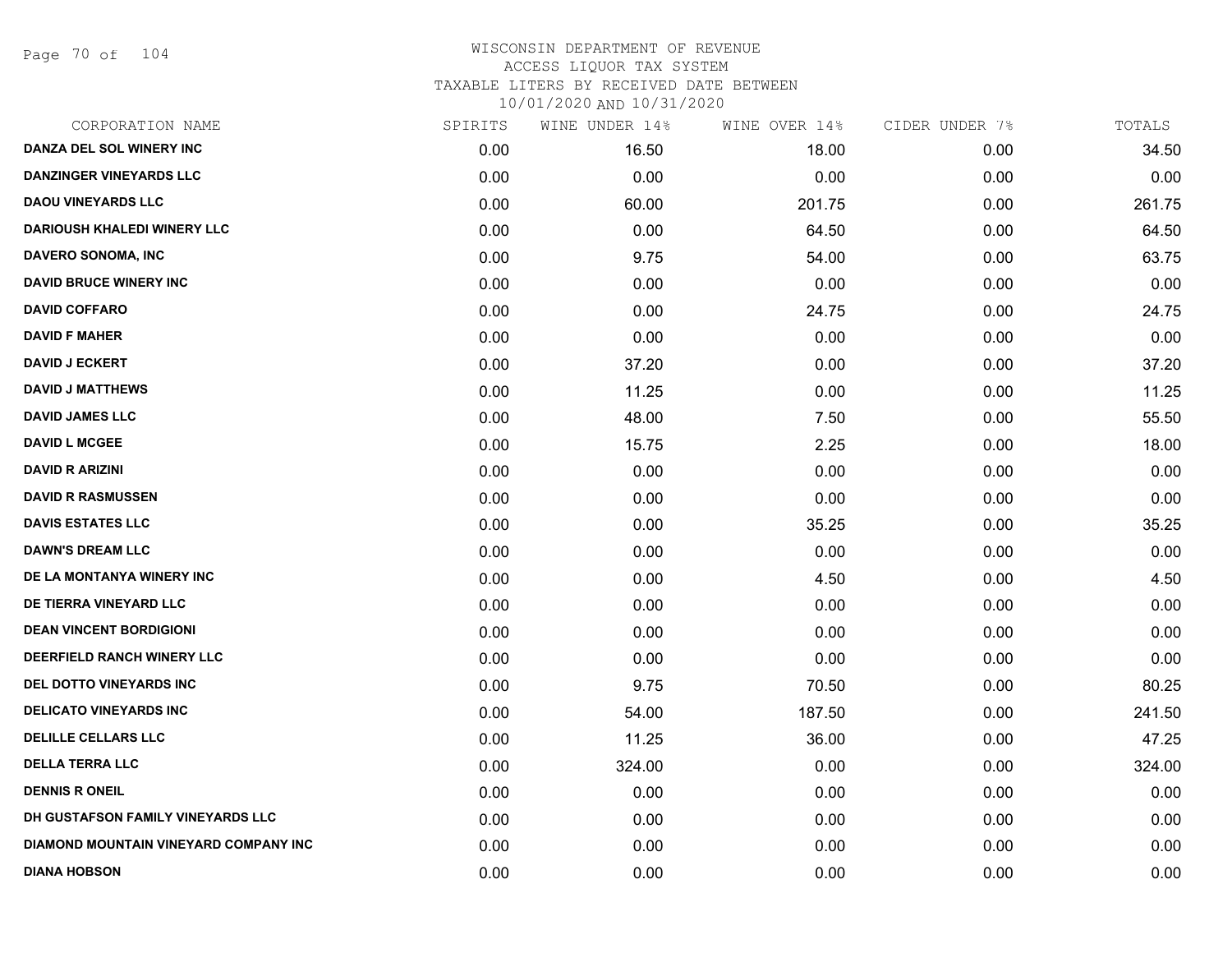Page 71 of 104

# WISCONSIN DEPARTMENT OF REVENUE ACCESS LIQUOR TAX SYSTEM TAXABLE LITERS BY RECEIVED DATE BETWEEN

| CORPORATION NAME                                              | SPIRITS | WINE UNDER 14% | WINE OVER 14% | CIDER UNDER 7% | TOTALS |
|---------------------------------------------------------------|---------|----------------|---------------|----------------|--------|
| <b>DINO DINA</b>                                              | 0.00    | 0.00           | 0.00          | 0.00           | 0.00   |
| <b>DOMAINE CARNEROS LTD</b>                                   | 0.00    | 179.25         | 96.00         | 0.00           | 275.25 |
| <b>DOMAINE CHANDON INC</b>                                    | 0.00    | 326.60         | 0.00          | 0.00           | 326.60 |
| <b>DOMAINE DE MARIA SOTER LLC</b>                             | 0.00    | 62.25          | 0.00          | 0.00           | 62.25  |
| <b>DOMAINE DROUHIN OREGON LLC</b>                             | 0.00    | 18.00          | 75.00         | 0.00           | 93.00  |
| <b>DOMAINE SERENE VINEYARDS &amp; WINERY INC</b>              | 0.00    | 67.50          | 129.00        | 0.00           | 196.50 |
| <b>DOMINICK CHIRICHILLO</b>                                   | 0.00    | 0.00           | 3.00          | 0.00           | 3.00   |
| <b>DON GRASSE</b>                                             | 0.00    | 0.00           | 0.00          | 0.00           | 0.00   |
| DON SEBASTIANI & SONS INTERNATIONAL WINE<br><b>NEGOCIANTS</b> | 0.00    | 0.00           | 0.00          | 0.00           | 0.00   |
| <b>DONALD PHILLIPS HILL JR</b>                                | 0.00    | 0.00           | 0.00          | 0.00           | 0.00   |
| DONATI FAMILY VINEYARD, INC                                   | 0.00    | 25.50          | 3.00          | 0.00           | 28.50  |
| <b>DONELAN FAMILY WINE CELLARS LLC</b>                        | 0.00    | 0.00           | 1.50          | 0.00           | 1.50   |
| <b>DONGYI INTERNATIONAL LLC</b>                               | 0.00    | 0.00           | 3.00          | 0.00           | 3.00   |
| <b>DOROTHY PANELLA</b>                                        | 0.00    | 9.75           | 26.25         | 0.00           | 36.00  |
| <b>DOSSEY VINEYARDS LLC</b>                                   | 0.00    | 101.25         | 3.75          | 0.00           | 105.00 |
| <b>DOUBLE CANYON VINEYARDS LLC</b>                            | 0.00    | 10.50          | 21.75         | 0.00           | 32.25  |
| <b>DOUKENIE WINERY, INC.</b>                                  | 0.00    | 548.40         | 0.00          | 0.00           | 548.40 |
| DRAGONETTE CELLARS LLC                                        | 0.00    | 3.00           | 1.50          | 0.00           | 4.50   |
| <b>DRAKE MAKES WINE, INC.</b>                                 | 0.00    | 3.00           | 0.00          | 0.00           | 3.00   |
| DRUMLIN RIDGE WINERY LLC                                      | 0.00    | 0.00           | 0.00          | 0.00           | 0.00   |
| DRY CREEK VINEYARD INC                                        | 0.00    | 208.50         | 213.75        | 0.00           | 422.25 |
| <b>DSC INVESTORS INC</b>                                      | 0.00    | 0.00           | 0.00          | 0.00           | 0.00   |
| <b>DUCKHORN WINE COMPANY</b>                                  | 0.00    | 102.06         | 686.29        | 0.00           | 788.35 |
| <b>DUMOL WINERY LLC</b>                                       | 0.00    | 0.00           | 2.25          | 0.00           | 2.25   |
| <b>DUNHAM CELLARS LLC</b>                                     | 0.00    | 9.00           | 0.00          | 0.00           | 9.00   |
| <b>DUNN VINEYARDS LLC</b>                                     | 0.00    | 0.00           | 0.00          | 0.00           | 0.00   |
| <b>DUPLIN WINE CELLARS INC</b>                                | 0.00    | 596.25         | 0.00          | 0.00           | 596.25 |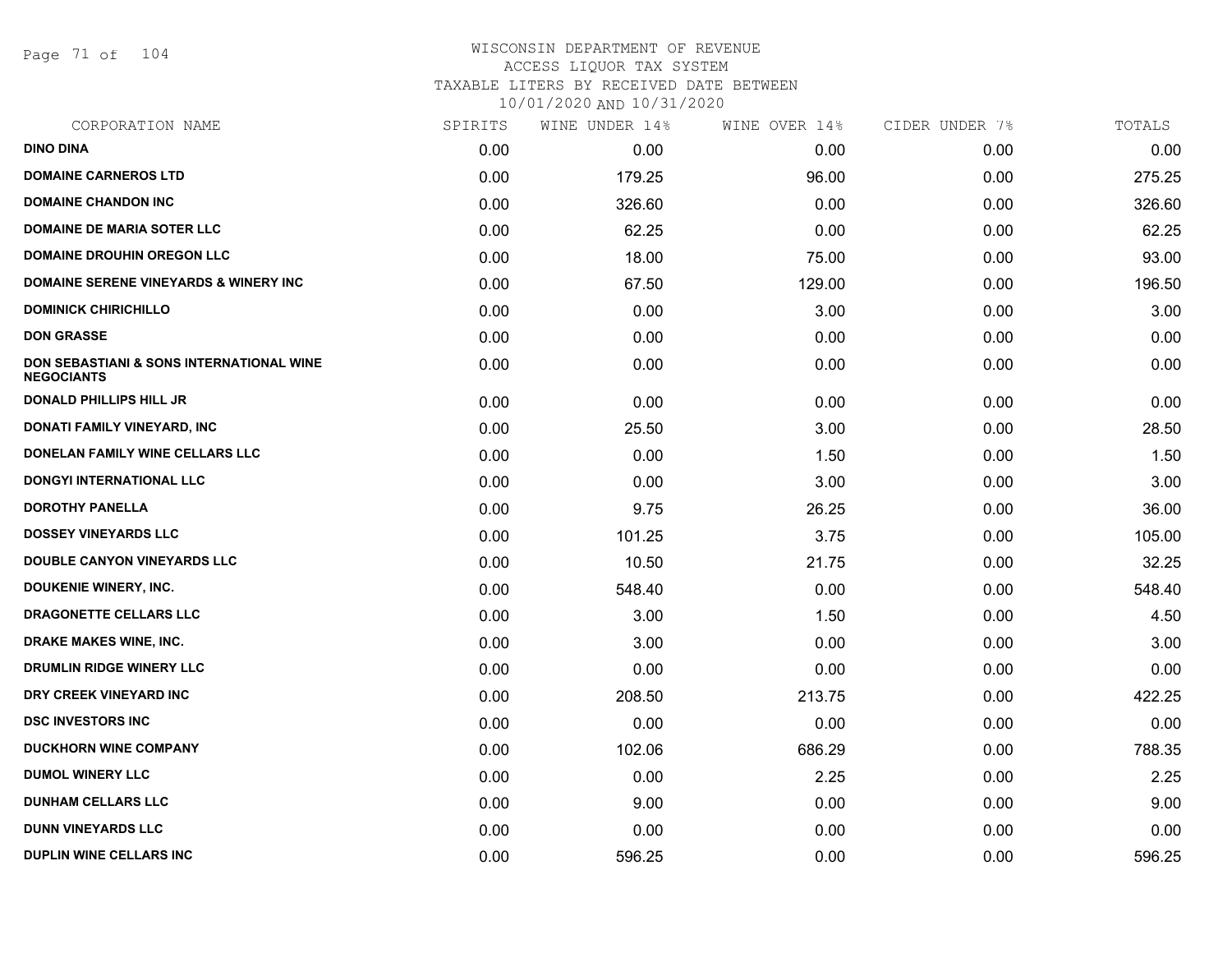Page 72 of 104

| CORPORATION NAME                    | SPIRITS | WINE UNDER 14% | WINE OVER 14% | CIDER UNDER 7% | TOTALS   |
|-------------------------------------|---------|----------------|---------------|----------------|----------|
| <b>DURANT VINEYARDS LLC</b>         | 0.00    | 7.50           | 0.00          | 0.00           | 7.50     |
| DUTTON GOLDFIELD WINERY LLC         | 0.00    | 49.50          | 33.75         | 0.00           | 83.25    |
| <b>E &amp; J GALLO WINERY</b>       | 0.00    | 602.44         | 711.10        | 0.00           | 1,313.54 |
| <b>E STRING CELLARS LLC</b>         | 0.00    | 9.00           | 0.00          | 0.00           | 9.00     |
| <b>EAGLES LANDING WINERY LLC</b>    | 0.00    | 14.25          | 0.00          | 0.00           | 14.25    |
| EAST BRANCH WINERY, INC.            | 0.00    | 9.75           | 0.00          | 0.00           | 9.75     |
| <b>EASTERN RIDGES VINEYARD, LLC</b> | 0.00    | 0.00           | 0.00          | 0.00           | 0.00     |
| <b>EBERLE WINERY LP</b>             | 0.00    | 6.00           | 32.25         | 0.00           | 38.25    |
| EDEN ICE CIDER COMPANY INC.         | 0.00    | 0.00           | 0.00          | 0.00           | 0.00     |
| <b>EDWARD J RINK</b>                | 0.00    | 0.00           | 0.00          | 0.00           | 0.00     |
| <b>EDWARD T MARKS</b>               | 0.00    | 0.75           | 0.00          | 0.00           | 0.75     |
| EHREN JORDAN WINE CELLARS LLC       | 0.00    | 198.75         | 85.50         | 0.00           | 284.25   |
| <b>EILEEN BRYS</b>                  | 0.00    | 63.00          | 0.00          | 0.00           | 63.00    |
| <b>ELEGANCE PROPERTIES LLC</b>      | 0.00    | 0.00           | 21.75         | 0.00           | 21.75    |
| <b>ELISABETH W KLEIN</b>            | 0.00    | 0.00           | 0.00          | 0.00           | 0.00     |
| <b>ELK COVE VINEYARDS INC</b>       | 0.00    | 38.25          | 0.00          | 0.00           | 38.25    |
| ELLIOTT SMITH DEVELOPMENT COMPANY   | 0.00    | 31.34          | 0.00          | 0.00           | 31.34    |
| <b>ELV-OREGON LLC</b>               | 0.00    | 0.00           | 0.00          | 0.00           | 0.00     |
| <b>EMILIO GUGLIELMO WINERY INC</b>  | 0.00    | 10.50          | 0.00          | 0.00           | 10.50    |
| <b>EMMITT-SCORSONE WINES LLC</b>    | 0.00    | 0.00           | 0.00          | 0.00           | 0.00     |
| <b>EMMOLO RIVER RANCH LLC</b>       | 0.00    | 7.50           | 2.25          | 0.00           | 9.75     |
| <b>ENTENTE SPIRITS LLC</b>          | 0.00    | 208.25         | 0.00          | 0.00           | 208.25   |
| <b>EOLA HILLS WINE CELLARS INC</b>  | 0.00    | 11.88          | 5.94          | 0.00           | 17.82    |
| <b>ERIC FLANAGAN</b>                | 0.00    | 2.25           | 6.75          | 0.00           | 9.00     |
| ERIC TRUMP WINE MANUFACTURING LLC   | 0.00    | 321.38         | 3.75          | 0.00           | 325.13   |
| <b>ERIK MILLER WINES, INC.</b>      | 0.00    | 54.75          | 1.50          | 0.00           | 56.25    |
| <b>ERNEST VINEYARDS LLC</b>         | 0.00    | 0.00           | 0.00          | 0.00           | 0.00     |
| <b>EUGENE PERATA</b>                | 0.00    | 0.00           | 0.00          | 0.00           | 0.00     |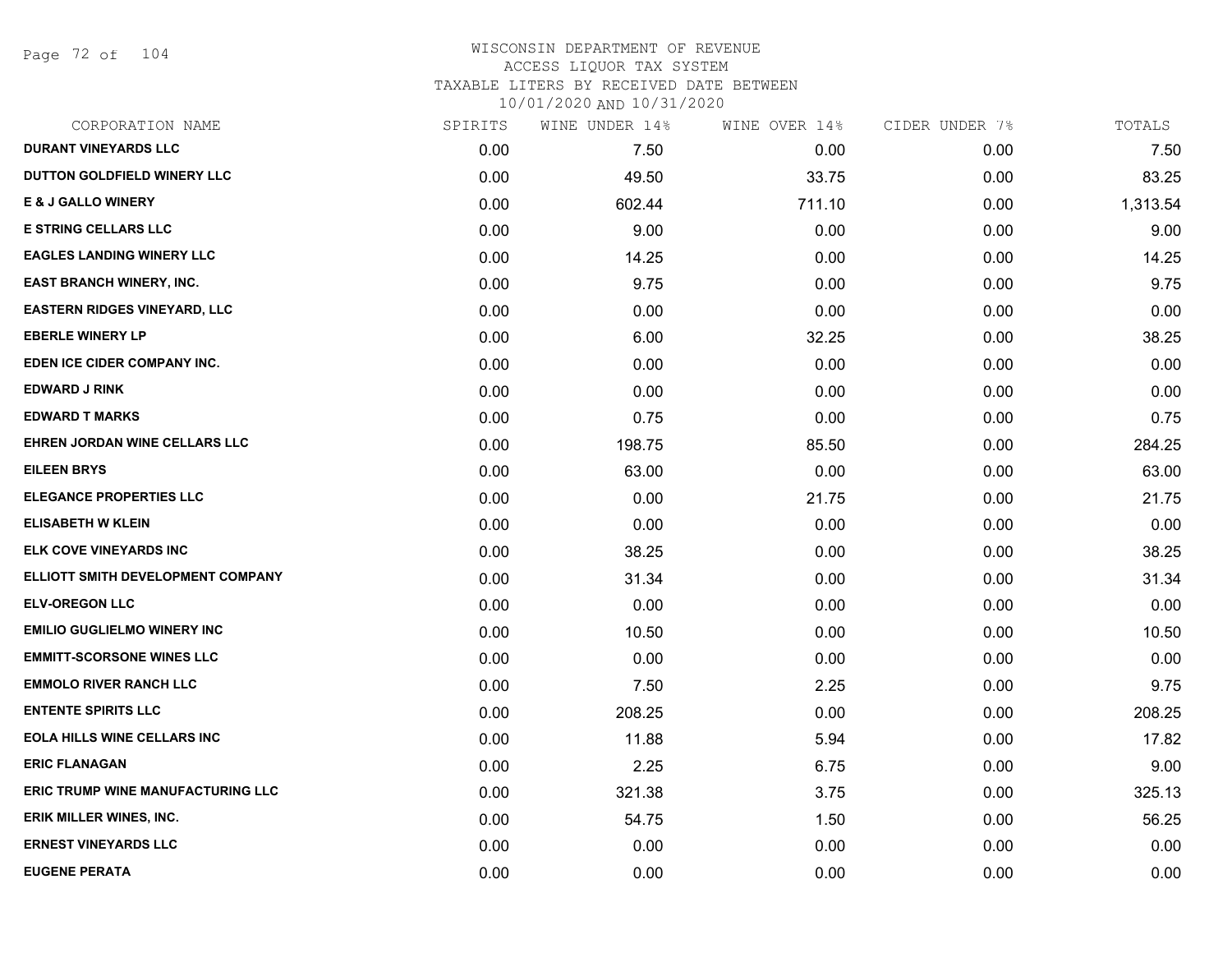Page 73 of 104

### WISCONSIN DEPARTMENT OF REVENUE ACCESS LIQUOR TAX SYSTEM TAXABLE LITERS BY RECEIVED DATE BETWEEN

| CORPORATION NAME                        | SPIRITS | WINE UNDER 14% | WINE OVER 14% | CIDER UNDER 7% | TOTALS |
|-----------------------------------------|---------|----------------|---------------|----------------|--------|
| <b>F KORBEL &amp; BROS INC</b>          | 0.00    | 231.00         | 28.00         | 0.00           | 259.00 |
| <b>FAETHM INC</b>                       | 0.00    | 0.00           | 0.00          | 0.00           | 0.00   |
| <b>FANTESCA LLC</b>                     | 0.00    | 36.00          | 37.50         | 0.00           | 73.50  |
| <b>FAT BOYS INC</b>                     | 0.00    | 10.50          | 0.00          | 0.00           | 10.50  |
| <b>FAWN CREEK WINERY LLC</b>            | 0.00    | 0.00           | 0.00          | 0.00           | 0.00   |
| FAZELI VINEYARDS, LLC                   | 0.00    | 0.00           | 4.50          | 0.00           | 4.50   |
| <b>FENESTRA WINERY INC</b>              | 0.00    | 0.00           | 1.50          | 0.00           | 1.50   |
| FENN VALLEY VINEYARDS, INC.             | 0.00    | 107.25         | 0.00          | 1.90           | 109.15 |
| <b>FERMENTING CELLARS LLC</b>           | 0.00    | 0.00           | 0.00          | 0.00           | 0.00   |
| <b>FERNRAY LLC</b>                      | 0.00    | 0.00           | 0.00          | 0.00           | 0.00   |
| FERRARI CARANO VINEYARDS & WINERY LLC   | 0.00    | 10.50          | 21.00         | 0.00           | 31.50  |
| <b>FETZER VINEYARDS</b>                 | 0.00    | 321.50         | 142.50        | 0.00           | 464.00 |
| <b>FICKLIN VINEYARDS INC</b>            | 0.00    | 0.00           | 8.25          | 0.00           | 8.25   |
| <b>FIDDLEHEAD CELLARS LP</b>            | 0.00    | 0.00           | 0.00          | 0.00           | 0.00   |
| <b>FIDELITAS WINES LLC</b>              | 0.00    | 0.00           | 0.00          | 0.00           | 0.00   |
| FIESTA VINEYARD & WINERY LLC            | 0.00    | 2.25           | 0.00          | 0.00           | 2.25   |
| <b>FINKELSTEIN VINEYARDS INC</b>        | 0.00    | 5.25           | 18.00         | 0.00           | 23.25  |
| <b>FIRESTEED CORPORATION</b>            | 0.00    | 6.75           | 0.00          | 0.00           | 6.75   |
| FISHER KING WINERY, LLC                 | 0.00    | 0.00           | 0.00          | 0.00           | 0.00   |
| <b>FISHER VINEYARDS</b>                 | 0.00    | 0.00           | 36.00         | 0.00           | 36.00  |
| <b>FITVINE LLC</b>                      | 0.00    | 426.00         | 0.00          | 0.00           | 426.00 |
| <b>FIVE VINES LLC</b>                   | 0.00    | 0.00           | 0.00          | 0.00           | 0.00   |
| <b>FLOOD RANCH COMPANY</b>              | 0.00    | 5.25           | 18.75         | 0.00           | 24.00  |
| <b>FLORA SPRINGS WINE COMPANY</b>       | 0.00    | 0.00           | 223.50        | 0.00           | 223.50 |
| <b>FLORIDA ORANGE GROVES INC</b>        | 0.00    | 50.25          | 0.00          | 0.00           | 50.25  |
| <b>FLOWERS VINEYARD AND WINERY, LLC</b> | 0.00    | 0.00           | 0.00          | 0.00           | 0.00   |
| <b>FLYING B VINEYARD LP</b>             | 0.00    | 0.00           | 22.50         | 0.00           | 22.50  |
| FN CELLARS LLC                          | 0.00    | 10.51          | 397.50        | 0.00           | 408.01 |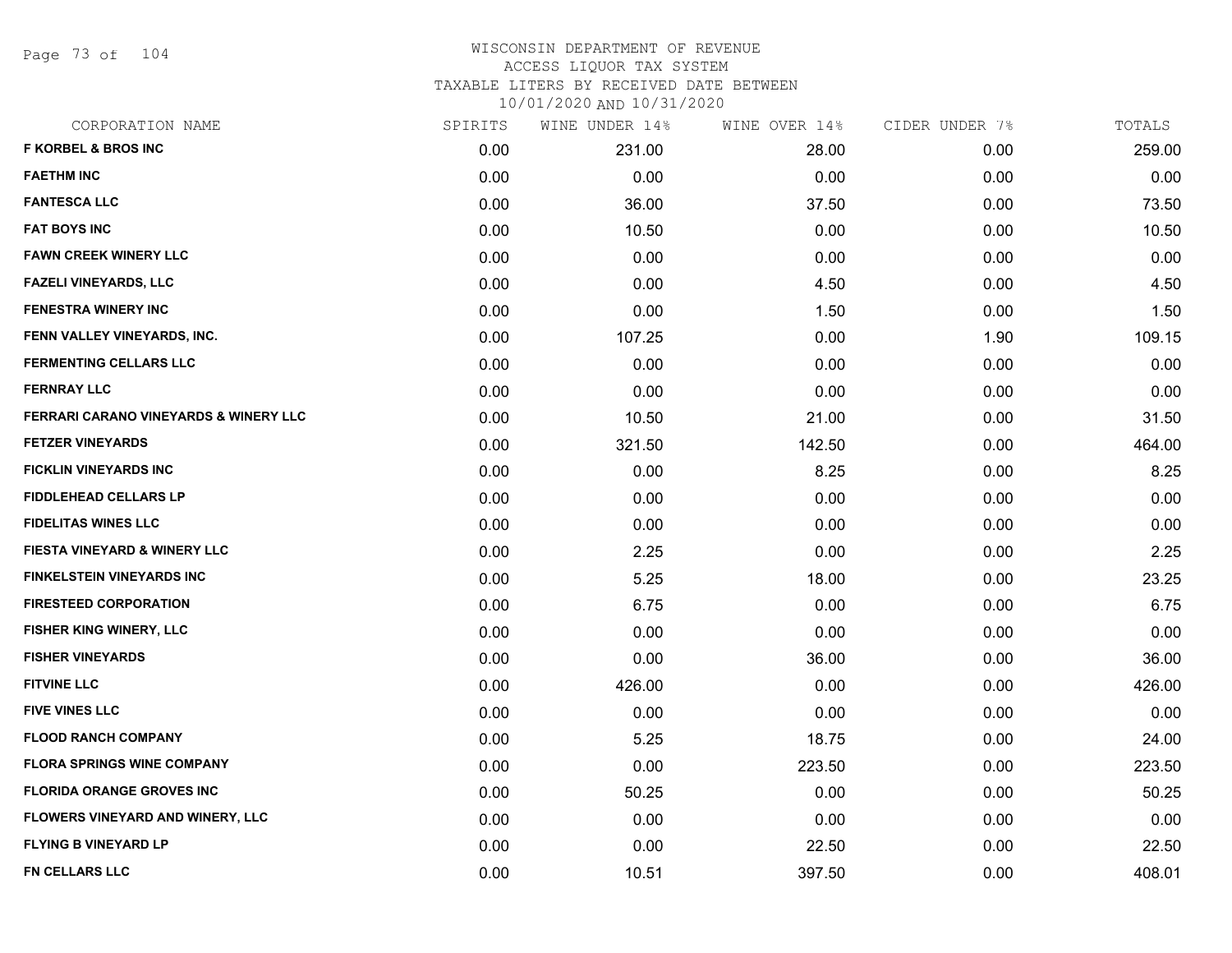Page 74 of 104

## WISCONSIN DEPARTMENT OF REVENUE ACCESS LIQUOR TAX SYSTEM TAXABLE LITERS BY RECEIVED DATE BETWEEN

| CORPORATION NAME                               | SPIRITS | WINE UNDER 14% | WINE OVER 14% | CIDER UNDER 7% | TOTALS |
|------------------------------------------------|---------|----------------|---------------|----------------|--------|
| <b>FOLEY ESTATES VINEYARD &amp; WINERY LLC</b> | 0.00    | 45.00          | 86.25         | 0.00           | 131.25 |
| <b>FOLEY FAMILY WINES INC</b>                  | 0.00    | 221.25         | 411.00        | 0.00           | 632.25 |
| <b>FOLIO WINE COMPANY LLC</b>                  | 0.00    | 3.00           | 0.00          | 0.00           | 3.00   |
| <b>FONTANELLA WINES LLC</b>                    | 0.00    | 0.00           | 58.25         | 0.00           | 58.25  |
| <b>FORIS VINEYARDS WINERY LLC</b>              | 0.00    | 48.00          | 0.00          | 0.00           | 48.00  |
| FORT ROSS VINEYARD & WINERY LLC                | 0.00    | 0.00           | 4.50          | 0.00           | 4.50   |
| <b>FOUR BEARS WINERY LLC</b>                   | 0.00    | 4.50           | 0.00          | 0.00           | 4.50   |
| <b>FOUR DAUGHTERS VINEYARD AND WINERY LLC</b>  | 0.00    | 0.00           | 0.00          | 38.16          | 38.16  |
| <b>FOX RUN VINEYARDS INC</b>                   | 0.00    | 1.50           | 0.00          | 0.00           | 1.50   |
| <b>FOXEN VINEYARD INC</b>                      | 0.00    | 15.00          | 0.75          | 0.00           | 15.75  |
| <b>FRANCIS COPPOLA WINERY LLC</b>              | 0.00    | 293.85         | 558.75        | 0.00           | 852.60 |
| <b>FRANCISCAN VINEYARDS INC</b>                | 0.00    | 93.75          | 736.88        | 0.00           | 830.63 |
| <b>FRANK FAMILY VINEYARDS LLC</b>              | 0.00    | 14.63          | 124.50        | 0.00           | 139.13 |
| <b>FRED C SCHERRER</b>                         | 0.00    | 0.00           | 1.50          | 0.00           | 1.50   |
| <b>FREDERICK QUANDT</b>                        | 0.00    | 0.00           | 0.00          | 0.00           | 0.00   |
| <b>FREIXENET SONOMA CAVES INC</b>              | 0.00    | 201.75         | 30.75         | 0.00           | 232.50 |
| <b>FRESH GRAPES LLC</b>                        | 0.00    | 0.00           | 0.00          | 0.00           | 0.00   |
| <b>FREY FAMILY WINERY LLC</b>                  | 0.00    | 54.75          | 0.00          | 0.00           | 54.75  |
| <b>FREY VINEYARDS LTD</b>                      | 0.00    | 129.75         | 81.25         | 0.00           | 211.00 |
| <b>FROGS LEAP WINERY</b>                       | 0.00    | 0.00           | 0.00          | 0.00           | 0.00   |
| <b>FROGTOWN CELLARS LLP</b>                    | 0.00    | 0.00           | 0.00          | 0.00           | 0.00   |
| <b>FROST WINES LLC</b>                         | 0.00    | 52.88          | 0.00          | 0.00           | 52.88  |
| FRUIT OF THE WOODS WINE CELLAR, INC.           | 0.00    | 0.00           | 0.00          | 0.00           | 0.00   |
| <b>FULCRUM WINES LLC</b>                       | 0.00    | 0.00           | 0.00          | 0.00           | 0.00   |
| <b>FULKERSON WINE CELLARS LLC</b>              | 0.00    | 5.25           | 0.00          | 0.00           | 5.25   |
| <b>FULLERTON WINES, INC</b>                    | 0.00    | 0.00           | 0.00          | 0.00           | 0.00   |
| <b>FURTHERMORE LLC</b>                         | 0.00    | 3.00           | 28.50         | 0.00           | 31.50  |
| <b>G GRAHAM WINES INC</b>                      | 0.00    | 0.00           | 0.00          | 0.00           | 0.00   |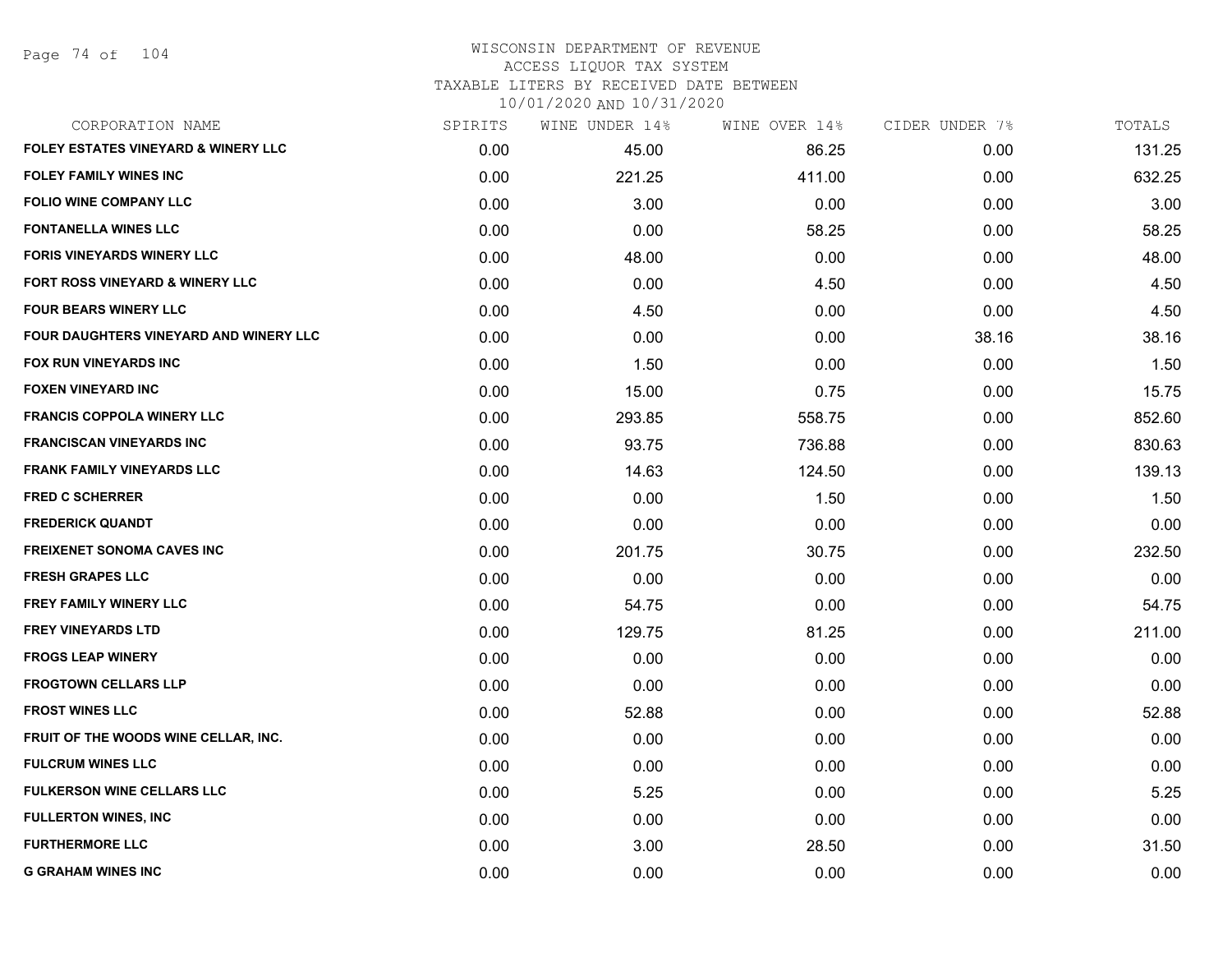#### WISCONSIN DEPARTMENT OF REVENUE ACCESS LIQUOR TAX SYSTEM TAXABLE LITERS BY RECEIVED DATE BETWEEN

| CORPORATION NAME                           | SPIRITS | WINE UNDER 14% | WINE OVER 14% | CIDER UNDER 7% | TOTALS |
|--------------------------------------------|---------|----------------|---------------|----------------|--------|
| <b>GALANTE FAMILY WINERY INC</b>           | 0.00    | 0.00           | 4.50          | 0.00           | 4.50   |
| <b>GALENA CELLARS INC</b>                  | 0.00    | 288.66         | 21.95         | 0.00           | 310.61 |
| <b>GALLICA WINES LLC</b>                   | 0.00    | 0.00           | 0.00          | 0.00           | 0.00   |
| <b>GAMBA VINEYARDS AND WINERY LLC</b>      | 0.00    | 0.00           | 0.00          | 0.00           | 0.00   |
| <b>GAMBLE FAMILY VINEYARDS LLC</b>         | 0.00    | 465.75         | 4.50          | 0.00           | 470.25 |
| <b>GANDONA INC</b>                         | 0.00    | 0.00           | 0.00          | 0.00           | 0.00   |
| <b>GARGIULO VINEYARD LLC</b>               | 0.00    | 10.50          | 16.50         | 0.00           | 27.00  |
| <b>GARROD TRUST</b>                        | 0.00    | 0.00           | 0.00          | 0.00           | 0.00   |
| <b>GARY FRANSCIONI, INC.</b>               | 0.00    | 0.00           | 0.00          | 0.00           | 0.00   |
| <b>GEARY MARKET INVESTMENT COMPANY LTD</b> | 0.00    | 0.00           | 0.00          | 0.00           | 0.00   |
| <b>GEMSTONE VINEYARDS LLC</b>              | 0.00    | 0.00           | 0.00          | 0.00           | 0.00   |
| <b>GENERATIONS OF SONOMA LLC</b>           | 0.00    | 94.50          | 39.00         | 0.00           | 133.50 |
| <b>GENESEO PARTNERS LP</b>                 | 0.00    | 0.00           | 40.50         | 0.00           | 40.50  |
| <b>GEORGE O HENDRY</b>                     | 0.00    | 33.75          | 95.25         | 0.00           | 129.00 |
| <b>GEORGE RONALD DENNER</b>                | 0.00    | 3.75           | 13.50         | 0.00           | 17.25  |
| <b>GERALD E FORTH</b>                      | 0.00    | 0.00           | 0.00          | 0.00           | 0.00   |
| <b>GF VINEYARDS LLC</b>                    | 0.00    | 0.00           | 0.00          | 0.00           | 0.00   |
| <b>GF WINES LLC</b>                        | 0.00    | 221.25         | 33.75         | 0.00           | 255.00 |
| <b>GIFT SERVICES INC</b>                   | 0.00    | 0.00           | 0.00          | 0.00           | 0.00   |
| <b>GLENORA WINE CELLARS INC</b>            | 0.00    | 4.50           | 0.00          | 0.00           | 4.50   |
| <b>GLOBAL UNIVERSAL SRL</b>                | 0.00    | 0.00           | 0.00          | 0.00           | 0.00   |
| <b>GOLDIN INVESTMENT II INC</b>            | 0.00    | 0.00           | 0.00          | 0.00           | 0.00   |
| <b>GOLDRIDGEPINOT.COM LLC</b>              | 0.00    | 31.50          | 3.00          | 0.00           | 34.50  |
| <b>GOLDSCHMIDT VINEYARDS LLC</b>           | 0.00    | 0.00           | 0.00          | 0.00           | 0.00   |
| <b>GOOD FOUNDATIONS INC</b>                | 0.00    | 33.50          | 0.00          | 0.00           | 33.50  |
| <b>GOOSE RIDGE LLC</b>                     | 0.00    | 0.00           | 0.00          | 0.00           | 0.00   |
| <b>GRAPE VISIONS LLC</b>                   | 0.00    | 0.00           | 32.25         | 0.00           | 32.25  |
| <b>GRAPESEED WINE FUND LLC</b>             | 0.00    | 0.00           | 0.00          | 0.00           | 0.00   |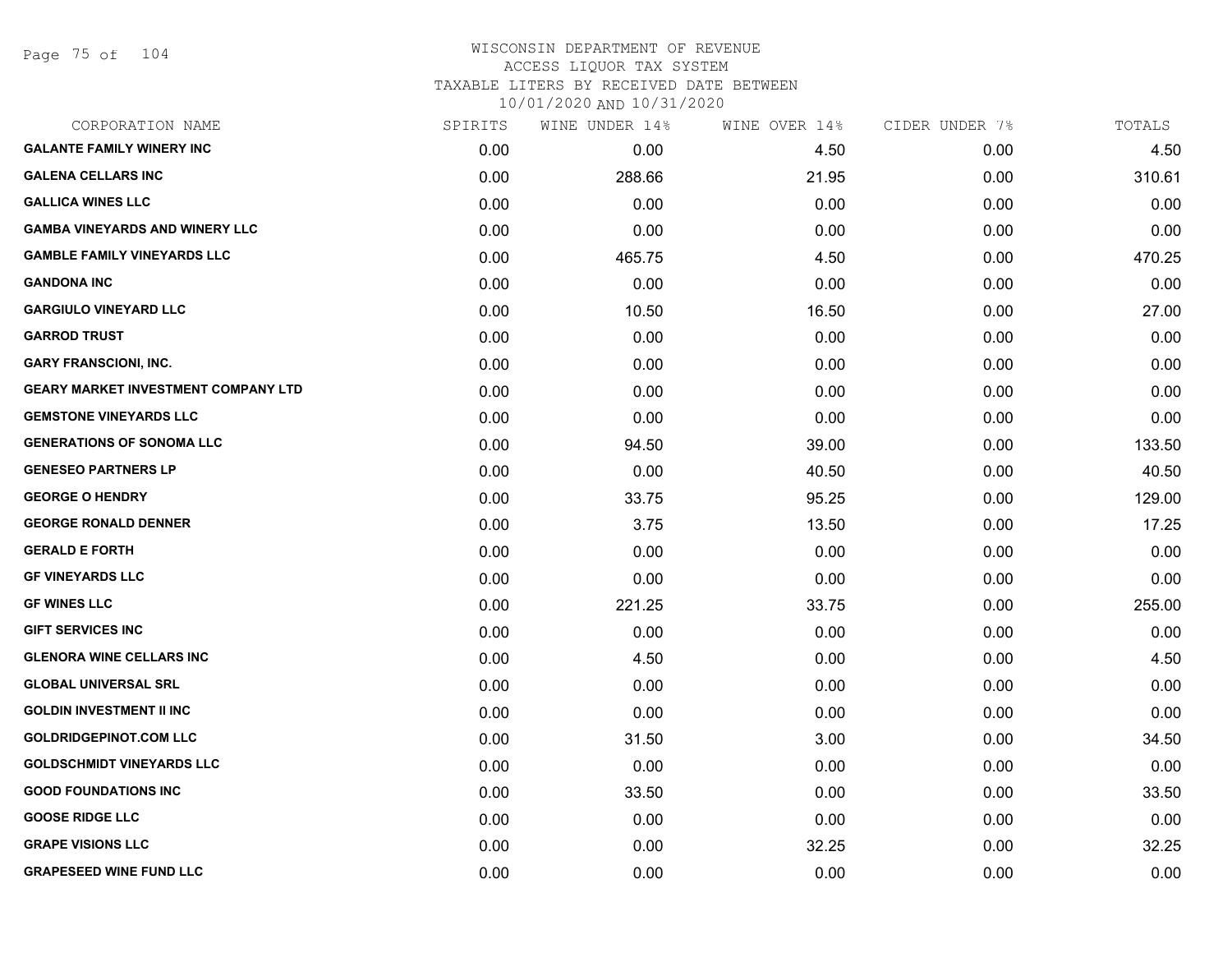Page 76 of 104

| CORPORATION NAME                        | SPIRITS | WINE UNDER 14% | WINE OVER 14% | CIDER UNDER 7% | TOTALS |
|-----------------------------------------|---------|----------------|---------------|----------------|--------|
| <b>GRASSINI FAMILY VINEYARDS LLC</b>    | 0.00    | 0.75           | 9.75          | 0.00           | 10.50  |
| <b>GREEN FAMILY WINERY LLC</b>          | 0.00    | 0.00           | 0.00          | 0.00           | 0.00   |
| <b>GREG MICHAEL CELLARS, LLC</b>        | 0.00    | 0.00           | 42.51         | 0.00           | 42.51  |
| <b>GREG SANDERS</b>                     | 0.00    | 0.00           | 0.00          | 0.00           | 0.00   |
| <b>GREGORY EDWARD GRAZIANO</b>          | 0.00    | 41.74          | 135.50        | 0.00           | 177.24 |
| <b>GRGICH HILLS CELLAR</b>              | 0.00    | 60.00          | 167.26        | 0.00           | 227.26 |
| <b>GRIEB OPTIMAL WINECRAFTING LLC</b>   | 0.00    | 12.00          | 0.00          | 0.00           | 12.00  |
| <b>GROENNFELL MEADERY LLC</b>           | 0.00    | 0.00           | 0.00          | 0.00           | 0.00   |
| <b>GROTH VINEYARDS &amp; WINERY LLC</b> | 0.00    | 17.25          | 0.75          | 0.00           | 18.00  |
| <b>GULLETT &amp; GULLETT</b>            | 0.00    | 40.50          | 13.50         | 0.00           | 54.00  |
| H DE V LLC                              | 0.00    | 0.00           | 0.00          | 0.00           | 0.00   |
| <b>HAFNER VINEYARD LLC</b>              | 0.00    | 340.50         | 0.00          | 0.00           | 340.50 |
| <b>HAGAFEN CELLARS INC</b>              | 0.00    | 0.00           | 12.75         | 0.00           | 12.75  |
| <b>HAHN ESTATE</b>                      | 0.00    | 7.50           | 147.00        | 0.00           | 154.50 |
| <b>HALF KRAKT LLC</b>                   | 0.00    | 0.00           | 0.00          | 0.00           | 0.00   |
| <b>HALF MOON HILL LLC</b>               | 0.00    | 0.00           | 0.00          | 0.00           | 0.00   |
| <b>HALL WINES LLC</b>                   | 0.00    | 7.50           | 720.77        | 0.00           | 728.27 |
| <b>HAMEL FAMILY WINES LLC</b>           | 0.00    | 71.63          | 177.75        | 0.00           | 249.38 |
| <b>HAMMLER WINE CORP</b>                | 0.00    | 0.00           | 0.00          | 0.00           | 0.00   |
| HANDAL-DENIER VINEYARDS, LLC            | 0.00    | 0.00           | 0.00          | 0.00           | 0.00   |
| HANDLEY CELLARS LIMITED PARTNERSHIP     | 0.00    | 48.00          | 17.25         | 0.00           | 65.25  |
| <b>HANNA WINERY INC</b>                 | 0.00    | 33.75          | 138.75        | 0.00           | 172.50 |
| <b>HANSJOERG WYSS</b>                   | 0.00    | 5.25           | 32.63         | 0.00           | 37.88  |
| <b>HARBOR RIDGE WINERY INC.</b>         | 0.00    | 0.00           | 0.00          | 0.00           | 0.00   |
| <b>HARLAN ESTATE WINERY INC</b>         | 0.00    | 0.00           | 4.50          | 0.00           | 4.50   |
| HARMELL CELLARS LLC                     | 0.00    | 324.00         | 0.00          | 0.00           | 324.00 |
| <b>HARRIS &amp; HARRIS</b>              | 0.00    | 2.25           | 0.00          | 0.00           | 2.25   |
| <b>HARRY &amp; DAVID HOLDINGS INC</b>   | 0.00    | 371.25         | 50.50         | 0.00           | 421.75 |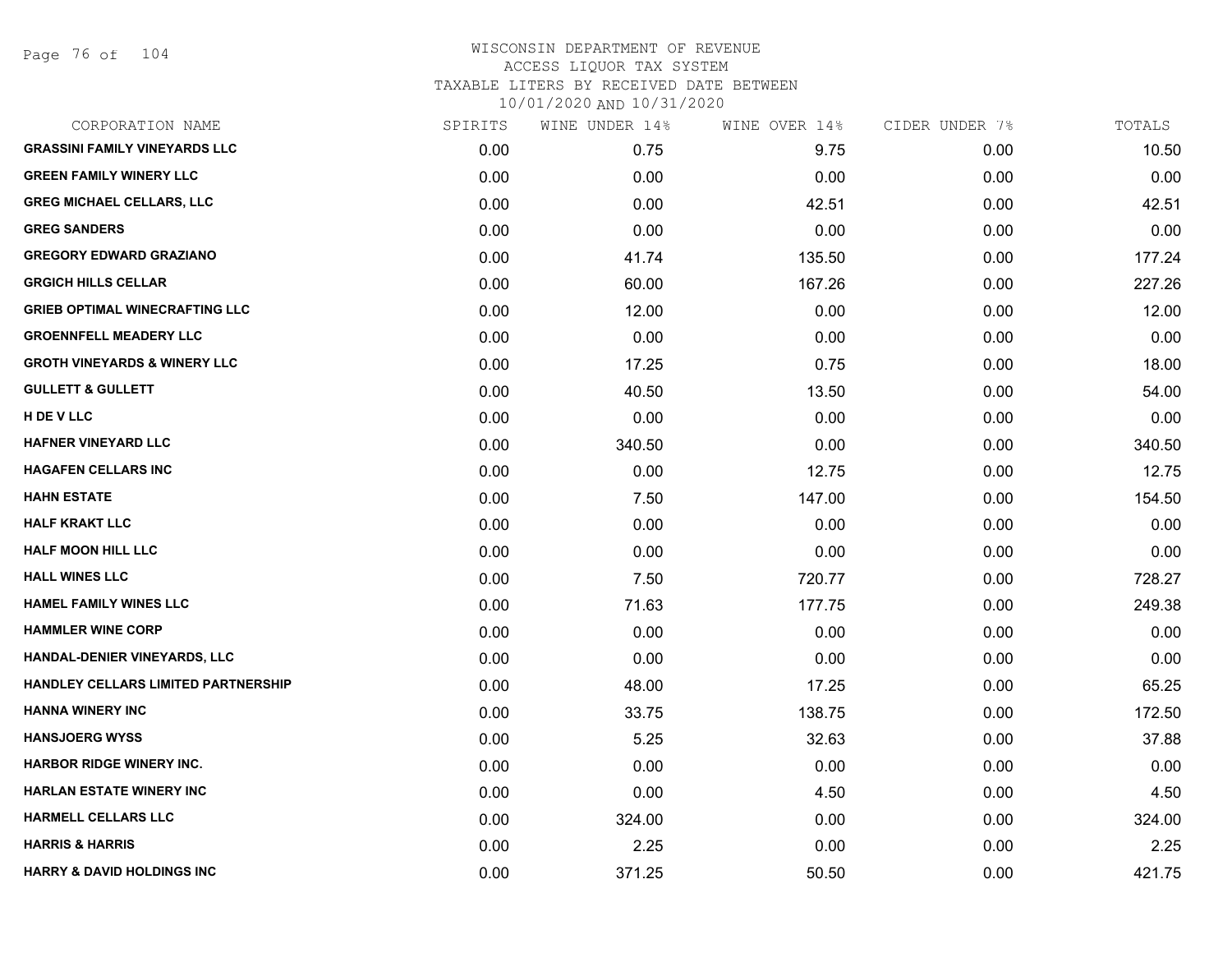Page 77 of 104

| CORPORATION NAME                     | SPIRITS | WINE UNDER 14% | WINE OVER 14% | CIDER UNDER 7% | TOTALS    |
|--------------------------------------|---------|----------------|---------------|----------------|-----------|
| <b>HAUS BEVERAGE, INC</b>            | 0.00    | 0.00           | 41.65         | 0.00           | 41.65     |
| HAWK AND HORSE VINEYARDS LLC         | 0.00    | 0.00           | 6.75          | 0.00           | 6.75      |
| <b>HAWKES LLC</b>                    | 0.00    | 43.50          | 110.25        | 0.00           | 153.75    |
| <b>HAZLITT 1852 VINEYARDS INC</b>    | 0.00    | 91.75          | 0.00          | 0.00           | 91.75     |
| <b>HDD LLC</b>                       | 0.00    | 9.00           | 535.50        | 0.00           | 544.50    |
| <b>HEIDRUN MEADERY</b>               | 0.00    | 0.00           | 0.00          | 0.00           | 0.00      |
| <b>HEITZ WINE CELLARS</b>            | 0.00    | 15.00          | 40.50         | 0.00           | 55.50     |
| <b>HEMISPHERE WINE COMPANY INC</b>   | 0.00    | 18.75          | 69.00         | 0.00           | 87.75     |
| <b>HEMISPHERES LLC</b>               | 0.00    | 19,375.50      | 2,181.00      | 0.00           | 21,556.50 |
| <b>HERDIE BAISDEN</b>                | 0.00    | 0.00           | 0.00          | 0.00           | 0.00      |
| <b>HERMAN STORY WINES INC</b>        | 0.00    | 0.00           | 141.75        | 0.00           | 141.75    |
| <b>HERON HILL VINEYARDS INC</b>      | 0.00    | 31.50          | 0.00          | 0.00           | 31.50     |
| <b>HERRERA &amp; HERRERA</b>         | 0.00    | 0.00           | 0.00          | 0.00           | 0.00      |
| <b>HESTAN VINEYARDS LLC</b>          | 0.00    | 6.00           | 39.00         | 0.00           | 45.00     |
| <b>HICKORY FARMS LLC</b>             | 0.00    | 30.75          | 0.00          | 0.00           | 30.75     |
| <b>HIDDEN RIDGE VINEYARD LLC</b>     | 0.00    | 0.00           | 38.25         | 0.00           | 38.25     |
| HILL ESTATES INC                     | 0.00    | 29.25          | 174.75        | 0.00           | 204.00    |
| <b>HILLSIDE WINERY</b>               | 0.00    | 63.00          | 0.00          | 0.00           | 63.00     |
| <b>HIRSCH WINERY LLC</b>             | 0.00    | 6.75           | 0.00          | 0.00           | 6.75      |
| <b>HOLLYS HILL VINEYARDS LLC</b>     | 0.00    | 0.00           | 19.50         | 0.00           | 19.50     |
| <b>HONIG VINEYARD AND WINERY LLC</b> | 0.00    | 0.00           | 28.50         | 0.00           | 28.50     |
| <b>HOPE WINE LLC</b>                 | 0.00    | 708.24         | 23.75         | 0.00           | 731.99    |
| <b>HOUDINI INC</b>                   | 0.00    | 862.50         | 91.50         | 0.00           | 954.00    |
| <b>HOURGLASS WINE COMPANY INC</b>    | 0.00    | 0.38           | 10.50         | 0.00           | 10.88     |
| <b>HQ WINERY LLC</b>                 | 0.00    | 0.00           | 81.75         | 0.00           | 81.75     |
| <b>HUA YUAN</b>                      | 0.00    | 0.00           | 0.00          | 0.00           | 0.00      |
| <b>HUNEEUS VINTNERS LLC</b>          | 0.00    | 0.00           | 0.00          | 0.00           | 0.00      |
| HUNEEUS WINES HOLDCO LLC             | 0.00    | 99.00          | 63.01         | 0.00           | 162.01    |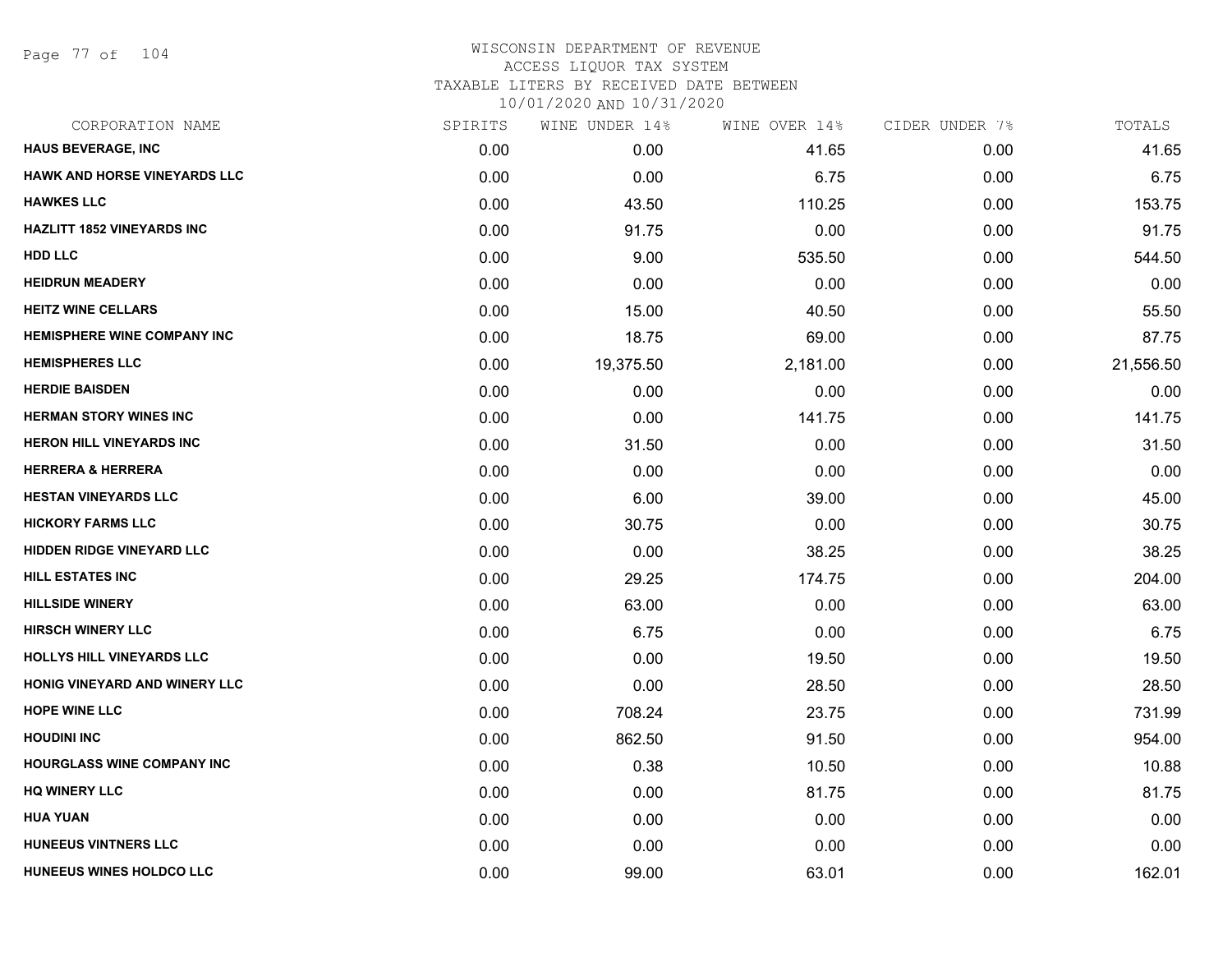Page 78 of 104

## WISCONSIN DEPARTMENT OF REVENUE ACCESS LIQUOR TAX SYSTEM TAXABLE LITERS BY RECEIVED DATE BETWEEN

| CORPORATION NAME                             | SPIRITS | WINE UNDER 14% | WINE OVER 14% | CIDER UNDER 7% | TOTALS |
|----------------------------------------------|---------|----------------|---------------|----------------|--------|
| HUNT COUNTRY VINEYARDS LLC                   | 0.00    | 10.50          | 0.00          | 0.00           | 10.50  |
| <b>HUSCH VINEYARDS INC</b>                   | 0.00    | 258.00         | 36.75         | 0.00           | 294.75 |
| <b>IMAGINARY FACTORY LLC</b>                 | 0.00    | 0.00           | 0.00          | 0.00           | 0.00   |
| <b>INCEPTION WINES LLC</b>                   | 0.00    | 0.00           | 0.00          | 0.00           | 0.00   |
| INCIDER, INC.                                | 0.00    | 0.00           | 0.00          | 0.00           | 0.00   |
| <b>INMAN FAMILY WINES LLC</b>                | 0.00    | 11.25          | 3.75          | 0.00           | 15.00  |
| <b>INVESTOR'S OF AMERICA LP</b>              | 0.00    | 4.50           | 0.00          | 0.00           | 4.50   |
| <b>IRON HORSE VINEYARDS LP</b>               | 0.00    | 278.00         | 9.75          | 0.00           | 287.75 |
| <b>ISENHOWER CELLARS LLC</b>                 | 0.00    | 0.00           | 0.00          | 0.00           | 0.00   |
| <b>ISLAND ORCHARD CIDER LLC</b>              | 0.00    | 0.00           | 0.00          | 0.00           | 0.00   |
| <b>ISR VINEYARDS ASSOCIATION</b>             | 0.00    | 1.50           | 25.50         | 0.00           | 27.00  |
| J BLAIR PENCE, TRUSTEE OF PENCE FAMILY TRUST | 0.00    | 0.00           | 0.00          | 0.00           | 0.00   |
| <b>J CELLARS INVESTMENTS LLC</b>             | 0.00    | 21.75          | 138.15        | 0.00           | 159.90 |
| <b>J LOHR WINERY CORP</b>                    | 0.00    | 4.50           | 6.00          | 0.00           | 10.50  |
| <b>J PEDRONCELLI WINERY</b>                  | 0.00    | 65.25          | 203.00        | 0.00           | 268.25 |
| <b>J RICKARDS WINERY LLC</b>                 | 0.00    | 0.00           | 153.75        | 0.00           | 153.75 |
| <b>J WILLETT COMPANIES</b>                   | 0.00    | 4.50           | 0.00          | 0.00           | 4.50   |
| J. DUSI, INC.                                | 0.00    | 11.25          | 12.75         | 0.00           | 24.00  |
| <b>J.W. THOMAS LLC</b>                       | 0.00    | 0.00           | 73.50         | 0.00           | 73.50  |
| <b>J3 WINE PARTNERS LLC</b>                  | 0.00    | 105.00         | 143.25        | 0.00           | 248.25 |
| JACK JOHN INVESTMENTS INC                    | 0.00    | 2.25           | 35.25         | 0.00           | 37.50  |
| JACKSON FAMILY WINES INC                     | 0.00    | 520.50         | 302.25        | 0.00           | 822.75 |
| <b>JACKSON WINE LLC</b>                      | 0.00    | 0.00           | 0.00          | 0.00           | 0.00   |
| <b>JACKSON WINERY &amp; VINEYARDS</b>        | 0.00    | 25.50          | 0.00          | 0.00           | 25.50  |
| <b>JACUZZI FAMILY VINEYARDS LLC</b>          | 0.00    | 55.50          | 122.25        | 0.00           | 177.75 |
| <b>JAM CELLARS INC</b>                       | 0.00    | 12.00          | 12.75         | 0.00           | 24.75  |
| <b>JAMES L LAMBERT</b>                       | 0.00    | 15.00          | 93.75         | 0.00           | 108.75 |
| <b>JAMES P PROSSER</b>                       | 0.00    | 29.25          | 0.00          | 0.00           | 29.25  |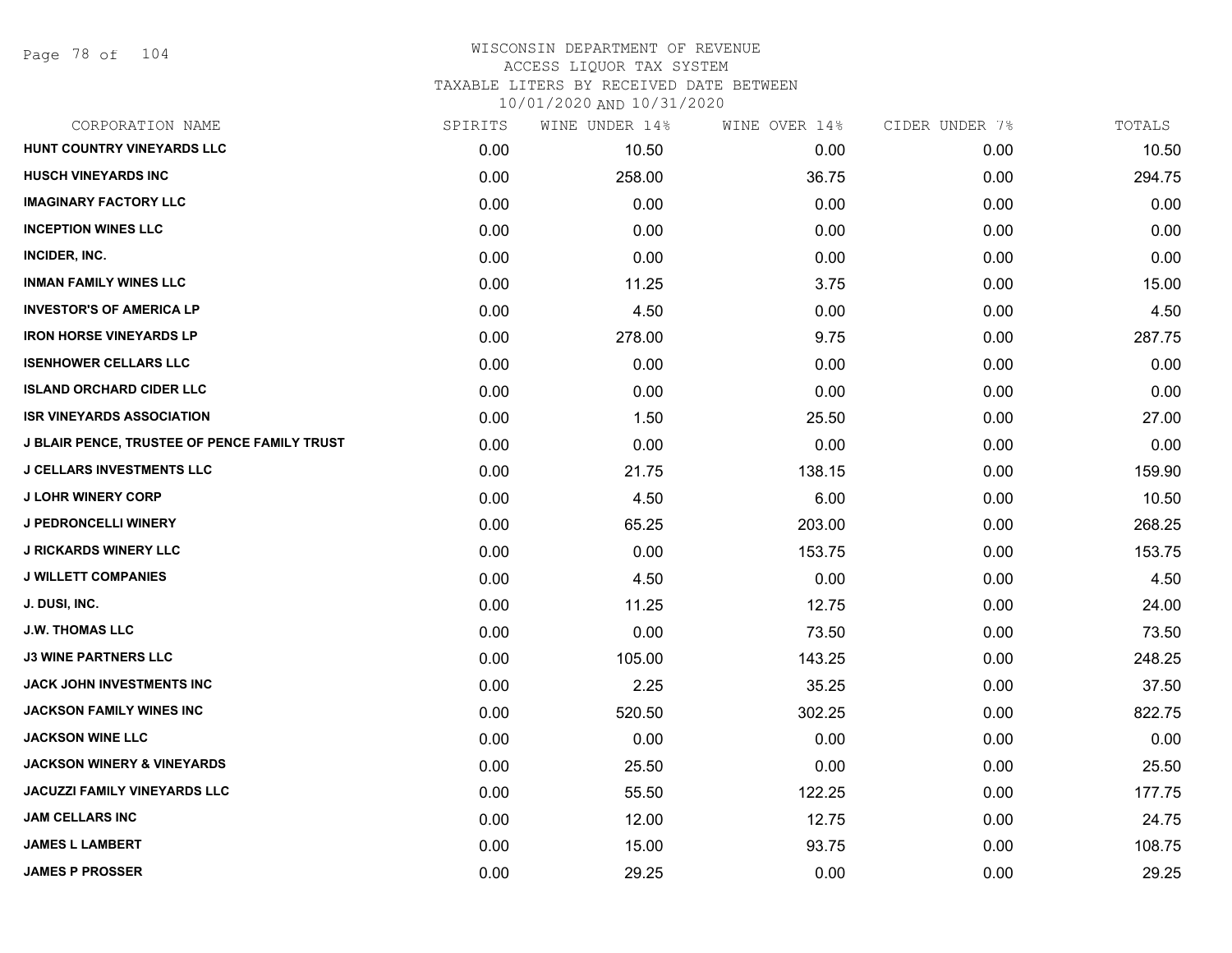Page 79 of 104

| CORPORATION NAME                         | SPIRITS | WINE UNDER 14% | WINE OVER 14% | CIDER UNDER 7% | TOTALS   |
|------------------------------------------|---------|----------------|---------------|----------------|----------|
| <b>JARVIS</b>                            | 0.00    | 0.00           | 0.00          | 0.00           | 0.00     |
| <b>JB GEORGE LLC</b>                     | 0.00    | 0.00           | 13.50         | 0.00           | 13.50    |
| <b>JC CELLARS INC</b>                    | 0.00    | 0.00           | 3.00          | 0.00           | 3.00     |
| JEFF RUNQUIST WINES INC                  | 0.00    | 28.50          | 51.00         | 0.00           | 79.50    |
| <b>JEFFERY BEMIS</b>                     | 0.00    | 0.00           | 0.00          | 0.00           | 0.00     |
| <b>JEFFERY M GORDON</b>                  | 0.00    | 0.00           | 0.00          | 0.00           | 0.00     |
| <b>JEFFREY L STOEGER</b>                 | 0.00    | 0.00           | 0.00          | 0.00           | 0.00     |
| JENNIFER L JACKSON-HARTFORD              | 0.00    | 9.00           | 21.75         | 0.00           | 30.75    |
| <b>JESSIES GROVE WINERY INC</b>          | 0.00    | 0.00           | 3.75          | 0.00           | 3.75     |
| <b>JESSUP CELLARS HOLDING CO LLC</b>     | 0.00    | 0.00           | 330.13        | 0.00           | 330.13   |
| <b>JM CELLARS COMPANY</b>                | 0.00    | 0.75           | 33.00         | 0.00           | 33.75    |
| <b>J-NH WINE GROUP LLC</b>               | 0.00    | 0.00           | 0.00          | 0.00           | 0.00     |
| JOHN ANTHONY VINEYARDS LLC               | 0.00    | 1.50           | 30.75         | 0.00           | 32.25    |
| <b>JOHN R LUCAS</b>                      | 0.00    | 0.00           | 0.00          | 0.00           | 0.00     |
| JOHNSON ESTATE WINERY LLC                | 0.00    | 0.00           | 0.00          | 0.00           | 0.00     |
| <b>JONATHAN DALE</b>                     | 0.00    | 0.00           | 0.00          | 0.00           | 0.00     |
| <b>JONES FAMILY WINERY LLC</b>           | 0.00    | 0.00           | 0.00          | 0.00           | 0.00     |
| <b>JORNY'S END LLC</b>                   | 0.00    | 0.00           | 0.00          | 0.00           | 0.00     |
| <b>JOSEPH ALEXANDER VILLICANA II</b>     | 0.00    | 0.00           | 4.50          | 0.00           | 4.50     |
| <b>JOSEPH CALLOW</b>                     | 0.00    | 0.00           | 0.00          | 0.00           | 0.00     |
| JOSEPH PHELPS VINEYARDS LLC              | 0.00    | 25.50          | 78.00         | 0.00           | 103.50   |
| <b>JOSEPH STALLER</b>                    | 0.00    | 0.00           | 0.00          | 0.00           | 0.00     |
| <b>JOSEPH WYNIMKO</b>                    | 0.00    | 0.00           | 0.00          | 0.00           | 0.00     |
| <b>JOYCE VINEYARDS LLC</b>               | 0.00    | 0.00           | 15.75         | 0.00           | 15.75    |
| <b>JUSTIN VINEYARDS &amp; WINERY LLC</b> | 0.00    | 25.88          | 571.50        | 0.00           | 597.38   |
| <b>JVW CORPORATION</b>                   | 0.00    | 180.00         | 0.00          | 0.00           | 180.00   |
| <b>K VINTNERS LLC</b>                    | 0.00    | 19.50          | 42.00         | 0.00           | 61.50    |
| <b>KACHINA CELLARS LLC</b>               | 0.00    | 2,194.76       | 2,583.84      | 0.00           | 4,778.60 |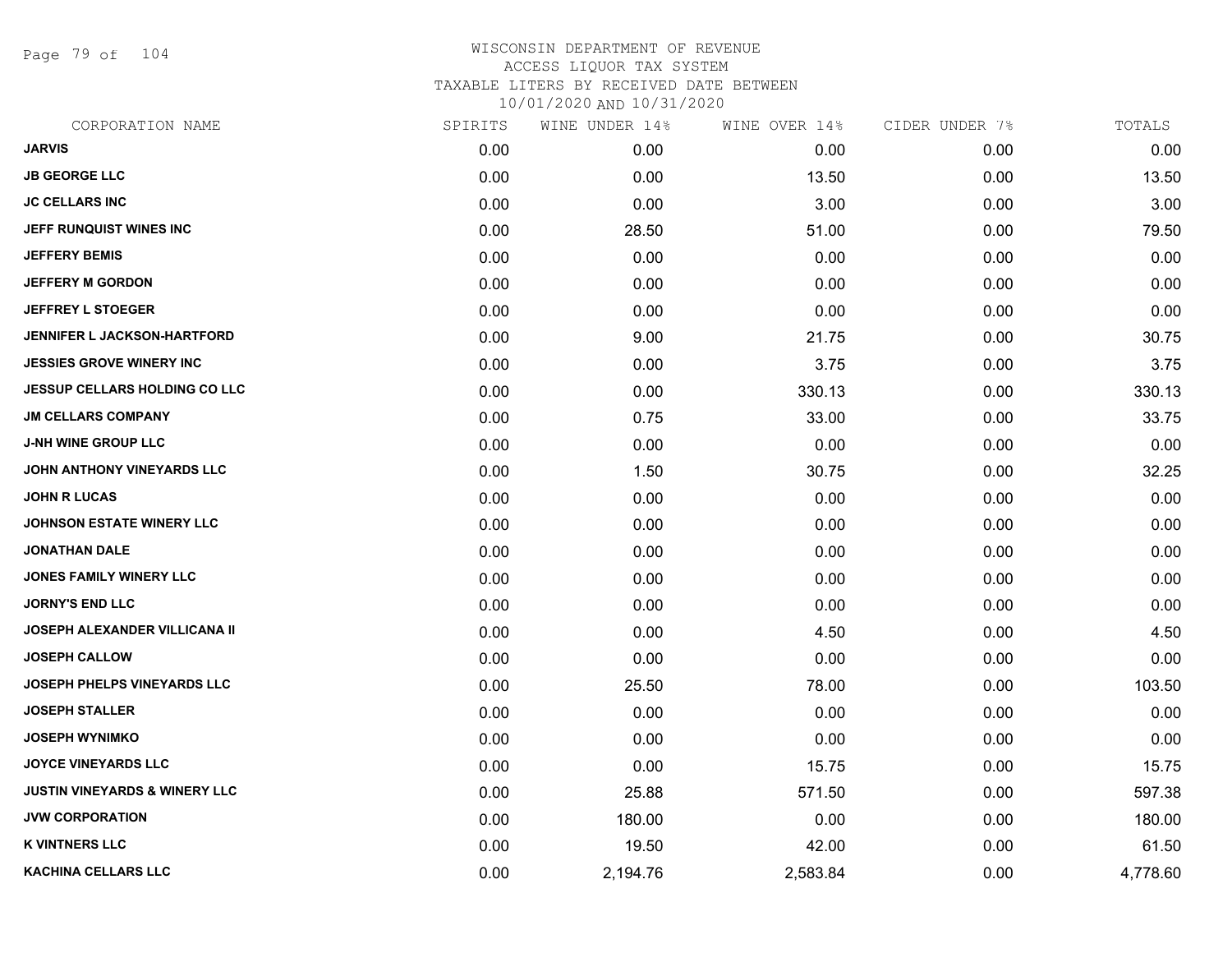Page 80 of 104

| CORPORATION NAME                     | SPIRITS | WINE UNDER 14% | WINE OVER 14% | CIDER UNDER 7% | TOTALS |
|--------------------------------------|---------|----------------|---------------|----------------|--------|
| <b>KALYRA WINERY LLC</b>             | 0.00    | 7.50           | 0.00          | 0.00           | 7.50   |
| <b>KAMEN WINES LLC</b>               | 0.00    | 0.00           | 21.00         | 0.00           | 21.00  |
| <b>KANGARU ENTERPRISES LLC</b>       | 0.00    | 0.75           | 5.25          | 0.00           | 6.00   |
| <b>KATCHEVER &amp; CO LLC</b>        | 0.00    | 0.00           | 0.00          | 0.00           | 0.00   |
| <b>KDS LLC</b>                       | 0.00    | 14.63          | 0.00          | 0.00           | 14.63  |
| <b>KEEVER VINEYARDS LLC</b>          | 0.00    | 2.25           | 0.00          | 0.00           | 2.25   |
| <b>KEN BROWN WINES LLC</b>           | 0.00    | 4.50           | 9.00          | 0.00           | 13.50  |
| <b>KENEFICK RANCHES WINERY LLC</b>   | 0.00    | 0.00           | 4.50          | 0.00           | 4.50   |
| <b>KENT HUMPHREY</b>                 | 0.00    | 0.00           | 0.00          | 0.00           | 0.00   |
| <b>KENWARD FAMILY VINEYARDS, LLC</b> | 0.00    | 0.00           | 9.00          | 0.00           | 9.00   |
| <b>KENZO ESTATE INC</b>              | 0.00    | 0.00           | 12.00         | 0.00           | 12.00  |
| <b>KERWIN ESTATE LLC</b>             | 0.00    | 0.00           | 0.00          | 0.00           | 0.00   |
| <b>KESTREL PROPERTIES LLC</b>        | 0.00    | 0.00           | 0.00          | 0.00           | 0.00   |
| <b>KEVIN BEHNKE</b>                  | 0.00    | 0.00           | 0.00          | 0.00           | 0.00   |
| <b>KING ESTATE WINERY LP</b>         | 0.00    | 61.50          | 39.00         | 0.00           | 100.50 |
| KISMET WINE, INC.                    | 0.00    | 0.00           | 0.00          | 0.00           | 0.00   |
| <b>KISTLER VINEYARDS, LLC</b>        | 0.00    | 72.00          | 0.00          | 0.00           | 72.00  |
| <b>KLEIN FOODS INC</b>               | 0.00    | 0.00           | 0.00          | 0.00           | 0.00   |
| <b>KNIGHTS BRIDGE WINERY LLC</b>     | 0.00    | 0.00           | 3.00          | 0.00           | 3.00   |
| <b>KOEHLER WINERY LLC</b>            | 0.00    | 0.75           | 6.75          | 0.00           | 7.50   |
| <b>KONSTANTIN D FRANK &amp; SONS</b> | 0.00    | 0.00           | 0.00          | 0.00           | 0.00   |
| <b>KOPRI INC</b>                     | 0.00    | 0.00           | 0.00          | 0.00           | 0.00   |
| <b>KPC MT. PALOMAR WINERY LLC</b>    | 0.00    | 23.25          | 0.00          | 0.00           | 23.25  |
| <b>KRAUSE FAMILY CELLARS LLC</b>     | 0.00    | 0.00           | 9.00          | 0.00           | 9.00   |
| <b>KRISTIN HARRINGTON-BOEGNER</b>    | 0.00    | 0.00           | 0.00          | 0.00           | 0.00   |
| <b>KRUPP BROTHERS LLC</b>            | 0.00    | 0.00           | 43.50         | 0.00           | 43.50  |
| <b>KSSM LLC</b>                      | 0.00    | 239.25         | 414.75        | 0.00           | 654.00 |
| <b>KT WINECO LLC</b>                 | 0.00    | 0.00           | 0.00          | 0.00           | 0.00   |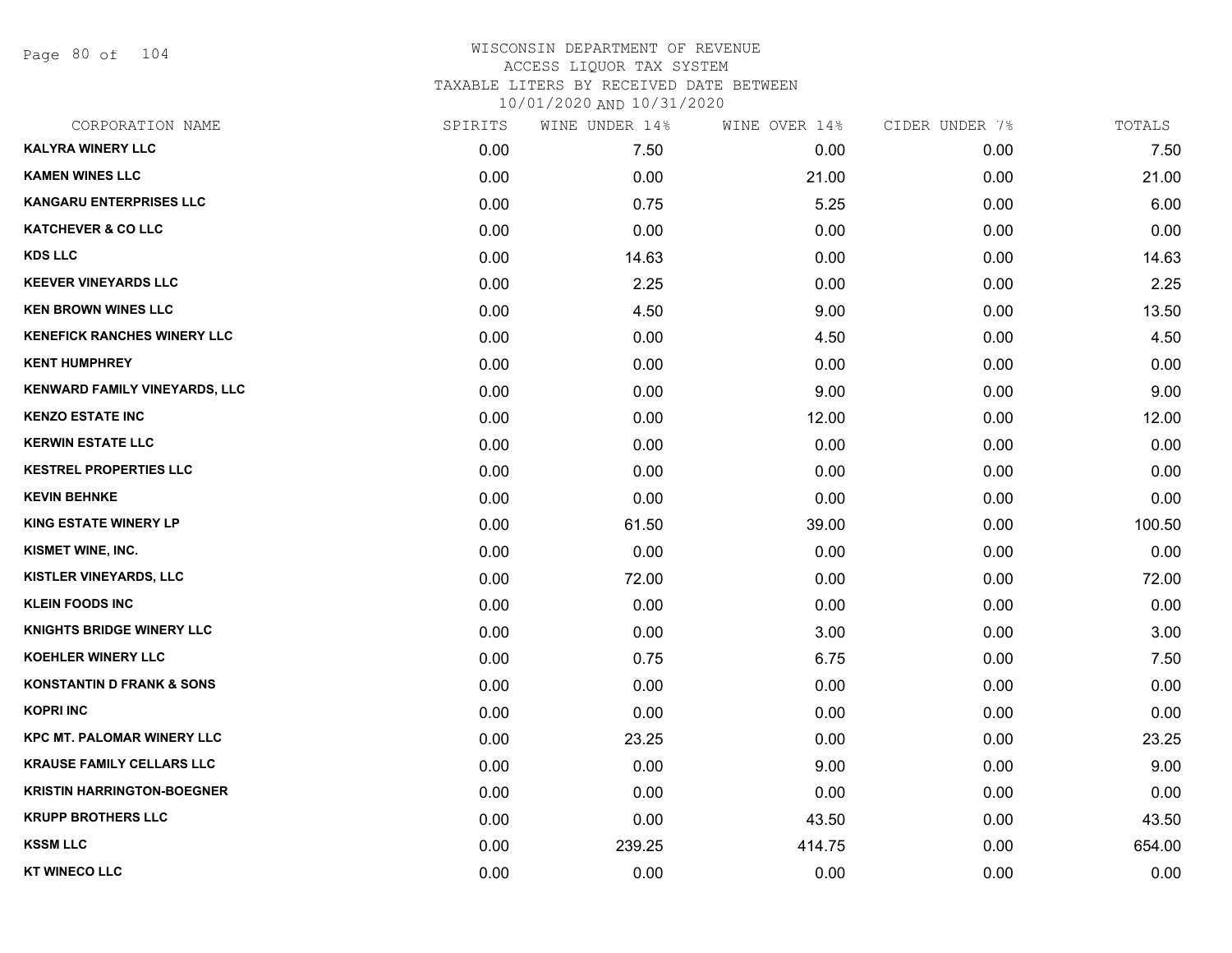Page 81 of 104

# WISCONSIN DEPARTMENT OF REVENUE ACCESS LIQUOR TAX SYSTEM

TAXABLE LITERS BY RECEIVED DATE BETWEEN

| CORPORATION NAME                                  | SPIRITS | WINE UNDER 14% | WINE OVER 14% | CIDER UNDER 7% | TOTALS |
|---------------------------------------------------|---------|----------------|---------------|----------------|--------|
| <b>KULETO VILLA LLC</b>                           | 0.00    | 0.75           | 11.25         | 0.00           | 12.00  |
| <b>KUNDE ENTERPRISES INC.</b>                     | 0.00    | 141.75         | 414.39        | 0.00           | 556.14 |
| <b>KV WINES LLC</b>                               | 0.00    | 4.50           | 0.00          | 0.00           | 4.50   |
| <b>LCWINE</b>                                     | 0.00    | 0.00           | 27.00         | 0.00           | 27.00  |
| L FOPPIANO WINE CO INC                            | 0.00    | 18.00          | 36.00         | 0.00           | 54.00  |
| L. MAWBY, LLC                                     | 0.00    | 170.92         | 0.00          | 0.00           | 170.92 |
| L18 HOLDINGS, INC.                                | 0.00    | 0.00           | 0.00          | 0.00           | 0.00   |
| <b>LADERA WINERY LLC</b>                          | 0.00    | 1.50           | 7.50          | 0.00           | 9.00   |
| <b>LAGUNA OAKS VINEYARD &amp; WINERY INC</b>      | 0.00    | 140.25         | 6.75          | 0.00           | 147.00 |
| <b>LAIL VINEYARDS LLC</b>                         | 0.00    | 0.00           | 24.00         | 0.00           | 24.00  |
| <b>LAIRD FAMILY ESTATE LLC</b>                    | 0.00    | 0.00           | 27.75         | 0.00           | 27.75  |
| <b>LAKE NOKOMIS CRANBERRIES INC</b>               | 0.00    | 0.00           | 0.00          | 0.00           | 0.00   |
| <b>LAMBERT BRIDGE WINERY INC</b>                  | 0.00    | 0.00           | 132.00        | 0.00           | 132.00 |
| <b>LAMBORN FAMILY WINE COMPANY LP</b>             | 0.00    | 0.00           | 47.25         | 0.00           | 47.25  |
| <b>LAMOREAUX LANDING WINE CELLARS LLC</b>         | 0.00    | 9.00           | 0.00          | 0.00           | 9.00   |
| <b>LANCASTER ESTATE VINEYARD &amp; WINERY LLC</b> | 0.00    | 0.00           | 4.50          | 0.00           | 4.50   |
| <b>LANGE WINERY LLC</b>                           | 0.00    | 24.00          | 22.50         | 0.00           | 46.50  |
| <b>LANGETWINS WINE CO INC</b>                     | 0.00    | 22.50          | 17.25         | 0.00           | 39.75  |
| <b>LARKMEAD VINEYARDS INC</b>                     | 0.00    | 6.00           | 5.25          | 0.00           | 11.25  |
| <b>LARSON FAMILY WINERY INC</b>                   | 0.00    | 6.75           | 52.75         | 0.00           | 59.50  |
| <b>LASSETER FAMILY WINERY LLC</b>                 | 0.00    | 2.25           | 40.50         | 0.00           | 42.75  |
| <b>LATAH CREEK WINE CELLARS LTD</b>               | 0.00    | 9.75           | 0.00          | 0.00           | 9.75   |
| <b>LAURO GUERRA</b>                               | 0.00    | 3.75           | 1.50          | 0.00           | 5.25   |
| <b>LAUTENBACH'S ORCHARD COUNTRY INC.</b>          | 0.00    | 0.00           | 0.00          | 0.00           | 0.00   |
| <b>LAVA SPRINGS INC</b>                           | 0.00    | 0.00           | 15.75         | 0.00           | 15.75  |
| <b>LAW ESTATE WINES</b>                           | 0.00    | 9.00           | 0.00          | 0.00           | 9.00   |
| <b>LAWER FAMILY WINERY INC</b>                    | 0.00    | 0.00           | 0.00          | 0.00           | 0.00   |
| <b>LAWRENCE CELLARS LLC</b>                       | 0.00    | 0.00           | 0.00          | 0.00           | 0.00   |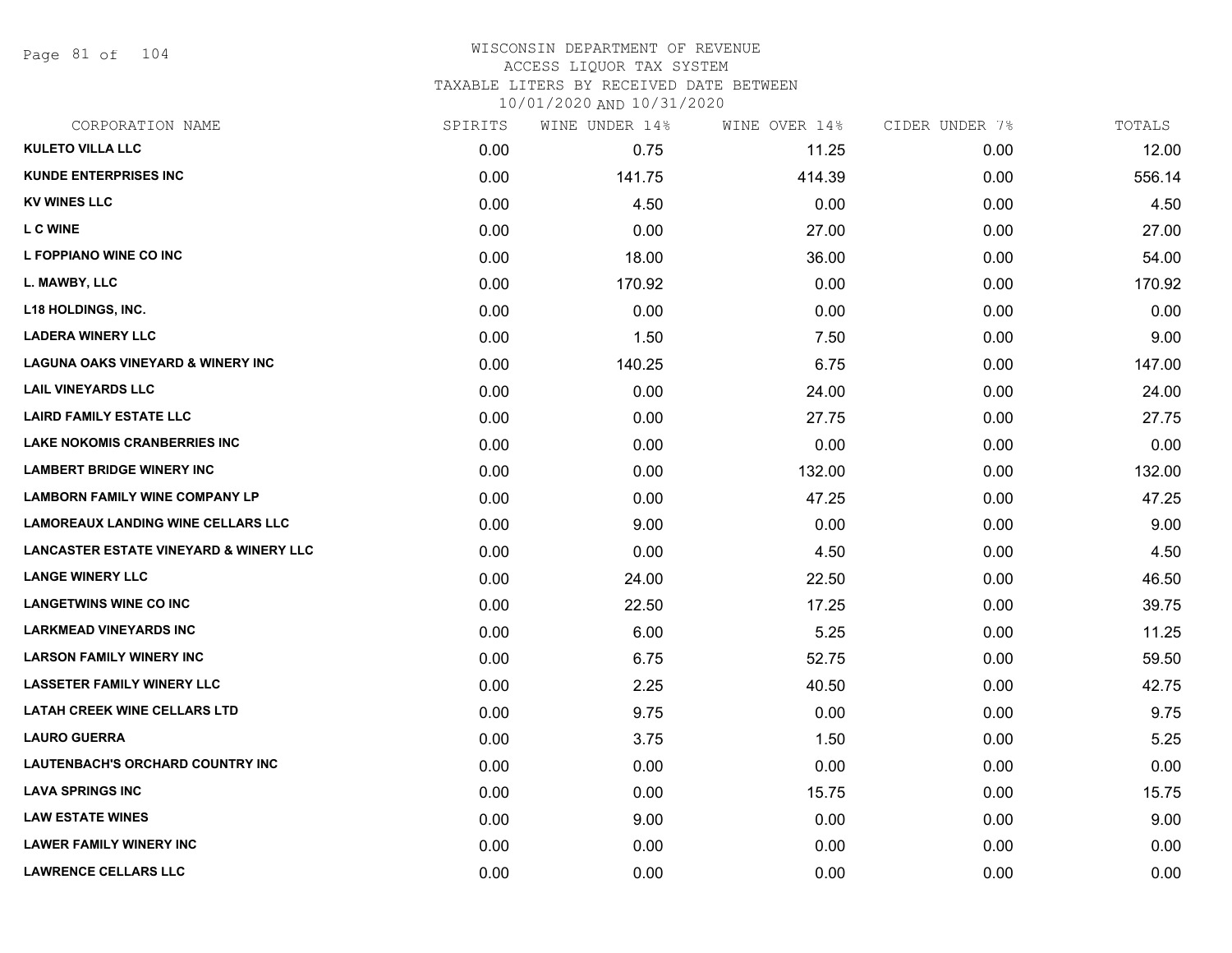Page 82 of 104

### WISCONSIN DEPARTMENT OF REVENUE ACCESS LIQUOR TAX SYSTEM TAXABLE LITERS BY RECEIVED DATE BETWEEN

| CORPORATION NAME                         | SPIRITS | WINE UNDER 14% | WINE OVER 14% | CIDER UNDER 7% | TOTALS |
|------------------------------------------|---------|----------------|---------------|----------------|--------|
| LE CEP II INC                            | 0.00    | 26.25          | 0.50          | 0.00           | 26.75  |
| <b>LEAL VINEYARDS INC</b>                | 0.00    | 0.00           | 6.00          | 0.00           | 6.00   |
| <b>LEDGESTONE ESTATE LLC</b>             | 0.00    | 0.00           | 0.00          | 0.00           | 0.00   |
| LEELANAU WINE CELLARS, LTD.              | 0.00    | 67.50          | 2.26          | 0.00           | 69.76  |
| LEFT COAST CELLARS LLC                   | 0.00    | 33.75          | 0.75          | 0.00           | 34.50  |
| <b>LEMELSON WINERY LLC</b>               | 0.00    | 45.75          | 0.00          | 0.00           | 45.75  |
| <b>LEONARDINI FAMILY WINERY LLC</b>      | 0.00    | 5.25           | 10.50         | 0.00           | 15.75  |
| <b>LEONESSE CELLARS LLC</b>              | 0.00    | 27.00          | 41.25         | 0.00           | 68.25  |
| <b>LEONETTI CELLAR LLC</b>               | 0.00    | 0.00           | 0.00          | 0.00           | 0.00   |
| LIFE IS SHORT! LLC                       | 0.00    | 0.00           | 0.00          | 0.00           | 0.00   |
| LIL' OLE WINEMAKER SHOPPE LLC            | 0.00    | 0.00           | 0.00          | 0.00           | 0.00   |
| <b>LIMERICK LANE CELLARS INC</b>         | 0.00    | 0.00           | 0.00          | 0.00           | 0.00   |
| LINGUA FRANCA-LS VINEYARDS HOLDINGS, LLC | 0.00    | 12.00          | 0.00          | 0.00           | 12.00  |
| <b>LINNE CALODO INC</b>                  | 0.00    | 0.00           | 0.00          | 0.00           | 0.00   |
| <b>LINSFIELD WINE CO., LLC</b>           | 0.00    | 0.00           | 0.00          | 0.00           | 0.00   |
| <b>LION NATHAN USA INC</b>               | 0.00    | 240.75         | 209.63        | 0.00           | 450.38 |
| <b>LIONS PEAK</b>                        | 0.00    | 0.00           | 0.00          | 0.00           | 0.00   |
| <b>LISA REDMON</b>                       | 0.00    | 0.00           | 0.00          | 0.00           | 0.00   |
| <b>LLOYD CELLARS INC</b>                 | 0.00    | 0.00           | 18.00         | 0.00           | 18.00  |
| <b>LLOYD W DAVIS</b>                     | 0.00    | 32.25          | 20.25         | 0.00           | 52.50  |
| <b>LMR WINE ESTATES LLC</b>              | 0.00    | 0.00           | 0.00          | 0.00           | 0.00   |
| <b>LOBO WINES LLC</b>                    | 0.00    | 0.00           | 0.00          | 0.00           | 0.00   |
| LONG MEADOW RANCH WINERY INC             | 0.00    | 116.26         | 0.00          | 0.00           | 116.26 |
| <b>LONG SHADOWS VINTNERS LLC</b>         | 0.00    | 0.00           | 23.25         | 0.00           | 23.25  |
| <b>LONGBOARD VINEYARDS LLC</b>           | 0.00    | 0.00           | 0.00          | 0.00           | 0.00   |
| <b>LONGORIA &amp; LONGORIA</b>           | 0.00    | 2.25           | 0.75          | 0.00           | 3.00   |
| <b>LORENZI ESTATE WINES, INC</b>         | 0.00    | 0.00           | 13.50         | 0.00           | 13.50  |
| <b>LORIMAR WINERY INC</b>                | 0.00    | 4.50           | 3.75          | 0.00           | 8.25   |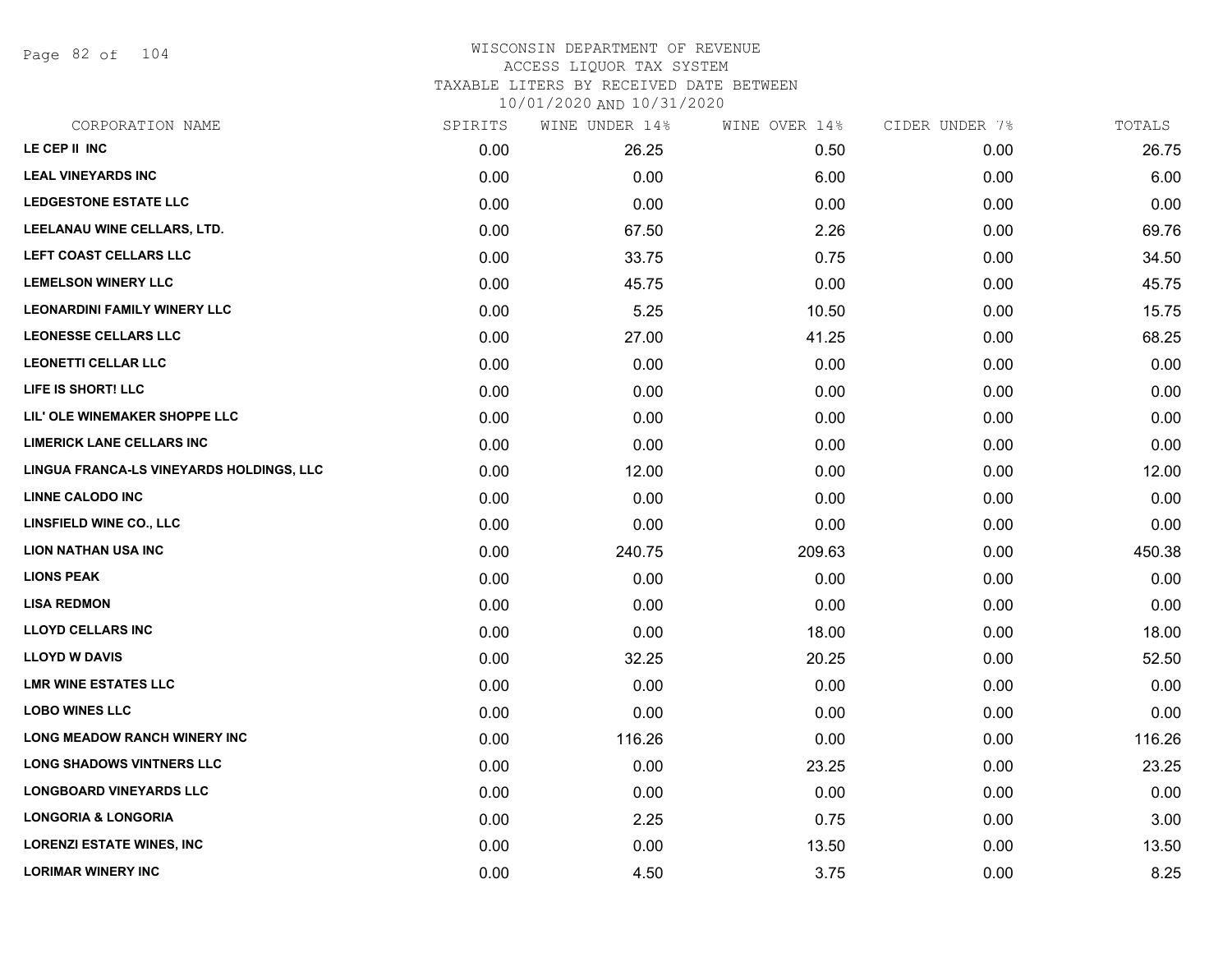Page 83 of 104

| CORPORATION NAME                              | SPIRITS | WINE UNDER 14% | WINE OVER 14% | CIDER UNDER 7% | TOTALS |
|-----------------------------------------------|---------|----------------|---------------|----------------|--------|
| <b>LOST ISLAND WINE LLC</b>                   | 0.00    | 0.00           | 0.00          | 0.00           | 0.00   |
| <b>LOWDEN SCHOOLHOUSE CORPORATION</b>         | 0.00    | 9.00           | 18.00         | 0.00           | 27.00  |
| <b>LUCAS &amp; LEWELLEN VINEYARDS INC</b>     | 0.00    | 9.00           | 60.75         | 0.00           | 69.75  |
| <b>LUNA VINEYARDS INC</b>                     | 0.00    | 0.00           | 21.00         | 0.00           | 21.00  |
| <b>LYNFRED WINERY INC</b>                     | 0.00    | 16.50          | 0.00          | 0.00           | 16.50  |
| <b>LYNMAR WINERY LLC</b>                      | 0.00    | 1.50           | 63.75         | 0.00           | 65.25  |
| <b>M &amp; J MONDAVI FAMILY LLC</b>           | 0.00    | 0.00           | 0.00          | 0.00           | 0.00   |
| <b>M.A.C. WINES, LLC</b>                      | 0.00    | 0.00           | 19.50         | 0.00           | 19.50  |
| <b>MACCHIA, INC</b>                           | 0.00    | 0.00           | 19.50         | 0.00           | 19.50  |
| <b>MADRIGAL FAMILY WINERY LLC</b>             | 0.00    | 0.00           | 15.00         | 0.00           | 15.00  |
| <b>MADRONA VINEYARDS LP</b>                   | 0.00    | 0.00           | 36.00         | 0.00           | 36.00  |
| <b>MAKK WINE LLC</b>                          | 0.00    | 0.75           | 0.00          | 0.00           | 0.75   |
| <b>MANO'S INC</b>                             | 0.00    | 77.25          | 0.00          | 0.00           | 77.25  |
| <b>MARGERUM WINE COMPANY INC</b>              | 0.00    | 18.75          | 3.00          | 0.00           | 21.75  |
| <b>MARIETTA CELLARS INC</b>                   | 0.00    | 0.00           | 0.00          | 0.00           | 0.00   |
| <b>MARK HEROLD</b>                            | 0.00    | 0.00           | 9.00          | 0.00           | 9.00   |
| <b>MARK J NEAL</b>                            | 0.00    | 0.00           | 0.00          | 0.00           | 0.00   |
| <b>MARK MCNEILLY</b>                          | 0.00    | 13.50          | 86.25         | 0.00           | 99.75  |
| <b>MARKHAM VINEYARDS</b>                      | 0.00    | 0.00           | 21.00         | 0.00           | 21.00  |
| <b>MARTIN E SELL</b>                          | 0.00    | 0.00           | 0.00          | 0.00           | 0.00   |
| <b>MARTIN RAY WINERY INC</b>                  | 0.00    | 19.50          | 7.50          | 0.00           | 27.00  |
| <b>MARTINELLI WINERY INC</b>                  | 0.00    | 0.00           | 31.50         | 0.00           | 31.50  |
| <b>MARYANN MCNALLY</b>                        | 0.00    | 0.00           | 0.00          | 0.00           | 0.00   |
| <b>MATHY WINERY LLC</b>                       | 0.00    | 442.50         | 302.26        | 0.00           | 744.76 |
| <b>MATRICK HOLDINGS CORPORATION</b>           | 0.00    | 0.00           | 0.00          | 0.00           | 0.00   |
| <b>MATT PREIS</b>                             | 0.00    | 0.00           | 0.00          | 0.00           | 0.00   |
| <b>MATTHEW RICK</b>                           | 0.00    | 0.00           | 0.00          | 0.00           | 0.00   |
| <b>MATTHIAS A PIPPIG &amp; JAMIE M KINSER</b> | 0.00    | 0.00           | 0.00          | 0.00           | 0.00   |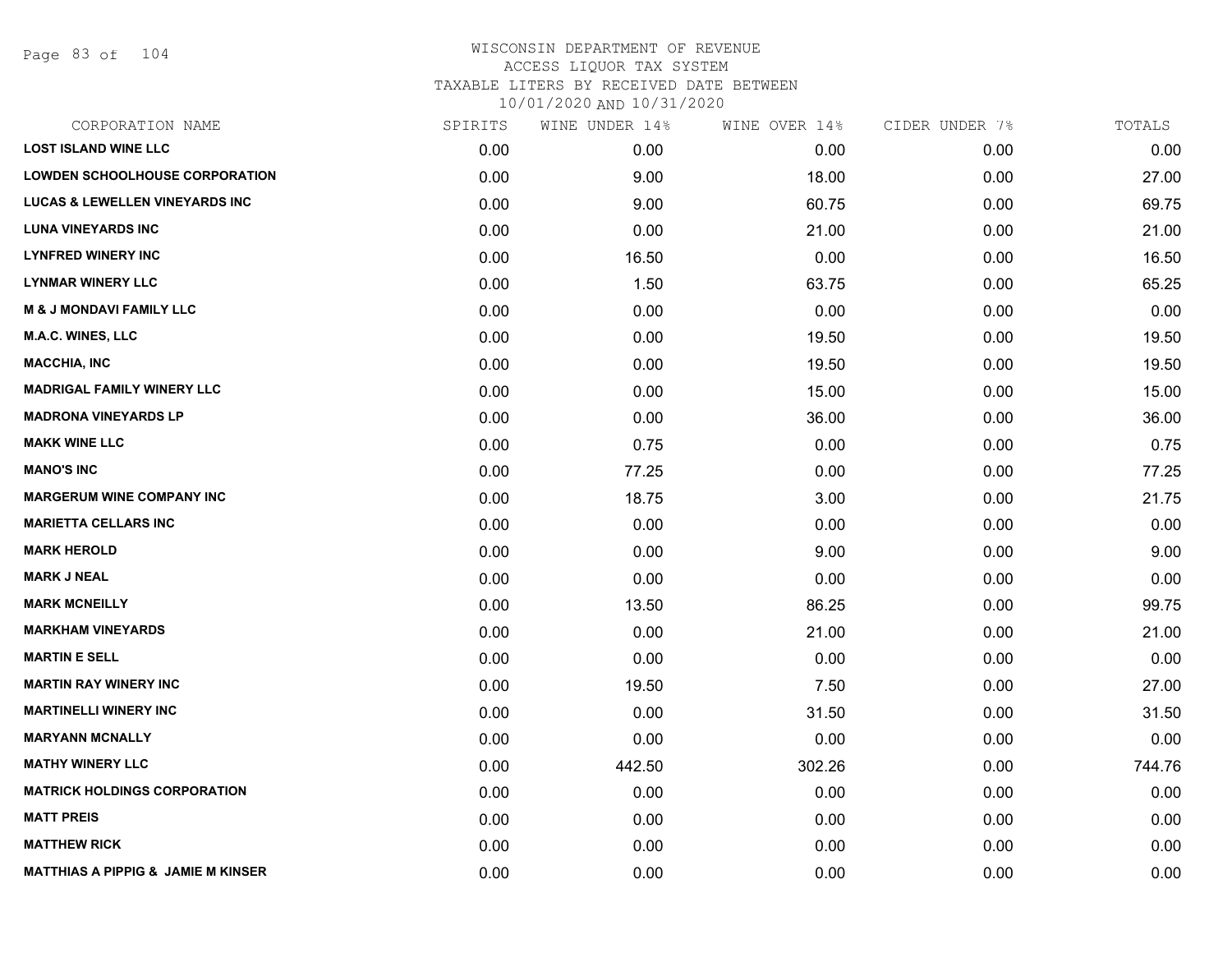Page 84 of 104

| CORPORATION NAME                    | SPIRITS | WINE UNDER 14% | WINE OVER 14% | CIDER UNDER 7% | TOTALS   |
|-------------------------------------|---------|----------------|---------------|----------------|----------|
| <b>MAUI WINE LTD</b>                | 0.00    | 70.50          | 0.00          | 0.00           | 70.50    |
| <b>MAURITSON FAMILY WINERY</b>      | 0.00    | 6.00           | 64.50         | 0.00           | 70.50    |
| <b>MAYACAMAS VINEYARDS INC</b>      | 0.00    | 0.75           | 2.25          | 0.00           | 3.00     |
| <b>MAYNARD JAMES KEENAN</b>         | 0.00    | 61.50          | 0.00          | 0.00           | 61.50    |
| MCBRIDE SISTERS COLLECTIONS INC     | 0.00    | 175.50         | 0.00          | 0.00           | 175.50   |
| <b>MCILQUHAM LLC</b>                | 0.00    | 0.00           | 0.00          | 0.00           | 0.00     |
| <b>MCKAHN FAMILY CELLARS, LLC</b>   | 0.00    | 0.00           | 0.00          | 0.00           | 0.00     |
| <b>MCMENAMINS INC</b>               | 0.00    | 4.50           | 0.00          | 0.00           | 4.50     |
| <b>MCNAB RIDGE WINERY LLC</b>       | 0.00    | 12.00          | 3.75          | 0.00           | 15.75    |
| <b>MELROSE CELLARS LLC</b>          | 0.00    | 0.00           | 0.00          | 0.00           | 0.00     |
| <b>MELVILLE VINEYARDS SOUTH LLC</b> | 0.00    | 18.00          | 0.00          | 0.00           | 18.00    |
| <b>MENDOCINO WINE GROUP LLC</b>     | 0.00    | 39.00          | 14.25         | 0.00           | 53.25    |
| <b>MER ET SOLEIL LLC</b>            | 0.00    | 0.00           | 18.00         | 0.00           | 18.00    |
| <b>MERCER WINE ESTATES LLC</b>      | 0.00    | 1.50           | 0.00          | 0.00           | 1.50     |
| <b>MERRYVALE VINEYARDS LLC</b>      | 0.00    | 33.75          | 135.75        | 0.00           | 169.50   |
| <b>MERSHONIAN CIDERY LLC</b>        | 0.00    | 0.00           | 0.00          | 0.00           | 0.00     |
| <b>MESSINA HOF WINE CELLARS INC</b> | 0.00    | 36.50          | 2.25          | 0.00           | 38.75    |
| <b>METAMORPHOSIS WINES LLC</b>      | 0.00    | 0.00           | 0.00          | 0.00           | 0.00     |
| <b>METEOR VINEYARD LLC</b>          | 0.00    | 0.00           | 0.00          | 0.00           | 0.00     |
| <b>METROPOLITAN WINES LLC</b>       | 0.00    | 12.75          | 1.50          | 0.00           | 14.25    |
| <b>METTLER WINES LLC</b>            | 0.00    | 0.00           | 21.00         | 0.00           | 21.00    |
| <b>MEV CORPORATION</b>              | 0.00    | 0.00           | 0.00          | 0.00           | 0.00     |
| <b>MEYER CELLARS LLC</b>            | 0.00    | 0.75           | 0.50          | 0.00           | 1.25     |
| <b>MICHAEL C YATES</b>              | 0.00    | 0.00           | 0.00          | 0.00           | 0.00     |
| <b>MICHEAL DASHE</b>                | 0.00    | 22.50          | 0.00          | 0.00           | 22.50    |
| <b>MIDNIGHT CELLARS INC</b>         | 0.00    | 0.00           | 49.50         | 0.00           | 49.50    |
| <b>MILBRANDT FAMILY WINES LLC</b>   | 0.00    | 15.00          | 12.00         | 0.00           | 27.00    |
| <b>MILDARA BLASS INC</b>            | 0.00    | 2,943.75       | 392.25        | 0.00           | 3,336.00 |
|                                     |         |                |               |                |          |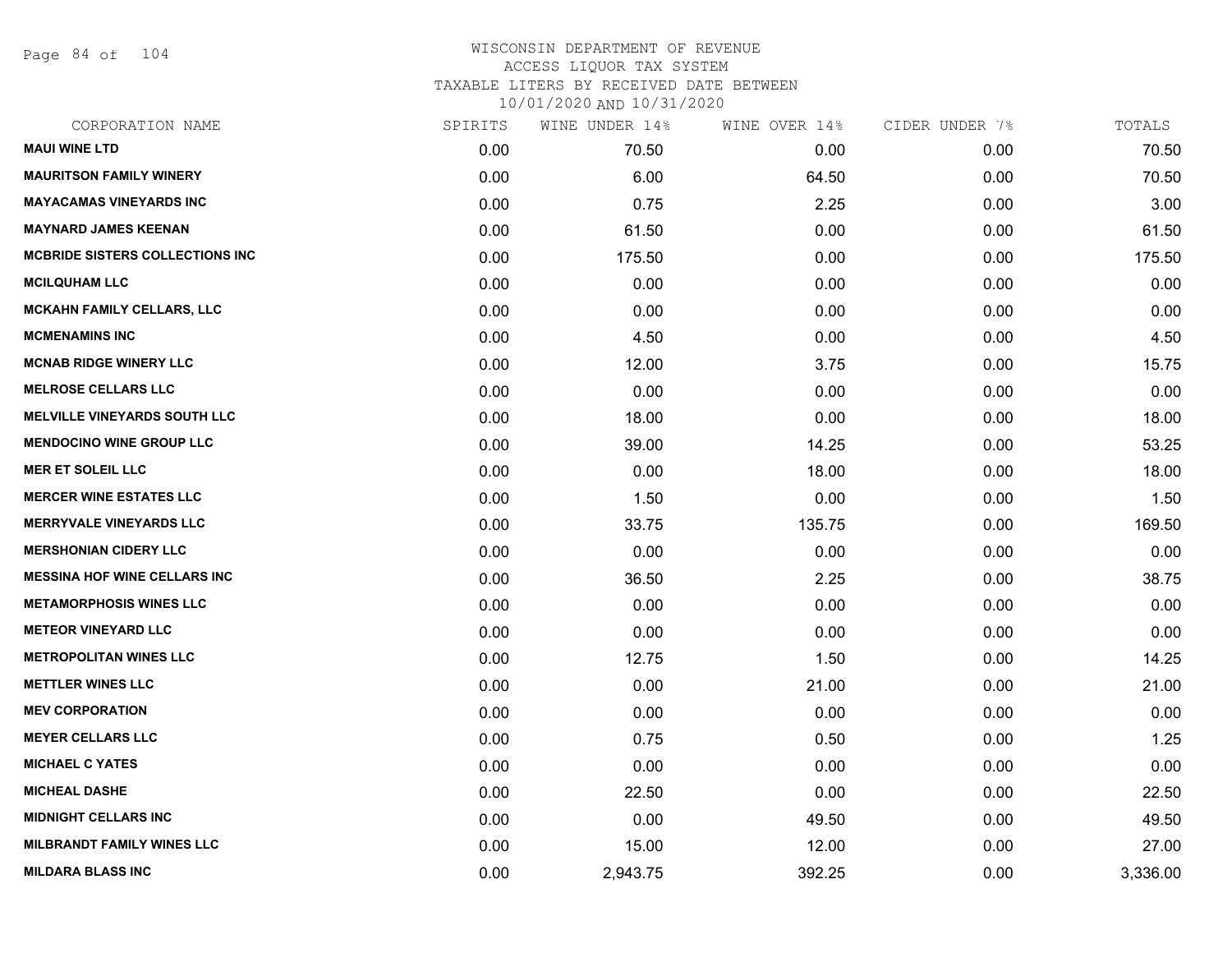Page 85 of 104

| CORPORATION NAME                                  | SPIRITS | WINE UNDER 14% | WINE OVER 14% | CIDER UNDER 7% | TOTALS |
|---------------------------------------------------|---------|----------------|---------------|----------------|--------|
| <b>MILL CREEK VINEYARDS</b>                       | 0.00    | 9.00           | 9.00          | 0.00           | 18.00  |
| <b>MILLBROOK WINERY INC</b>                       | 0.00    | 6.00           | 0.00          | 0.00           | 6.00   |
| <b>MINER FAMILY WINERY LLC</b>                    | 0.00    | 9.00           | 191.25        | 0.00           | 200.25 |
| <b>MINNESOTAS FINEST FERMENTED PRODUCTS</b>       | 0.00    | 0.00           | 0.00          | 0.00           | 0.00   |
| <b>MIRA WINERY LLC</b>                            | 0.00    | 3.00           | 15.75         | 0.00           | 18.75  |
| <b>MIRAMONT ESTATE VINEYARDS &amp; WINERY INC</b> | 0.00    | 0.00           | 0.00          | 0.00           | 0.00   |
| <b>MIRASOL WINE LLC</b>                           | 0.00    | 9.00           | 17.25         | 0.00           | 26.25  |
| <b>MOBCRAFT BEER INC</b>                          | 0.00    | 0.00           | 0.00          | 0.00           | 0.00   |
| <b>MODERN DEVELOPMENT COMPANY</b>                 | 0.00    | 2.25           | 2.25          | 0.00           | 4.50   |
| <b>MOLLY AIDA INC</b>                             | 0.00    | 0.00           | 0.00          | 0.00           | 0.00   |
| <b>MOLLYDOOKER INTERNATIONAL LLC</b>              | 0.00    | 0.00           | 24.75         | 0.00           | 24.75  |
| <b>MONTEREY WINE AND PRODUCE CORP</b>             | 0.00    | 72.75          | 0.00          | 0.00           | 72.75  |
| <b>MONTICELLO CELLARS INC</b>                     | 0.00    | 19.50          | 61.50         | 0.00           | 81.00  |
| <b>MOONDANCER LLC</b>                             | 0.00    | 0.00           | 0.00          | 0.00           | 0.00   |
| MORCHELLA WINE CELLARS LLC                        | 0.00    | 10.50          | 9.75          | 0.00           | 20.25  |
| <b>MORGAN WINERY INC</b>                          | 0.00    | 0.75           | 1.50          | 0.00           | 2.25   |
| <b>MOSHIN VINEYARDS INC</b>                       | 0.00    | 16.50          | 10.13         | 0.00           | 26.63  |
| <b>MOUNT VEEDER SPRINGS LLC</b>                   | 0.00    | 0.00           | 4.50          | 0.00           | 4.50   |
| <b>MULLIGAN &amp; MULLIGAN</b>                    | 0.00    | 0.00           | 0.00          | 0.00           | 0.00   |
| <b>MUNCH &amp; FOX</b>                            | 0.00    | 0.00           | 42.00         | 0.00           | 42.00  |
| <b>MUNSON BRIDGE WINERY INC</b>                   | 0.00    | 0.00           | 0.00          | 0.00           | 0.00   |
| <b>MUSCARDINI CELLARS, LLC</b>                    | 0.00    | 7.50           | 79.50         | 0.00           | 87.00  |
| <b>MUSETTA WINERY, LLC</b>                        | 0.00    | 0.00           | 0.00          | 0.00           | 0.00   |
| <b>MY FAVORITE NEIGHBOR LLC</b>                   | 0.00    | 0.00           | 0.00          | 0.00           | 0.00   |
| <b>MYKA CELLARS INC</b>                           | 0.00    | 0.00           | 0.00          | 0.00           | 0.00   |
| <b>NCWGINC</b>                                    | 0.00    | 0.00           | 0.00          | 0.00           | 0.00   |
| <b>NABOR WINES LLC</b>                            | 0.00    | 0.00           | 0.75          | 0.00           | 0.75   |
| <b>NAKED WINES LLC</b>                            | 0.00    | 0.00           | 0.00          | 0.00           | 0.00   |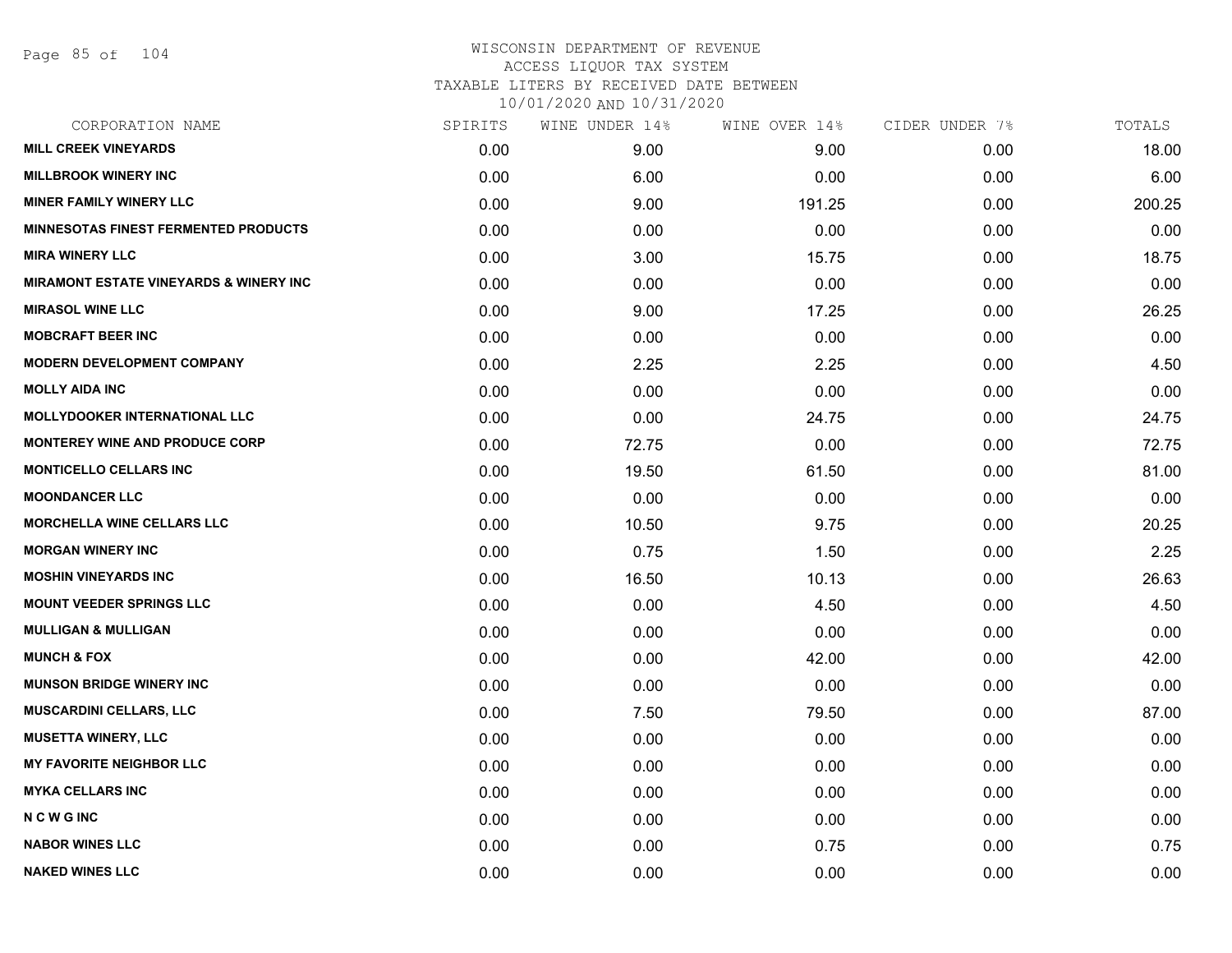Page 86 of 104

# WISCONSIN DEPARTMENT OF REVENUE

## ACCESS LIQUOR TAX SYSTEM

TAXABLE LITERS BY RECEIVED DATE BETWEEN

| CORPORATION NAME                  | SPIRITS | WINE UNDER 14% | WINE OVER 14% | CIDER UNDER 7% | TOTALS    |
|-----------------------------------|---------|----------------|---------------|----------------|-----------|
| <b>NAKEDWINES.COM INC</b>         | 0.00    | 44,405.08      | 30,286.25     | 0.00           | 74,691.33 |
| <b>NALLE WINERY, INC.</b>         | 0.00    | 612.00         | 0.00          | 0.00           | 612.00    |
| <b>NAPA WINE CELLAR, INC.</b>     | 0.00    | 0.00           | 0.00          | 0.00           | 0.00      |
| <b>NAPA WINERY GROUP, LLC</b>     | 0.00    | 42.00          | 25.50         | 0.00           | 67.50     |
| <b>NATURAL SELECTIONS 357 LLC</b> | 0.00    | 0.00           | 0.00          | 0.00           | 0.00      |
| <b>NAVARRE CELLARS LTD</b>        | 0.00    | 1.50           | 18.75         | 0.00           | 20.25     |
| NAVARRO VINEYARDS, LLC            | 0.00    | 50.91          | 3.00          | 0.00           | 53.91     |
| <b>NEFF CELLARS LLC</b>           | 0.00    | 0.00           | 0.00          | 0.00           | 0.00      |
| <b>NEVADA WINE CELLARS INC</b>    | 0.00    | 0.00           | 0.00          | 0.00           | 0.00      |
| <b>NEW VAVIN INC</b>              | 0.00    | 18.00          | 53.25         | 0.00           | 71.25     |
| <b>NEW VINELAND LLC</b>           | 0.00    | 0.00           | 0.00          | 0.00           | 0.00      |
| <b>NEWBERG MAIL ROOM INC</b>      | 0.00    | 247.50         | 53.25         | 0.00           | 300.75    |
| <b>NEWTON VINEYARD LLC</b>        | 0.00    | 7.50           | 0.00          | 0.00           | 7.50      |
| NICALI, LLC                       | 0.00    | 0.00           | 0.00          | 0.00           | 0.00      |
| <b>NICHOLSON RANCH LLC</b>        | 0.00    | 0.00           | 105.75        | 0.00           | 105.75    |
| NIEBAUM-COPPOLA ESTATE WINERY LP  | 0.00    | 38.50          | 148.25        | 0.00           | 186.75    |
| <b>NINER WINE ESTATES LLC</b>     | 0.00    | 0.00           | 0.00          | 0.00           | 0.00      |
| <b>NOAH DORRANCE</b>              | 0.00    | 0.00           | 14.25         | 0.00           | 14.25     |
| <b>NORMAN LEE WILLIAMS</b>        | 0.00    | 11.13          | 2.05          | 0.00           | 13.18     |
| <b>NORTH SHORE WINERY LLC</b>     | 0.00    | 0.00           | 0.00          | 0.00           | 0.00      |
| <b>NORTHLEAF WINERY, LLC</b>      | 0.00    | 0.00           | 0.00          | 0.00           | 0.00      |
| NOTRE VUE ESTATE WINE GROUP, INC. | 0.00    | 0.00           | 2.25          | 0.00           | 2.25      |
| <b>NOVA WINES, INC.</b>           | 0.00    | 12.38          | 6.75          | 0.00           | 19.13     |
| <b>NV AWG LTD</b>                 | 0.00    | 0.00           | 0.00          | 0.00           | 0.00      |
| <b>NW WINE COMPANY LLC</b>        | 0.00    | 95.25          | 11.25         | 0.00           | 106.50    |
| OAK RIDGE WINERY LLC              | 0.00    | 36.00          | 0.75          | 0.00           | 36.75     |
| <b>OAKVILLE HILLS CELLARS INC</b> | 0.00    | 0.00           | 0.00          | 0.00           | 0.00      |
| <b>OAKVILLE RANCH WINERY INC</b>  | 0.00    | 0.00           | 12.00         | 0.00           | 12.00     |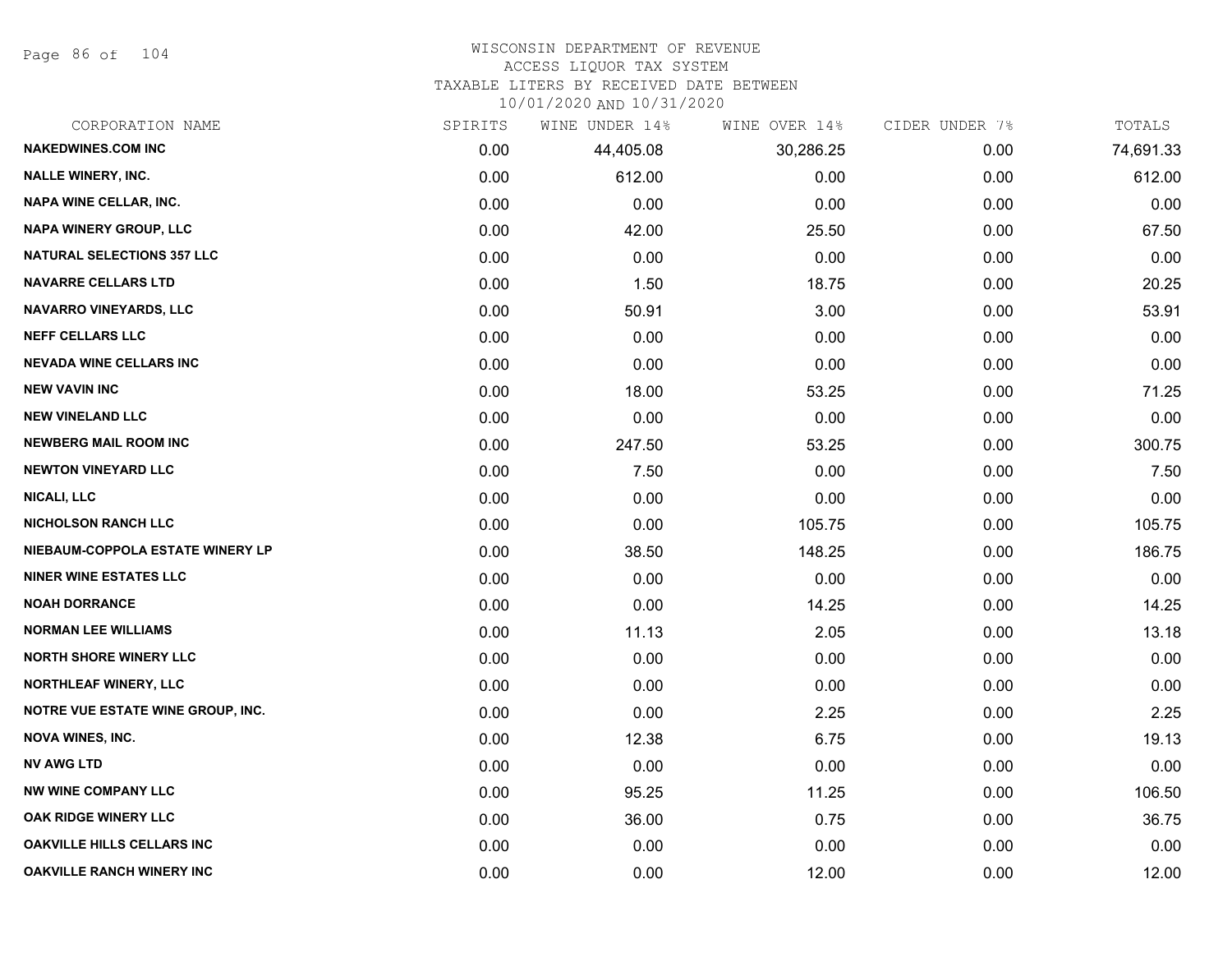Page 87 of 104

| CORPORATION NAME                    | SPIRITS | WINE UNDER 14% | WINE OVER 14% | CIDER UNDER 7% | TOTALS |
|-------------------------------------|---------|----------------|---------------|----------------|--------|
| <b>OAT HILL CORPORATION</b>         | 0.00    | 0.00           | 3.00          | 0.00           | 3.00   |
| OBLOQUY, INC.                       | 0.00    | 0.00           | 0.00          | 0.00           | 0.00   |
| <b>OBRIEN FAMILY VINEYARD LLC</b>   | 0.00    | 14.25          | 242.26        | 0.00           | 256.51 |
| <b>ODILON FORD WINERY INC</b>       | 0.00    | 0.00           | 0.00          | 0.00           | 0.00   |
| <b>OGB PARTNERS LLC</b>             | 0.00    | 55.50          | 66.00         | 0.00           | 121.50 |
| <b>OGILVIE MERWIN VENTURES, LLC</b> | 0.00    | 0.00           | 0.00          | 0.00           | 0.00   |
| OLD VINE WINE PARTNERS LLC          | 0.00    | 24.75          | 158.25        | 0.00           | 183.00 |
| OLIVER WINE COMPANY INC             | 0.00    | 356.88         | 14.63         | 0.00           | 371.51 |
| ONE TRUE VINE LLC                   | 0.00    | 0.00           | 0.00          | 0.00           | 0.00   |
| O'NEILL BEVERAGES CO LLC            | 0.00    | 242.25         | 14.25         | 0.00           | 256.50 |
| <b>ONX WINERY INC</b>               | 0.00    | 0.00           | 10.20         | 0.00           | 10.20  |
| OPAL WEST WINES, LLC                | 0.00    | 0.00           | 0.00          | 0.00           | 0.00   |
| <b>OPOLO WINES LP</b>               | 0.00    | 74.25          | 162.75        | 0.00           | 237.00 |
| OPUS ONE WINERY LLC                 | 0.00    | 0.00           | 3.75          | 0.00           | 3.75   |
| ORCA PROPERTIES LLC                 | 0.00    | 4.50           | 2.25          | 0.00           | 6.75   |
| <b>ORFILA VINEYARDS INC</b>         | 0.00    | 8.25           | 18.75         | 0.00           | 27.00  |
| <b>ORGANIC ELIXIR WINERY INC</b>    | 0.00    | 0.00           | 0.00          | 0.00           | 0.00   |
| <b>O'SHAUGHNESSY DEL OSO LLC</b>    | 0.00    | 0.00           | 22.50         | 0.00           | 22.50  |
| OUT FROM LAND INVESTOR GROUP LLC    | 0.00    | 0.00           | 19.50         | 0.00           | 19.50  |
| <b>OWEN ROE LLC</b>                 | 0.00    | 9.00           | 32.25         | 0.00           | 41.25  |
| <b>PAHLMEYER LLC</b>                | 0.00    | 0.00           | 0.00          | 0.00           | 0.00   |
| PAIX SUR TERRE, LLC                 | 0.00    | 0.00           | 0.00          | 0.00           | 0.00   |
| PALI WINE COMPANY LP                | 0.00    | 45.00          | 9.00          | 0.00           | 54.00  |
| PALM BAY HOLDINGS LLC               | 0.00    | 0.00           | 0.00          | 0.00           | 0.00   |
| PALOMA VINEYARD LLC                 | 0.00    | 0.00           | 0.00          | 0.00           | 0.00   |
| PAOLETTI ESTATES WINERY, INC        | 0.00    | 6.75           | 23.25         | 0.00           | 30.00  |
| <b>PARADISE RIDGE WINERY</b>        | 0.00    | 34.50          | 10.50         | 0.00           | 45.00  |
| PARALLEL 44 VINEYARD & WINERY, INC. | 0.00    | 0.00           | 0.00          | 0.00           | 0.00   |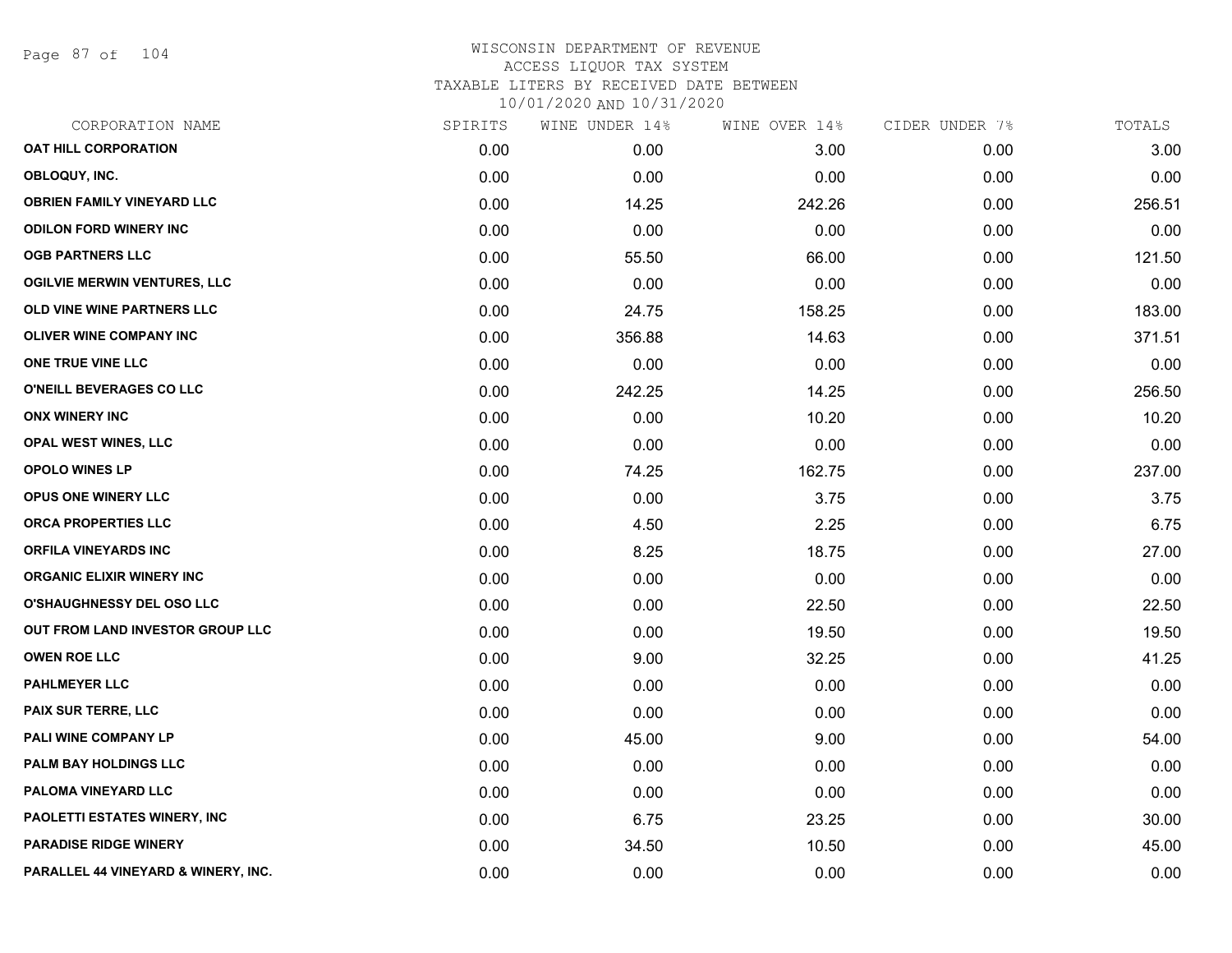Page 88 of 104

| CORPORATION NAME                     | SPIRITS | WINE UNDER 14% | WINE OVER 14% | CIDER UNDER 7% | TOTALS    |
|--------------------------------------|---------|----------------|---------------|----------------|-----------|
| <b>PARKER STATION INC</b>            | 0.00    | 66.00          | 153.75        | 0.00           | 219.75    |
| <b>PARMESON FAMILY LLC</b>           | 0.00    | 4.50           | 3.00          | 0.00           | 7.50      |
| <b>PARSONAGE CELLARS INC</b>         | 0.00    | 0.00           | 18.00         | 0.00           | 18.00     |
| <b>PASSAGGIO WINES LLC</b>           | 0.00    | 0.00           | 0.00          | 0.00           | 0.00      |
| <b>PATRICIA A HOOVER</b>             | 0.00    | 0.00           | 0.00          | 0.00           | 0.00      |
| <b>PATRICIA GREEN CELLARS LLC</b>    | 0.00    | 110.25         | 20.25         | 0.00           | 130.50    |
| <b>PATRICK ARNDT</b>                 | 0.00    | 0.00           | 0.00          | 0.00           | 0.00      |
| <b>PATRICK M RUE</b>                 | 0.00    | 0.00           | 0.00          | 0.00           | 0.00      |
| <b>PAUL D ASPER</b>                  | 0.00    | 0.00           | 0.00          | 0.00           | 0.00      |
| <b>PAUL G BLOMMEL</b>                | 0.00    | 0.00           | 0.00          | 0.00           | 0.00      |
| <b>PAUL HOBBS WINERY LP</b>          | 0.00    | 0.00           | 114.00        | 0.00           | 114.00    |
| <b>PAUL J FRANZEN</b>                | 0.00    | 0.00           | 0.00          | 0.00           | 0.00      |
| <b>PAVI WINES LLC</b>                | 0.00    | 0.00           | 0.00          | 0.00           | 0.00      |
| <b>PAWEL LATO</b>                    | 0.00    | 0.00           | 0.00          | 0.00           | 0.00      |
| PCJ, INC.                            | 0.00    | 0.00           | 0.00          | 0.00           | 0.00      |
| PEACHY CANYON WINERY                 | 0.00    | 0.00           | 22.88         | 0.00           | 22.88     |
| PEAR VALLEY VINEYARD, INC.           | 0.00    | 12.00          | 28.50         | 0.00           | 40.50     |
| PEAY VINEYARDS LLC                   | 0.00    | 5.25           | 0.00          | 0.00           | 5.25      |
| PEIRANO ESTATE WINERY INC.           | 0.00    | 0.00           | 4.50          | 0.00           | 4.50      |
| PEJU FAMILY OPERATING PARTNERSHIP LP | 0.00    | 315.75         | 399.00        | 0.00           | 714.75    |
| PELLEGRINI RANCHES INC               | 0.00    | 0.00           | 22.50         | 0.00           | 22.50     |
| PENROSE HILL, LIMITED                | 0.00    | 16,026.75      | 7,211.25      | 0.00           | 23,238.00 |
| PEPPER BRIDGE WINERY LLC             | 0.00    | 0.00           | 0.00          | 0.00           | 0.00      |
| PERNOD RICARD KENWOOD HOLDING LLC    | 0.00    | 102.00         | 145.50        | 0.00           | 247.50    |
| <b>PERVINO INC</b>                   | 0.00    | 99.19          | 5.25          | 0.00           | 104.44    |
| PETER FRANUS WINE COMPANY INC        | 0.00    | 0.00           | 9.00          | 0.00           | 9.00      |
| PETER MICHAEL WINERY                 | 0.00    | 0.00           | 9.00          | 0.00           | 9.00      |
| PETERSON WINERY LLC                  | 0.00    | 41.63          | 60.00         | 0.00           | 101.63    |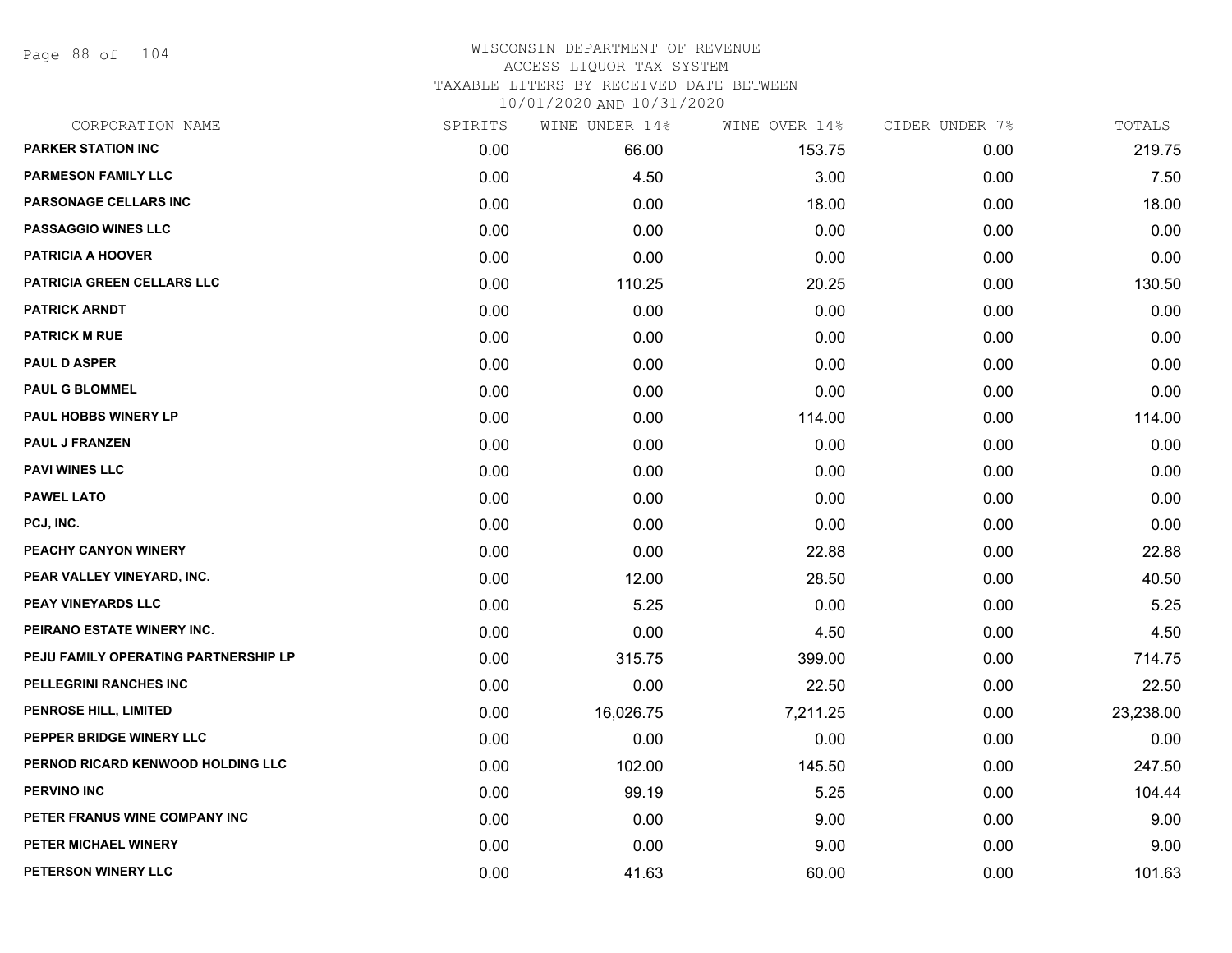Page 89 of 104

# WISCONSIN DEPARTMENT OF REVENUE ACCESS LIQUOR TAX SYSTEM TAXABLE LITERS BY RECEIVED DATE BETWEEN

| CORPORATION NAME                 | SPIRITS | WINE UNDER 14% | WINE OVER 14% | CIDER UNDER 7% | TOTALS   |
|----------------------------------|---------|----------------|---------------|----------------|----------|
| PETROGLYPH WINERY LLC            | 0.00    | 9.00           | 4.50          | 0.00           | 13.50    |
| PETRONI VINEYARDS LLC            | 0.00    | 0.00           | 93.00         | 0.00           | 93.00    |
| PHASE 2 CELLARS LLC              | 0.00    | 4.50           | 9.00          | 0.00           | 13.50    |
| PHILIP TOGNI VINEYARD LP         | 0.00    | 0.00           | 0.00          | 0.00           | 0.00     |
| PHILLIPS FARMS LLC               | 0.00    | 70.50          | 182.25        | 0.00           | 252.75   |
| <b>PIEPERTK LLC</b>              | 0.00    | 0.00           | 0.00          | 0.00           | 0.00     |
| <b>PINA CELLARS LP</b>           | 0.00    | 0.00           | 0.00          | 0.00           | 0.00     |
| PINE RIDGE WINERY LLC            | 0.00    | 209.25         | 1,410.00      | 0.00           | 1,619.25 |
| PINK SANDS, INC.                 | 0.00    | 0.00           | 4.50          | 0.00           | 4.50     |
| PJK WINERY LLC                   | 0.00    | 0.00           | 4.50          | 0.00           | 4.50     |
| PLYMOUTH ROCKS WINE, LLC         | 0.00    | 12.75          | 0.00          | 0.00           | 12.75    |
| PONZI VINEYARDS, LLC             | 0.00    | 48.75          | 2.25          | 0.00           | 51.00    |
| POPE VALLEY WINERY LLC           | 0.00    | 3.00           | 9.00          | 0.00           | 12.00    |
| PORTER FAMILY VINEYARDS LLC      | 0.00    | 7.50           | 1.50          | 0.00           | 9.00     |
| <b>POTT WINE</b>                 | 0.00    | 0.00           | 12.00         | 0.00           | 12.00    |
| PRAGER WINERY & PORT WORKS, INC. | 0.00    | 0.00           | 3.00          | 0.00           | 3.00     |
| <b>PRAIRIE BERRY LLC</b>         | 0.00    | 1,154.25       | 3.75          | 0.00           | 1,158.00 |
| <b>PRAIRIE HAWK WINERY INC</b>   | 0.00    | 0.00           | 0.00          | 0.00           | 0.00     |
| PRECEPT BRANDS LLC               | 0.00    | 550.63         | 17.25         | 0.00           | 567.88   |
| <b>PREMIUM VINTNERS LLC</b>      | 0.00    | 0.00           | 0.00          | 0.00           | 0.00     |
| <b>PRESQU'ILE WINERY</b>         | 0.00    | 0.00           | 0.00          | 0.00           | 0.00     |
| PRIDE MOUNTAIN VINEYARDS LLC     | 0.00    | 0.00           | 296.25        | 0.00           | 296.25   |
| <b>PRINCE MICHEL LLC</b>         | 0.00    | 0.00           | 0.00          | 0.00           | 0.00     |
| <b>PROMONTORY LLC</b>            | 0.00    | 0.00           | 0.00          | 0.00           | 0.00     |
| <b>PWG LLC</b>                   | 0.00    | 0.00           | 9.00          | 0.00           | 9.00     |
| <b>QUADY SOUTH WINERY LLC</b>    | 0.00    | 56.75          | 18.00         | 0.00           | 74.75    |
| QUILCEDA CREEK VINTNERS INC      | 0.00    | 0.00           | 55.50         | 0.00           | 55.50    |
| <b>QUIXOTE WINERY, LLC</b>       | 0.00    | 0.00           | 0.00          | 0.00           | 0.00     |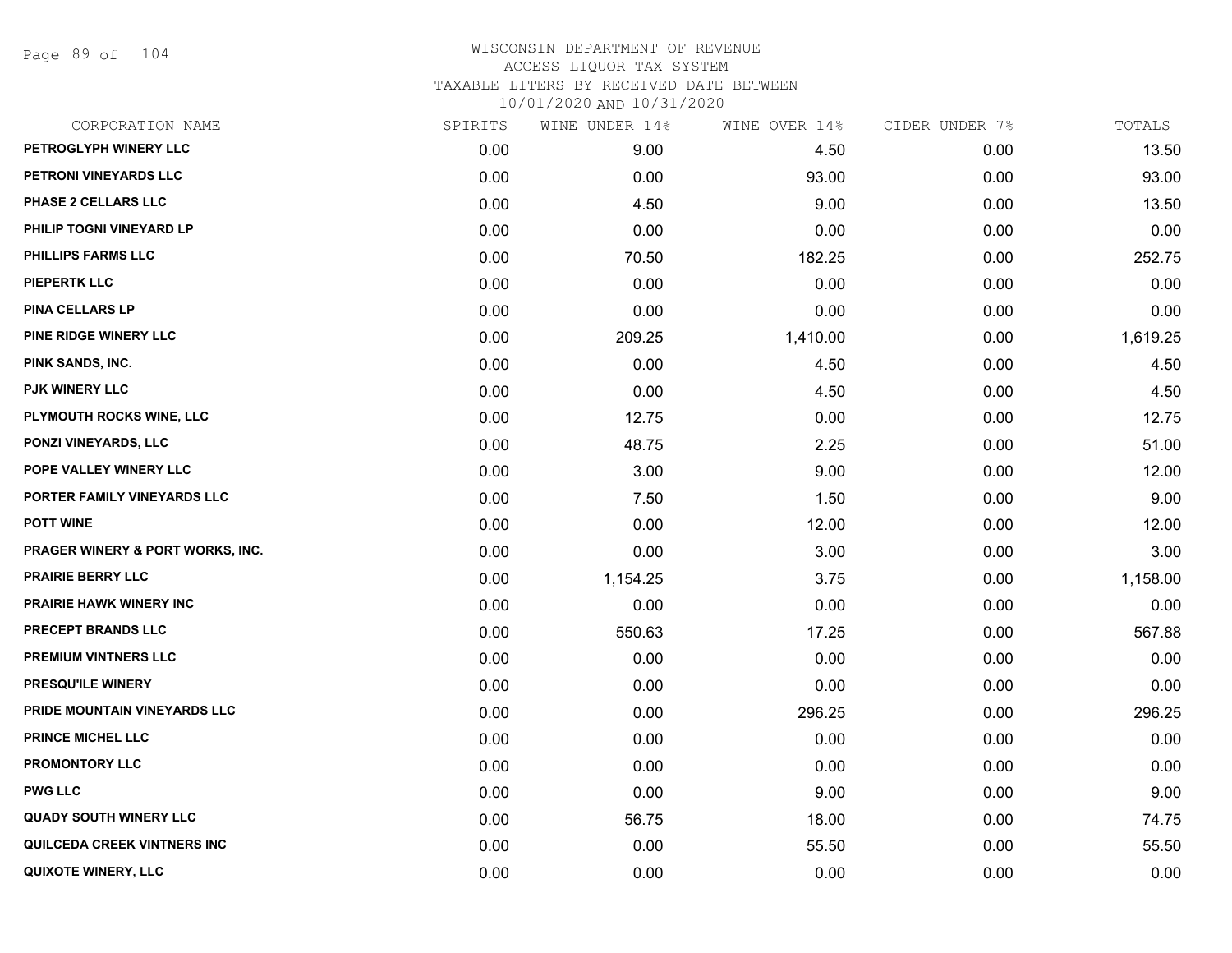Page 90 of 104

| CORPORATION NAME                         | SPIRITS | WINE UNDER 14% | WINE OVER 14% | CIDER UNDER 7% | TOTALS   |
|------------------------------------------|---------|----------------|---------------|----------------|----------|
| <b>RH KEENAN CO</b>                      | 0.00    | 0.00           | 16.50         | 0.00           | 16.50    |
| RADIO-COTEAU WINE CELLARS LLC            | 0.00    | 24.00          | 0.00          | 0.00           | 24.00    |
| <b>RAMAZZOTTI WINES LLC</b>              | 0.00    | 9.00           | 0.00          | 0.00           | 9.00     |
| <b>RAMEY WINE CELLARS INC</b>            | 0.00    | 15.00          | 47.25         | 0.00           | 62.25    |
| <b>RAPTOR RIDGE WINERY LLC</b>           | 0.00    | 18.75          | 11.25         | 0.00           | 30.00    |
| <b>RASA VINEYARDS, LLC</b>               | 0.00    | 13.50          | 0.00          | 0.00           | 13.50    |
| <b>RASMUSSEN FAMILY WINES, LLC</b>       | 0.00    | 0.00           | 0.00          | 0.00           | 0.00     |
| <b>RAYMOND SIGNORELLO</b>                | 0.00    | 0.00           | 0.00          | 0.00           | 0.00     |
| <b>RAYMOND VINEYARD &amp; CELLAR INC</b> | 0.00    | 71.25          | 82.50         | 0.00           | 153.75   |
| <b>RB WINE ASSOCIATES LLC</b>            | 0.00    | 26.25          | 0.00          | 0.00           | 26.25    |
| <b>RBZ VINEYARDS LLC</b>                 | 0.00    | 4.50           | 33.75         | 0.00           | 38.25    |
| <b>RED CAR WINE COMPANY LLC</b>          | 0.00    | 0.00           | 0.00          | 0.00           | 0.00     |
| <b>RED HILLS CELLARS, LLC</b>            | 0.00    | 120.75         | 21.00         | 0.00           | 141.75   |
| <b>RED MARE WINES LLC</b>                | 0.00    | 0.00           | 0.00          | 0.00           | 0.00     |
| <b>RED OAK VINEYARD INC</b>              | 0.00    | 0.00           | 0.00          | 0.00           | 0.00     |
| <b>REGENERATIVE GIFT, LLC</b>            | 0.00    | 0.00           | 0.00          | 0.00           | 0.00     |
| <b>REGUSCI WINERY INC</b>                | 0.00    | 7.50           | 126.00        | 0.00           | 133.50   |
| <b>RESONANCE WINES LLC</b>               | 0.00    | 0.00           | 0.00          | 0.00           | 0.00     |
| <b>REVANA FAMILY PARTNERS LP</b>         | 0.00    | 9.00           | 0.00          | 0.00           | 9.00     |
| <b>REVANA FAMILY PARTNERS LP</b>         | 0.00    | 0.00           | 4.50          | 0.00           | 4.50     |
| <b>REVELRY VINTNERS LLC</b>              | 0.00    | 0.00           | 2.25          | 0.00           | 2.25     |
| <b>REYNOLDS CREATIVE PRODUCTS INC</b>    | 0.00    | 0.00           | 42.75         | 0.00           | 42.75    |
| <b>RH WINERY LLC</b>                     | 0.00    | 48.00          | 0.00          | 0.00           | 48.00    |
| <b>RHYS VINEYARDS LLC</b>                | 0.00    | 0.00           | 0.00          | 0.00           | 0.00     |
| <b>RICHARD E LIBBY</b>                   | 0.00    | 5,899.50       | 788.25        | 0.00           | 6,687.75 |
| <b>RICHARD FORTUNE</b>                   | 0.00    | 0.00           | 0.00          | 0.00           | 0.00     |
| <b>RIDGE VINEYARDS INC</b>               | 0.00    | 268.50         | 253.50        | 0.00           | 522.00   |
| <b>RIGHT SIDE LLC</b>                    | 0.00    | 103.50         | 121.50        | 0.00           | 225.00   |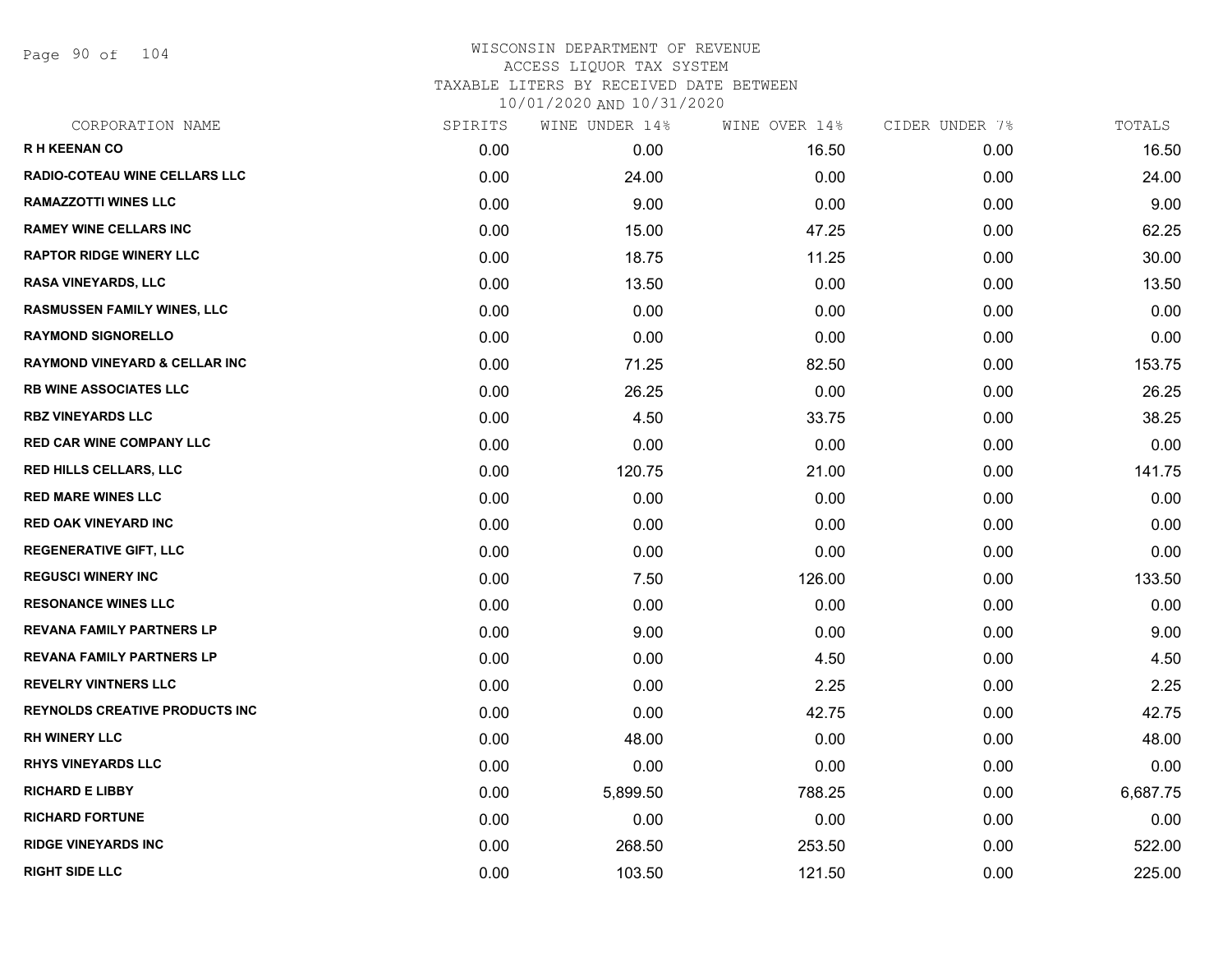Page 91 of 104

| CORPORATION NAME                            | SPIRITS | WINE UNDER 14% | WINE OVER 14% | CIDER UNDER 7% | TOTALS |
|---------------------------------------------|---------|----------------|---------------|----------------|--------|
| <b>RIO LOBO LLC</b>                         | 0.00    | 0.00           | 0.00          | 0.00           | 0.00   |
| <b>RIVER BEND VINEYARD &amp; WINERY LLC</b> | 0.00    | 0.00           | 0.00          | 0.00           | 0.00   |
| RIVER VALLEY VINEYARD INC                   | 0.00    | 126.00         | 0.00          | 0.00           | 126.00 |
| <b>RIVERBENCH LLC</b>                       | 0.00    | 0.00           | 0.00          | 0.00           | 0.00   |
| <b>ROBERT CRAIG WINERY LP</b>               | 0.00    | 16.50          | 102.75        | 0.00           | 119.25 |
| <b>ROBERT DUNNING</b>                       | 0.00    | 0.00           | 0.00          | 0.00           | 0.00   |
| <b>ROBERT FOLEY LLC</b>                     | 0.00    | 0.00           | 2.25          | 0.00           | 2.25   |
| <b>ROBERT J BRAKESMAN</b>                   | 0.00    | 0.00           | 0.00          | 0.00           | 0.00   |
| <b>ROBERT J FOWLER</b>                      | 0.00    | 0.00           | 0.00          | 0.00           | 0.00   |
| <b>ROBERT L HUDSON</b>                      | 0.00    | 0.00           | 21.00         | 0.00           | 21.00  |
| ROBERT MUELLER CELLARS                      | 0.00    | 0.75           | 21.75         | 0.00           | 22.50  |
| ROBERT YOUNG ESTATE WINERY LLC              | 0.00    | 20.25          | 18.75         | 0.00           | 39.00  |
| <b>ROBIN PFEIFFER</b>                       | 0.00    | 0.00           | 0.00          | 0.00           | 0.00   |
| <b>ROBINSON FAMILY VINEYARDS LLC</b>        | 0.00    | 0.00           | 9.75          | 0.00           | 9.75   |
| <b>ROBLAR LLC</b>                           | 0.00    | 8.25           | 136.50        | 0.00           | 144.75 |
| ROCCA FAMILY VINEYARDS INC                  | 0.00    | 0.00           | 0.00          | 0.00           | 0.00   |
| <b>ROCHE WINERY LLC</b>                     | 0.00    | 22.50          | 19.50         | 0.00           | 42.00  |
| <b>ROCHIOLI VINEYARD &amp; WINERY LLC</b>   | 0.00    | 0.00           | 58.50         | 0.00           | 58.50  |
| <b>ROCK N WOOL WINERY LLC</b>               | 0.00    | 0.00           | 0.00          | 0.00           | 0.00   |
| ROCK WALL WINE COMPANY INC                  | 0.00    | 7.50           | 10.50         | 0.00           | 18.00  |
| <b>ROEDERER ESTATE INC</b>                  | 0.00    | 0.00           | 0.00          | 0.00           | 0.00   |
| <b>ROGER PENG</b>                           | 0.00    | 0.00           | 0.00          | 0.00           | 0.00   |
| <b>ROMBAUER VINEYARDS INC</b>               | 0.00    | 0.00           | 730.89        | 0.00           | 730.89 |
| <b>RONALD J BENZA</b>                       | 0.00    | 0.00           | 0.00          | 0.00           | 0.00   |
| <b>RONALD L FENOLIO</b>                     | 0.00    | 0.00           | 0.00          | 0.00           | 0.00   |
| <b>RONALD T RUBIN</b>                       | 0.00    | 0.00           | 0.00          | 0.00           | 0.00   |
| <b>ROUND HILL CELLARS</b>                   | 0.00    | 6.57           | 14.89         | 0.00           | 21.46  |
| <b>ROUND POND ESTATE LLC</b>                | 0.00    | 34.50          | 263.25        | 0.00           | 297.75 |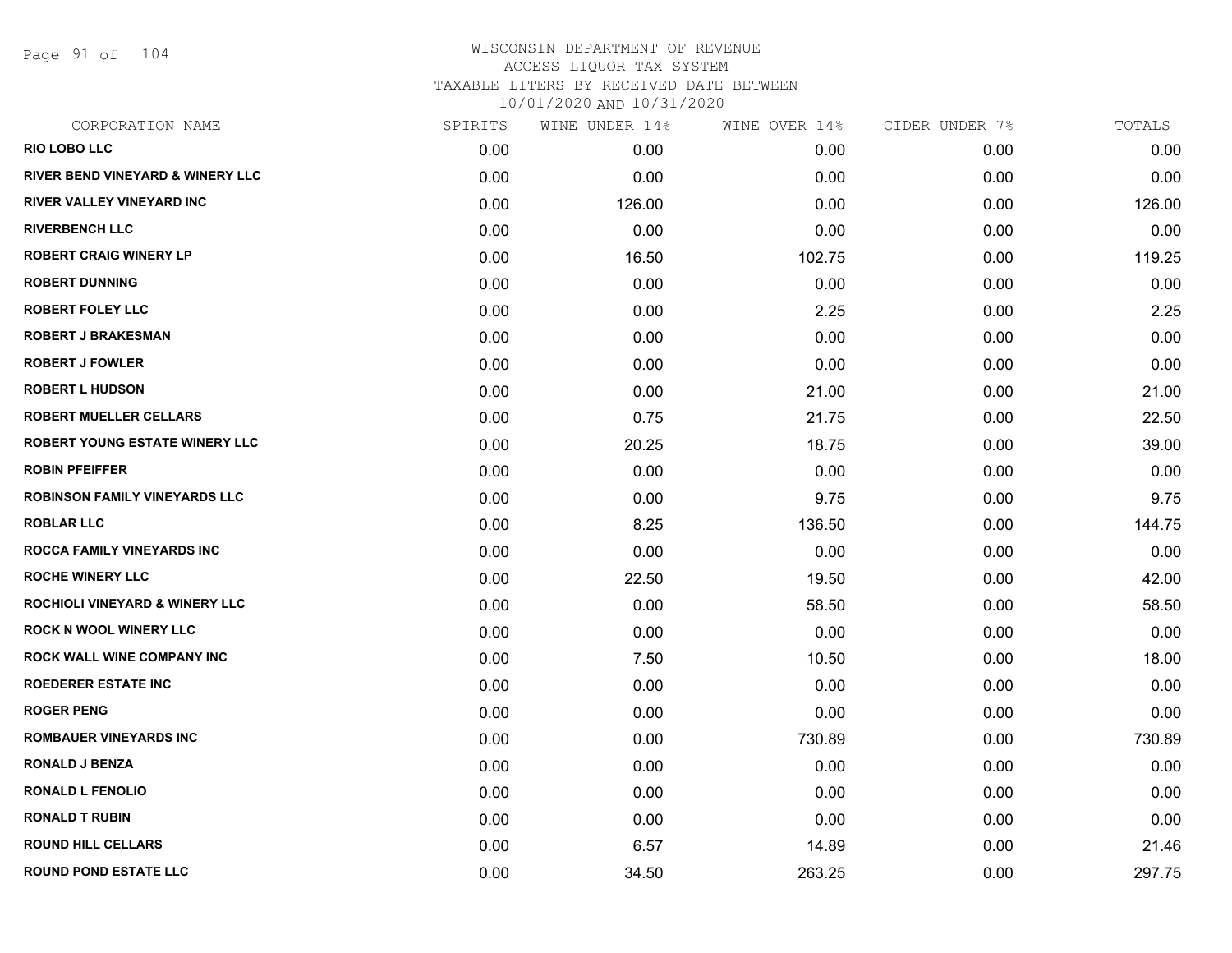Page 92 of 104

| CORPORATION NAME                       | SPIRITS | WINE UNDER 14% | WINE OVER 14% | CIDER UNDER 7% | TOTALS   |
|----------------------------------------|---------|----------------|---------------|----------------|----------|
| <b>RRJ REAL PROPERTIES LLC</b>         | 0.00    | 0.00           | 0.00          | 0.00           | 0.00     |
| <b>RUDD WINES INC</b>                  | 0.00    | 0.00           | 46.50         | 0.00           | 46.50    |
| <b>RUDIUS WINES, LLC</b>               | 0.00    | 9.00           | 0.00          | 0.00           | 9.00     |
| <b>RUED WINERY INC</b>                 | 0.00    | 2.25           | 0.00          | 0.00           | 2.25     |
| <b>RUSHFORD MEADERY AND WINERY LLC</b> | 0.00    | 0.00           | 0.00          | 0.00           | 0.00     |
| <b>RUSSIAN RIVER WINES, LLC</b>        | 0.00    | 7.50           | 15.75         | 0.00           | 23.25    |
| <b>RUTHERFORD HILL WINERY LLC</b>      | 0.00    | 192.00         | 315.00        | 0.00           | 507.00   |
| <b>RYAN K ZAHLER</b>                   | 0.00    | 0.00           | 0.00          | 0.00           | 0.00     |
| <b>RYAN PRELLWITZ</b>                  | 0.00    | 0.00           | 0.00          | 0.00           | 0.00     |
| <b>SLJ GROUP INC</b>                   | 0.00    | 0.00           | 0.00          | 0.00           | 0.00     |
| <b>SAARLOOS ESTATE VINEYARDS LLC</b>   | 0.00    | 0.00           | 9.00          | 0.00           | 9.00     |
| <b>SAINTSBURY LLC</b>                  | 0.00    | 6.75           | 27.00         | 0.00           | 33.75    |
| <b>SAMUEL P BAXTER</b>                 | 0.00    | 0.00           | 45.00         | 0.00           | 45.00    |
| <b>SANDHI VINTNERS LLC</b>             | 0.00    | 0.00           | 0.00          | 0.00           | 0.00     |
| <b>SANDPOINT WINES</b>                 | 0.00    | 0.75           | 23.25         | 0.00           | 24.00    |
| <b>SANFORD WINERY COMPANY LP</b>       | 0.00    | 161.25         | 6.00          | 0.00           | 167.25   |
| <b>SANS LIEGE INC</b>                  | 0.00    | 16.50          | 27.00         | 0.00           | 43.50    |
| <b>SANTA YNEZ WINE CORP.</b>           | 0.00    | 4.50           | 20.25         | 0.00           | 24.75    |
| <b>SARAH J SHADONIX</b>                | 0.00    | 3,085.31       | 587.07        | 0.00           | 3,672.38 |
| <b>SAUCELITO CANYON LP</b>             | 0.00    | 22.50          | 0.00          | 0.00           | 22.50    |
| SAVANNAH CHANELLE VINEYARDS INC        | 0.00    | 0.00           | 0.00          | 0.00           | 0.00     |
| <b>SAVIAH ROSE WINERY LLC</b>          | 0.00    | 0.00           | 3.75          | 0.00           | 3.75     |
| <b>SAXUM VINEYARDS INC</b>             | 0.00    | 0.00           | 0.00          | 0.00           | 0.00     |
| <b>SBRAGIA FAMILY VINEYARDS LLC</b>    | 0.00    | 0.00           | 0.00          | 0.00           | 0.00     |
| <b>SCHEID VINEYARDS CALIFORNIA INC</b> | 0.00    | 0.00           | 0.00          | 0.00           | 0.00     |
| <b>SCHLOSSADLER INC</b>                | 0.00    | 50.25          | 79.25         | 0.00           | 129.50   |
| <b>SCHRADER CELLARS LLC</b>            | 0.00    | 0.00           | 30.00         | 0.00           | 30.00    |
| <b>SCHRAMSBERG VINEYARDS CO INC</b>    | 0.00    | 110.25         | 85.50         | 0.00           | 195.75   |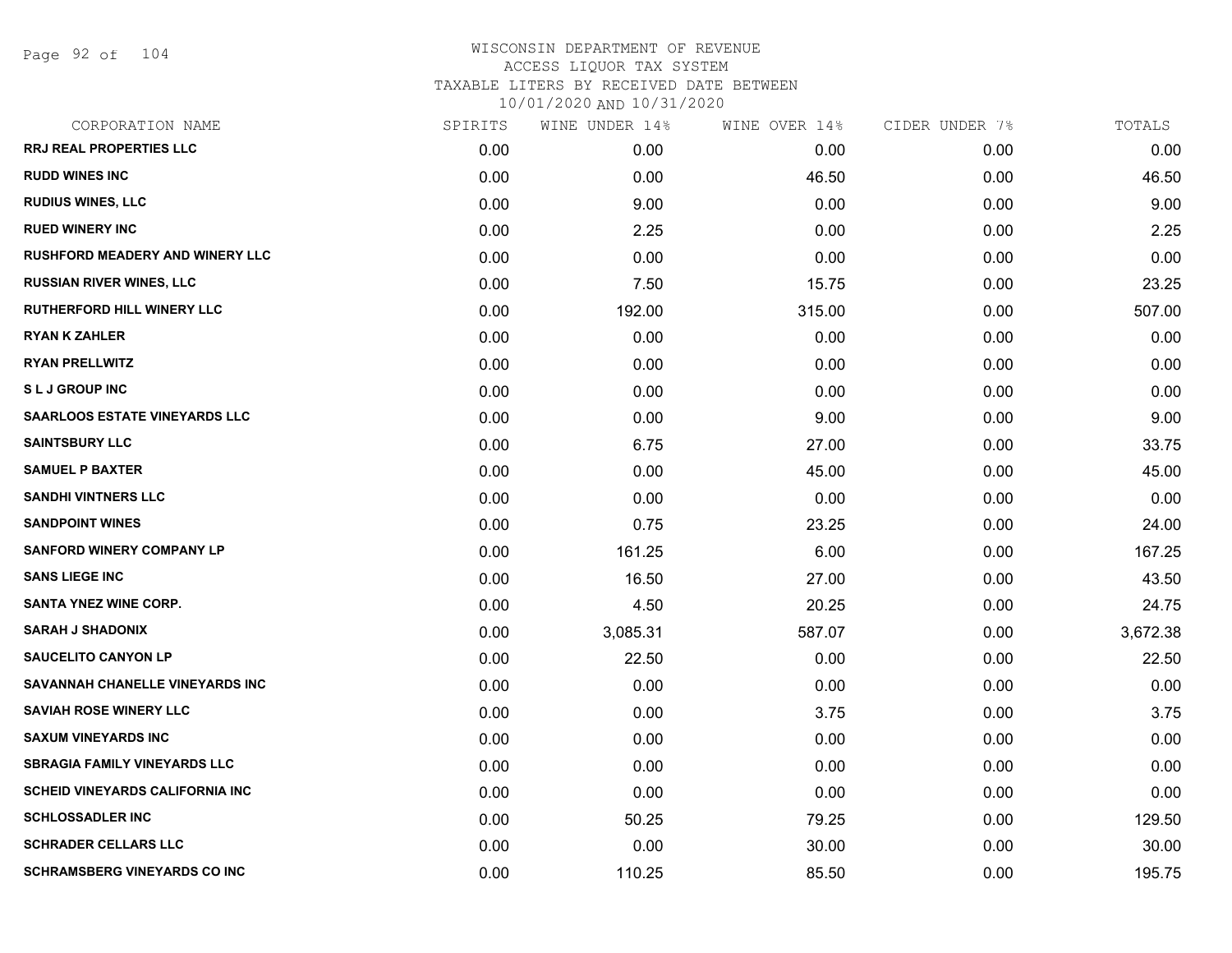Page 93 of 104

| CORPORATION NAME                              | SPIRITS | WINE UNDER 14% | WINE OVER 14% | CIDER UNDER 7% | TOTALS |
|-----------------------------------------------|---------|----------------|---------------|----------------|--------|
| <b>SCHUG WINERY LLC</b>                       | 0.00    | 111.00         | 9.75          | 0.00           | 120.75 |
| <b>SCHWEIGER VINEYARDS INC</b>                | 0.00    | 18.00          | 9.00          | 0.00           | 27.00  |
| <b>SCREAMING EAGLE LLC</b>                    | 0.00    | 0.00           | 0.00          | 0.00           | 0.00   |
| <b>SEA SMOKE INC</b>                          | 0.00    | 0.00           | 435.75        | 0.00           | 435.75 |
| <b>SEAVER VINEYARDS LLC</b>                   | 0.00    | 0.00           | 0.00          | 0.00           | 0.00   |
| <b>SEAVEY VINEYARD LP</b>                     | 0.00    | 0.00           | 22.50         | 0.00           | 22.50  |
| <b>SEBASTOPOL VINEYARDS &amp; WINERY CORP</b> | 0.00    | 0.00           | 0.00          | 0.00           | 0.00   |
| <b>SELBY ENTERPRISES INC</b>                  | 0.00    | 0.00           | 12.00         | 0.00           | 12.00  |
| <b>SEQUOIA GROVE VINEYARDS LP</b>             | 0.00    | 18.00          | 183.75        | 0.00           | 201.75 |
| SEVEN STONES WINERY LLC                       | 0.00    | 0.00           | 6.75          | 0.00           | 6.75   |
| <b>SFW, LLC</b>                               | 0.00    | 0.00           | 0.00          | 0.00           | 0.00   |
| <b>SFW, LLC</b>                               | 0.00    | 0.00           | 0.00          | 0.00           | 0.00   |
| <b>SHADY LADIES LLC</b>                       | 0.00    | 0.75           | 0.00          | 0.00           | 0.75   |
| <b>SHADYBROOK ESTATE LLC</b>                  | 0.00    | 0.00           | 7.50          | 0.00           | 7.50   |
| <b>SHAFER VINEYARDS INC</b>                   | 0.00    | 0.00           | 42.00         | 0.00           | 42.00  |
| <b>SHANNON RIDGE INC</b>                      | 0.00    | 15.75          | 25.50         | 0.00           | 41.25  |
| <b>SHARON L PINGEL</b>                        | 0.00    | 0.00           | 0.00          | 0.00           | 0.00   |
| SHELDRAKE POINT VINEYARD LLC                  | 0.00    | 9.75           | 2.25          | 0.00           | 12.00  |
| SHELTON-MACKENZIE WINE COMPANY                | 0.00    | 10.50          | 30.00         | 0.00           | 40.50  |
| <b>SHERRY HARDIE</b>                          | 0.00    | 0.00           | 0.00          | 0.00           | 0.00   |
| SHERWIN FAMILY VINEYARDS LLC                  | 0.00    | 0.00           | 0.00          | 0.00           | 0.00   |
| <b>SHIFT WINE LLC</b>                         | 0.00    | 6.00           | 5.25          | 0.00           | 11.25  |
| SILVER OAK WINE CELLARS LLC                   | 0.00    | 231.00         | 138.00        | 0.00           | 369.00 |
| SILVER TRIDENT WINERY LLC                     | 0.00    | 0.00           | 32.25         | 0.00           | 32.25  |
| SINE QUA NON INC                              | 0.00    | 0.00           | 0.00          | 0.00           | 0.00   |
| SINNIPEE VALLEY VINEYARD LLC                  | 0.00    | 0.00           | 0.00          | 0.00           | 0.00   |
| <b>SINSKEY VINEYARDS INC</b>                  | 0.00    | 96.75          | 12.00         | 0.00           | 108.75 |
| <b>SIX SIGMA WINERY LLC</b>                   | 0.00    | 6.00           | 0.00          | 0.00           | 6.00   |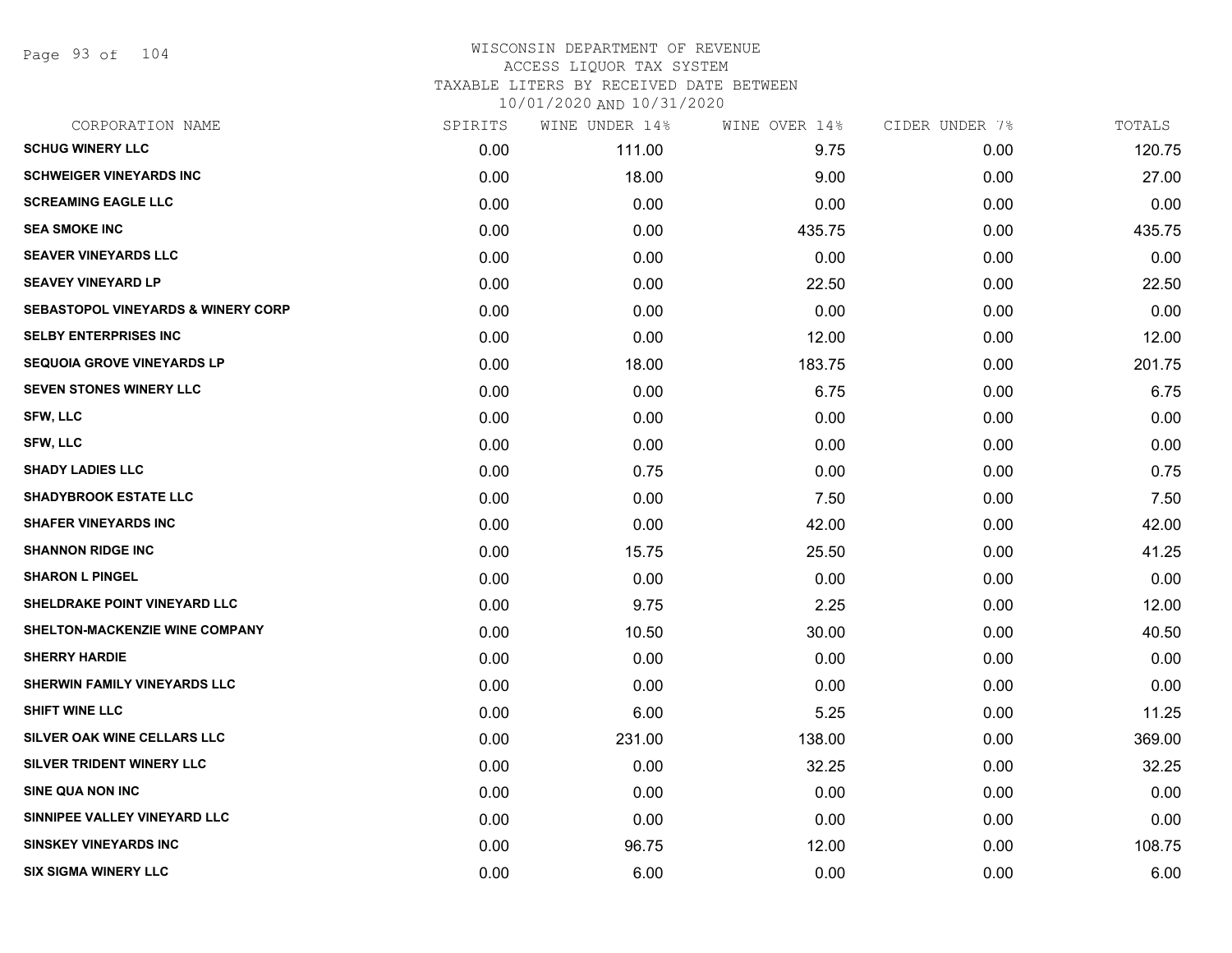| CORPORATION NAME                           | SPIRITS | WINE UNDER 14% | WINE OVER 14% | CIDER UNDER 7% | TOTALS   |
|--------------------------------------------|---------|----------------|---------------|----------------|----------|
| <b>SKYWALKER VINEYARDS, LLC</b>            | 0.00    | 10.50          | 18.00         | 0.00           | 28.50    |
| SLEIGHT OF HAND CELLARS, LLC               | 0.00    | 1.50           | 12.00         | 0.00           | 13.50    |
| <b>SMALL VINES WINES INC</b>               | 0.00    | 0.00           | 0.00          | 0.00           | 0.00     |
| SMITH ANDERSON ENTERPRISES INC             | 0.00    | 0.00           | 0.00          | 0.00           | 0.00     |
| <b>SOCIAL ENJOYMENTS LLC</b>               | 0.00    | 0.00           | 0.00          | 0.00           | 0.00     |
| <b>SOKOL BLOSSER LTD</b>                   | 0.00    | 62.25          | 1.50          | 0.00           | 63.75    |
| <b>SOMERSTON WINE COMPANY, LLC</b>         | 0.00    | 0.00           | 53.00         | 0.00           | 53.00    |
| <b>SONJA MAGDEVSKI</b>                     | 0.00    | 0.00           | 0.00          | 0.00           | 0.00     |
| SONOMA VINEYARD COMPANY, INC.              | 0.00    | 0.00           | 9.75          | 0.00           | 9.75     |
| SONOMA-CUTRER VINEYARDS INC                | 0.00    | 119.25         | 435.75        | 0.00           | 555.00   |
| <b>SOQUEL VINEYARDS</b>                    | 0.00    | 0.00           | 66.00         | 0.00           | 66.00    |
| SOUTH COAST WINERY INC                     | 0.00    | 30.75          | 20.25         | 0.00           | 51.00    |
| <b>SP GROSSNICKLE LLC</b>                  | 0.00    | 10.50          | 0.00          | 0.00           | 10.50    |
| <b>SPANOS BERBERIAN WINERY LLC</b>         | 0.00    | 0.00           | 125.25        | 0.00           | 125.25   |
| <b>SPARKLING OREGON LLC</b>                | 0.00    | 10.50          | 2.25          | 0.00           | 12.75    |
| <b>SPENCE VINEYARDS LLC</b>                | 0.00    | 0.00           | 0.00          | 0.00           | 0.00     |
| SPIRITS OF NORWAY VINEYARD LLC             | 0.00    | 0.00           | 0.00          | 0.00           | 0.00     |
| <b>SPOTTSWOODE WINERY INC</b>              | 0.00    | 9.00           | 7.50          | 0.00           | 16.50    |
| <b>SPRECHER BREWING COMPANY, LLC</b>       | 0.00    | 0.00           | 0.00          | 0.00           | 0.00     |
| <b>SPRING MOUNTAIN VINEYARD INC</b>        | 0.00    | 34.50          | 62.25         | 0.00           | 96.75    |
| <b>SPURGEON VINEYARDS &amp; WINERY LLC</b> | 0.00    | 0.00           | 0.00          | 0.00           | 0.00     |
| <b>SQUIX LLC</b>                           | 0.00    | 183.75         | 44.25         | 0.00           | 228.00   |
| ST HELENA ESTATE LLC                       | 0.00    | 4.50           | 53.25         | 0.00           | 57.75    |
| <b>ST JAMES WINERY INC</b>                 | 0.00    | 415.88         | 0.38          | 0.00           | 416.26   |
| ST JULIAN WINE COMPANY INC                 | 0.00    | 1,132.14       | 26.75         | 0.00           | 1,158.89 |
| <b>ST SUPERY INC</b>                       | 0.00    | 104.25         | 174.75        | 0.00           | 279.00   |
| ST. FRANCIS WINERY & VINEYARD L.P.         | 0.00    | 24.00          | 444.00        | 0.00           | 468.00   |
| <b>STAGLIN FAMILY VINEYARD LLC</b>         | 0.00    | 0.00           | 44.25         | 0.00           | 44.25    |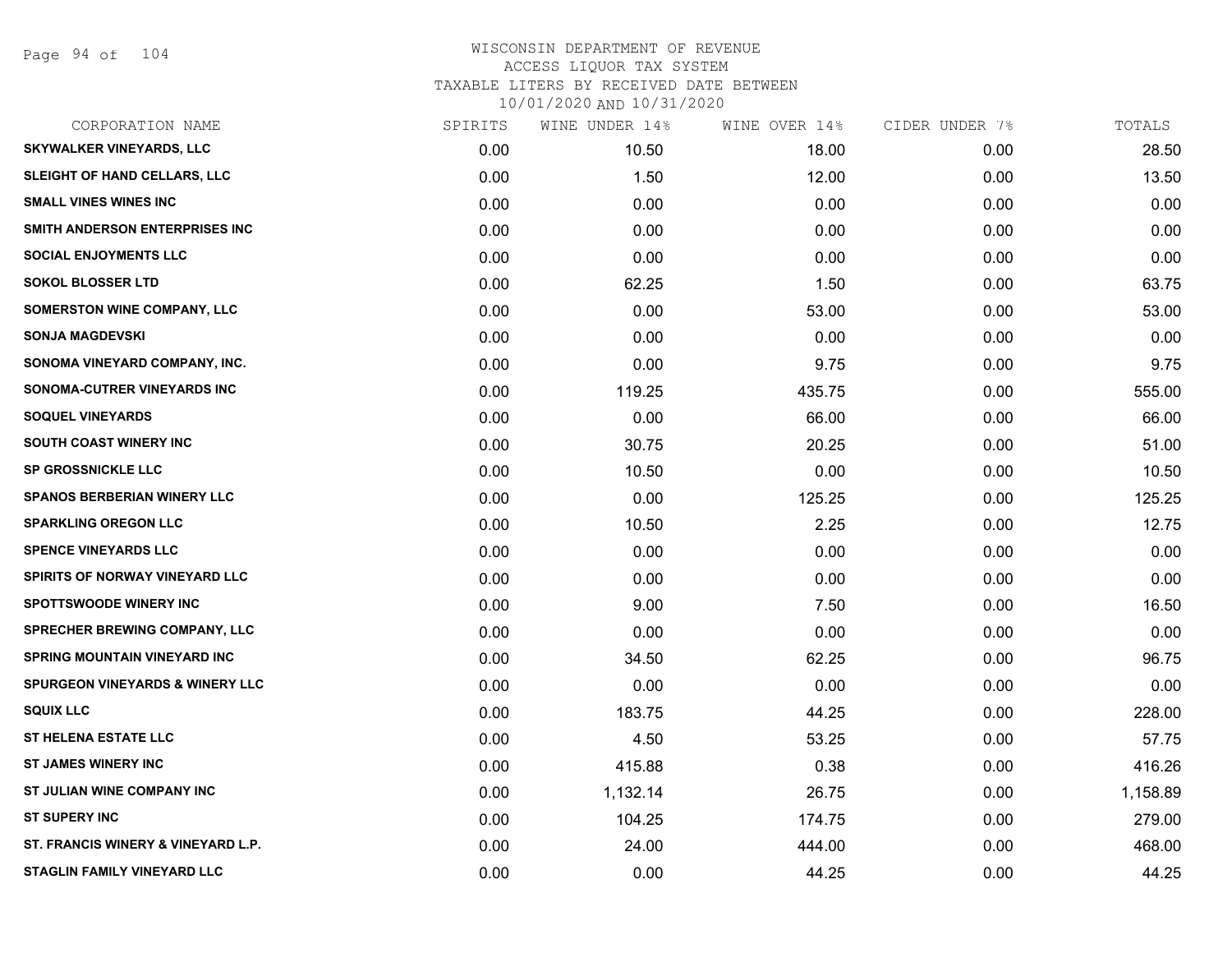Page 95 of 104

### WISCONSIN DEPARTMENT OF REVENUE ACCESS LIQUOR TAX SYSTEM TAXABLE LITERS BY RECEIVED DATE BETWEEN

| CORPORATION NAME                    | SPIRITS | WINE UNDER 14% | WINE OVER 14% | CIDER UNDER 7% | TOTALS |
|-------------------------------------|---------|----------------|---------------|----------------|--------|
| <b>STAG'S LEAP WINE CELLARS LLC</b> | 0.00    | 10.50          | 134.25        | 0.00           | 144.75 |
| <b>STANDING JOURNEY LLC</b>         | 0.00    | 120.75         | 6.75          | 0.00           | 127.50 |
| <b>STANDING SUN WINES INC</b>       | 0.00    | 0.00           | 0.00          | 0.00           | 0.00   |
| <b>STANLEY R BOYD</b>               | 0.00    | 30.00          | 96.75         | 0.00           | 126.75 |
| STE. MICHELLE WINE ESTATES LTD.     | 0.00    | 469.29         | 500.25        | 0.00           | 969.54 |
| <b>STEDUM PROPERTIES LLC</b>        | 0.00    | 0.00           | 9.00          | 0.00           | 9.00   |
| <b>STEFFENS FAMILY WINES LLC</b>    | 0.00    | 0.00           | 0.00          | 0.00           | 0.00   |
| <b>STEPHAN VINEYARD INC</b>         | 0.00    | 0.00           | 0.00          | 0.00           | 0.00   |
| <b>STEPHEN A MCPHERSON</b>          | 0.00    | 18.00          | 3.75          | 0.00           | 21.75  |
| <b>STEPHEN M KENNEDY</b>            | 0.00    | 0.00           | 0.00          | 0.00           | 0.00   |
| <b>STEPHEN M REUSTLE</b>            | 0.00    | 1.50           | 0.00          | 0.00           | 1.50   |
| <b>STEVE MANNEBACH</b>              | 0.00    | 0.00           | 0.00          | 0.00           | 0.00   |
| <b>STEVEN DEBAKER</b>               | 0.00    | 0.00           | 0.00          | 0.00           | 0.00   |
| STEVEN M & JUDITH A JACOBSON LLC    | 0.00    | 0.00           | 0.00          | 0.00           | 0.00   |
| <b>STEVEN N LEDSON</b>              | 0.00    | 177.00         | 198.75        | 0.00           | 375.75 |
| <b>STEVEN TONELLA</b>               | 0.00    | 0.00           | 0.00          | 0.00           | 0.00   |
| <b>STEWART CELLARS, LLC</b>         | 0.00    | 1.50           | 12.00         | 0.00           | 13.50  |
| <b>STOLLER VINEYARDS INC</b>        | 0.00    | 69.75          | 51.75         | 0.00           | 121.50 |
| <b>STOLPMAN VINEYARDS LLC</b>       | 0.00    | 20.25          | 24.75         | 0.00           | 45.00  |
| <b>STONE EDGE WINERY LLC</b>        | 0.00    | 0.00           | 0.00          | 0.00           | 0.00   |
| <b>STONE HILL WINE CO INC</b>       | 0.00    | 375.00         | 6.75          | 0.00           | 381.75 |
| STONE WOLF VINEYARDS, LLC           | 0.00    | 24.36          | 7.50          | 0.00           | 31.86  |
| STONEBRAKER-SOLES INC               | 0.00    | 0.00           | 0.00          | 0.00           | 0.00   |
| <b>STONECUSHION INC</b>             | 0.00    | 2.25           | 314.25        | 0.00           | 316.50 |
| <b>STONEHAUS WINERY, INC.</b>       | 0.00    | 42.00          | 0.00          | 0.00           | 42.00  |
| <b>STONES THROW WINERY INC</b>      | 0.00    | 0.00           | 0.00          | 0.00           | 0.00   |
| <b>STONY HILL VINEYARD INC</b>      | 0.00    | 168.75         | 1.50          | 0.00           | 170.25 |
| STORYBOOK MOUNTAIN WINERY INC       | 0.00    | 0.00           | 0.00          | 0.00           | 0.00   |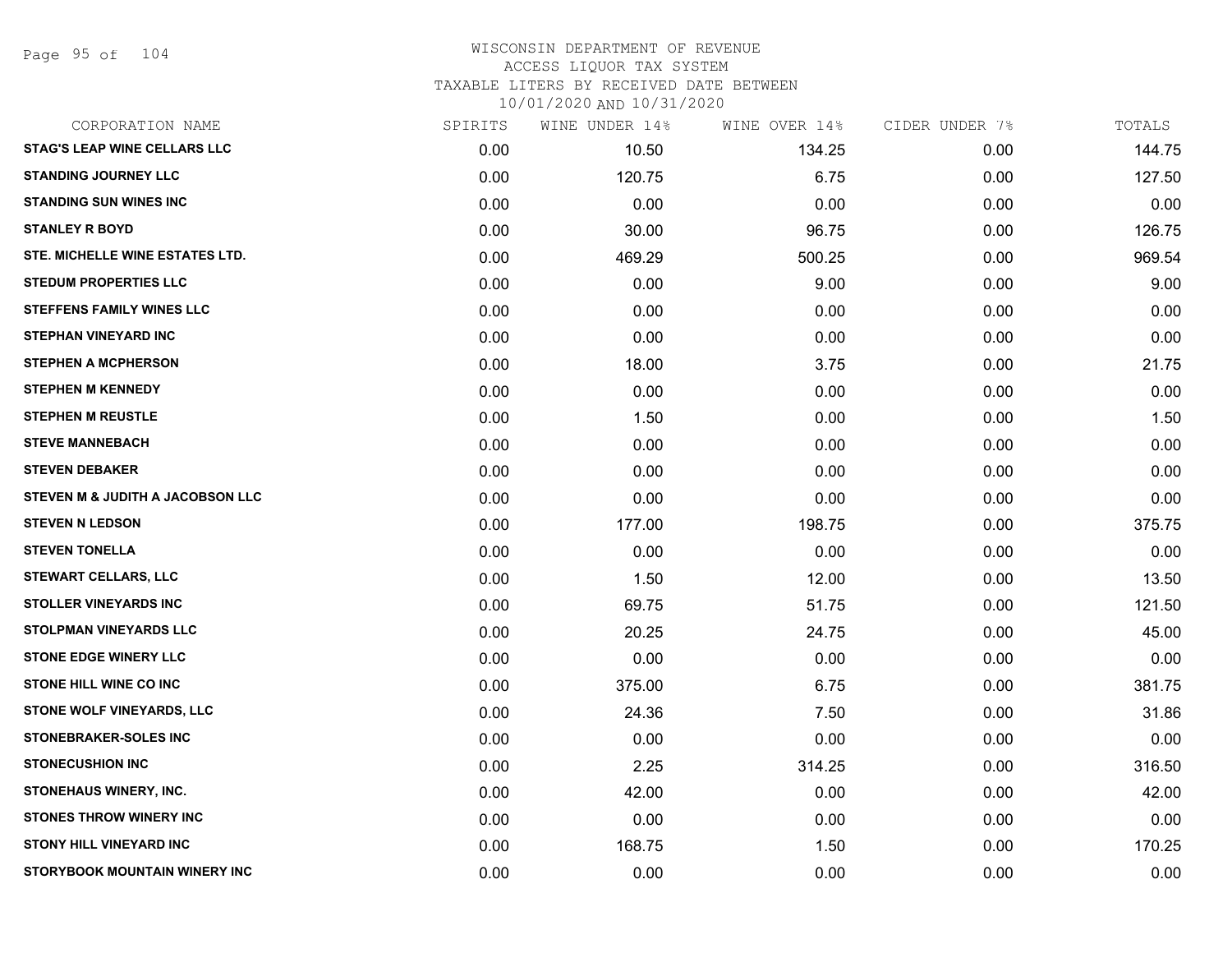Page 96 of 104

| CORPORATION NAME                            | SPIRITS | WINE UNDER 14% | WINE OVER 14% | CIDER UNDER 7% | TOTALS |
|---------------------------------------------|---------|----------------|---------------|----------------|--------|
| <b>STRALA VINEYARDS, LLC</b>                | 0.00    | 0.00           | 72.00         | 0.00           | 72.00  |
| STRATEGY PARTNERS INTERNATIONAL             | 0.00    | 40.50          | 0.75          | 0.00           | 41.25  |
| SULPHUR SPRINGS WINERY LLC                  | 0.00    | 0.75           | 53.25         | 0.00           | 54.00  |
| <b>SUMMERWOOD WINERY &amp; INN INC</b>      | 0.00    | 0.00           | 21.00         | 0.00           | 21.00  |
| <b>SUNSET HOLLOW RANCH</b>                  | 0.00    | 0.00           | 0.00          | 0.00           | 0.00   |
| <b>SUNSET POINT WINERY LLC</b>              | 0.00    | 0.00           | 0.00          | 0.00           | 0.00   |
| <b>SUNSTONE VINEYARDS &amp; WINERY INC.</b> | 0.00    | 28.50          | 35.25         | 0.00           | 63.75  |
| <b>SUSAN M BOSWELL</b>                      | 0.00    | 0.00           | 0.00          | 0.00           | 0.00   |
| <b>SUTTER HOME WINERY INC</b>               | 0.00    | 354.11         | 168.57        | 0.00           | 522.68 |
| <b>SWEAZEY WINERY INVESTMENT LLC</b>        | 0.00    | 21.00          | 24.00         | 0.00           | 45.00  |
| <b>SWEDISH HILL VINEYARD INC</b>            | 0.00    | 9.00           | 0.00          | 0.00           | 9.00   |
| <b>SWEET CHEEKS VINEYARDS INC</b>           | 0.00    | 35.25          | 7.50          | 0.00           | 42.75  |
| <b>TABLAS CREEK VINEYARD LP</b>             | 0.00    | 51.75          | 33.00         | 0.00           | 84.75  |
| <b>TAFT STREET INC</b>                      | 0.00    | 0.00           | 2.25          | 0.00           | 2.25   |
| <b>TAKARA SAKE USA INC</b>                  | 0.00    | 10.04          | 18.35         | 0.00           | 28.39  |
| <b>TALLEY VINEYARDS INC</b>                 | 0.00    | 36.75          | 3.75          | 0.00           | 40.50  |
| <b>TAMBER BEY VINEYARDS LLC</b>             | 0.00    | 24.00          | 33.75         | 0.00           | 57.75  |
| <b>TANDEM WINES LLC</b>                     | 0.00    | 0.00           | 0.00          | 0.00           | 0.00   |
| <b>TARA BELLA WINERY LLC</b>                | 0.00    | 0.00           | 0.00          | 0.00           | 0.00   |
| <b>TEALE CREEK ASSOCIATES</b>               | 0.00    | 0.00           | 0.00          | 0.00           | 0.00   |
| TELAYA, LLC                                 | 0.00    | 0.00           | 0.00          | 0.00           | 0.00   |
| <b>TENBA RIDGE WINERY LLC</b>               | 0.00    | 0.00           | 0.00          | 0.00           | 0.00   |
| <b>TERMINAL VELOCITY INC</b>                | 0.00    | 0.00           | 0.00          | 0.00           | 0.00   |
| TERRA BLANCA VINTERS INC                    | 0.00    | 18.00          | 2.25          | 0.00           | 20.25  |
| <b>TERRA VINUM LLC</b>                      | 0.00    | 0.00           | 0.00          | 0.00           | 0.00   |
| <b>TERRAVANT WINE COMPANY LLC</b>           | 0.00    | 0.75           | 0.00          | 0.00           | 0.75   |
| <b>TESTAROSSA VINEYARDS LLC</b>             | 0.00    | 0.00           | 61.50         | 0.00           | 61.50  |
| <b>TEXAS FULFILLMENT SERVICES</b>           | 0.00    | 80.25          | 21.75         | 0.00           | 102.00 |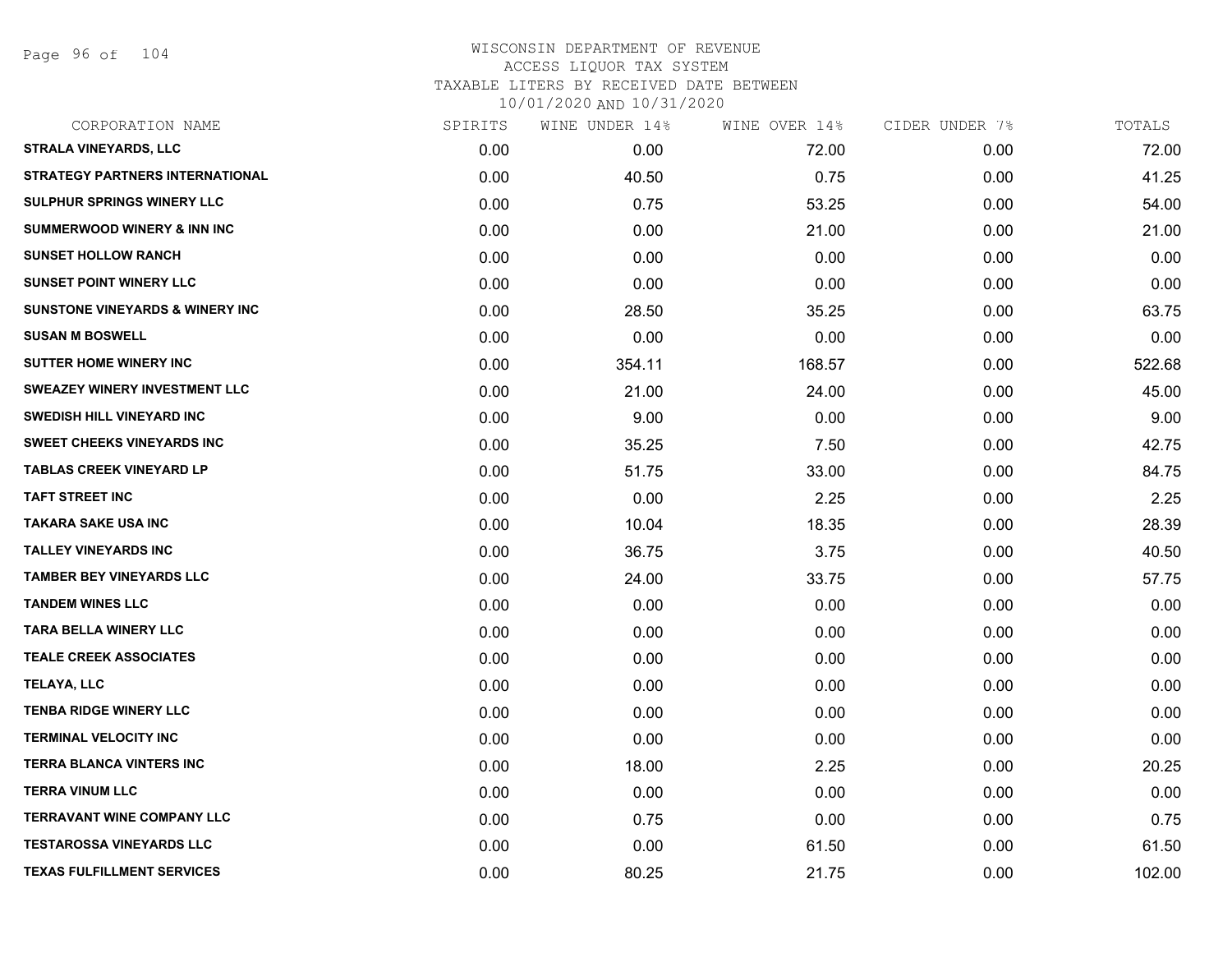Page 97 of 104

| CORPORATION NAME                          | SPIRITS | WINE UNDER 14% | WINE OVER 14% | CIDER UNDER 7% | TOTALS |
|-------------------------------------------|---------|----------------|---------------|----------------|--------|
| <b>THATCH WINERY, LLC</b>                 | 0.00    | 0.00           | 0.00          | 0.00           | 0.00   |
| THE ALIXIR COMPANY                        | 0.00    | 953.75         | 0.00          | 0.00           | 953.75 |
| THE BIALE ESTATE                          | 0.00    | 0.00           | 159.75        | 0.00           | 159.75 |
| THE BLEECHER FAMILY TRUST                 | 0.00    | 0.00           | 0.00          | 0.00           | 0.00   |
| THE BRANDER VINEYARD                      | 0.00    | 27.00          | 0.00          | 0.00           | 27.00  |
| THE BREMER GROUP, LLC                     | 0.00    | 0.00           | 90.00         | 0.00           | 90.00  |
| THE GAINEY VINEYARD                       | 0.00    | 26.40          | 11.20         | 0.00           | 37.60  |
| THE HARDER GROUP INC                      | 0.00    | 0.00           | 60.75         | 0.00           | 60.75  |
| THE HESS COLLECTION WINERY                | 0.00    | 31.50          | 162.75        | 0.00           | 194.25 |
| THE HOGUE CELLARS LTD                     | 0.00    | 4.50           | 0.00          | 0.00           | 4.50   |
| THE LITTORAI WINES                        | 0.00    | 0.00           | 0.00          | 0.00           | 0.00   |
| THE LOCK AGRICULTURAL VENTURES LLC        | 0.00    | 0.00           | 0.00          | 0.00           | 0.00   |
| THE MASCOT WINE, LLC                      | 0.00    | 0.00           | 0.00          | 0.00           | 0.00   |
| THE MEEKER VINEYARD                       | 0.00    | 0.00           | 0.00          | 0.00           | 0.00   |
| THE MORLET SELECTION INC                  | 0.00    | 0.00           | 25.50         | 0.00           | 25.50  |
| THE MORNE WINE COMPANY                    | 0.00    | 60.75          | 0.00          | 0.00           | 60.75  |
| THE OJAI VINEYARD INC                     | 0.00    | 0.00           | 0.00          | 0.00           | 0.00   |
| THE RED STITCH WINE GROUP, LLC            | 0.00    | 0.00           | 0.00          | 0.00           | 0.00   |
| THE RUM TREE, INC.                        | 0.00    | 0.00           | 0.00          | 0.00           | 0.00   |
| THE SHORES OF FAIRHAVEN INC               | 0.00    | 45.00          | 7.50          | 0.00           | 52.50  |
| THE SILVERADO VINEYARDS                   | 0.00    | 3.75           | 14.25         | 0.00           | 18.00  |
| THE VINEYARD LLC                          | 0.00    | 273.60         | 0.00          | 0.00           | 273.60 |
| THE WILLIAMSBURG WINERY LTD               | 0.00    | 12.75          | 0.00          | 0.00           | 12.75  |
| THE WINE GROUP INC                        | 0.00    | 148.50         | 518.25        | 0.00           | 666.75 |
| THE WINE VINEYARD LLC                     | 0.00    | 0.00           | 0.00          | 0.00           | 0.00   |
| THE WOODLAND TRAIL BEVERAGE COMPANY, INC. | 0.00    | 0.00           | 0.00          | 0.00           | 0.00   |
| <b>THERESA HIGH</b>                       | 0.00    | 4.00           | 0.75          | 0.00           | 4.75   |
| THIRTY-ONE PRODUCTION LLC                 | 0.00    | 0.00           | 0.00          | 0.00           | 0.00   |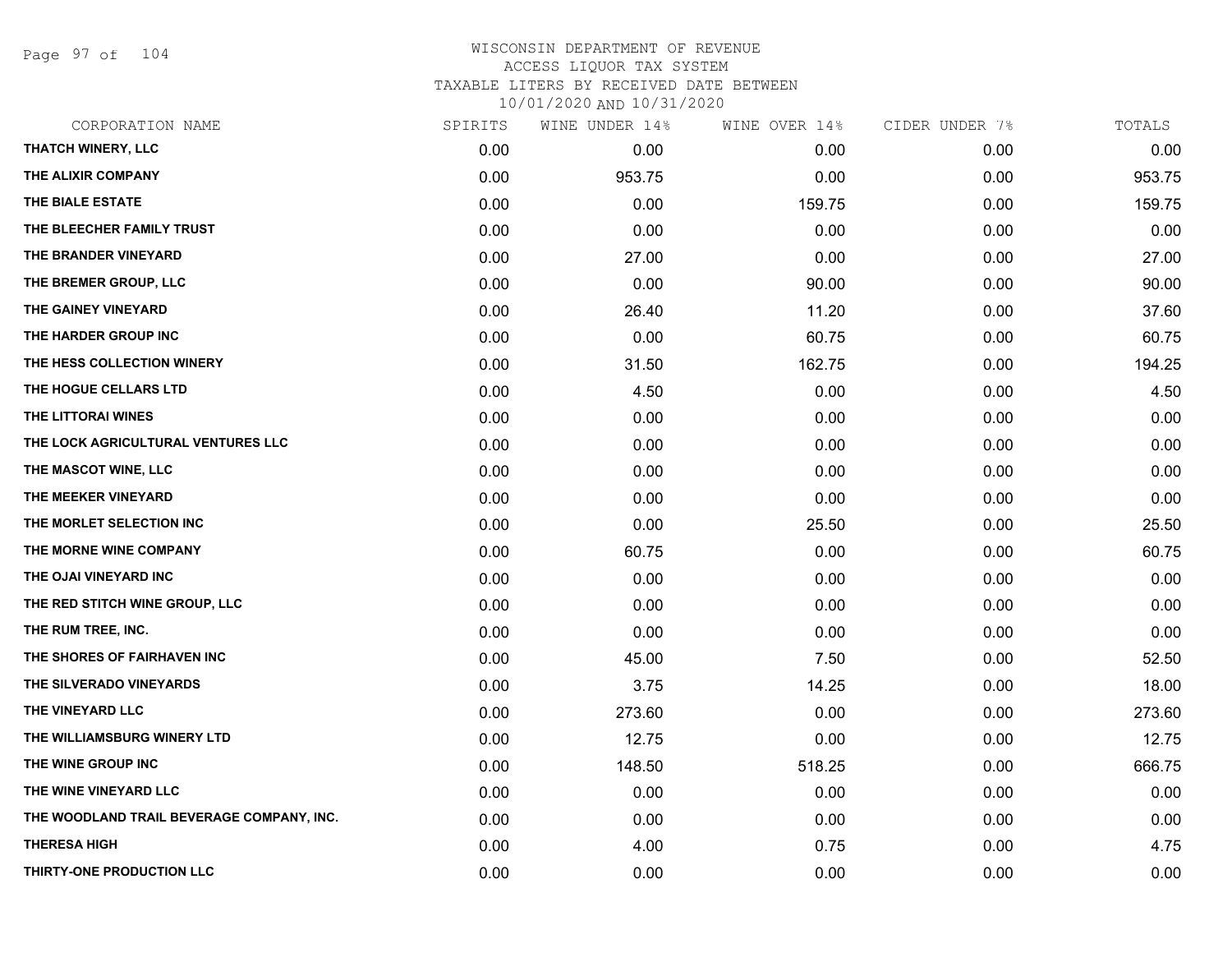Page 98 of 104

| CORPORATION NAME                       | SPIRITS | WINE UNDER 14% | WINE OVER 14% | CIDER UNDER 7% | TOTALS   |
|----------------------------------------|---------|----------------|---------------|----------------|----------|
| THIS REALM LLC                         | 0.00    | 0.00           | 6.00          | 0.00           | 6.00     |
| <b>THOMAS C HOFFMAN</b>                | 0.00    | 57.75          | 0.00          | 0.00           | 57.75    |
| THOMAS FOGARTY WINERY LLC              | 0.00    | 6.00           | 7.50          | 0.00           | 13.50    |
| THOMAS L BECKMEN & JUDITH F BECKMEN    | 0.00    | 4.50           | 1.50          | 0.00           | 6.00     |
| <b>THURMAN J RODGERS</b>               | 0.00    | 0.00           | 0.00          | 0.00           | 0.00     |
| <b>THVS CORP</b>                       | 0.00    | 4.50           | 51.75         | 0.00           | 56.25    |
| TIM BLUE WINES LLC                     | 0.00    | 0.00           | 27.00         | 0.00           | 27.00    |
| <b>TIM SLATER</b>                      | 0.00    | 0.00           | 11.25         | 0.00           | 11.25    |
| <b>TIMOTHY D GUILD</b>                 | 0.00    | 0.00           | 0.00          | 0.00           | 0.00     |
| <b>TIMOTHY P MCDONALD</b>              | 0.00    | 0.00           | 0.00          | 0.00           | 0.00     |
| TMR WINE COMPANY LLC                   | 0.00    | 0.00           | 0.00          | 0.00           | 0.00     |
| TOAD HOLLOW VINEYARDS INC              | 0.00    | 0.00           | 0.00          | 0.00           | 0.00     |
| <b>TOBIN J HEMINWAY</b>                | 0.00    | 0.00           | 36.75         | 0.00           | 36.75    |
| <b>TOBIN JAMES CELLARS</b>             | 0.00    | 2.25           | 36.75         | 0.00           | 39.00    |
| <b>TODD KUEHL</b>                      | 0.00    | 0.00           | 0.00          | 0.00           | 0.00     |
| <b>TOLLIVER RANCH BRANDS LLC</b>       | 0.00    | 7.50           | 12.75         | 0.00           | 20.25    |
| <b>TOM MEADOWCROFT</b>                 | 0.00    | 0.00           | 1.50          | 0.00           | 1.50     |
| <b>TOMMYS TOO HIGH WINES LLC</b>       | 0.00    | 0.00           | 0.00          | 0.00           | 0.00     |
| TOUCHSTONE CELLARS, LLC                | 0.00    | 0.00           | 0.00          | 0.00           | 0.00     |
| TOUR DE FORCE WINE COMPANY LLC         | 0.00    | 1.50           | 7.50          | 0.00           | 9.00     |
| <b>TRACY A SOMERVILLE</b>              | 0.00    | 0.00           | 0.00          | 0.00           | 0.00     |
| <b>TREANA WINERY LLC</b>               | 0.00    | 7.50           | 144.00        | 0.00           | 151.50   |
| TREASURY WINE ESTATES AMERICAS COMPANY | 0.00    | 1,049.25       | 455.25        | 0.00           | 1,504.50 |
| TREFETHEN VINEYARDS WINERY INC         | 0.00    | 115.88         | 124.50        | 0.00           | 240.38   |
| <b>TRENTADUE WINERY LLC</b>            | 0.00    | 147.13         | 4.13          | 0.00           | 151.26   |
| <b>TRESPASS VINEYARDS INC.</b>         | 0.00    | 4.50           | 12.00         | 0.00           | 16.50    |
| <b>TRINITAS CELLARS LLC</b>            | 0.00    | 1.50           | 69.00         | 0.00           | 70.50    |
| <b>TRIONE VINEYARDS LLC</b>            | 0.00    | 4.50           | 10.50         | 0.00           | 15.00    |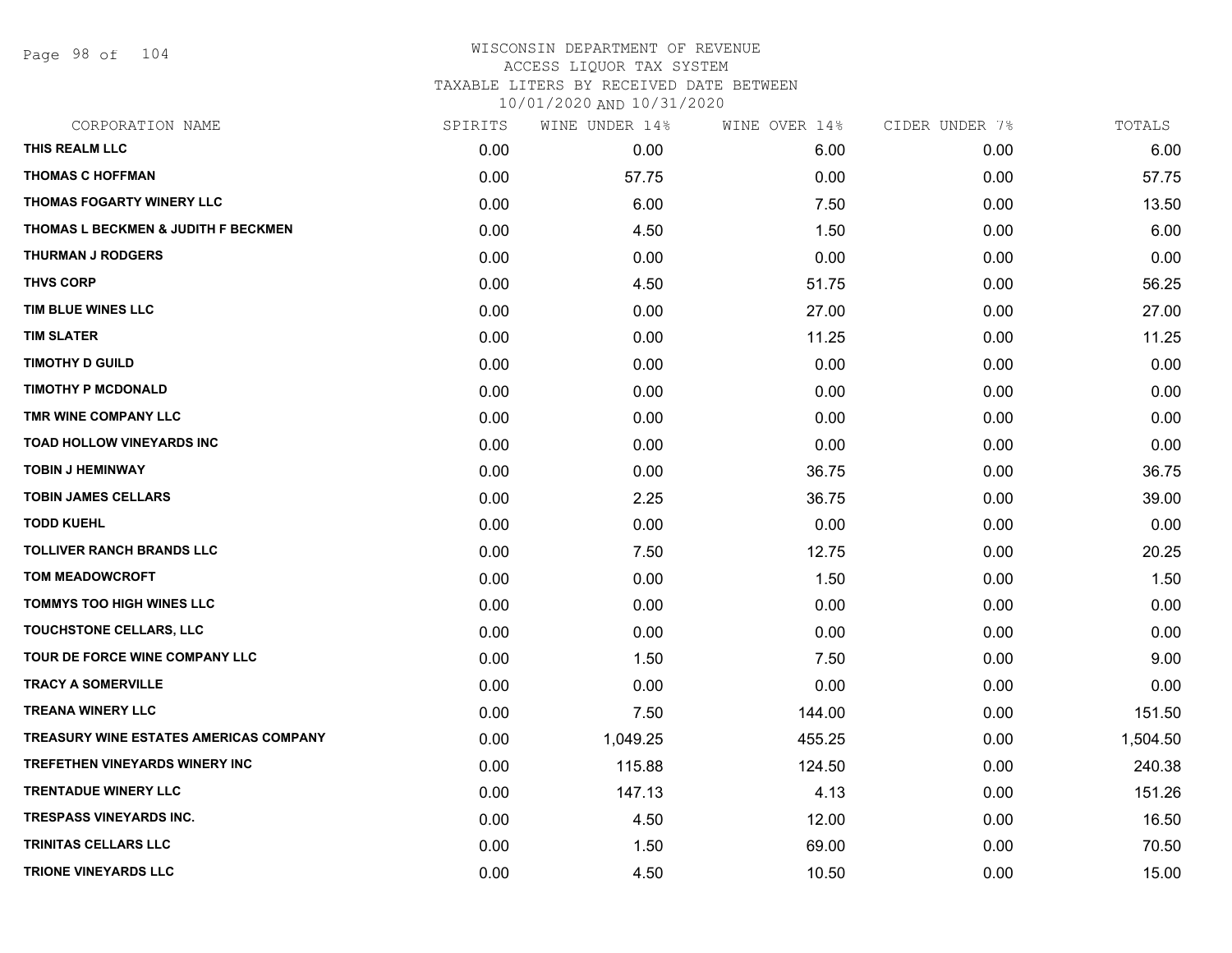Page 99 of 104

| CORPORATION NAME                  | SPIRITS | WINE UNDER 14% | WINE OVER 14% | CIDER UNDER 7% | TOTALS   |
|-----------------------------------|---------|----------------|---------------|----------------|----------|
| <b>TROY LANDWEHR</b>              | 0.00    | 0.00           | 0.00          | 0.00           | 0.00     |
| <b>TSG LLC</b>                    | 0.00    | 0.00           | 0.00          | 0.00           | 0.00     |
| <b>TURKOVICH FAMILY WINES LLC</b> | 0.00    | 3.00           | 6.00          | 0.00           | 9.00     |
| TURLEY WINE CELLARS INC           | 0.00    | 2.25           | 114.00        | 0.00           | 116.25   |
| <b>TURNBULL WINE CELLARS</b>      | 0.00    | 10.50          | 40.50         | 0.00           | 51.00    |
| <b>TUSK ESTATES LLC</b>           | 0.00    | 0.00           | 0.00          | 0.00           | 0.00     |
| <b>TWIN PEAKS WINERY INC</b>      | 0.00    | 42.75          | 270.00        | 0.00           | 312.75   |
| <b>TWIN RIDGE ESTATES LLC</b>     | 0.00    | 0.00           | 0.00          | 0.00           | 0.00     |
| <b>TWISTED OAK WINERY LLC</b>     | 0.00    | 0.00           | 3.00          | 0.00           | 3.00     |
| <b>TWO ANGELS, LLC</b>            | 0.00    | 0.00           | 0.00          | 0.00           | 0.00     |
| <b>TWO BROTHERS WINES LLC</b>     | 0.00    | 0.00           | 0.00          | 0.00           | 0.00     |
| <b>TWO LADS LLC</b>               | 0.00    | 17.25          | 0.00          | 0.00           | 17.25    |
| TY R CATON                        | 0.00    | 21.00          | 75.00         | 0.00           | 96.00    |
| <b>UNION WINE COMPANY</b>         | 0.00    | 0.00           | 0.00          | 0.00           | 0.00     |
| UNTI WINE CO LLC                  | 0.00    | 43.50          | 77.25         | 0.00           | 120.75   |
| <b>UPSTREAM CIDER LLC</b>         | 0.00    | 0.00           | 0.00          | 0.00           | 0.00     |
| V & C LLC                         | 0.00    | 9.75           | 69.00         | 0.00           | 78.75    |
| <b>V SATTUI WINERY INC</b>        | 0.00    | 528.38         | 526.50        | 0.00           | 1,054.88 |
| VAN RUITEN FAMILY WINERY LLC      | 0.00    | 0.00           | 0.00          | 0.00           | 0.00     |
| VAN WYCHEN WINES INC.             | 0.00    | 0.00           | 0.00          | 0.00           | 0.00     |
| <b>VARINDER SAHI</b>              | 0.00    | 0.00           | 0.00          | 0.00           | 0.00     |
| <b>VEN CAL RANCHES LLC</b>        | 0.00    | 0.00           | 0.00          | 0.00           | 0.00     |
| <b>VERMEIL WINE GROUP LLC</b>     | 0.00    | 0.75           | 2.25          | 0.00           | 3.00     |
| <b>VERNON VINEYARDS LTD</b>       | 0.00    | 0.00           | 0.00          | 0.00           | 0.00     |
| <b>VICINI ENTERPRISES LLC</b>     | 0.00    | 9.00           | 9.00          | 0.00           | 18.00    |
| <b>VICTOR ROBERTS</b>             | 0.00    | 0.00           | 0.00          | 0.00           | 0.00     |
| <b>VIGNETTE WINERY LLC</b>        | 0.00    | 118.50         | 61.50         | 0.00           | 180.00   |
| <b>VILLA AMOROSA INC</b>          | 0.00    | 316.50         | 526.50        | 0.00           | 843.00   |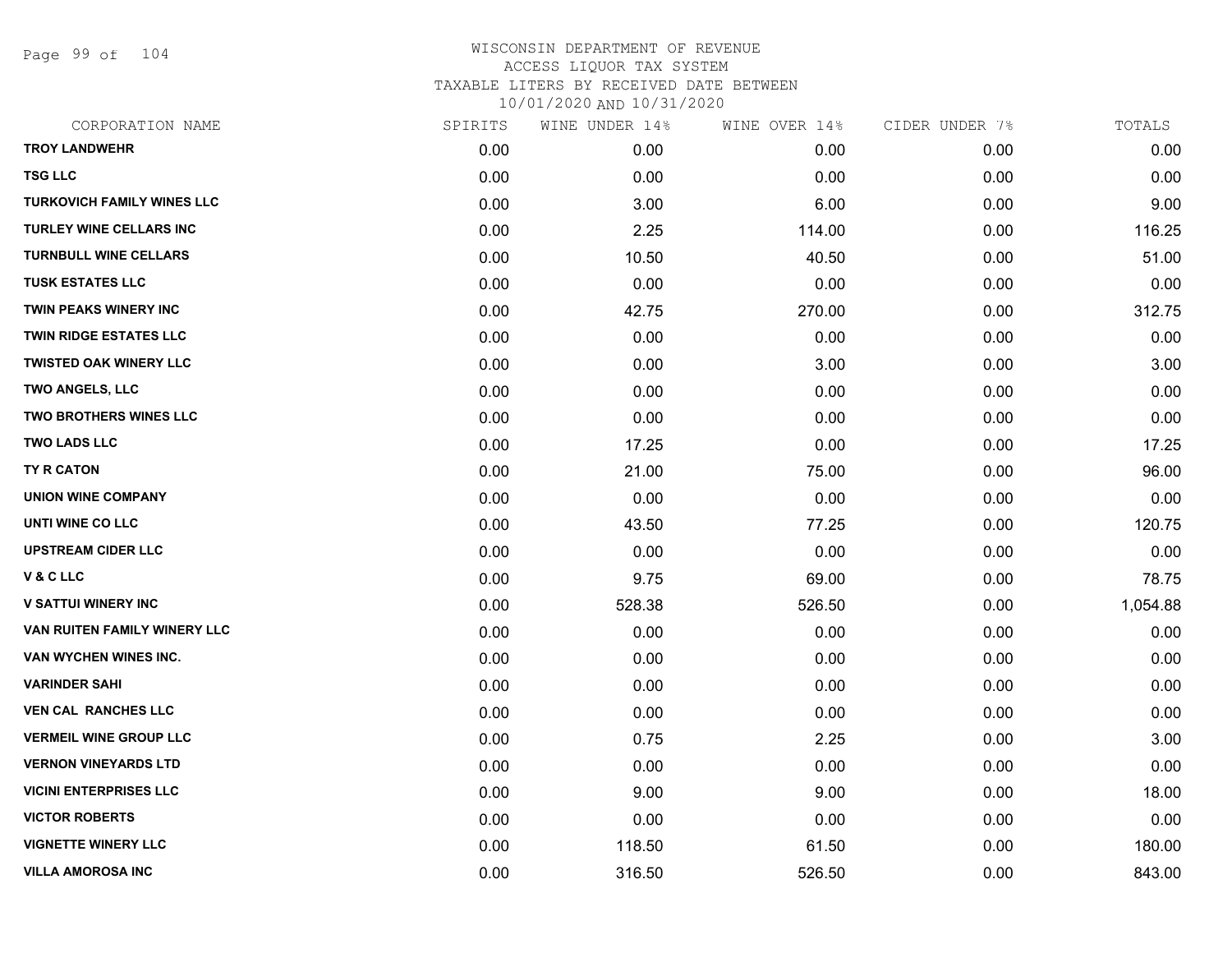Page 100of 104

| CORPORATION NAME                  | SPIRITS | WINE UNDER 14% | WINE OVER 14% | CIDER UNDER 7% | TOTALS   |
|-----------------------------------|---------|----------------|---------------|----------------|----------|
| <b>VILLA ENCINAL PARTNERS LP</b>  | 0.00    | 0.00           | 470.25        | 0.00           | 470.25   |
| <b>VILLA SAN JULIETTE INC</b>     | 0.00    | 0.00           | 3.00          | 0.00           | 3.00     |
| <b>VILLA TOSCANO INC</b>          | 0.00    | 0.00           | 0.00          | 0.00           | 0.00     |
| VIN DE ZO LLC                     | 0.00    | 9.75           | 2.25          | 0.00           | 12.00    |
| <b>VINA ROBLES INC</b>            | 0.00    | 7.50           | 30.50         | 0.00           | 38.00    |
| <b>VINCENT ARROYO WINERY INC</b>  | 0.00    | 96.00          | 0.00          | 0.00           | 96.00    |
| <b>VINE &amp; SUN LLC</b>         | 0.00    | 0.00           | 0.00          | 0.00           | 0.00     |
| <b>VINE CLIFF WINERY INC</b>      | 0.00    | 10.50          | 14.25         | 0.00           | 24.75    |
| <b>VINEBOX INC.</b>               | 0.00    | 544.87         | 0.00          | 0.00           | 544.87   |
| <b>VINEBURG LLC</b>               | 0.00    | 120.75         | 775.50        | 0.00           | 896.25   |
| <b>VINES TO CELLAR, INC.</b>      | 0.00    | 0.00           | 0.00          | 0.00           | 0.00     |
| <b>VINESSE LLC</b>                | 0.00    | 0.00           | 0.00          | 0.00           | 0.00     |
| <b>VINEYARD 29 LLC</b>            | 0.00    | 0.00           | 0.00          | 0.00           | 0.00     |
| <b>VIN-GO, LLC</b>                | 0.00    | 0.00           | 0.00          | 0.00           | 0.00     |
| <b>VINTAGE WINE ESTATES, INC.</b> | 0.00    | 63.00          | 27.00         | 0.00           | 90.00    |
| <b>VINTAGE WINE ESTATES, INC.</b> | 0.00    | 545.25         | 1,478.25      | 0.00           | 2,023.50 |
| <b>VINTAGE WINE ESTATES, INC.</b> | 0.00    | 12.00          | 43.50         | 0.00           | 55.50    |
| <b>VINTAGE WINE ESTATES, INC.</b> | 0.00    | 108.00         | 172.53        | 0.00           | 280.53   |
| <b>VINTAGE WINE ESTATES, INC.</b> | 0.00    | 32.25          | 290.25        | 0.00           | 322.50   |
| <b>VINTAGE WINE ESTATES, INC.</b> | 0.00    | 102.75         | 129.00        | 0.00           | 231.75   |
| <b>VINTAGE WINE ESTATES, INC.</b> | 0.00    | 51.75          | 131.25        | 0.00           | 183.00   |
| <b>VINTAGE WINE ESTATES, INC.</b> | 0.00    | 0.75           | 47.25         | 0.00           | 48.00    |
| <b>VINTAGE WINE ESTATES, INC.</b> | 0.00    | 78.75          | 15.75         | 0.00           | 94.50    |
| <b>VINTAGE WINE ESTATES, INC.</b> | 0.00    | 0.00           | 0.00          | 0.00           | 0.00     |
| <b>VINTAGE WINE ESTATES, INC.</b> | 0.00    | 86.25          | 81.00         | 0.00           | 167.25   |
| <b>VINUM CELLARS INC</b>          | 0.00    | 12.75          | 0.00          | 0.00           | 12.75    |
| <b>VITE GALLERON ASSETS CORP</b>  | 0.00    | 0.00           | 13.50         | 0.00           | 13.50    |
| <b>VON KLAUS WINERY LLC</b>       | 0.00    | 0.00           | 0.00          | 0.00           | 0.00     |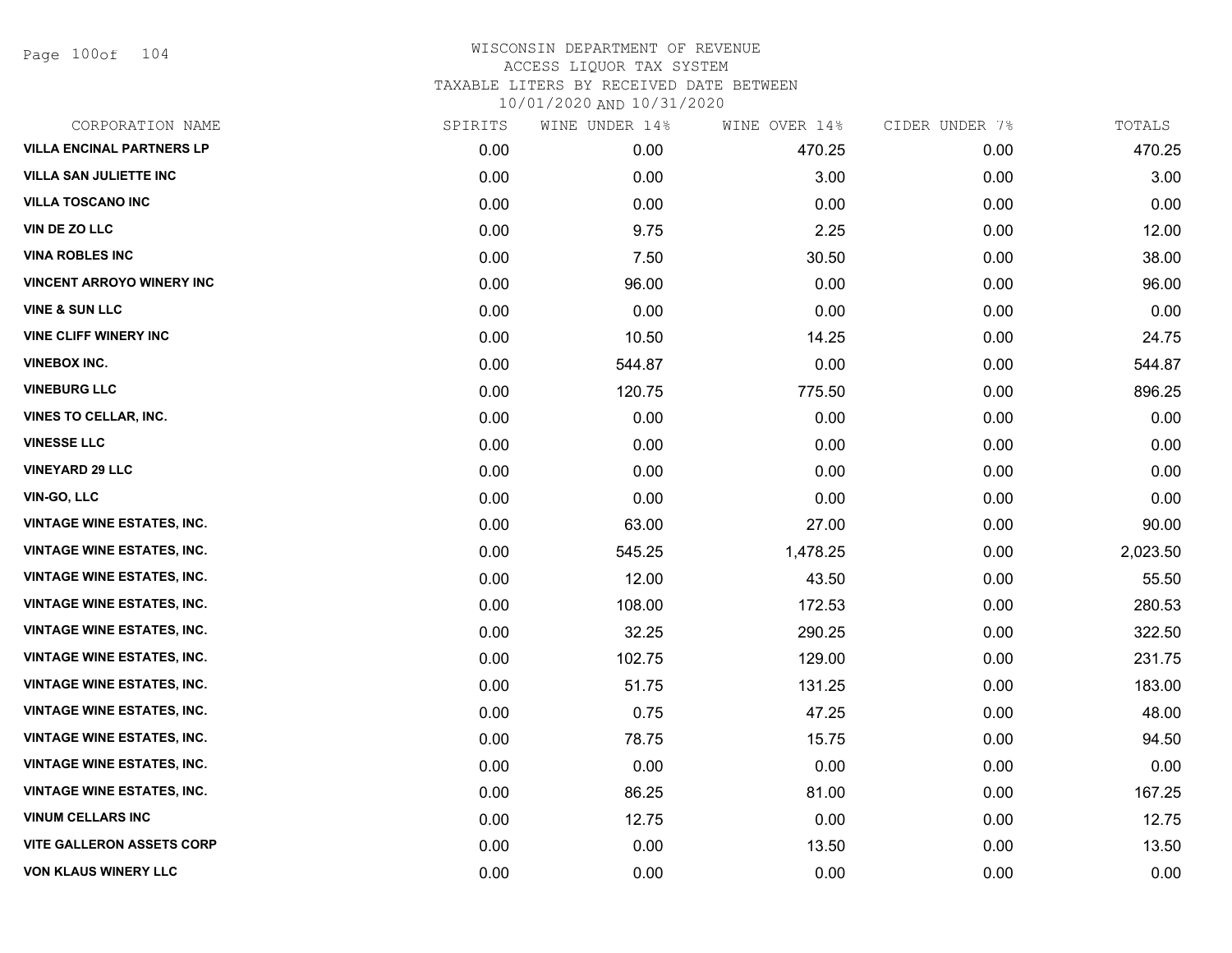Page 101of 104

| CORPORATION NAME                                   | SPIRITS | WINE UNDER 14% | WINE OVER 14% | CIDER UNDER 7% | TOTALS |
|----------------------------------------------------|---------|----------------|---------------|----------------|--------|
| VON STIEHL WINERY LTD.                             | 0.00    | 0.00           | 0.00          | 0.00           | 0.00   |
| <b>W G BEST WEINKELLEREI INC</b>                   | 0.00    | 172.00         | 63.00         | 0.00           | 235.00 |
| <b>W J DEUTSCH &amp; SONS LTD</b>                  | 0.00    | 6.00           | 13.50         | 0.00           | 19.50  |
| <b>W. HOGUE VINEYARDS</b>                          | 0.00    | 0.00           | 0.00          | 0.00           | 0.00   |
| <b>WAGNER WINERY LLC</b>                           | 0.00    | 37.88          | 0.00          | 0.00           | 37.88  |
| <b>WAITS-MAST FAMILY CELLARS LLC</b>               | 0.00    | 0.00           | 0.00          | 0.00           | 0.00   |
| <b>WALTER HANSEL WINERY &amp; VINEYARD LLC</b>     | 0.00    | 0.00           | 23.30         | 0.00           | 23.30  |
| <b>WASHINGTON VINTNERS LLC</b>                     | 0.00    | 0.00           | 42.00         | 0.00           | 42.00  |
| <b>WAYFARER LLC</b>                                | 0.00    | 0.00           | 0.00          | 0.00           | 0.00   |
| <b>WEIBEL INCORPORATED</b>                         | 0.00    | 12.00          | 0.00          | 0.00           | 12.00  |
| <b>WENTE BROS</b>                                  | 0.00    | 44.63          | 32.25         | 0.00           | 76.88  |
| <b>WEST COAST WINE PARTNERS LLC</b>                | 0.00    | 8.25           | 3.00          | 0.00           | 11.25  |
| <b>WEST PRAIRIE WINERY LLC</b>                     | 0.00    | 0.00           | 0.00          | 0.00           | 0.00   |
| <b>WESTFALL WINERY LLC</b>                         | 0.00    | 0.00           | 0.00          | 0.00           | 0.00   |
| <b>WESTPORT WINERY LLC</b>                         | 0.00    | 0.00           | 0.00          | 0.00           | 0.00   |
| <b>WESTSIDE WINERY INC</b>                         | 0.00    | 5.25           | 3.75          | 0.00           | 9.00   |
| <b>WHEELER WINERY INC</b>                          | 0.00    | 279.76         | 396.25        | 0.00           | 676.01 |
| <b>WHETSTONE WINE CELLARS LLC</b>                  | 0.00    | 13.50          | 24.75         | 0.00           | 38.25  |
| <b>WHISPERING BLUFFS VINEYARD &amp; WINERY LTD</b> | 0.00    | 0.00           | 0.00          | 0.00           | 0.00   |
| <b>WHITE BEAR SPIRITS LLC</b>                      | 0.00    | 0.00           | 0.00          | 0.00           | 0.00   |
| <b>WHITE OAK VINEYARDS &amp; WINERY LLC</b>        | 0.00    | 0.00           | 0.00          | 0.00           | 0.00   |
| WHITE WINTER WINERY INC                            | 0.00    | 0.00           | 0.00          | 0.00           | 0.00   |
| <b>WIENS CELLARS LLC</b>                           | 0.00    | 88.50          | 22.50         | 0.00           | 111.00 |
| <b>WILD EPITOME LLC</b>                            | 0.00    | 0.00           | 0.00          | 0.00           | 0.00   |
| <b>WILD HILLS WINERY LLC</b>                       | 0.00    | 0.00           | 0.00          | 0.00           | 0.00   |
| <b>WILDEROTTER WINERY LLC</b>                      | 0.00    | 0.00           | 0.00          | 0.00           | 0.00   |
| <b>WILLAMETTE VALLEY VINEYARDS INC</b>             | 0.00    | 148.88         | 72.75         | 0.00           | 221.63 |
| <b>WILLIAM F BLUHM</b>                             | 0.00    | 0.00           | 0.00          | 0.00           | 0.00   |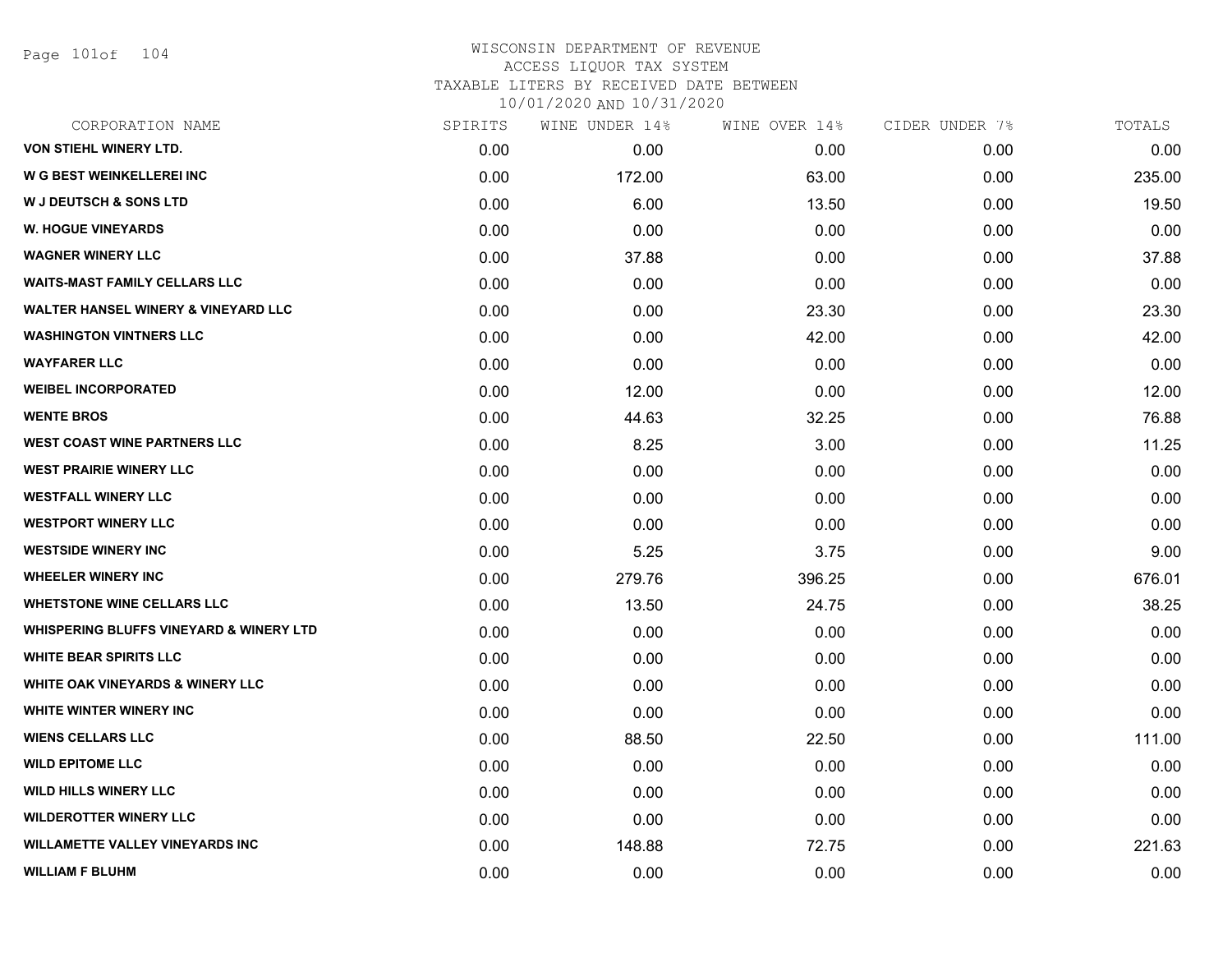Page 102of 104

| CORPORATION NAME                               | SPIRITS | WINE UNDER 14% | WINE OVER 14% | CIDER UNDER 7% | TOTALS     |
|------------------------------------------------|---------|----------------|---------------|----------------|------------|
| <b>WILLIAM MOSBY</b>                           | 0.00    | 0.00           | 0.00          | 0.00           | 0.00       |
| <b>WILLIAM PRICE III</b>                       | 0.00    | 18.00          | 1.50          | 0.00           | 19.50      |
| <b>WILLIAMS &amp; SELYEM LLC</b>               | 0.00    | 33.75          | 17.25         | 0.00           | 51.00      |
| <b>WILRONA LLC</b>                             | 0.00    | 39.75          | 0.00          | 0.00           | 39.75      |
| <b>WILSON CREEK WINERY &amp; VINEYARDS INC</b> | 0.00    | 214.31         | 100.89        | 0.00           | 315.20     |
| <b>WINDERLEA WINE COMPANY LLC</b>              | 0.00    | 49.50          | 0.00          | 0.00           | 49.50      |
| <b>WINDWARD VINEYARD LLC</b>                   | 0.00    | 3.00           | 15.00         | 0.00           | 18.00      |
| <b>WINE BY JOE LLC</b>                         | 0.00    | 1.50           | 21.00         | 0.00           | 22.50      |
| <b>WINE EXPEDITE</b>                           | 0.00    | 0.00           | 0.00          | 0.00           | 0.00       |
| WINE OF THE MONTH CLUB, INC.                   | 0.00    | 906.87         | 245.62        | 0.00           | 1,152.49   |
| <b>WINE ROAD VINTNERS LLC</b>                  | 0.00    | 23.25          | 91.50         | 0.00           | 114.75     |
| <b>WINE.COM OF TEXAS LLC</b>                   | 0.00    | 132,286.51     | 0.00          | 0.00           | 132,286.51 |
| <b>WINERY AT BLACK STAR FARMS LLC</b>          | 0.00    | 133.50         | 2.63          | 0.00           | 136.13     |
| <b>WINERY EXCHANGE, INC.</b>                   | 0.00    | 215.25         | 113.63        | 0.00           | 328.88     |
| WINERY FULFILLMENT SERVICES LLC                | 0.00    | 58.50          | 135.00        | 0.00           | 193.50     |
| <b>WINESITTER BREWHOUSE LLC</b>                | 0.00    | 0.00           | 0.00          | 0.00           | 0.00       |
| WINNESHIEK WILDBERRY WINERY LLC                | 0.00    | 0.00           | 0.00          | 0.00           | 0.00       |
| <b>WINSIDE USA INC</b>                         | 0.00    | 2.25           | 13.50         | 0.00           | 15.75      |
| <b>WOLFF VINEYARD LLC</b>                      | 0.00    | 5.25           | 7.50          | 0.00           | 12.75      |
| <b>WOLFFER ESTATE VINEYARDS INC</b>            | 0.00    | 0.00           | 0.00          | 0.00           | 0.00       |
| WOLLERSHEIM WINERY, INC.                       | 0.00    | 0.00           | 0.00          | 0.00           | 0.00       |
| <b>WOLLERSHEIM WINERY, INC.</b>                | 0.00    | 0.00           | 0.00          | 0.00           | 0.00       |
| <b>WOODSON WINES LLC</b>                       | 0.00    | 0.00           | 0.00          | 0.00           | 0.00       |
| <b>WOODWARD CANYON WINERY INC</b>              | 0.00    | 0.00           | 0.00          | 0.00           | 0.00       |
| <b>WORLD OF WINE, LTD</b>                      | 0.00    | 761.25         | 0.00          | 0.00           | 761.25     |
| <b>WYLIE-YOUNG, LLC</b>                        | 0.00    | 0.00           | 0.00          | 0.00           | 0.00       |
| <b>YIANNIS CHOUTRIS</b>                        | 0.00    | 0.00           | 0.00          | 0.00           | 0.00       |
| YORKVILLE CELLARS INC                          | 0.00    | 22.50          | 3.00          | 0.00           | 25.50      |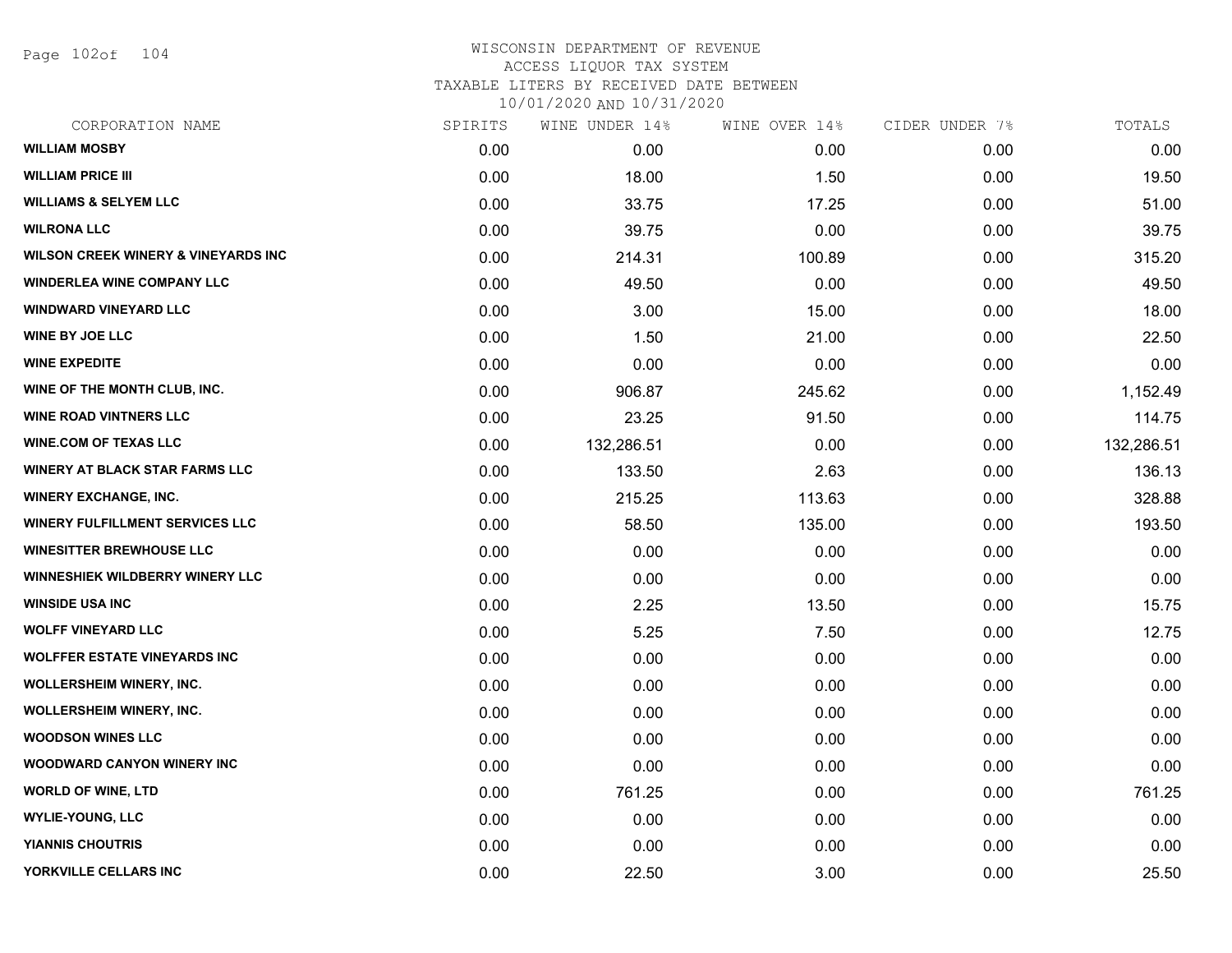| CORPORATION NAME             | SPIRITS | WINE UNDER 14% | WINE OVER 14% | CIDER UNDER 7% | TOTALS     |
|------------------------------|---------|----------------|---------------|----------------|------------|
| <b>ZD WINES LLC</b>          | 0.00    | 30.75          | 23.25         | 0.00           | 54.00      |
| <b>ZERO LINK MARKETS INC</b> | 0.00    | 3,813.03       | .324.40       | 699.67         | 5,837.10   |
| TOTAL LITERS FOR 10/31/2020  | 0.00    | 297,687.56     | 96,743.27     | 739.73         | 395,170.56 |